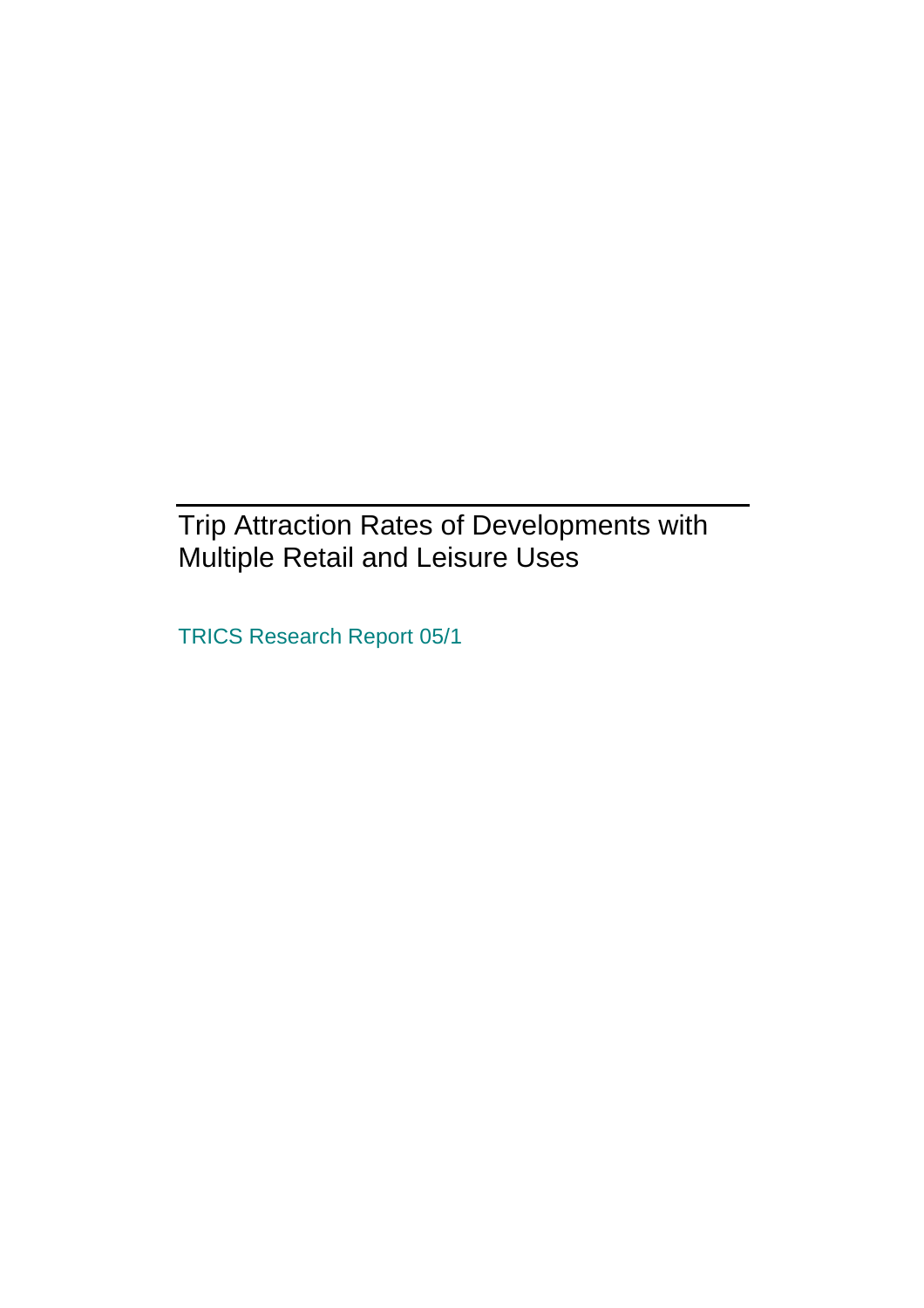## Trip Attraction Rates of Developments with Multiple Retail and Leisure Uses

TRICS Research Report 05/1

### **JMP CONSULTING**

AUDREY HOUSE, 16-20 ELY PLACE, LONDON EC1N 6SN **T** 020 7405 2800 **F** 020 7430 9049 **E** london@jmp.co.uk **W** www.jmp.co.uk

| <b>CONSULTING</b> |  |
|-------------------|--|

| Job no.        | Prepared by   | Verified   | Approved by | Status | Issue no. | Date            |
|----------------|---------------|------------|-------------|--------|-----------|-----------------|
| <b>J051007</b> | <b>SH/JMA</b> | <b>CSB</b> | CSB         | Final  |           | $105 - 12 - 05$ |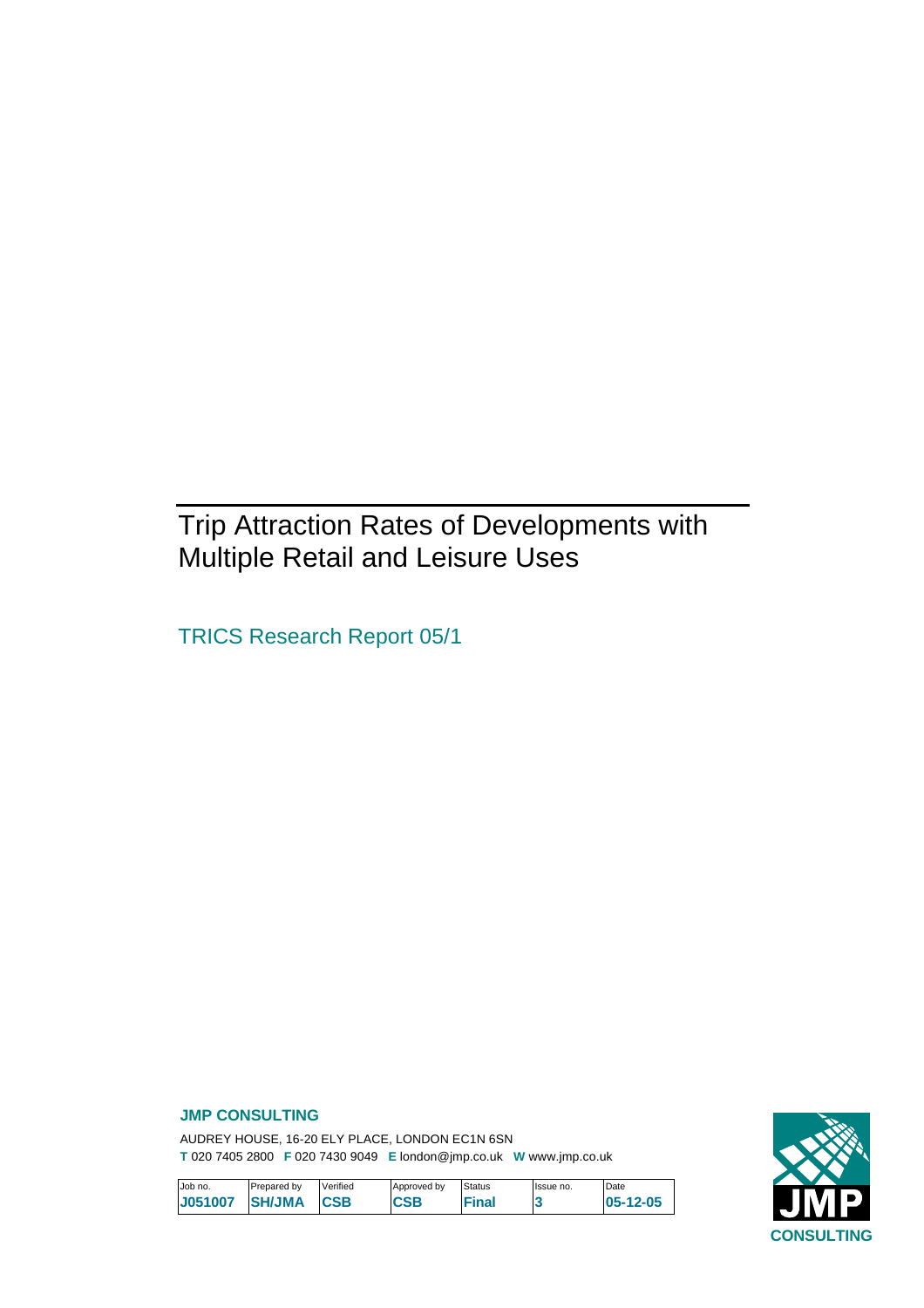## Trip Attraction Rates of Developments with Multiple Retail and Leisure Uses

## Research Report

### Contents Amendment Record

This document has been issued and amended as follows:

| Status/Revision        | <b>Issue Number</b> | Date           | Approved By |
|------------------------|---------------------|----------------|-------------|
| Draft                  |                     | $23 - 11 - 04$ | CSB         |
| Final                  |                     | 11-04-05       | CSB         |
| <b>Revised Final</b>   |                     | 30-09-05       | CSB         |
| <b>Published Final</b> | b                   | $05-12-05$     | CSB         |



DISCLAIMER: This document does not necessarily represent the current views of<br>the TRICS Consortium. This research report was commissioned by the TRICS<br>Consortium, and while all data contained within it was correct at the t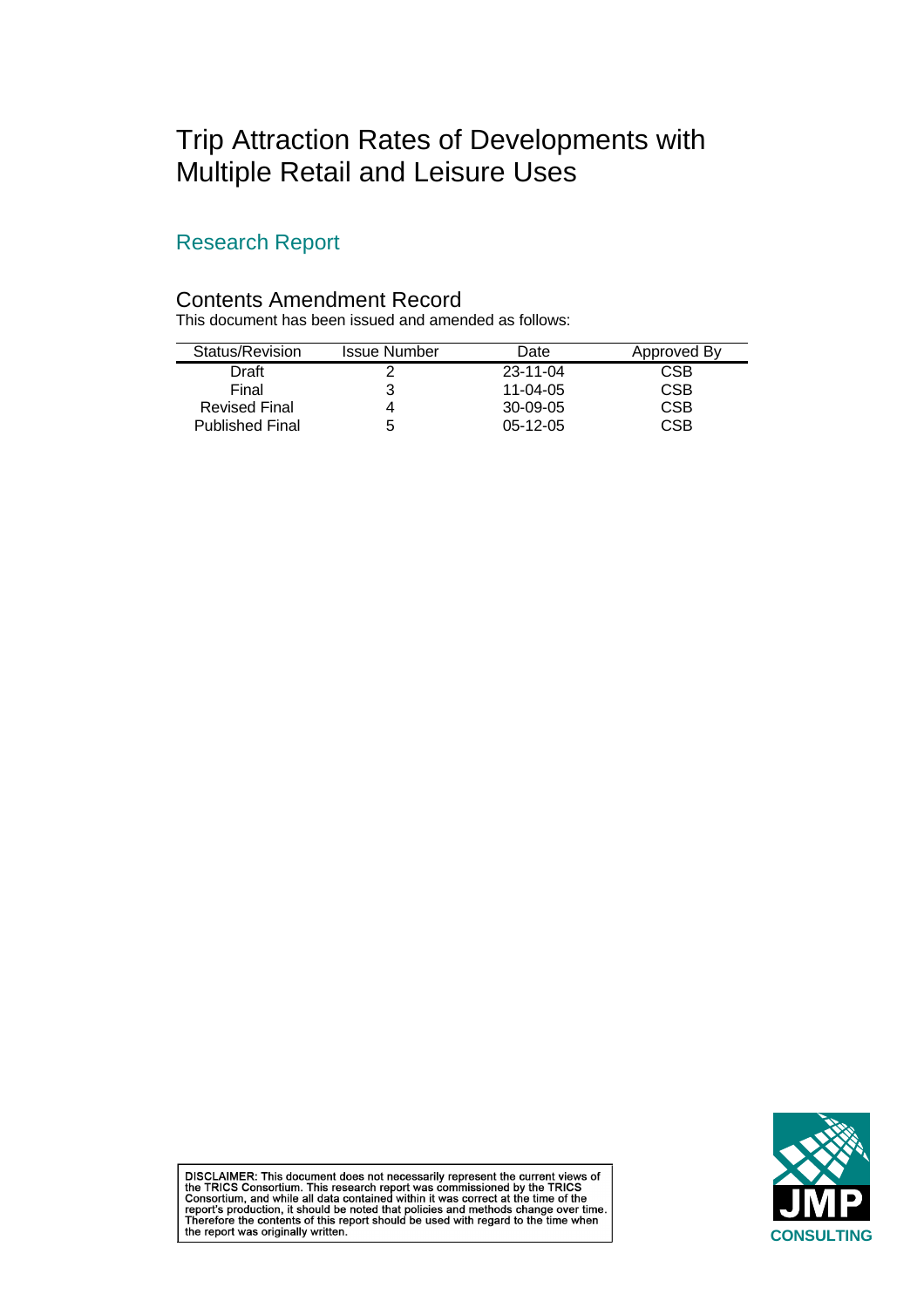# **Executive Summary**

## How do we define multi-use and how does it differ from mixed-use?

- The term "mixed-use" carries a number of expectations with respect to planning. Generally, the term is associated with a mix of housing and work-space at a location close to an urban centre or public transport interchange. It is a poorly defined term and for this reason it is necessary to be more specific for purposes of this study.
- The term "multi-use" has been adopted for this study as an appropriate term to describe a site that contains a number of different land use types. It is possible that these may all sit within one major land-use category.

### What is the focus of this research and how will it help?

- This research study is focused on multi-use sites which do not necessarily meet the definition of mixed-use. The term 'mixed-use' is currently a loosely defined policy objective and is thus difficult to evaluate using existing quantitative data.
- The research into multi-use sites will help to inform the debate regarding the benefits of so-called mixed-use development. It will also highlight important factors that development control practitioners will need to consider when evaluating development proposals.

## What are the issues relating to the task of forecasting trips to a multi-use site?

- During planning negotiations and at Inquiry it has been suggested that estimates of traffic generation for a multi-use site by aggregating the trip generation for each land-use are flawed. It is frequently argued that this approach over-estimates trip generation for the whole site. This is because trips between land-uses would be internal within the site boundaries. Therefore one trip into the site could include visits to a number of land-uses before exiting the site.
- It has also been suggested that the opposite is evident. Some practitioners argue that trip generation calculations for multi-use sites under-estimate the potential traffic volume. This is because neighbouring land-uses can create a 'cluster' effect, which makes the site more attractive to visit as a whole than the sum of the individual land uses.

## How did the research explore these issues?

- The research is based upon extensive analysis using data from the TRICS database. The TRICS database contains data from thousands of surveys.
- Trip generation estimates were then undertaken for each of these multi-use sites in a consistent manner using data from other TRICS single-use sites and aggregating the data (as is typical practice at present).

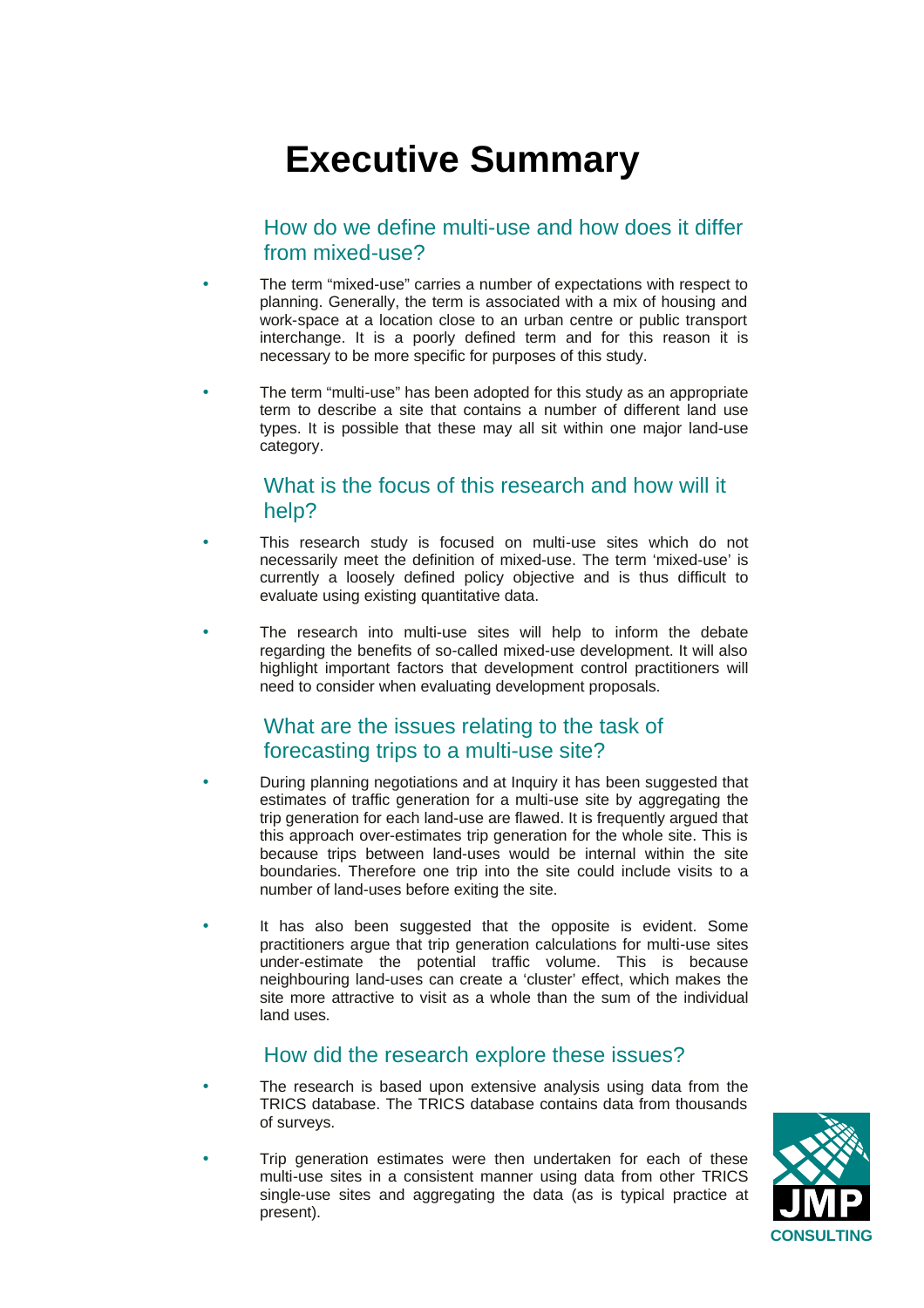Statistical analysis was then undertaken to explore the variation between trip generations estimates undertaken by aggregating the data for each use on a multi-use site, compared with the actual trip generation data held on the TRICS system.

## What conclusions did the research reach?

- The research found that the number of trips generated by a multi-use site is affected by the:
	- Number of development types on the site; and the
	- Amount and composition of shared parking provision.
- A number of sites provided more parking than what would have been expected necessary, even taking into account the historic use of the 85<sup>th</sup> percentile for planning for car parking requirements. This generous supply in car parking is likely to have been provided because parking quantities for these development sites were calculated by each landuse and insufficient consideration given to the benefits of shared parking space.
- The **generous supply of parking at multi-use developments was shown on average to generate an additional 25% more car trips** to the site. It is likely that additional parking provision encourages greater car-dependency which is manifest in the substantially higher trip rates for multi-use sites that have allocated parking, compared to those that manage shared parking for the development.
- The amount of trip linking is associated with the number of sites within the development that could potentially be visited. **Multi-use sites with 4 or more developments reduce on average the total number of external trips by about 20% through trip linking.**
- However, **for comparable sites with a generous supply of parking the trip reduction benefits of multi-use development were, on average, lost completely.**
- Planning approvals based on a simple assumption that multi-use development sites generate less traffic are fundamentally flawed. The quantity and control of parking provided has the potential to undermine any benefits that might otherwise be achieved through the design of a multi-use site.
- Significant relationships with other factors are likely to exist, but were not evident from the data. Further data collection and analysis would improve knowledge of trip generation significantly. Additional research into the TRICS data would help to better understand the relationship between multi-modal transport outcomes of single-use sites and the mix of land-uses surrounding them.
- Given the high remediation costs of traffic generation it is vital that the development control procedures are tightened and greater scrutiny is given to transport assessments and the strategies employed to manage travel demand associated with new development sites. In particular this research emphasises the importance of properly integrating parking management into travel plan strategies.

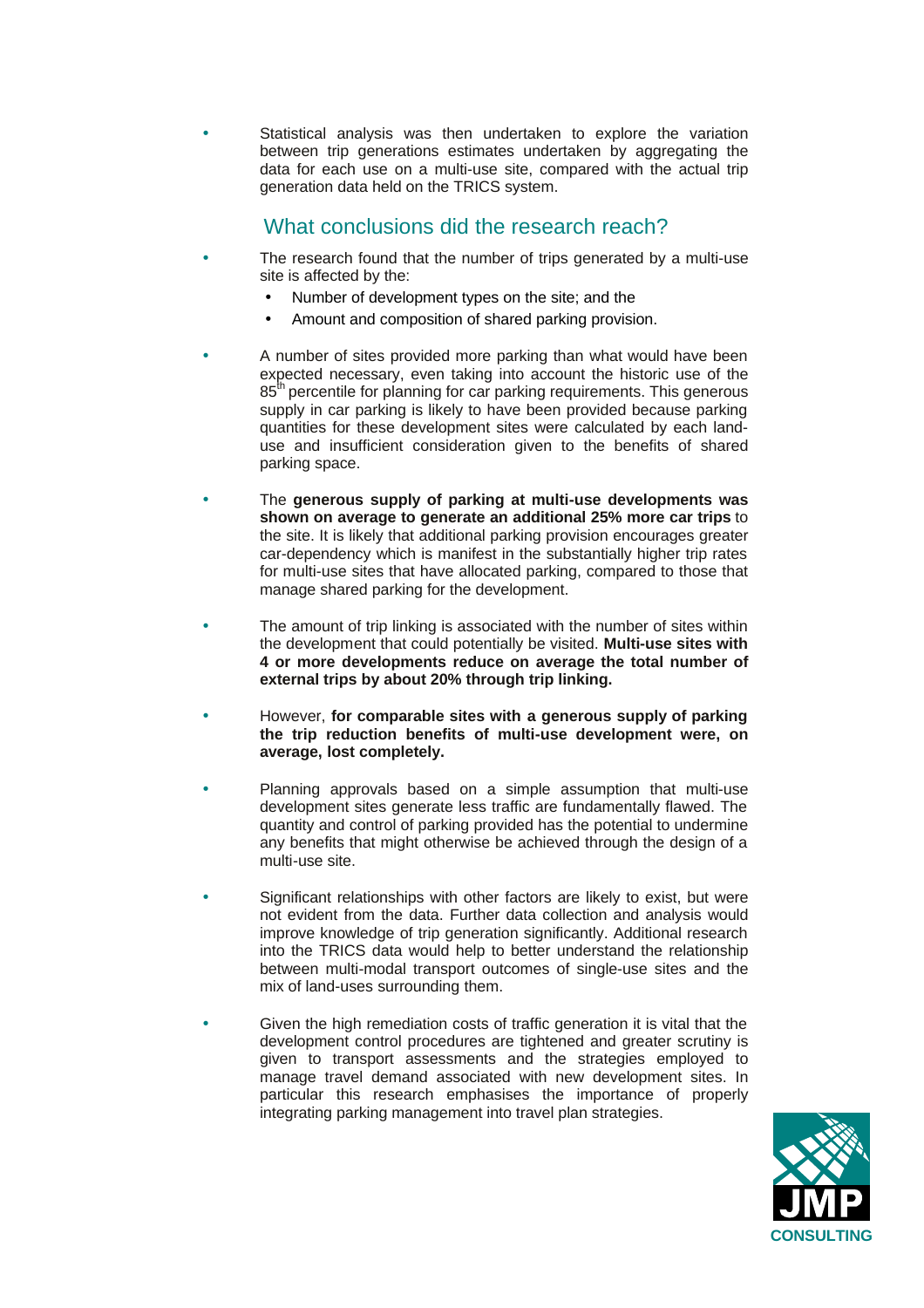## **Contents**

|                | <b>Executive Summary</b>                                                                                                     |                  |
|----------------|------------------------------------------------------------------------------------------------------------------------------|------------------|
|                | How do we define multi-use and how does it differ from<br>mixed-use?                                                         | 4                |
|                | What is the focus of this research and how will it help?<br>What are the issues relating to the task of forecasting trips to | $\overline{4}$   |
|                | a multi-use site?                                                                                                            | 4<br>4           |
|                | How did the research explore these issues?<br>What conclusions did the research reach?                                       | 5                |
| 1              | <b>Introduction</b>                                                                                                          | 1                |
|                | Estimates of trip attraction by multi-use sites<br><b>Report Structure</b>                                                   | $\mathbf 1$<br>3 |
|                | Glossary                                                                                                                     | $\overline{4}$   |
| $\overline{2}$ | <b>Literature Review</b>                                                                                                     | 6                |
|                | Definition and Application of the term "Mixed Use<br>Development"                                                            | 6                |
|                | <b>Planning Guidance</b>                                                                                                     | 6                |
|                | <b>Parking Policy</b>                                                                                                        | 8                |
|                | <b>TRICS Research</b>                                                                                                        | 8                |
|                | Conclusions                                                                                                                  | 9                |
| 3              | <b>Data Review</b>                                                                                                           | 10               |
|                | Site surveys commissioned for research                                                                                       | 10               |
|                | <b>JMP TRICS Database Review</b>                                                                                             | 10               |
| 4              | <b>Method Statement</b>                                                                                                      | 14               |
|                | Introduction                                                                                                                 | 14               |
|                | Estimating trip rates of multi-use sites by aggregation                                                                      | 14               |
|                | Using a Simulated Aggregation Process                                                                                        | 14               |
|                | Comparing unadjusted aggregate estimates with observed<br>data                                                               | 16               |
|                |                                                                                                                              |                  |
| 5              | <b>Results</b><br>General                                                                                                    | 18<br>18         |
|                | Data Sorting                                                                                                                 | 18               |
|                | <b>Preliminary Patterns Analysis</b>                                                                                         | 22               |
|                | <b>Main Patterns Analysis</b>                                                                                                | 26               |
|                | <b>Cross-Tabulation</b>                                                                                                      | 29               |
| 6              | <b>Future Work</b>                                                                                                           | 31               |
|                | <b>TRICS Data Review</b>                                                                                                     | 31<br>32         |
|                | Implications for TRICS database                                                                                              |                  |
| 7              | <b>Technical Conclusions</b>                                                                                                 | 33               |

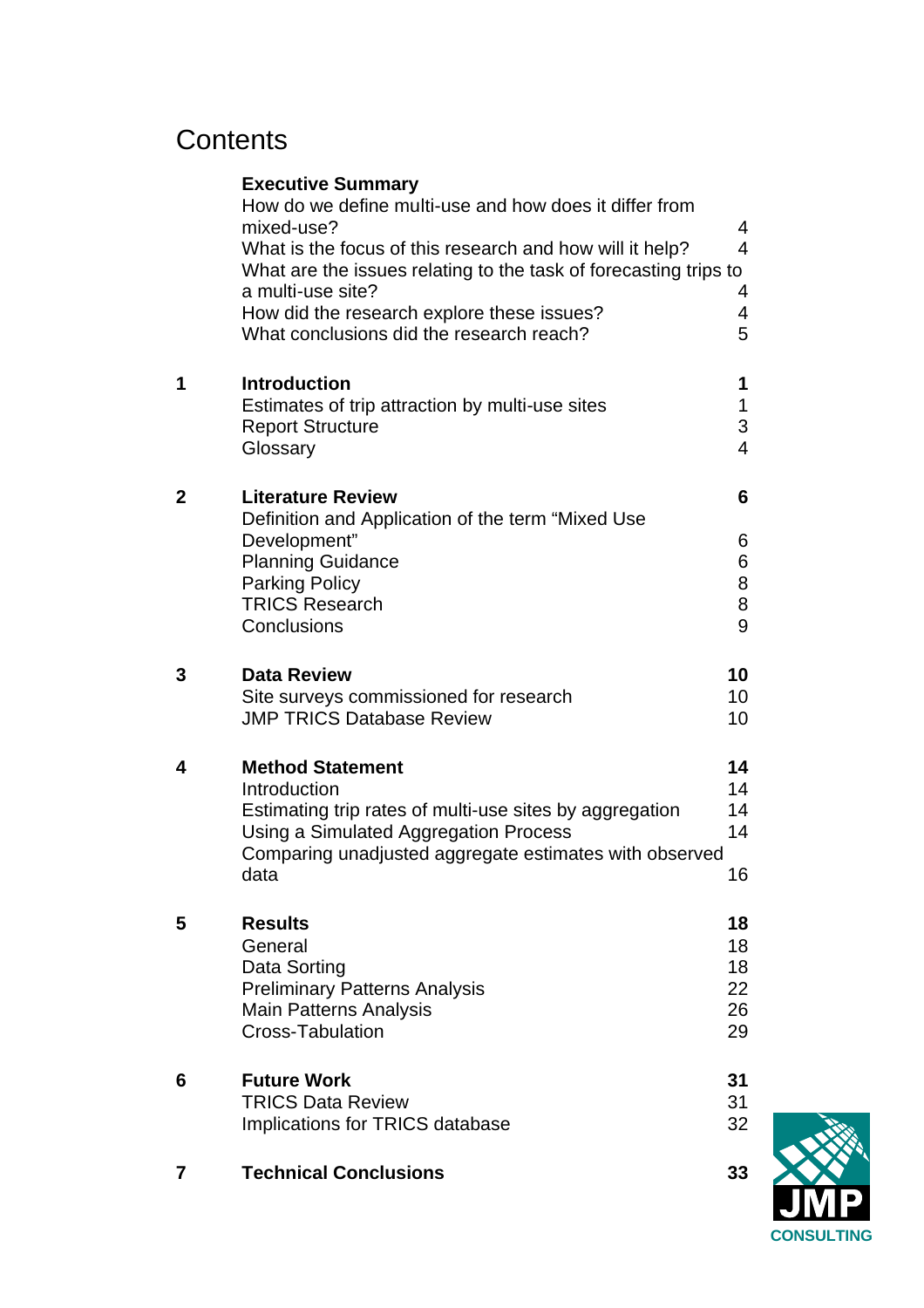# Appendices

**Appendix A** Multi-Use Site Details

**Appendix B** Matched TRICS Sites

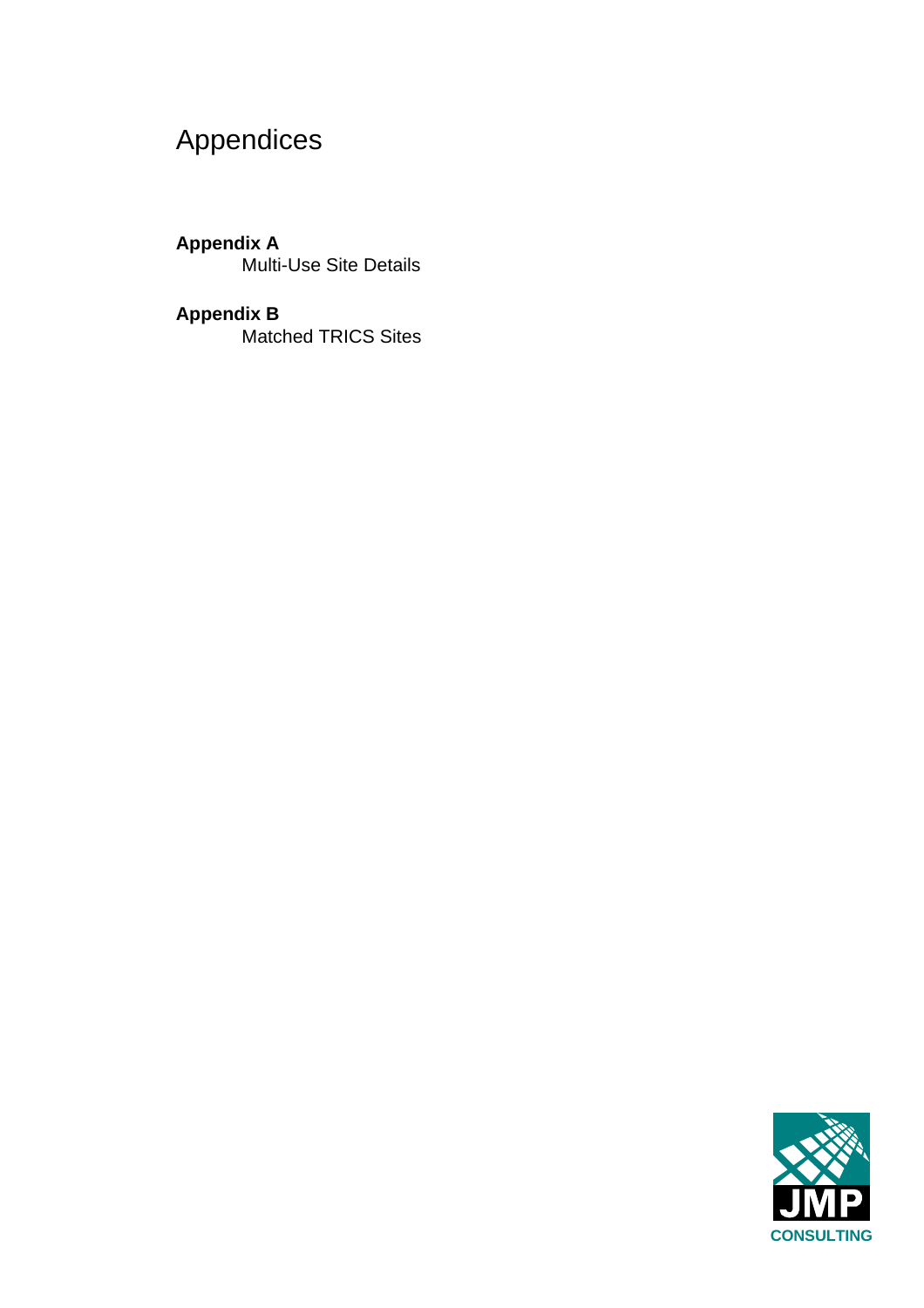# Tables and Figures

| T <sub>2.1</sub> | <b>National Guidance on Mixed-Use Development</b>                           | $\overline{7}$  |
|------------------|-----------------------------------------------------------------------------|-----------------|
| T3.1             | Retail/Leisure Parks surveyed specifically for research purposes            | 10              |
| T <sub>3.2</sub> | Locations covered in dataset                                                | 11              |
| T <sub>3.3</sub> | Major Land Use categories covered in dataset (including mixes)              | 11              |
| F 3.1            | <b>Map of Multi-Use Sites</b>                                               | 12 <sub>2</sub> |
| T3.4             | <b>TRICS Multi-Use Sites excluded from Analysis</b>                         | 13              |
| T <sub>5.1</sub> | Details of Multi-Use Sites and Saturday Trip Data                           | 20              |
| T <sub>5.2</sub> | <b>Results of Additive Model for Saturday</b>                               | 21              |
| F.5.1            | Observed Trips v GFA - all observations                                     | 23              |
| F.5.2            | Observed Trips v GFA -observations with trips < 6,000 and GFA<br>$<$ 30,000 | 24              |
| F.5.3            | Parking Supply vs Total GFA -observations with GFA < 30,000                 | 25              |
| F.5.4            | Observed Trips v Parking Supply -observations with trips < 6,000 26         |                 |
| F.5.5            | Observed Trips v Parking Supply, relative to aggregated averages 27         |                 |
| F.5.6            | <b>Cross Visition Factor vs Parking Factor</b>                              | 28              |
| F.5.7            | <b>Cross Visitation Factor vs Number of Component Units per site</b>        | 28              |
| F.5.8            | <b>Cross Visitation Factor vs Cross Tabutions</b>                           | 29              |
| T.5.1            | <b>Cross-tabulation of average Cross-Visitation Factor</b>                  | 29              |
| T 6.1            | <b>Major Land Uses of TRICS Sites Included in Analysis</b>                  | 31              |
| T 6.2            | <b>Surrounding Land-uses of Sites</b>                                       | 32              |

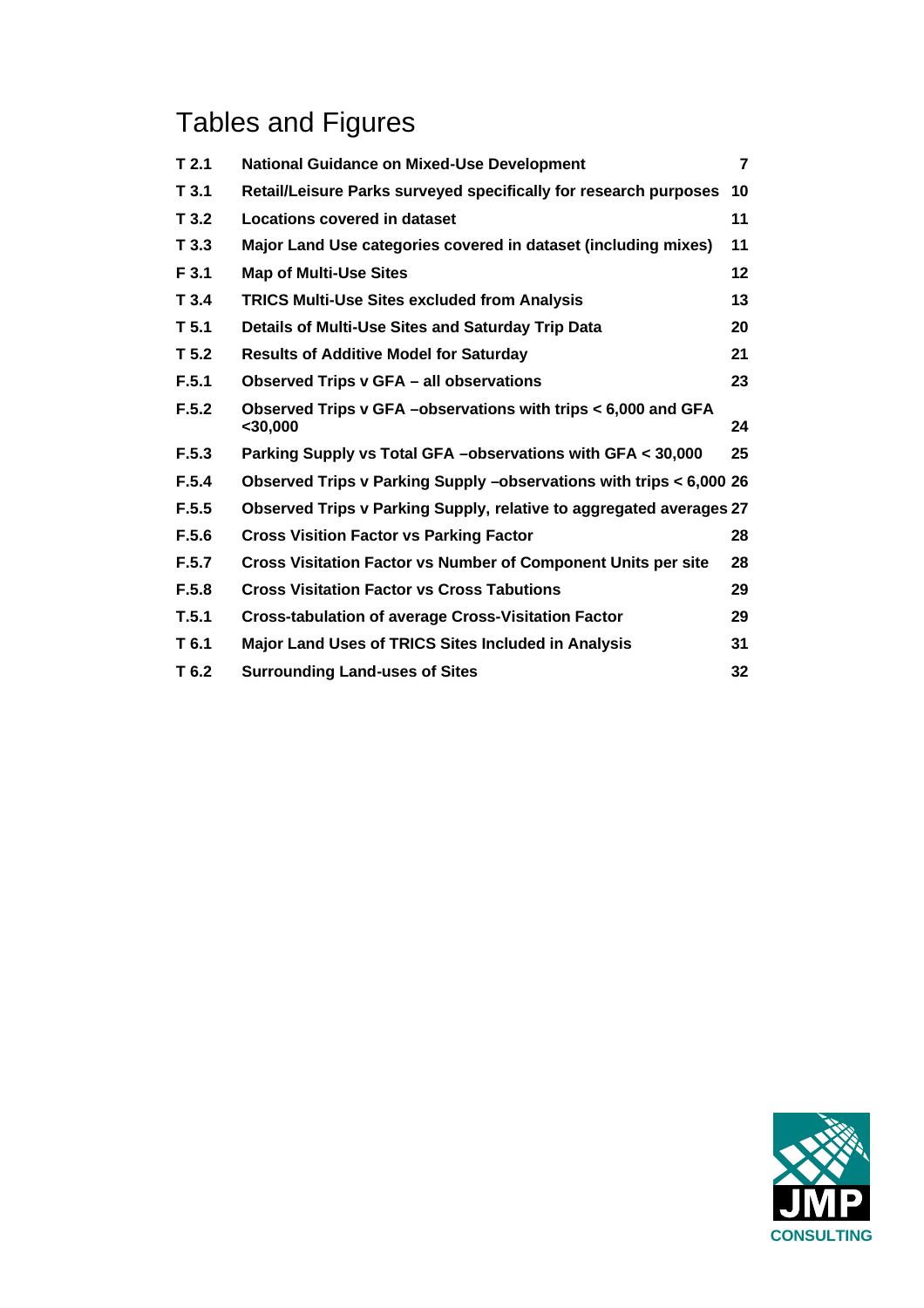## 1 Introduction

## Estimates of trip attraction by multi-use sites

#### **Context**

- 1.1 In the past planning applications in England tended to be for one or other of the uses defined by the Use Classes Order and Permitted Changes of Use 1972 (amended in 2005). However, in recent years there have been increasing numbers of applications for a mixture of uses, each attracting different trip patterns. At first sight the difficulty of forecasting the trip attraction rates of such developments appears to be no greater than dealing with single use sites: if a multi-use application is unpacked into its component uses and the generation of each use estimated using normal TRICS methods and then summed, the final total may be said to be no different in principle to the similar calculation for a single-use site. This method of estimating trip generation of a multi-use site is known as *aggregation*. In the past this view seems to have been accepted but recently some doubts have been expressed.
- 1.2 It has been suggested, both in negotiations on possible Planning Obligations and at Inquiry, that estimating the traffic generation of a multi-use site by *aggregation* would actually be an over-estimate because calls to more than one use could be made during a single visit. This implies that one entry to the site and one parking movement could account for more than one trip. Therefore it has been argued that the estimate of total traffic generation of a site with multiple land uses should be reduced by a *Cross-Visitation* factor related to the propensity for visitors to use more than one of the on-site facilities.
- 1.3 On the other hand, the opposite has also been suggested with the resulting *aggregation* being an under-estimate, rather than an over-estimate. This suggestion is based upon the assumption that adjacent uses cause an intensification of use, more than compensating for any reductions due to multiple calls being made. In this case the estimate of total traffic generation should be compounded by an additional *Site-Attraction* factor.

#### Research Background

- 1.4 In 1999, the Transport Research Institute (TRI) at Napier University published a TRICS Working Paper that offered a methodology by which TRICS members could collect data capable of being used in estimating generations of multi-use sites. The working paper was not formally published, and is provided as a major supporting document to this report.
- 1.5 The major objective of TRI's study was to define some *empirical* (derived from experiment and observation rather than theory) research able to quantify the differences between estimates made by *aggregation* and the actual traffic generated. Analysis of these differences would then lead to the specification of validated *adjustment factors* (*Cross-Visitation* and *Site-Attraction* factors), which could be applied to the summation of component use trip generations to derive an estimate for the whole site.
- 1.6 The focus on methods of aggregation for assessing multi-use sites is substantiated by the working papers' user survey, which identified that 87% of users practiced this method compared with 13% who selected sites in TRICS mixed-use category that required no aggregation of component uses.
- 1.7 The objective of this study is to implement the *empirical* research defined in TRI's working paper.

#### This Research

1.8 TRI's working paper was titled "Generations by mixed-use developments: The Definition of a Survey Methodology for Mixed Use Sites". The usage of the term "*mixed-use*" in the title and throughout the paper is not entirely helpful in the context of UK Planning Policy.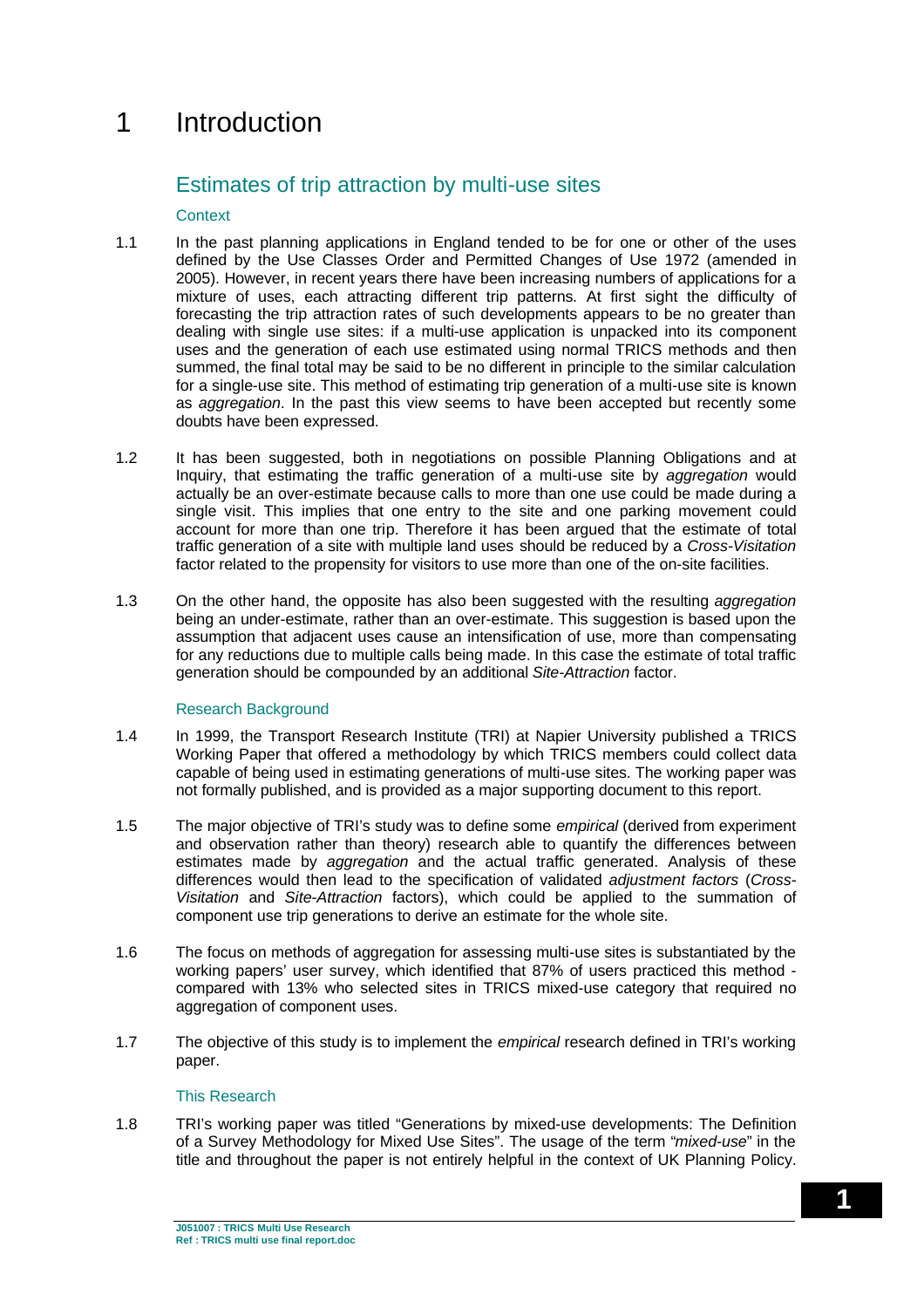The term relates to a land-use planning concept that involves a different agenda to that addressed in the working papers' proposed methodology. The term "*mixed-use*" carries a number of expectations with respect to planning, including the expectation of a mix of housing and work-space component, and location in a town centre or public transport interchange. TRI's working paper is better suited to address questions relating to mixes of retail and leisure uses, at sites in various locations.

- 1.9 Within the working paper, the term "*multi-use*" is also used frequently, and can be easily understood as relating to a site containing a number of different component uses. It is possible that the extent of the different component uses of a multi-use site may be all within one major land-use category, such as Retail. Such a site could not be considered "*mixed-use*", but is certainly "*multi-use*", and most importantly would be accountable to the same questions over the most appropriate method of calculating overall traffic generation to the site as a whole.
- 1.10 In relation to this study, reference to "*multi-use*" will be made in relation to the study's sites that contain a number of uses covering a mix of both the retail and leisure categories. In this way the study does relate to mixed-use, while avoiding the explicit use of the term to avoid potential confusion amongst land-use planners.
- 1.11 Following TRI's working paper, a pilot survey was performed to hone data collection and analysis of a *multi-use* site. Subsequent to the pilot, TRICS commissioned the survey of seven mixed retail and leisure parks during 2003, based upon TRI's recommended survey methodology. These surveys were intended to provide sufficient data-sets to establish draft tables of adjustment factors, the beginning of an evidence base which could eventually provide validated values.
- 1.12 JMP's analysis of the seven sites confirmed that there was justification for the application of both *Cross-Visitation* and *Site-Attraction* factors. However, the existence of both caused complications in cases where the two processes were potentially interacting with eachother, cancelling the effects of each other in a way that made the determination of their scale of influence difficult. In hindsight, TRI's proposed survey methodology for *multi-use* sites failed in one important area – not providing the mechanism to quantify the average number of component sites visited by each site visitor. The survey forms only ask for primary and secondary component sites visited, not the total number. A conclusion was drawn that insufficient data had been collected to establish TRI's table of adjustment factors.
- 1.13 A major concern from TRICS users interviewed as part of TRI's working paper was over the limited resource available within TRICS to pursue expensive research into *multi-use* sites, expressing a preference to focus resource on the general problems of travel demand management by use of *multi-modal* surveys. In the light of the results from the analysis of the 7 survey sites, there was a risk that a conclusion would need to be drawn that this area of research was no longer financially viable. In response to these concerns, JMP statisticians performed a comprehensive review of the TRICS database, identifying an additional 34 existing surveyed sites that could be considered *multi-use* in relation to a mix of Retail and Leisure uses. These were added to the evidence base, taking the research potential into new territory, by analysis of 41 *multi-use* sites.
- 1.14 As with the seven surveys specifically commissioned for this research, the average number of component sites visited was unfortunately not a statistic historically held against each *multi-use* site in the TRICS database. If this statistic had been available it would have "fixed" one of the *adjustment factors* – the *Cross-Visitation* factor. An unanticipated response from TRI's user interviews highlighted that TRICS users wish to see traffic generations per car parking space, since their view was that spaces are an increasingly influential factor on trip attraction. This response was taken on board, with car parking factors tested on their possible influence on the *Site-Attraction* factor.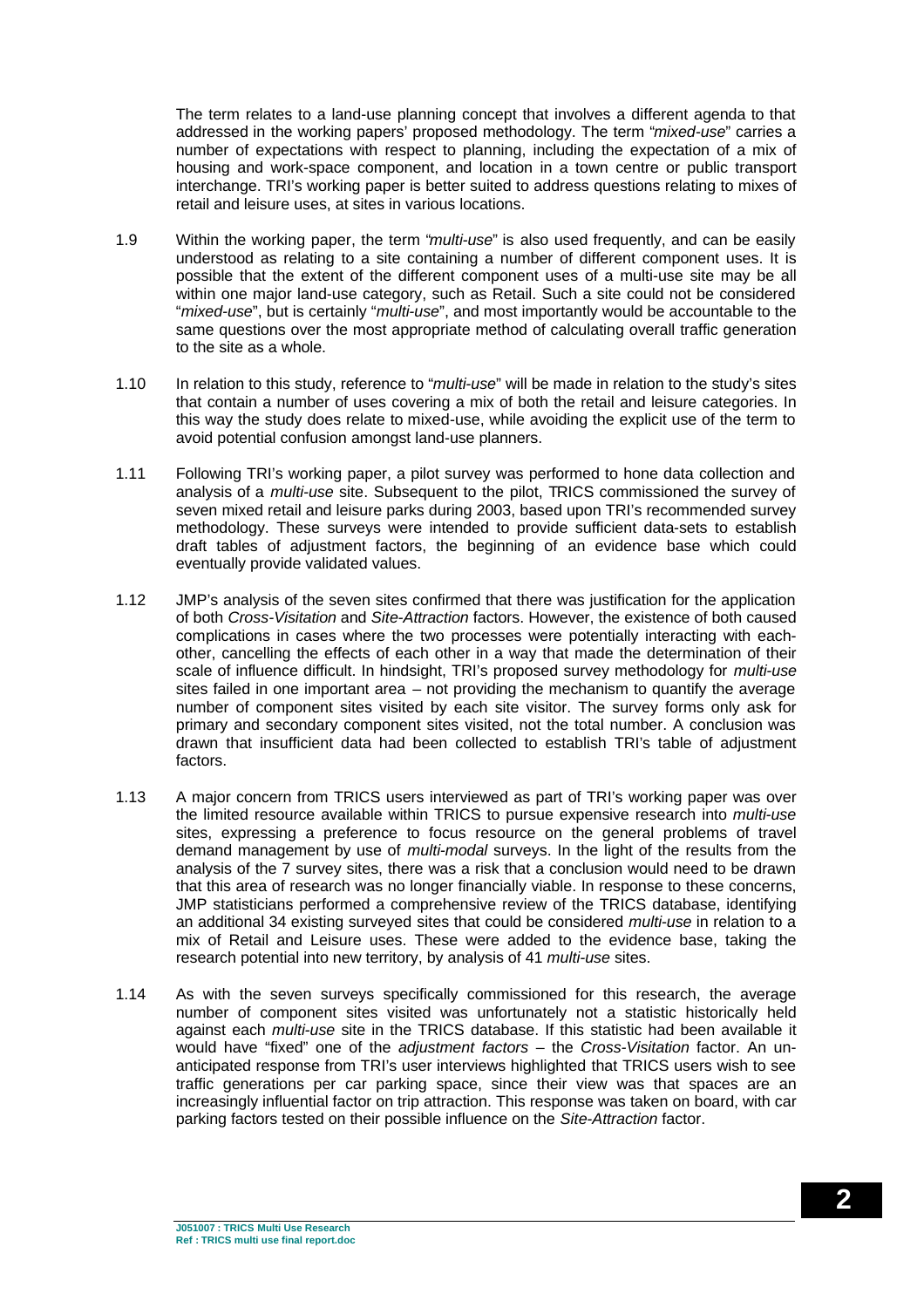#### Limitations / Future Opportunities

- 1.15 The TRI working paper noted that although *multi-modal* analysis of travel generation would be the ultimate aim of future research, the majority of data within TRICS covers vehicle trip generation only, although *multi-modal* counts now make up the majority of the annual data collection programme. For this reason initial stages of research would be limited to vehicle trip generations rather than persons.
- 1.16 This observation is carried through in this study, and provides the explanation for why results are focussed upon vehicle trip generation only. However, JMP have recently completed a scoping exercise that proposes how additional research on the rapidly growing TRICS database of *multi-modal* surveys could be used to contribute to our knowledge of the relationship between multiple uses and total travel demand. Further detail is supplied in the Conclusions chapter of this report.

### Report Structure

#### Literature Review

1.17 TRI's working paper provided a review of literature that picked out the landmark developments in the theory of traffic generation and travel demand. This study began with a literature review, focussing upon previous TRICS research and the development of the concept of "*mixed-use*" in UK planning policy. The purpose of the review was to gain clarity over the term "mixed-use" and the term "*multi-use*" – the latter being the preferred term to relate to this research, in the light of the review.

#### Data Review

1.18 The study then proceeded with a full review of what data was available in TRICS to inform TRI's proposed methodology to identify "*adjustment factors*". This part of the study included a review of the seven mixed retail and leisure sites surveyed for the explicit purposes of this research and of the existing TRICS database. These reviews led to the identification of 34 additional *multi-use* mixed retail and leisure sites. The resulting set of 41 *multi-use* mixed retail and leisure survey sites formed the basis of subsequent analysis.

#### Method Statement

- 1.19 A major challenge of this study was to find a technical way to efficiently implement TRI's guidance on establishing *adjustment factors*, in the light of analysing the survey results from a dataset of 41 *multi-use* sites, between them containing around 200 component uses.
- 1.20 According to TRI's guidance, a trip generation estimation exercise for each site would be required (usually a major workload within a Traffic Impact Assessment), that was approached in a consistent and scientifically repeatable manner. TRICS own Good Practice guidelines warn users from over-simplifying the task of comparable site selection. Furthermore, TRI did not provide guidance on how *Cross-Visitation* factors may be separated from *Site-Attraction* factors. A method statement was subsequently produced that provided a framework for JMP's trip generation and analysis of *adjustment factors*.

#### **Results**

1.21 The Results section provides a summary of the results of the trip generation exercise and preliminary adjustment factor analysis of each *multi-use* site. Subsequent to initial calculations, more detailed statistical analysis was performed to identify any general relationships between *multi-use* site characteristics and adjustment factors – with the persisting difficulties of separating out the interacting *Cross-Visitation* and *Site-Attraction* factors.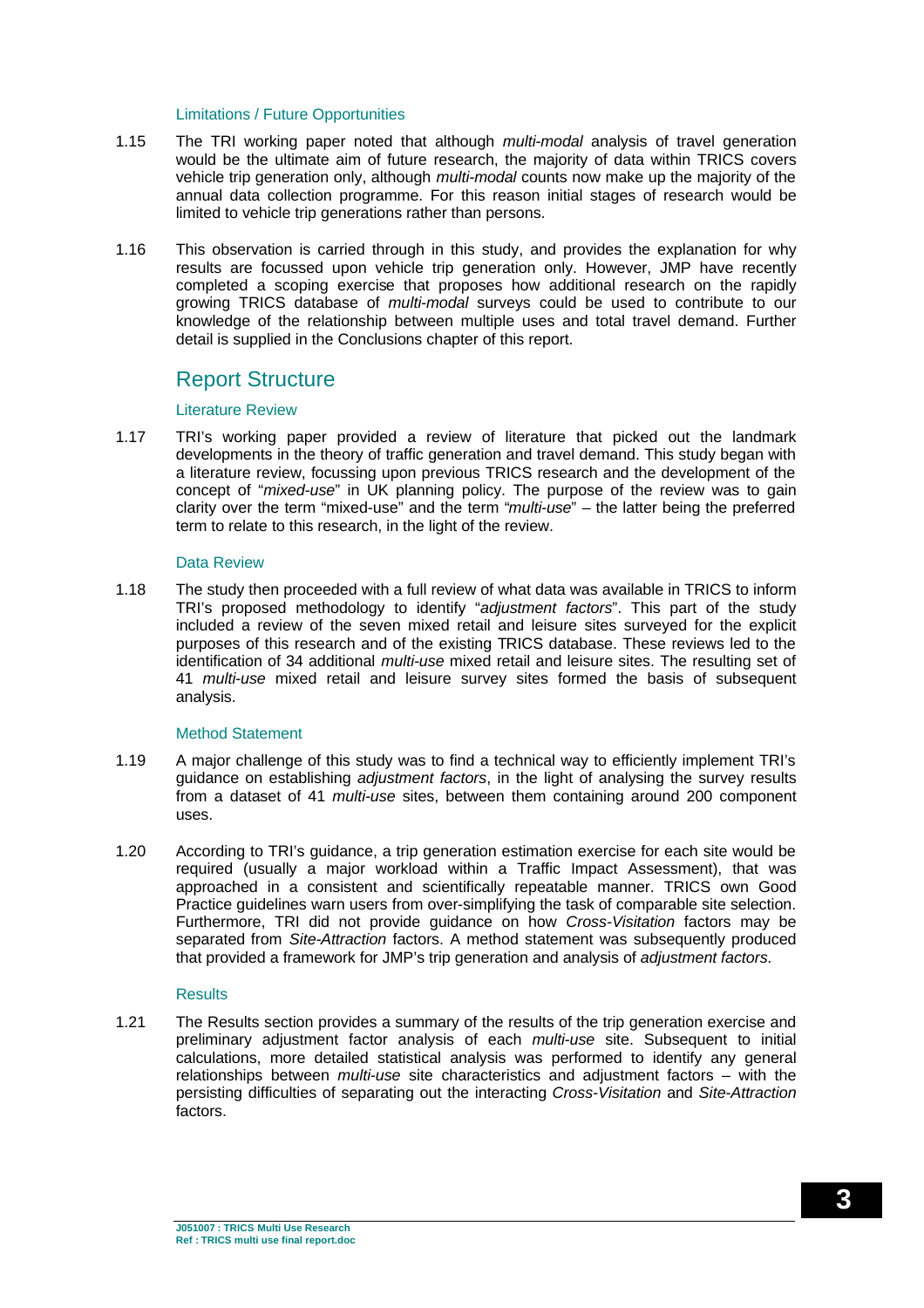#### Conclusions

- 1.22 The final section draws conclusions to the research, and also identifies the potential for further research into this field.
- 1.23 The conclusions do not present a full table of *adjustment factors* by land-use category, as suggested could be achievable by the TRI working paper. Rather, conclusions are drawn around what statistically valid relationships could be identified between site *adjustment factors* and *multi-use* mixed retail and leisure site characteristics. Only two such characteristics were identified as statistically significant:
	- Comparative level of car parking provision
	- Number of Component Sites

### **Glossary**

#### **Actual On Site Parking Provision / Supply**

The number of car parking spaces available at each site.

#### **Adjustment Factors**

Factors which affect trip rates in multi use calculations. They include *cross visitation* and *site attraction*.

#### **Aggregation**

A method of estimating trip generations for *multi-use* sites - by calculating each use separately and adding calculations together to produce a total trip rate.

This method has also been applied in the report to estimate the likely parking provision for a multi-use site. This estimate is useful for comparing against the actual parking provided (see *Parking relative to the aggregated average* and *Parking Ratio*).

#### **Cross Visitation**

Visitors to *multi-use* sites visit more than one of the on-site facilities.

Also known as trip linking when assessing the total number of trips attracted to a site. The higher the levels of cross-visitation / trip linking, the smaller the total number of trips to the site compared with the sum of trips to individual developments on the site.

#### **Cross Visitation Factor**

A measure used to assess whether the observed trips from the site survey of a multi-use site is lower or higher than what might have been expected. The measure can be calculated by dividing the actual observed trips by the aggregated average trips. Although called the Cross Visitation Factor, this measure is influenced by both *Cross Visitation* and *Site Attraction*.

#### **GFA**

Abbreviation for Gross Floor Area. A measure of the quantum of land-use present on a site. GFA is used as a means of quantitatively linking retail and leisure land-uses to the number of trips generated by the land-use.

#### **Empirical**

Originating in or based upon observation or experience.

#### **Mixed Use**

Multiple land uses in the same structure or same general area, covering different major land-use categories, such as Retail, Leisure, Residential and Commercial. According to policy there is an expectation that the structure or area should contain an element of residential or commercial use.

#### **Multi-Modal**

An assessment of all trips, categorised by the mode of transport used.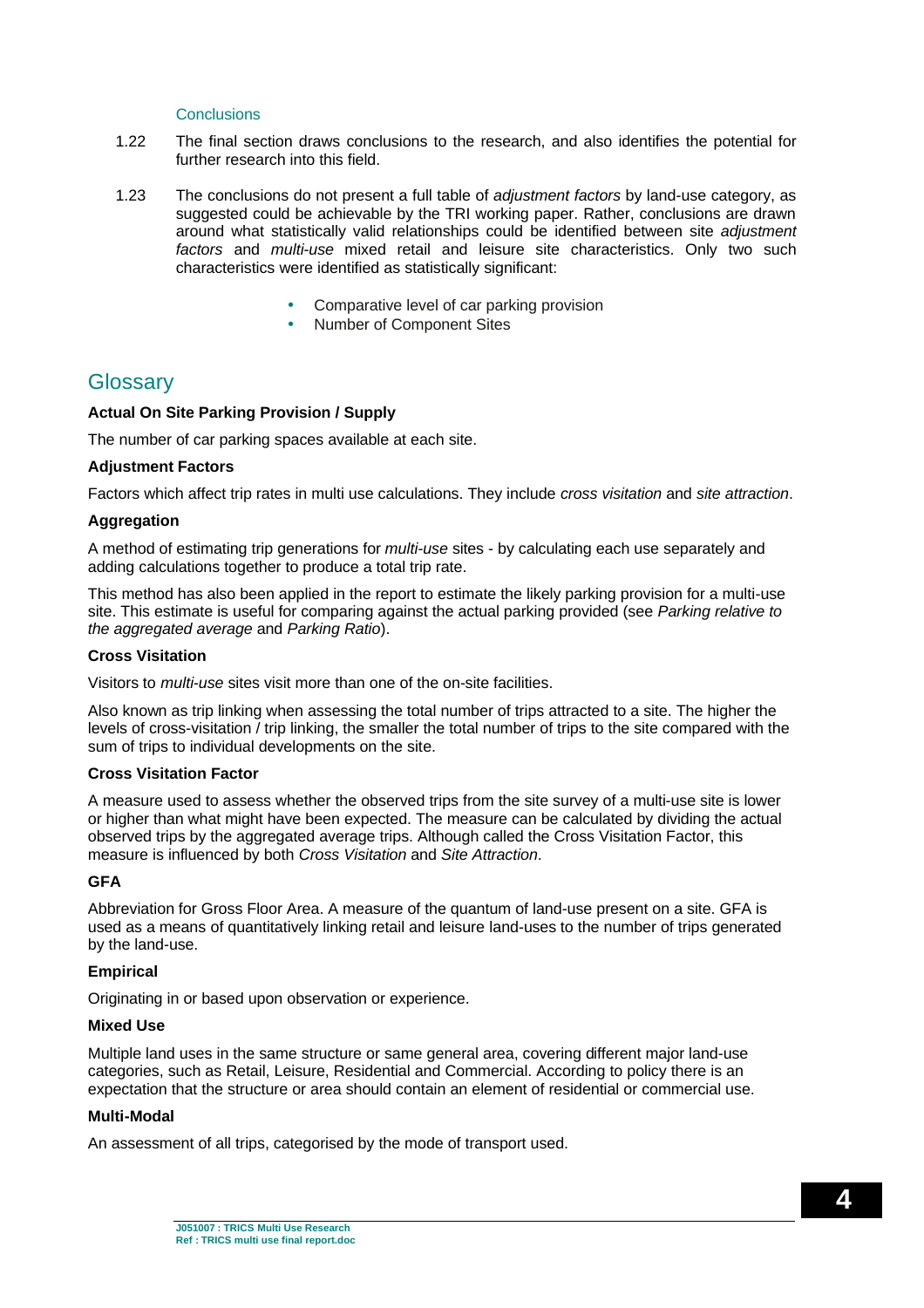#### **Multi-Use**

Multiple land uses in the same structure or same general area, not necessarily covering different major land-use categories. There is also less expectation for the structure or area to contain elements of residential or commercial use.

#### **Parking relative to the aggregated average**

A measure used to assess whether the actual on site parking provision is lower or higher than what might have been expected. The measure can be calculated by subtracting the aggregated average parking supply off the actual on site parking supply*. An alternative measure is the Parking Ratio.*

#### **Parking Ratio**

A measure used to assess whether the actual on site parking supply from site survey of a multi-use site is lower or higher than what might have been expected. The measure is calculated by dividing the actual on site parking supply by the aggregated average parking supply.

#### **Site Attraction**

Adjacent uses cause an intensification of use as people are encouraged to visit *multi-use* sites as there is greater reason to visit. Other factors can also impact upon site attraction, such as a generous supply of parking.

#### **Trip Rate**

A ratio between trips and quantum of land-use. The trip rate is often expressed as trips per gfa and used as a basis of scaling up estimates of trips generated from a site.

#### **Trips relative to the aggregated average**

A measure used to assess whether the observed trips from the site survey of a multi-use site is lower or higher than what might have been expected. The measure can be calculated by subtracting aggregated average trips against the actual observed trips. *An alternative measure is the Cross Visitation Factor.*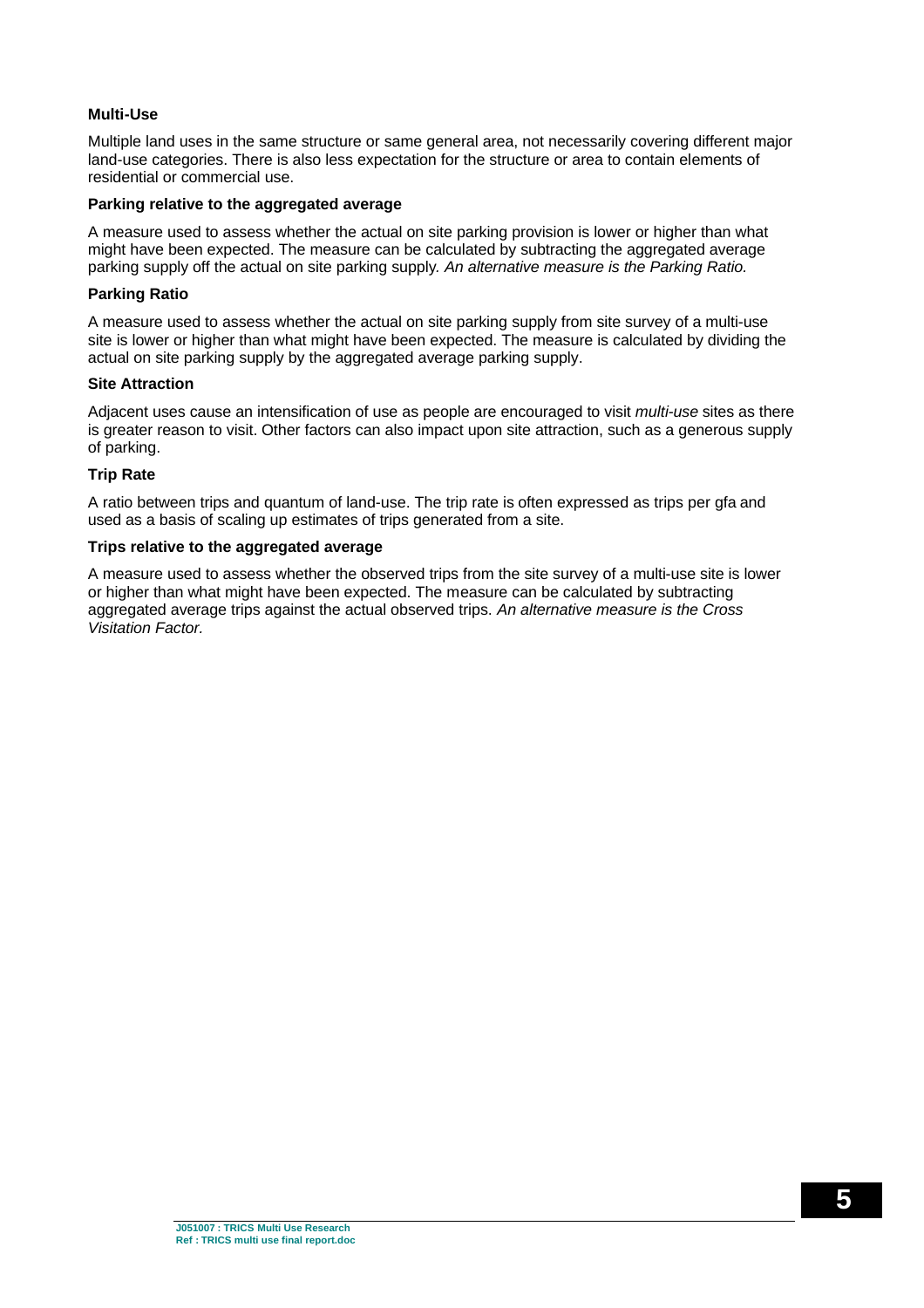## 2 Literature Review

## Definition and Application of the term "Mixed Use Development"

- 2.1 The Office of the Deputy Prime Minister (ODPM) commissioned a study (1998-2001) led by the University of Westminster, called "Mixed Use Development, Practice and Potential" (MUDP&P). This comprehensive study provides the best guidance on the definition of mixed-use developments in the context of a mechanism for revitalising town centres, and review of national guidance.
- 2.2 Not only does MUDP&P focus on developments in and around town centres, but also makes it clear that the study analyses "development schemes with a significant housing component".
- 2.3 The study recommends that future policy should distinguish between specific mixed-use development sites (MXDS) and mixed-use development zones (MXDZ). In defining mixeduse development zones, the aim is to ensure plans for discrete land-uses are assessed in their wider, mixed-use context. The study recommends a focus on development outcome which can be viewed as the overall impact development led change will have on the environment of the surrounding area. The study suggests that the desired outcome of mixed-use is to underpin vibrant and attractive environments.
- 2.4 MUDP&P also discusses the distinction between "layered" mixed-uses within the same buildings and sites comprising of a mix of discrete single-use development elements. The study notes a tendency in the UK for the latter, due to the difficulty of harmonising differential lease terms.
- 2.5 The study also provides conclusions with respect to residents expectations of mixed-use:

*"The positive reaction of residents to mixed-use schemes in town centres is based on the proximity of facilities and activities offered by the town centre, rather than the qualities of mixed use per se".*

- 2.6 It could be inferred that whether the mix of uses are layered or a mix of discrete development elements is not considered to be of too much importance to the attractiveness of the scheme, and therefore not important to differentiate schemes.
- 2.7 MUDP&P suggests that the area of study for MXDZ's should be defined in terms of an area where mixes of land-uses can be accessed by walking. In the context of the UK's new planning system, it could be reasonable to relate a MXDZ to an appropriate area for the attention of an Area Action Plan (AAP). An AAP provides a planning tool to bring about redevelopment of existing urban areas that will contain multiple land interests and existing tenants. Recognition of the complement of mix of uses in an area covered by an AAP comes quite naturally, allowing single-use proposals to come forward as a means of increasing the mix of uses in an area.
- 2.8 In conclusion to our review of MUDP&P we can offer a simple classification system that identifies 4 major types of mixed-use. The 4 types can be qualified by:
	- the concept (MXDS / MXDZ)
	- the location (town centres / out of town centre)

## Planning Guidance

2.9 A summary of national guidance papers that advocate mixed-use development is given in **Table 2.1**. Pre-2001 is sourced from MUDP&P, post-2001 JMP reviews are provided for papers up to mid-2004. The London Plan, although not national guidance, is also included due to its strong relevance.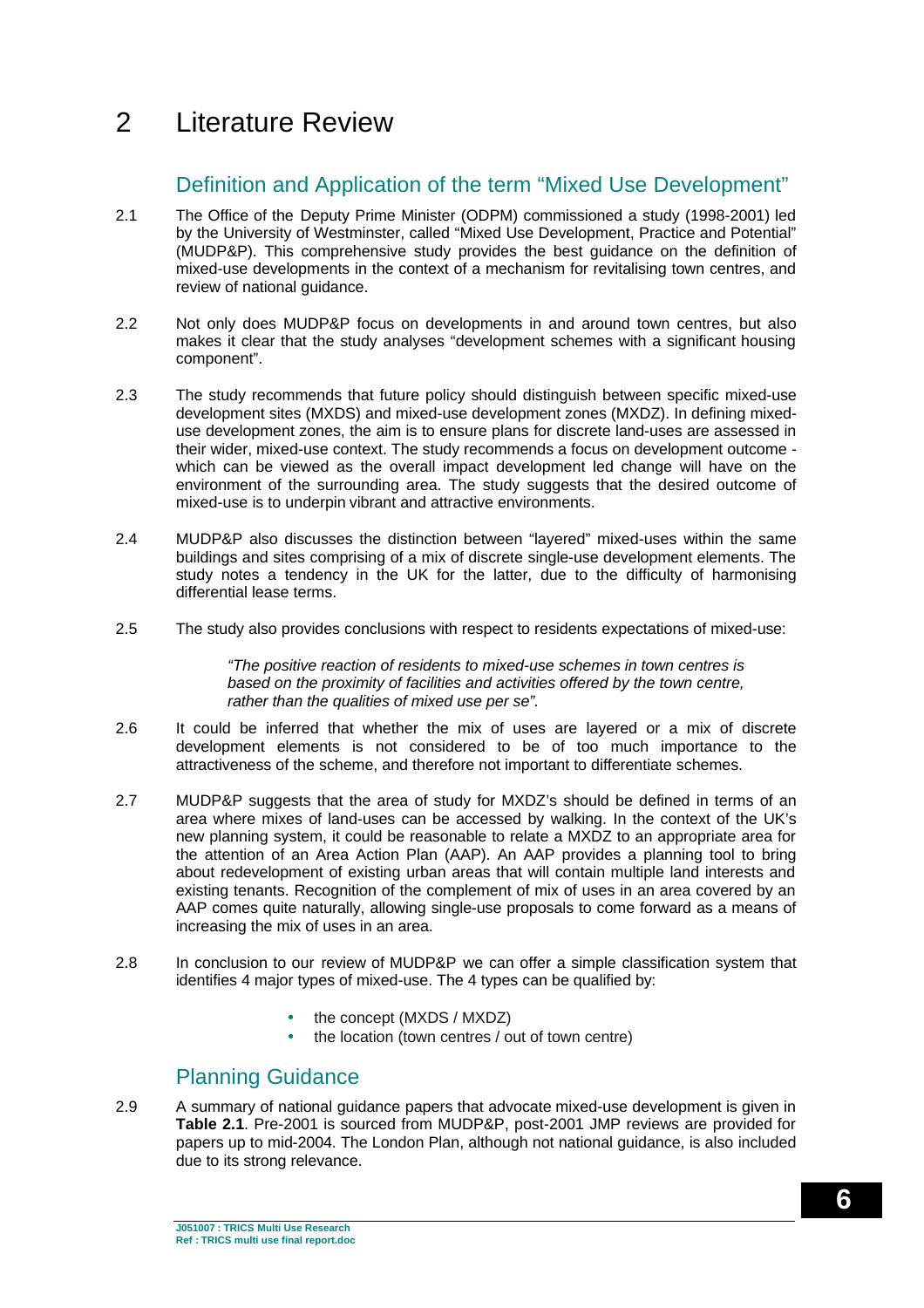#### **T 2.1 National Guidance on Mixed-Use Development**

| Date             | Title                                                                | Content                                                                                                                                                                                                                                                                                                                                                                                                                                                                                                                                                                                                                                                 |
|------------------|----------------------------------------------------------------------|---------------------------------------------------------------------------------------------------------------------------------------------------------------------------------------------------------------------------------------------------------------------------------------------------------------------------------------------------------------------------------------------------------------------------------------------------------------------------------------------------------------------------------------------------------------------------------------------------------------------------------------------------------|
| March 1994       | PPG13 Transport                                                      | Encourages development where it can be well served by public<br>transport and promotes higher density and mixed-use development<br>as a means of making efficient use of urban land and reducing the<br>need to travel.                                                                                                                                                                                                                                                                                                                                                                                                                                 |
| June 1995        | Our Future Homes,<br>Opportunity, Choice,<br>Responsibility(Cm 2901) | White Paper on housing need and the mechanisms on satisfying<br>this housing need. Social housing is an important theme.                                                                                                                                                                                                                                                                                                                                                                                                                                                                                                                                |
| June 1996        | PPG6: Town Centres and<br><b>Retail Developments</b>                 | Sets out the Government's commitment to revitalising town centres<br>through a plan-led approach. Encourages mixed-use development<br>and recognises its contribution to housing provision. Now updated<br>to PPS6 (2005).                                                                                                                                                                                                                                                                                                                                                                                                                              |
| November<br>1996 | Household Growth: Where<br>Shall we Live?                            | Government discussion paper on meeting the demand of 4.4<br>million additional households 1991-2016                                                                                                                                                                                                                                                                                                                                                                                                                                                                                                                                                     |
| February<br>1997 | PPG1: General Policy and<br>Principles                               | Stresses significance of sustainable development and mixed-use<br>development, especially in town centres. Emphasises plan-led<br>system to give firm guidance on quality of development.                                                                                                                                                                                                                                                                                                                                                                                                                                                               |
| February<br>1998 | Planning for the<br>Communities of the Future                        | Emphasises the contribution of mixed-use/mixed-tenure<br>development in meeting housing need, assisting urban<br>regeneration and supporting public transport.                                                                                                                                                                                                                                                                                                                                                                                                                                                                                          |
| April 1998       | Circular 6/98: Planning and<br>Affordable Housing                    | Raises the issue of mixed-tenure housing developments in<br>schemes with reference to both mixed use and mixed tenure.                                                                                                                                                                                                                                                                                                                                                                                                                                                                                                                                  |
| October<br>1999  | Draft PPG13: Transport;<br>draft revision for public<br>consultation | Encourages the integration of transport and planning policeis and<br>reducing the need to travel, through re-use of town/city centre land<br>and mixed-use development.                                                                                                                                                                                                                                                                                                                                                                                                                                                                                 |
| January<br>2000  | PPG12: Development<br>Plans                                          | Integration of sustainability into plans, relationship between plan<br>and other documents such as local transport plans and new<br>procedures for preparation, management, consultation.                                                                                                                                                                                                                                                                                                                                                                                                                                                               |
| March 2000       | PPG3: Housing                                                        | Strategic overview stating commitment to mixed-use development,<br>including housing, to bring new life into towns and cities and<br>promote sustainability. Also discusses mixed communities,<br>affordable housing, re-use of urban land and buildings, reallocating<br>employment and other land to housing, optimising urban capacity,<br>and CPO's.                                                                                                                                                                                                                                                                                                |
| March 2001       | PPG13: Transport-final<br>revision.                                  | Concerned with the reduction of the need to travel and promote<br>sustainable transport choices, through integrating planning and<br>transport at national, regional, strategic and local level.<br>PPG13 interprets the benefits of mixed-developments in terms of<br>promoting vitality and walking as a primary mode of travel. It further<br>indicates that such major mixed-use developments, as large trip<br>attractors, should be focused in city/town/district centres and near<br>major public transport interchanges.                                                                                                                        |
| December<br>2003 | Draft PPS6: Planning for<br>Town Centres; consultation<br>paper      | Set to replace PPG6. PPG6 made reference to multiple-use<br>developments in terms of providing a mixture of small businesses,<br>houses and offices or flats above shops -indicating them as<br>desirable for the safety and vitality of an area.<br>In PPS 6 an emphasis has been made on encouraging high-<br>density and diversity. The use of the concept of diversity and<br>mixed-use appear to overlap. Diversity is a term which<br>encapsulates vitality and viability. A particular note is made on how<br>inclusion of housing in out-of-centre retail developments should not<br>be used to justify an otherwise unsustainable development. |
| February<br>2004 | The London Plan                                                      | Mixed use development encourages a reduction in the need to<br>travel long distances, by including a balance of housing,<br>employment, commercial and other community facilities in the<br>same area.<br>Mixing uses can also help to achieve intensive development by<br>using the same space for more than one development. It<br>contributes to vitality and safety by preventing areas becoming<br>deserted and hostile.                                                                                                                                                                                                                           |

2.10 The literature review reveals that mixed-use development is seen as a tool for reducing the need to travel only when linked to its location - preferably in town centres and/or at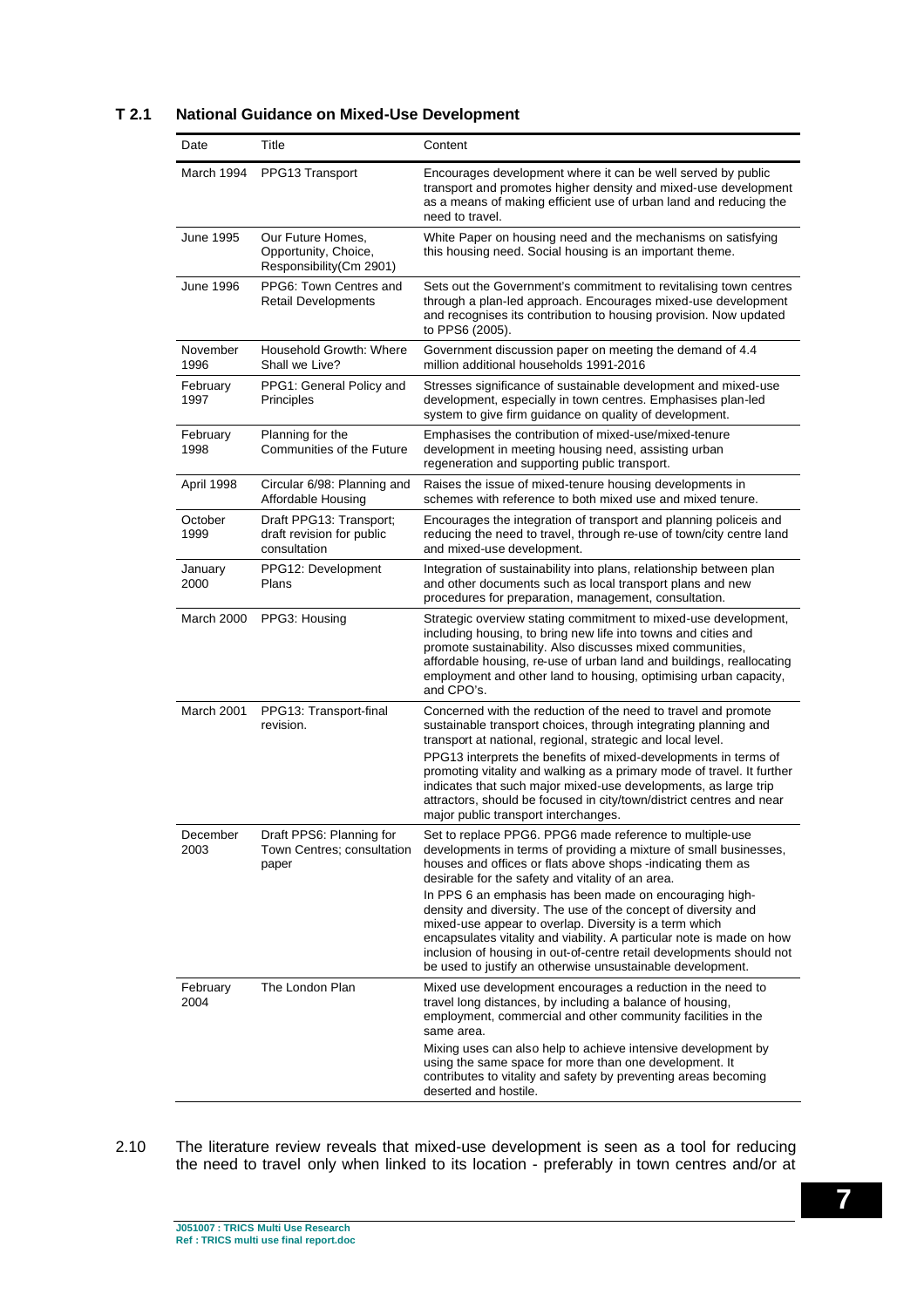public transport interchanges (PPG13, PPS6, PPG3). Mixed-use is generally expected to increase the vitality of the area, such that in terms of trip attractions the outcome of mixeduse is to increase the total number of visitors. To support the sustainability agenda, the opportunity to reduce the number of car trips lies in achieving a better mode-split by locating the mixed-use in town centres and public transport interchanges.

- 2.11 The London Plan highlights the opportunity for mixed-use to reduce the need to travel by balancing facilities in the same area, that can reduce the need to travel long distances.
- 2.12 It is worthy to note that none of the papers reviewed indicate a benefit of mixed-use in terms of reducing the estimated number of trips attracted, due to a potential for *crossvisitation*.

### Parking Policy

- 2.13 PPG13 guidance (2001) on parking indicates a desire to promote sustainable transport choices through restraining access by car. The rationale behind this guidance is based on studies identifying influencing factors on mode choice at locations with high levels of public transport provision. Reductions in parking provision are also noted to improve possible development densities and discourage car use.
- 2.14 The guidance on parking also suggests possible synergies from shared parking for landuses whose peak-uses do not coincide. For example peak demand for employment parking space is between office-hours, while peak demand for residential parking space is outside office hours. A scheme delivering a mix of residential and employment uses could potentially provide shared parking arrangements that reduce the overall land-take for parking. The guidance does not explicitly identify efficiencies in parking as a benefit of mixed-use development, but nonetheless the opportunity is a very important one to consider in relation to the transport outcomes of mixed-use development.

### TRICS Research

2.15 This report is an extension of previous TRICS research reports. The table below provides an overview of these reports.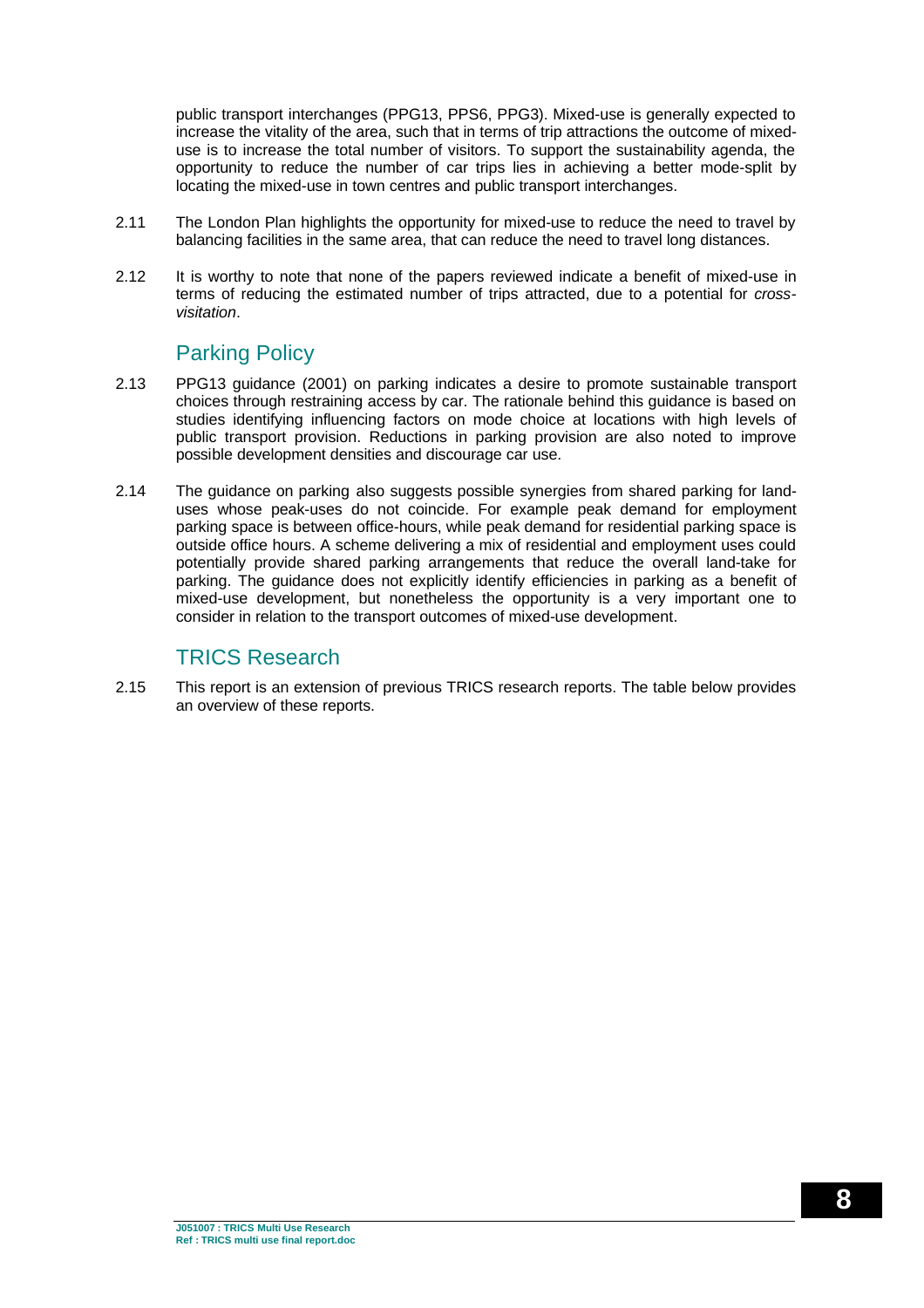#### **T 2.2 Overview of previous TRICS research**

| <b>TRICS Report</b>                                                                                                                                      | Overview                                                                                                                                                                                                                                                                                                                                                                                                                        |
|----------------------------------------------------------------------------------------------------------------------------------------------------------|---------------------------------------------------------------------------------------------------------------------------------------------------------------------------------------------------------------------------------------------------------------------------------------------------------------------------------------------------------------------------------------------------------------------------------|
| Report 95/2 Pass By<br>and Diverted Traffic                                                                                                              | This report reviews literature looking into the traffic implications of pass-by and<br>diverted trips to retail developments. It was discovered that all trips can be divided into<br>two classes; new trips and transferred trips. The trips can also be divided into primary<br>and non-primary trips that are single purpose or linked trips. The non-primary element<br>can then be divided into diverted or pass-by trips. |
| Report 97/1 Transport<br>Characteristics of<br>Non-Food Retail<br>Parks                                                                                  | The purpose of this report was to identify the different total transport demand<br>characteristics of retail parks in comparison with the sum of the transport demands of<br>each store in isolation. The results indicate that the each store has its own shopping<br>characteristics; therefore the mix of stores is important.                                                                                               |
| Report 99/1 Transport<br>Characteristics of<br>Foodstores at Retail<br>Parks                                                                             | The purpose of this report was to provide local data on the travel characteristics of<br>food superstores. A key finding confirmed previous TRICS research on pass by and<br>diverted traffic. At the stores in question 30% of trips were discovered to be non-<br>primary <i>i.e.</i> the customer decided to visit the store while they were out so the trip was<br>not necessarily intended for that single purpose.        |
| <b>TRICS Research Brief</b><br>No.1 "Relationships"<br>between accessibility<br>and parking for new<br>developments"<br>(July 2002 by Faber<br>Maunsell) | Although not directly quantified, the research demonstrated a link between Car Park<br>Occupancy and Modal Split. The results suggested that car mode split greatly<br>increases at sites where spare parking capacity is available.                                                                                                                                                                                            |

## **Conclusions**

- 2.16 The role of mixed-use in planning policy is primarily linked to creating vibrant places in sustainable locations such as town centres and public transport interchanges. The latest ODPM study into mixed-use (MUDP&P) emphasises a need to focus attention on mixed use development zones – that allow discrete sites to be assessed as part its surrounding area, to understand mix of uses in a wider context. TRICS research has been focussed on examining the transport consequences of discrete development sites containing a number of different land-uses, concerned with estimating trip attractions.
- 2.17 The issues addressed by TRICS research overlap the issues arising in planning policy and latest ODPM advice, but can not be considered to encapsulate the subject. Therefore, it is recommended that this report makes a distinction between mixed-use and multi-use sites, the latter term being considered a more appropriate description of the subject previous TRICS research and of this report.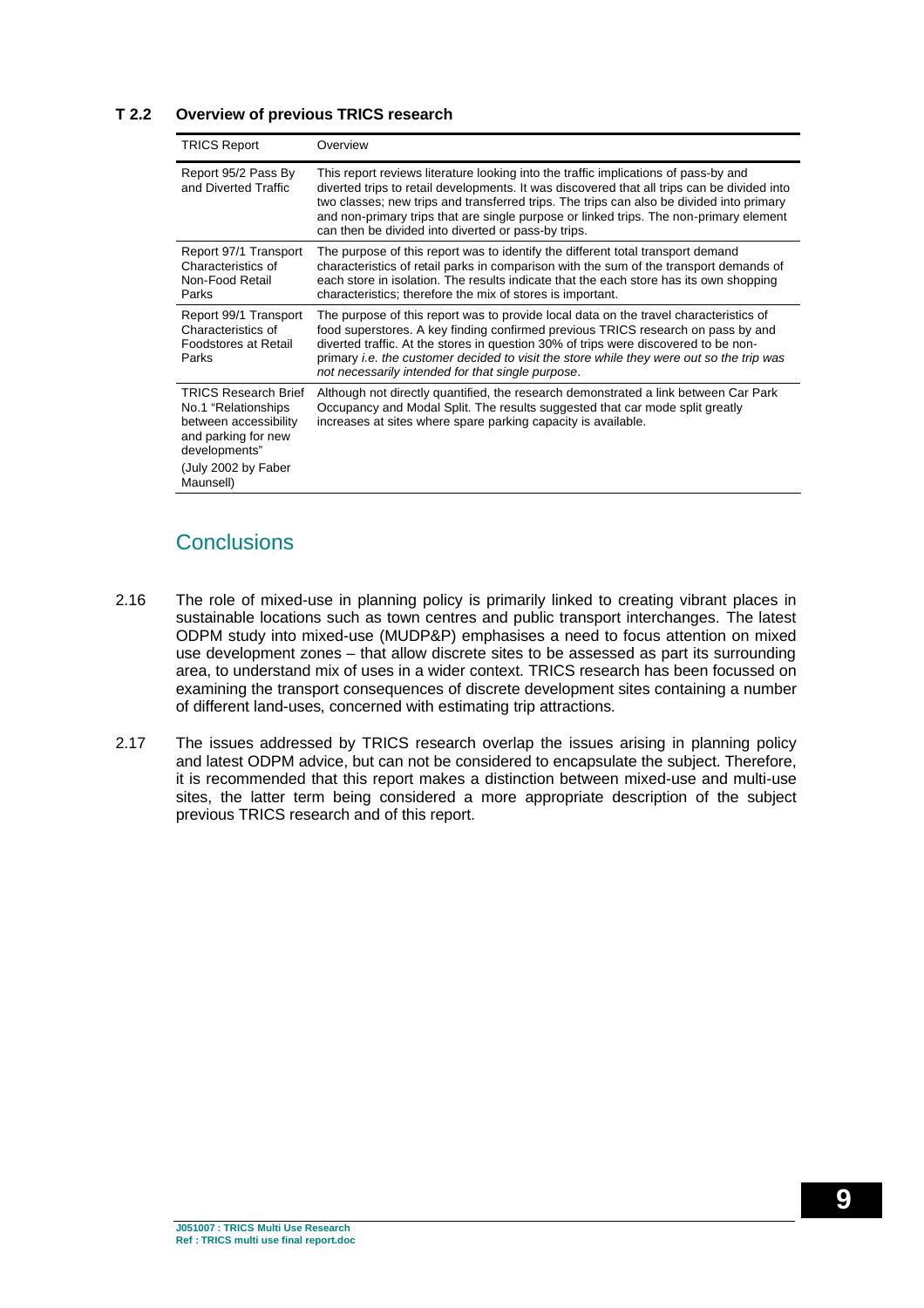## 3 Data Review

## Site surveys commissioned for research

- 3.1 Seven retail/leisure parks were surveyed between May and October 2003 to inform the research in this report. The leisure uses on the seven sites included restaurants, bars, bingo halls, night clubs, health & fitness clubs, cinemas and bowling alleys. The retail uses on the seven sites included DIY, food retail, furniture, household goods, clothing and car dealerships. One site included an employment component – the retail and business park in Belper, Derbyshire that included offices for Derbyshire Social Services, British Council of Disabled People, GDI Associates (Financial Advisors).
- 3.2 These sites did not contain any residential uses, and were all located out-of-town. The sites can be best described as *multi-use* sites.

#### Site Code Survey Day Description Location Major Land Uses Number of component developments DS-16-B-01 26-7-03 LEISURE/RETAIL, CHESTERFIELD Edge of Town **Centre** Food & Drink, Leisure, Retail 6 DS-16-B-02 31-5-03 RETAIL/BUSINESS, BELPER Edge of Town **Centre** Employment, Retail 7 KC-07-O-02 10-5-03 LEISURE PARK, **STROOD** Edge of Town Food & Drink, Leisure 8 KC-16-B-01 10-5-03 RETAIL/LEISURE, GRAVESEND Edge of Town Centre Leisure, Retail 9 LE-16-B-01 26-7-03 RETAIL/LEISURE, LEICESTER Industrial Zone Food & Drink, Leisure, Retail 6 NT-16-B-01 11-10-03 LEISURE/RETAIL, MANSFIELD Edge of Town Centre Food & Drink, Leisure, Retail 4 TW-16-B-02 21-6-03 RETAIL/LEISURE, NEWCASTLE Commercial Zone Food & Drink, Leisure, Retail 19

#### **T 3.1 Retail/Leisure Parks surveyed specifically for research purposes**

## JMP TRICS Database Review

- 3.3 In order to complement the data collected from the commissioned sites above, the TRICS database was interrogated to identify all other sites that contained multiple component development details (*multi-use*). These sites were included and given equal importance to those sites surveyed for the specific purposes of the report.
- 3.4 The database review provided a total dataset of 41 *multi-use* sites for analysis. The tables below summarise the locations and land-uses covered by this dataset. The details of all sites in the dataset are provided in the **Appendix A**.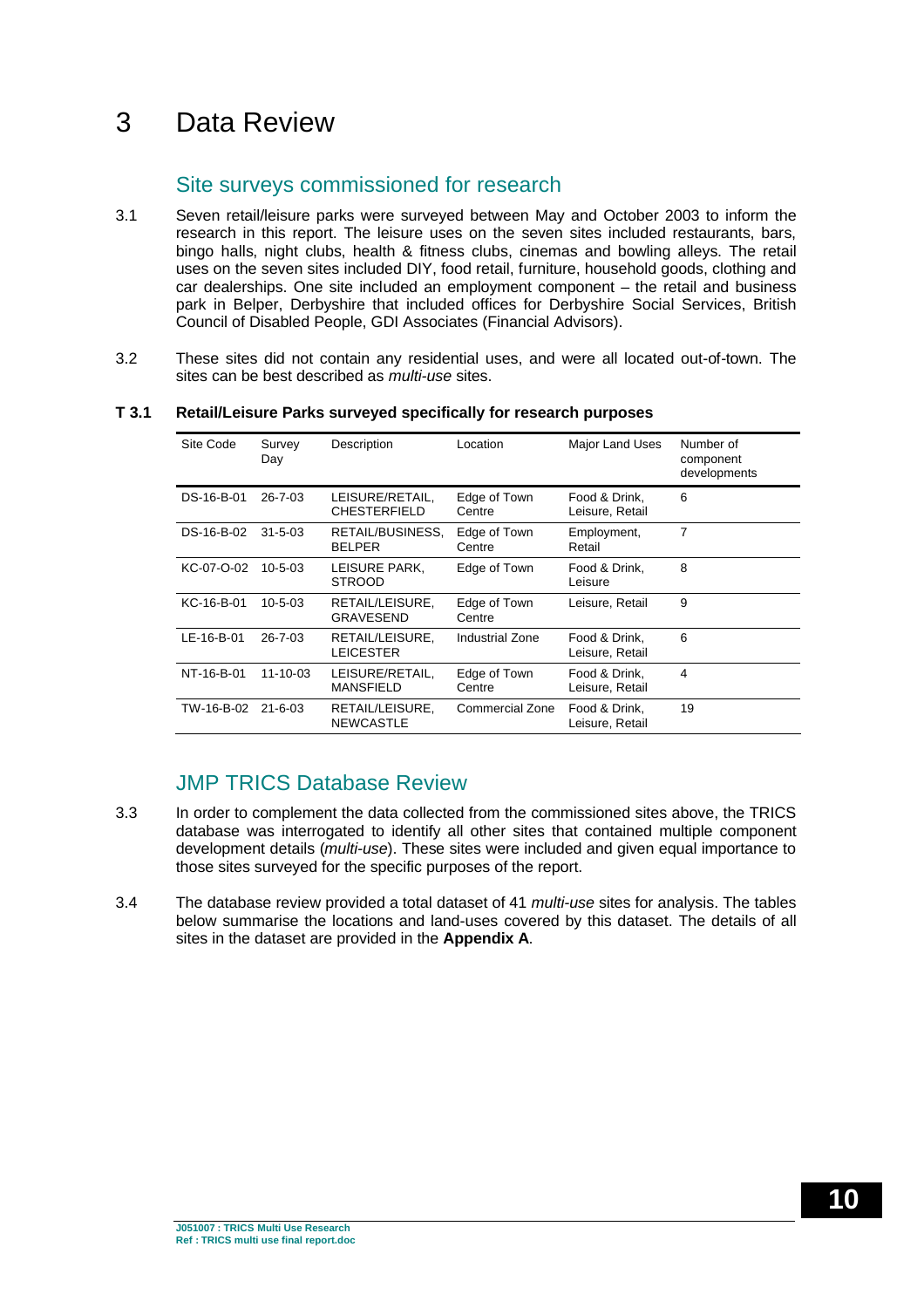#### **T 3.2 Locations covered in dataset**

| Location                | Number of Sites |
|-------------------------|-----------------|
| Commercial Zone         | 5               |
| Development Zone        |                 |
| Edge of Town            | 12              |
| Edge of Town Centre     | 5               |
| Free Standing           | $\overline{2}$  |
| <b>Industrial Zone</b>  | 3               |
| Neighbourhood<br>Centre | 4               |
| Suburban Area           | 3               |
| <b>Town Centre</b>      | 6               |

#### **T 3.3 Major Land Use categories covered in dataset (including mixes)**

| Number of Sites |
|-----------------|
| 21              |
| $1^*$           |
| 10              |
| 3               |
| $4^*$           |
| $1^*$           |
|                 |
|                 |

\* The sites relating to these mixes of land-use are all from the set of seven multi-use sites specifically commissioned for this research. This demonstrates how the new sites have enriched the range of land-use mixes that the TRICS database now covers.

3.5 **Figure 3.1** is a map showing the location of the mixed development sites that were considered.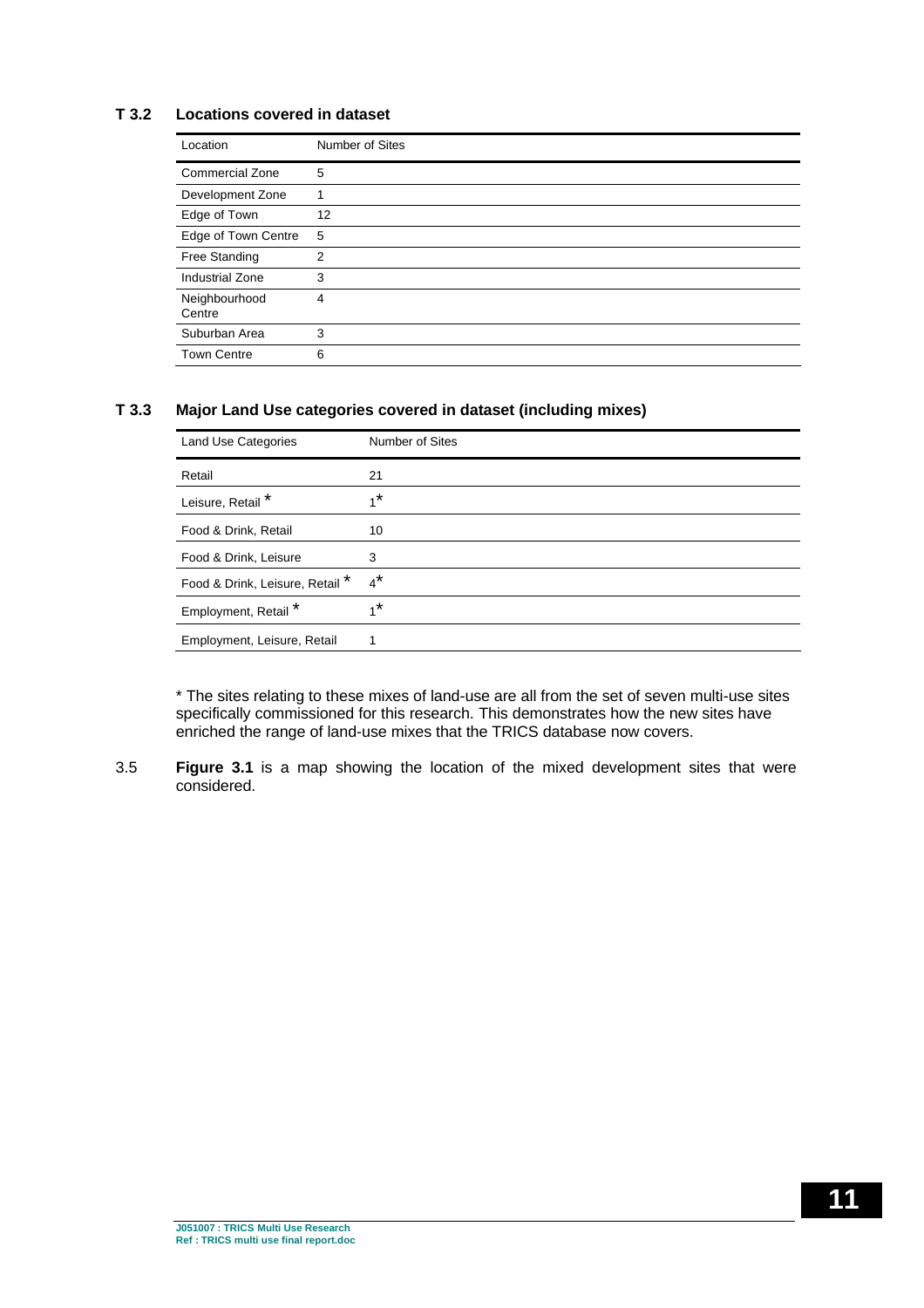#### **F 3.1 Map of Multi-Use Sites**



3.1 It is important to note that some sites located in the TRICS Mixed-Use (16-B) land use category contained insufficient information relating to the component land-uses. Therefore, for the purposes of this research, the sites were not included. However, if the necessary site detail of the component sites were collected at a later date, then these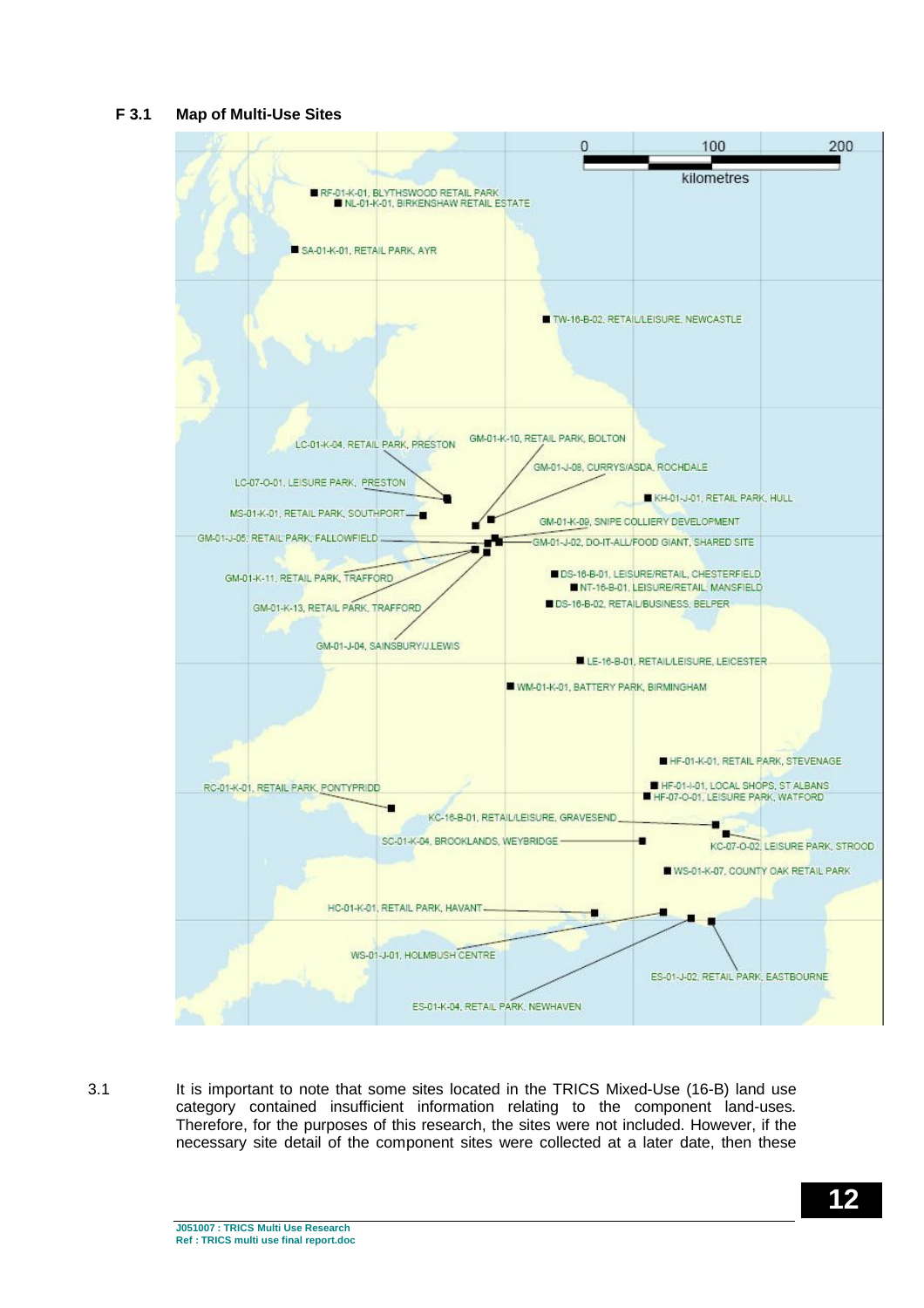sites would be valid for analysis. For this reason, these sites are presented in **Table 3.4** below for future reference and research.

| Site       | Description                             | Location               | Developments                               |
|------------|-----------------------------------------|------------------------|--------------------------------------------|
| ES-16-B-01 | MCDONALDS/HALFORDS,<br><b>UCKFIELD</b>  | Edge of Town<br>Centre | MCDONALDS DRIVE-THROUGH<br><b>HALFORDS</b> |
| GM-16-B-01 | RETAIL/LEISURE PARK,<br>TRAFFORD        | Free Standing          | WHITE CITY RETAIL PARK                     |
| HI-16-B-01 | RESIDENTIAL and SCHOOL.<br><b>NAIRN</b> | <b>Town Centre</b>     | DUNCAN DRIVE/NAIRN ACADEMY                 |
| NY-16-B-01 | INDUSTRIAL/BUSINESS<br>AREA             | Free Standing          | BUSINESS/INDUSTRIAL AREA                   |
| ST-16-B-01 | IND/RETAIL, NEWCASTLE U<br><b>LYME</b>  | Edge of Town           | PARKHOUSE INDUSTRIAL ESTATE<br>(EAST)      |
| SY-16-B-01 | BUSINESS/RETAIL/LEISURE                 | Development Zone       | ROTHER COURT                               |
| TW-16-B-01 | NURSING HOME/DRUG<br>REHAB.             | Suburban Area          | VICTORIA LODGE/TUNSTALL UNIT               |

#### **T 3.4 TRICS Multi-Use Sites excluded from Analysis**

*N.B since analysis of sites it has been discovered that site ES-16-B-01 does in fact contain information of the GFA for the two separate sites; hence it could have been included. Since the site only contained a McDonalds and a Halfords, its exclusion is unlikely to have significantly changed the findings of the report on multi-use.*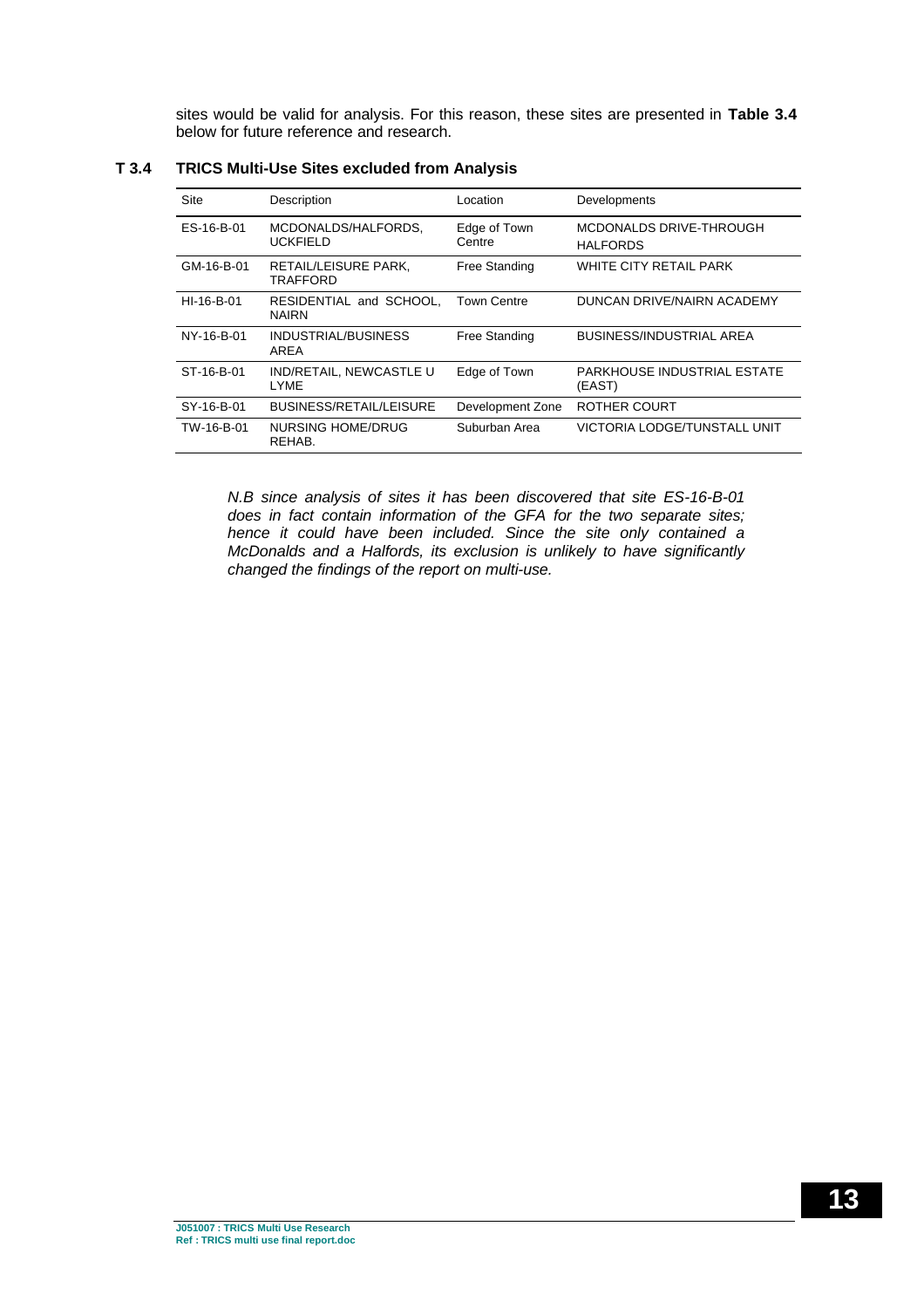## 4 Method Statement

### **Introduction**

- 4.1 Estimated trip rates by method of aggregation for *multi-use* sites have been compared against those actually observed and the differences then examined. Details on how estimates for all 41 *multi-use* sites were provided in a consistent and repeatable way are provided in this chapter.
- 4.2 The differences between estimated and observed trips were used to form a view on *Cross-Visitation* and *Site-Attraction* factors and how these affect the trip rates of multi-use sites. It should also be noted that all analyses in this report is based upon traffic-only data rather than multi-modal data.

### Estimating trip rates of multi-use sites by aggregation

#### TRI Guidelines

4.3 The TRI working paper proposed a method of aggregation over TRICS land-use subcategories. The aim was to eventually establish a set of *empirical factors* for each landuse sub-category, which could be compounded together to form an overall *adjustment factor* for the site.

#### Adopted JMP Guidelines

- 4.4 An aggregated estimate for a multi-use site can be obtained in the following way:
	- For each component land-use, identify comparable single-use sites in TRICS and establish a trip generation estimate from these sites to estimate the trip generation for the component land-use. The estimate should make use of an average trip generation figure, rather than any percentile, to avoid any supply-bias at this stage.
	- Add together all the estimated trip generations of all component landuses.
	- The aggregated estimate can either be used as it is, or an *adjustment factor* can be applied to it, to compensate, if seen appropriate for any characteristics of the multi-use development, which is not already accounted for in the trip generation of the individual component uses. The appropriate use and value of this *adjustment factor* is the subject of this research.
- 4.5 To distinguish between estimates derived by aggregation that have or have not been scaled by an adjustment factor, reference will be made to *adjusted aggregate estimates* and *un-adjusted aggregate estimates*.

## Using a Simulated Aggregation Process

#### Data utilised

4.6 An export of the TRICS 2004(a) database was carried out; the data was stored in Excel spreadsheets. To help appreciate the power given to an analyst by having access to this analytical database, the specific datasets utilised are described.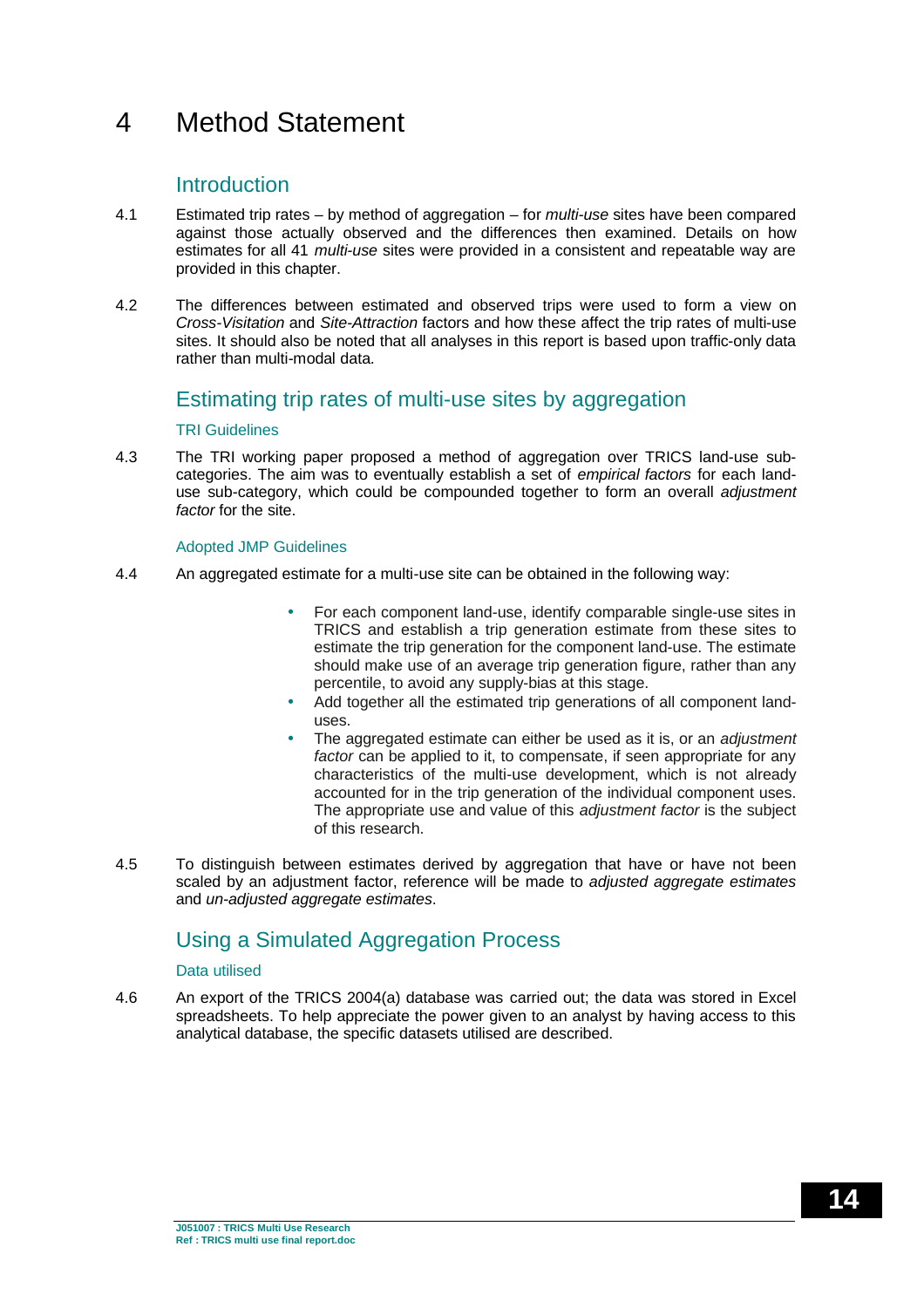- 4.7 A dataset of the 41 Multi-Use Sites was established that included the following data:
	- Site grid reference
	- Location
	- Population (1 mile, 5 mile)
	- Number of developments
	- Car Ownership
	- Bus
	- Walking
	- Area
	- **Off-Site Parking Details**
	- On-Site Parking Details
	- Filling Station
	- Parking Charges
	- Component development Trade Name (Establishment)
	- Component development Trip Parameters.
- 4.8 The component developments were assigned land-use categories, based upon their trade-names, and these were subsequently added to the dataset.
- 4.9 The analytical database enabled the calculation of 12 hour vehicle count trip rates (07:00- 19:00), for Saturday, of all site surveys that contained appropriate data (12 hour counts for the appropriate day).

#### Using a simulated trip rate aggregation process

- 4.10 By using the analytical database, and application of a component matching macro, simulation of trip assessments of 33 (out of 41) multi-use sites for Saturday 12 hr vehicle count trip data was made possible.
- 4.11 The "simulated" assessments were based upon component development information, and comparable single-use sites on TRICS. The process resulted in Weekday and Saturday 12 hour forecasts of vehicle-based trips for these *multi-use* developments. The use of simulation enabled a consistent and repeatable way of performing the large number of trip rate aggregations required.

#### Component Development Matching Macro

- 4.12 For each multi-use development and each component development a set of comparable sites were required for the trip rate assessment.
- 4.13 The number of sets of comparable sites required to complete the analysis was substantial. There were 202 component developments from the 33 multi-use developments used for the Saturday trip assessment analysis.
- 4.14 In order to manage the task of creating 202 sets of comparable sites, a strict protocol was established in order to achieve a consistent approach to the trip assessments. The matching protocol used land-use, sub land-use, location, year and Ground Floor Area (GFA) to determine whether a site was comparable. In order to reduce the time taken in the matching process, further detailed assessment of the appropriateness of sites was not applied.
- 4.15 The matching process was applied to every component development, and followed an iterative hierarchy. The process starts with a strict criterion of matching (level 1). If no comparable sites could be located, then the matching process is repeated against a weaker criterion (level 2) and so on and so forth (level 3, level 4). The matching criteria hierarchy is described below: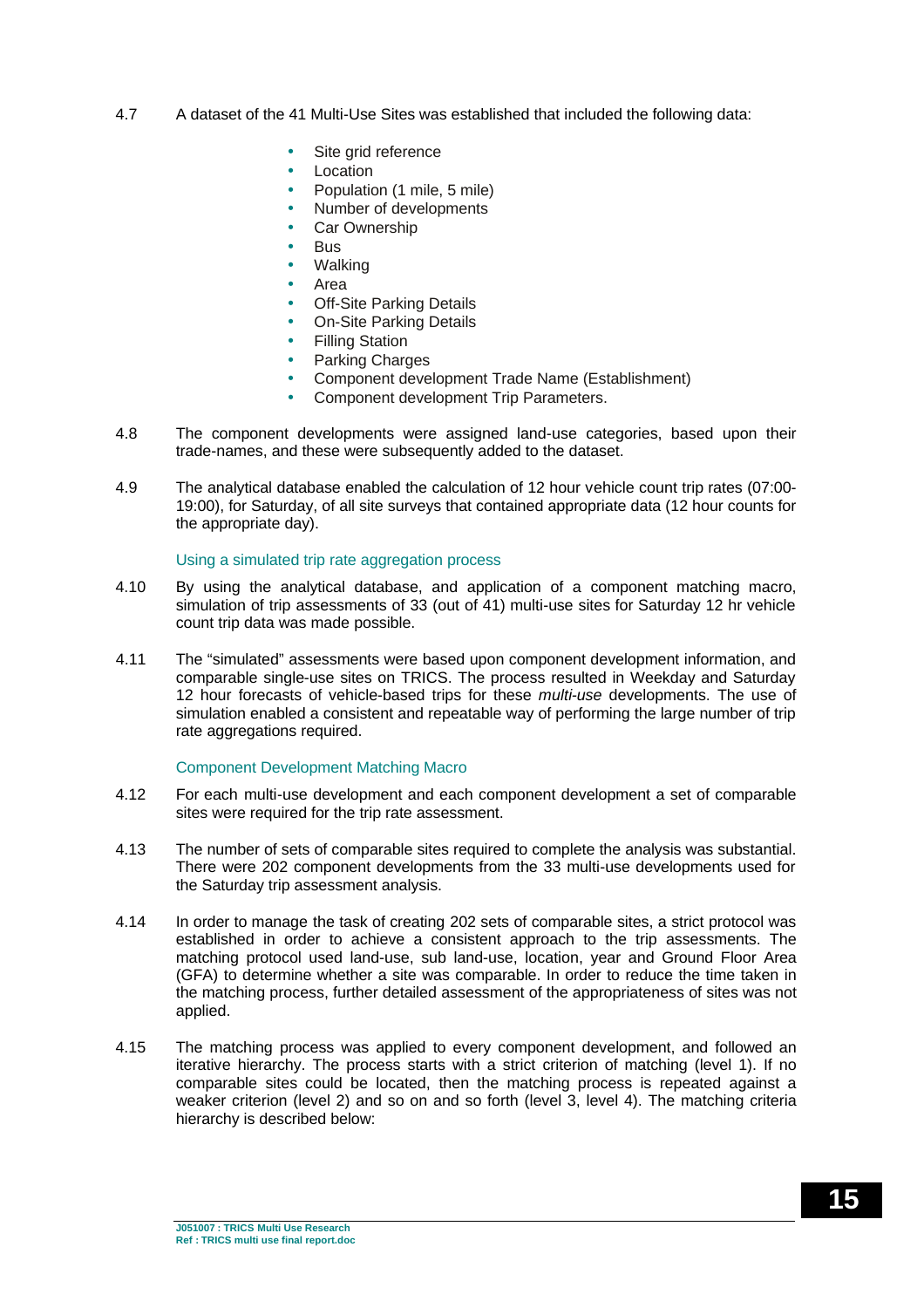#### 4.16 Matching Criteria Hierarchy:

- Level 1 match land use, sub land use, location, year and GFA within 50% - 200% of value
- Level 2 match land use, sub land use, location, year and GFA within 20% - 400% of value
- Level 3 match land use, sub land use, and GFA within 50% 200% of value
- Level 4 match land use, sub land use, and GFA within 20% 400% of value
- 4.17 For each *multi-use* site component development, the population average trip rate of the set of matched comparable sites was calculated. These trip rates were multiplied by the component developments' trip rate parameter to provide an estimated trip count for the component development. For each *multi-use* site, the sum of each component developments' estimated trip count was calculated – as per the method of aggregation described above as JMP's adopted Guidelines.
- 4.18 The results of this matching process for Saturday trip generation is provided in **Appendix B**.

### Comparing unadjusted aggregate estimates with observed data

#### Analysis to explore Cross-Visitation and Site-Attraction factors and their interaction

- 4.19 To determine a statistical justification for *adjustment factors*, a statistic called the *crossvisitation factor* has been defined for calculation on each multi-use site*.* This statistic is calculated by dividing the *un-adjusted aggregate estimate* of a multi-use site with the *observed* trip generation of the multi-use site.
- 4.20 Due to the interactions between trip linking and attraction that induce the overall crossvisitation factor it is important to take care over interpreting what information this statistic provides. For example, a cross-visitation factor of 100% does not infer there is no evidence for cross visitation or site attraction. Rather it simply provides no evidence for the processes, while still possibly being the result of a combination of the two.

#### Parking Effects

- 4.21 The estimate for the multi-use car mode-trips is based upon the addition of individual component development estimates. These estimates have not been based upon matching of car-parking provision, rather upon GFA. Matching upon car-parking provision would have been paramount to implicitly assuming that car-parking is an influential factor in site attraction, rather than allowing this research to identify if there is any empirical evidence for this belief.
- 4.22 It is more pertinent to understand the parking space availability that the additive model process has inferred. A useful measure in this respect is the sum of the estimated parking space provision of each individual component development ("component parking sum"). The estimated parking space provision for each individual component development can be calculated by the average parking space of the matched sites. This measure would be an accurate picture of parking provision for the multi-use development, if the parking provided was strictly enforced and allocated to the component developments.
- 4.23 One potential advantage of multi-use developments is the efficient shared use of carparking capacity. Therefore, even if the total car parking provided for a multi-use development was less than the "component parking sum", this is not to say that this reflects suppression in car-parking supply.
- 4.24 A measure has been proposed for the purposes of understanding the relationship between shared car-parking space and individually allocated car-parking space. This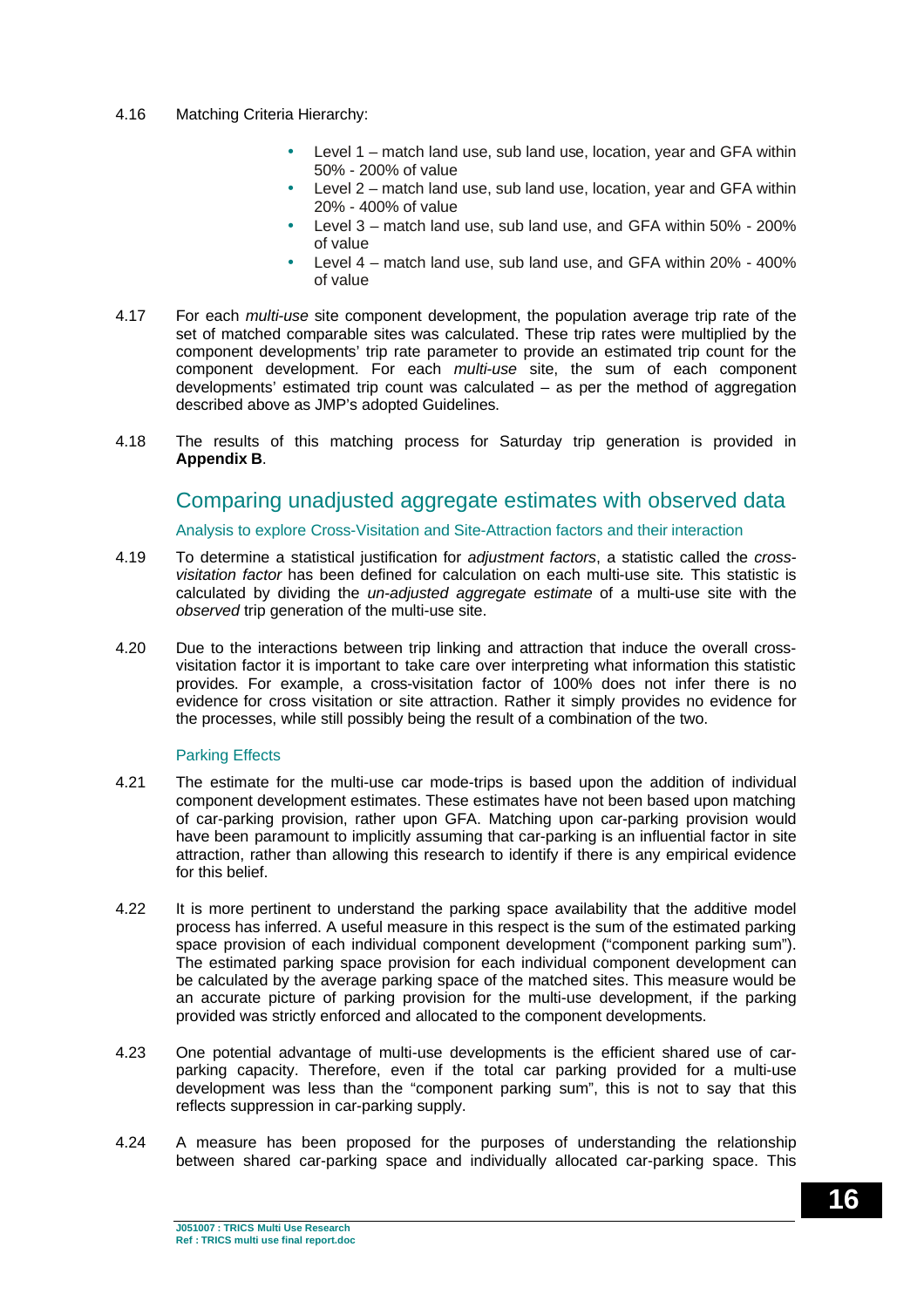measure is the ratio between the multi-use site car-parking space provision and the "component parking sum" (Parking Ratio). The ratio is useful in the sense that the ratio relates with over-provision of parking space (when large) and under-provision of parking space (when small). However, the ratio can only be used relatively rather than absolutely. A ratio of 100% does not necessarily infer an appropriate provision of parking space.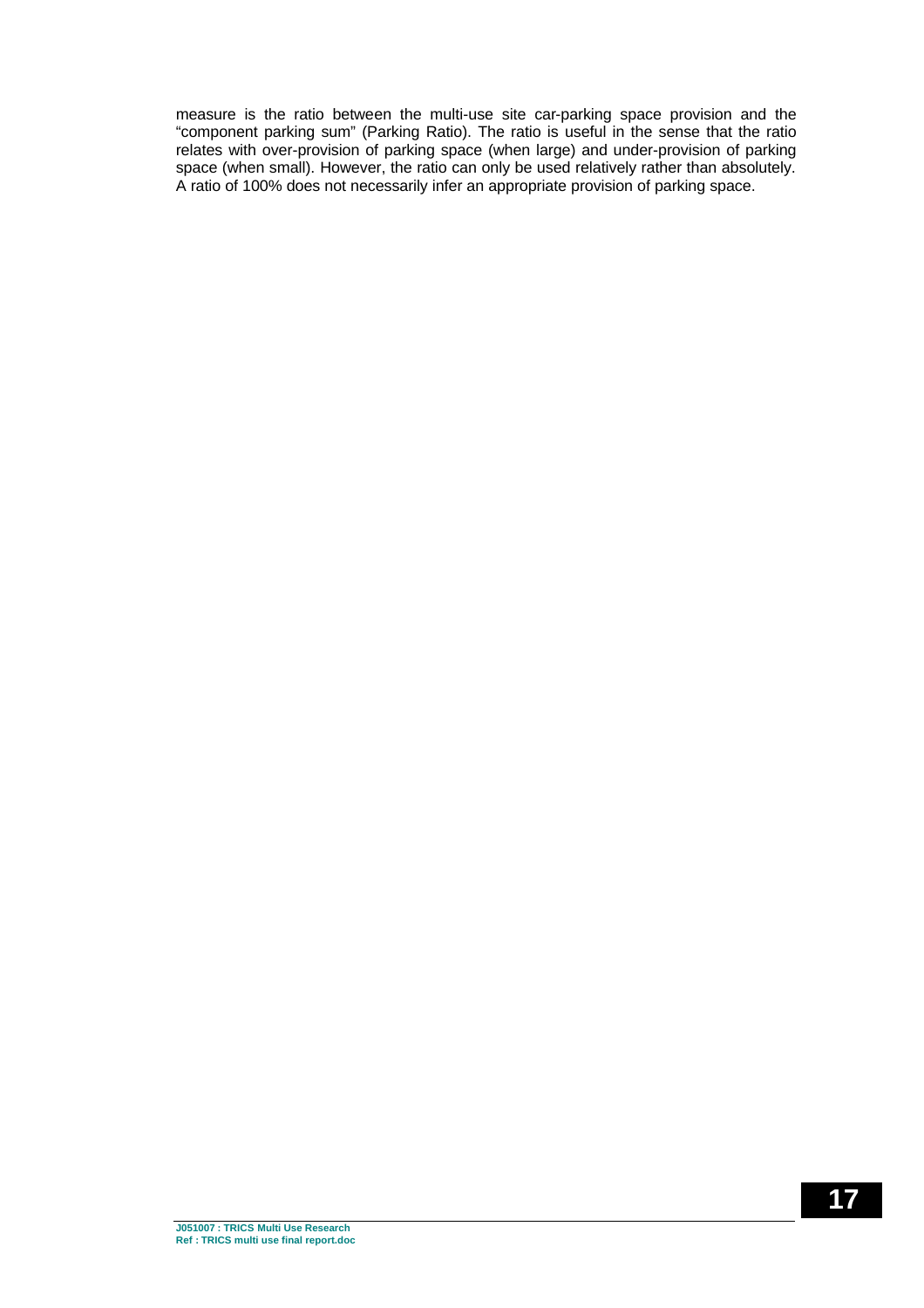## 5 Results

### General

- 5.1 This section outlines the principal findings of the research undertaken into the trip generation of multi-use sites. The analysis was carried out in four stages:
	- Data Sorting Tabulation of surveyed multi-use site data and estimated aggregated trip rate and parking data.
	- Preliminary Patterns Analysis examine observed trips, trip rates, parking supply and standards.
	- Main Patterns Analysis examine relationships between the observed and estimated (aggregated) trips and number of component sites and relative parking supply.
- 5.2 As outlined earlier in this document, survey data has been collected for Saturday trip behaviour. This is because Saturday trip behaviour for the retail/leisure multi-use sites generally represents the busier day and hence in relation to development planning, of greater interest in exploring the causes of trip generation.

## Data Sorting

5.3 The surveyed and estimated data for each multi-use site has been set out in tables to show:

#### **Table 5.1**

- Number of component units on each multi-use site.
- Total GFA for each multi-use site.
- Observed Trips.
- Observed Trip Rate (trips / gfa).
- Actual On-site Parking supply.
- Actual On-site Parking supply / GFA.

#### **Table 5.2**

- Observed Trips.
- Estimated (aggregated average) trips.
- Trips relative to the aggregated average (observed trips estimated trips).
- Cross Visitation Factor (observed trips/estimated trips).
- Actual On-site Parking supply.
- Estimated parking supply (sum of component units as estimated using TRICS).
- Parking relative to the aggregated average (actual parking supply estimated parking)
- Parking Ratio (actual parking supply / estimated parking supply).
- 5.4 Table 5.1 provides the basic data for each site that allows for a preliminary patterns analysis to explore some general relationships between multi-use site characteristics. This preliminary analysis does not require the calculations of aggregated estimates for the multi-use sites. The analysis provides some further motivation for calculating the aggregated estimates.
- 5.5 Table 5.2 provides the data derived from the method of aggregate trip generation estimation, whose output was the main focus of the data processing stage of this research. The table provides the necessary data to explore to identify what influences the

**J051007 : TRICS Multi Use Research Ref : TRICS multi use final report.doc**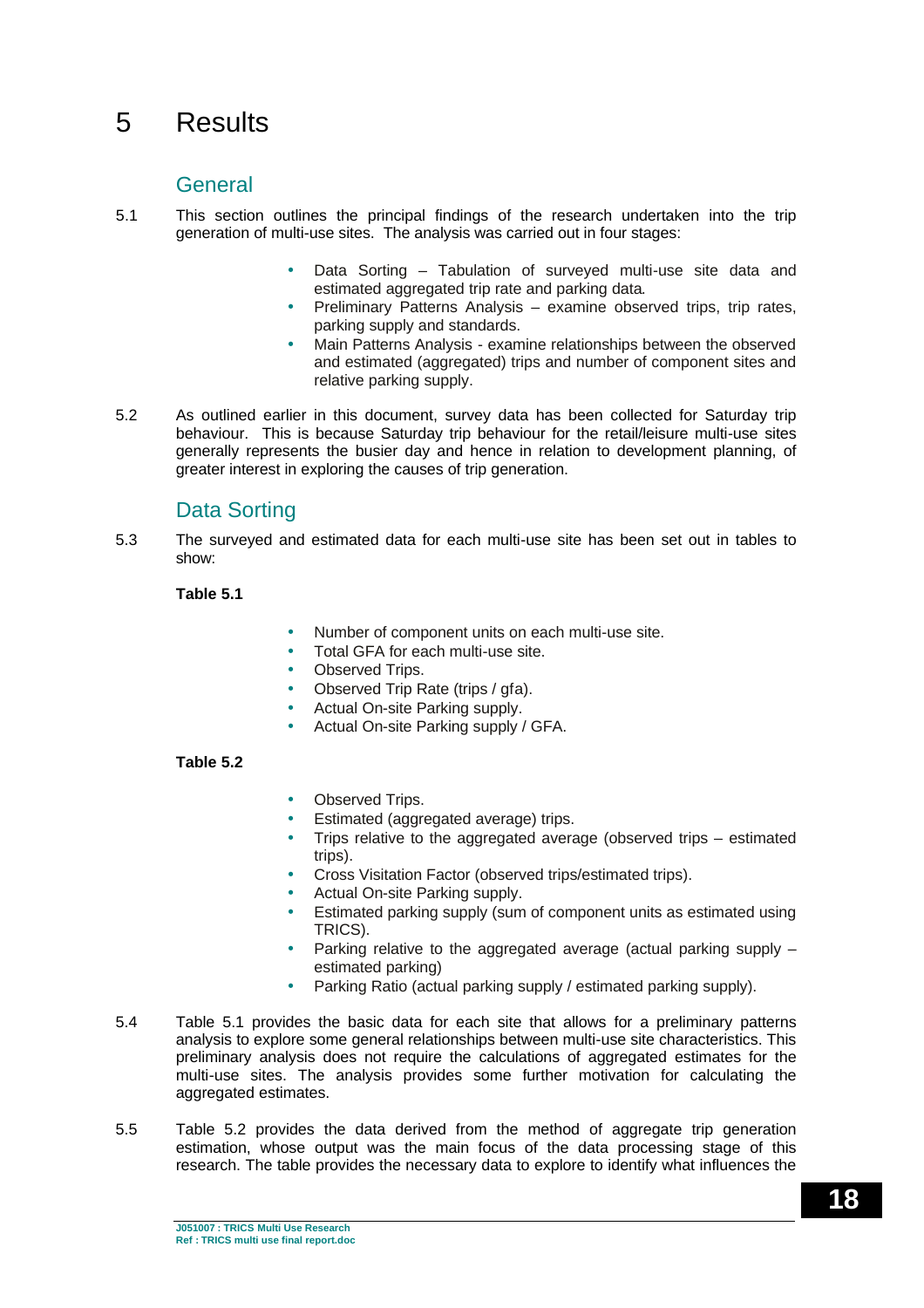cross-visitation factor of multi-use sites. The analysis provides motivation for the need of statistical testing to confirm our emerging hypotheses on the relationships that exist.

5.6 Table 5.1 and Table 5.2 on the proceeding pages set out the information as outlined above.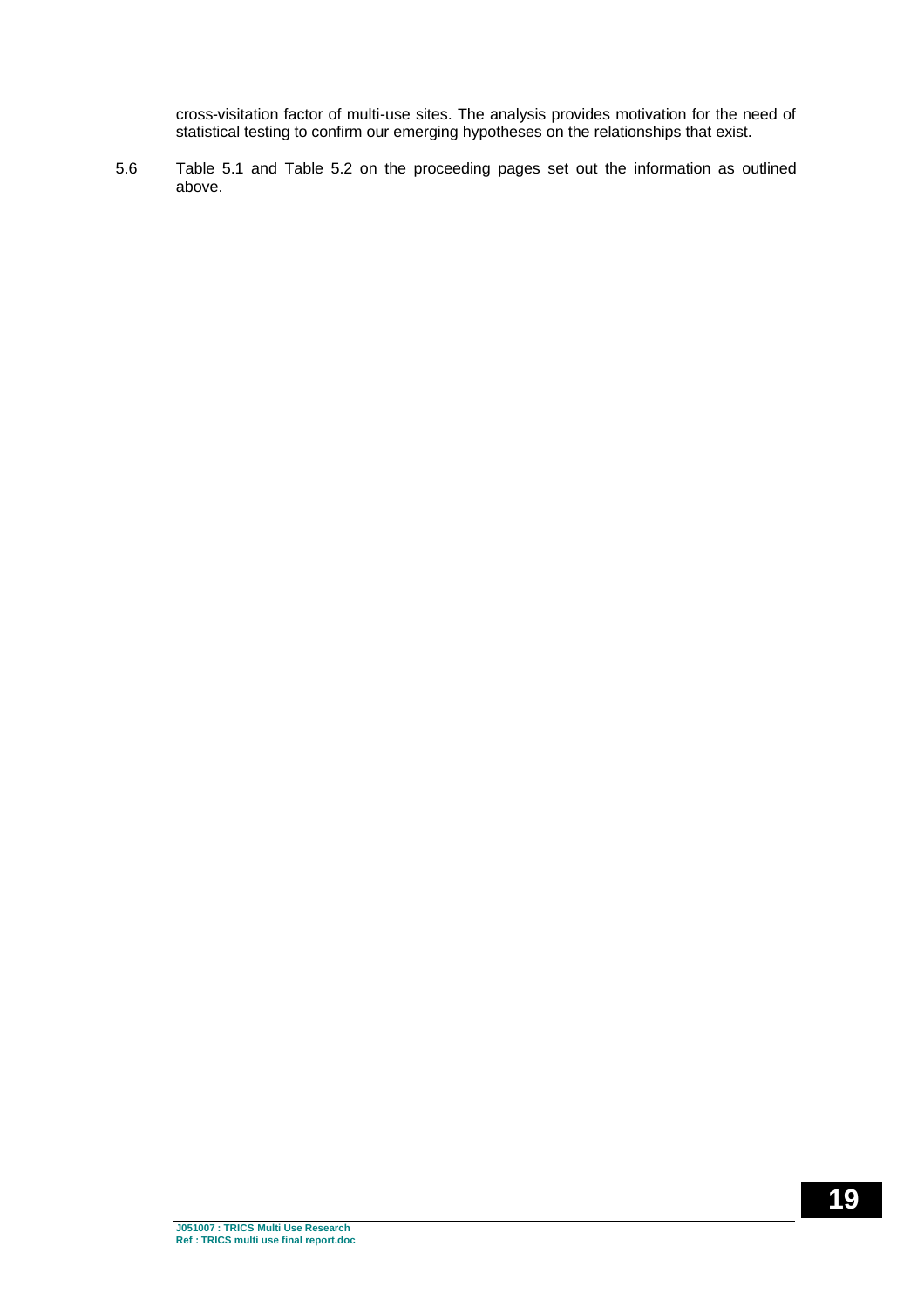| Multi-Use Site | Number of<br>component<br>developments | GFA (sqm) | Observed<br>Trips | Observed<br><b>Trip Rate</b><br>(Trips per<br>$100$ sqm $)$ | Actual on-site<br>parking<br>supply | Actual<br>Parking<br>Supply<br>(spaces per<br>100 <sub>sq</sub><br>metres) |
|----------------|----------------------------------------|-----------|-------------------|-------------------------------------------------------------|-------------------------------------|----------------------------------------------------------------------------|
| DS-16-B-01     | 6                                      | 7,390     | 2,191             | 29.65                                                       | 492                                 | 6.66                                                                       |
| DS-16-B-02     | $\overline{7}$                         | 8,690     | 5,363             | 61.71                                                       | 453                                 | 5.21                                                                       |
| ES-01-J-02     | 4                                      | 45,000    | 4,484             | 9.96                                                        | 1,200                               | 2.67                                                                       |
| ES-01-K-04     | 5                                      | 6,758     | 2,575             | 38.10                                                       | 232                                 | 3.43                                                                       |
| GM-01-J-02     | $\overline{2}$                         | 6,967     | 4,026             | 57.79                                                       | 492                                 | 7.06                                                                       |
| GM-01-J-04     | $\overline{2}$                         | 24,247    | 11,255            | 46.42                                                       | 1,998                               | 8.24                                                                       |
| GM-01-J-05     | 6                                      | 3,856     | 2,376             | 61.62                                                       | 250                                 | 6.48                                                                       |
| GM-01-J-08     | $\overline{2}$                         | 9,050     | 5,147             | 56.87                                                       | 619                                 | 6.84                                                                       |
| GM-01-K-09     | 12                                     | 25,714    | 5,303             | 20.62                                                       | 1,150                               | 4.47                                                                       |
| GM-01-K-10     | 6                                      | 8,033     | 1,854             | 23.08                                                       | 448                                 | 5.58                                                                       |
| GM-01-K-11     | 10                                     | 19,826    | 4,120             | 20.78                                                       | 852                                 | 4.30                                                                       |
| GM-01-K-13     | 10                                     | 19,826    | 4,097             | 20.66                                                       | 854                                 | 4.31                                                                       |
| HC-01-K-01     | $\overline{\mathbf{2}}$                | 16,900    | 664               | 3.93                                                        | 288                                 | 1.70                                                                       |
| HF-01-I-01     | 8                                      | 1,120     | 332               | 29.64                                                       | 20                                  | 1.79                                                                       |
| HF-01-K-01     | 3                                      | 4,691     | 1,440             | 30.70                                                       | 266                                 | 5.67                                                                       |
| HF-07-O-01     | 4                                      | 6,412     | 782               | 12.20                                                       | 835                                 | 13.02                                                                      |
| KC-07-O-02     | 8                                      | 15,288    | 2.439             | 15.95                                                       | 1,548                               | 10.13                                                                      |
| KC-16-B-01     | 9                                      | 12,770    | 5,120             | 40.09                                                       | 477                                 | 3.74                                                                       |
| KH-01-J-01     | 6                                      | 3,273     | 2,493             | 76.17                                                       | 125                                 | 3.82                                                                       |
| LC-01-K-04     | $\mathbf 2$                            | 6,259     | 1,587             | 25.36                                                       | 326                                 | 5.21                                                                       |
| LC-07-O-01     | 5                                      | 8,023     | 2,120             | 26.42                                                       | 622                                 | 7.75                                                                       |
| LE-16-B-01     | 6                                      | 16,580    | 3,812             | 22.99                                                       | 1,083                               | 6.53                                                                       |
| MS-01-K-01     | 9                                      | 14,642    | 2,447             | 16.71                                                       | 661                                 | 4.51                                                                       |
| NL-01-K-01     | $\overline{7}$                         | 13,790    | 2,671             | 19.37                                                       | 743                                 | 5.39                                                                       |
| NT-16-B-01     | 4                                      | 10,250    | 5,593             | 54.57                                                       | 967                                 | 9.43                                                                       |
| RC-01-K-01     | 3                                      | 5,626     | 1,585             | 28.17                                                       | 160                                 | 2.84                                                                       |
| RF-01-K-01     | $\overline{7}$                         | 12,985    | 2,588             | 19.93                                                       | 654                                 | 5.04                                                                       |
| SA-01-K-01     | 10                                     | 11,525    | 2,510             | 21.78                                                       | 783                                 | 6.79                                                                       |
| SC-01-K-04     | 3                                      | 3,460     | 1,777             | 51.36                                                       | 180                                 | 5.20                                                                       |
| TW-16-B-02     | 19                                     | 21,635    | 8,260             | 38.18                                                       | 3,568                               | 16.49                                                                      |
| WM-01-K-01     | 5                                      | 9,740     | 2,411             | 24.75                                                       | 355                                 | 3.64                                                                       |
| WS-01-J-01     | 3                                      | 22,584    | 8,962             | 39.68                                                       | 1,750                               | 7.75                                                                       |
| WS-01-K-07     | $\overline{7}$                         | 14,543    | 3,975             | 27.33                                                       | 535                                 | 3.68                                                                       |

#### **T 5.1 Details of Multi-Use Sites and Saturday Trip Data**

*Minimum and Maximum Values have been highlighted.*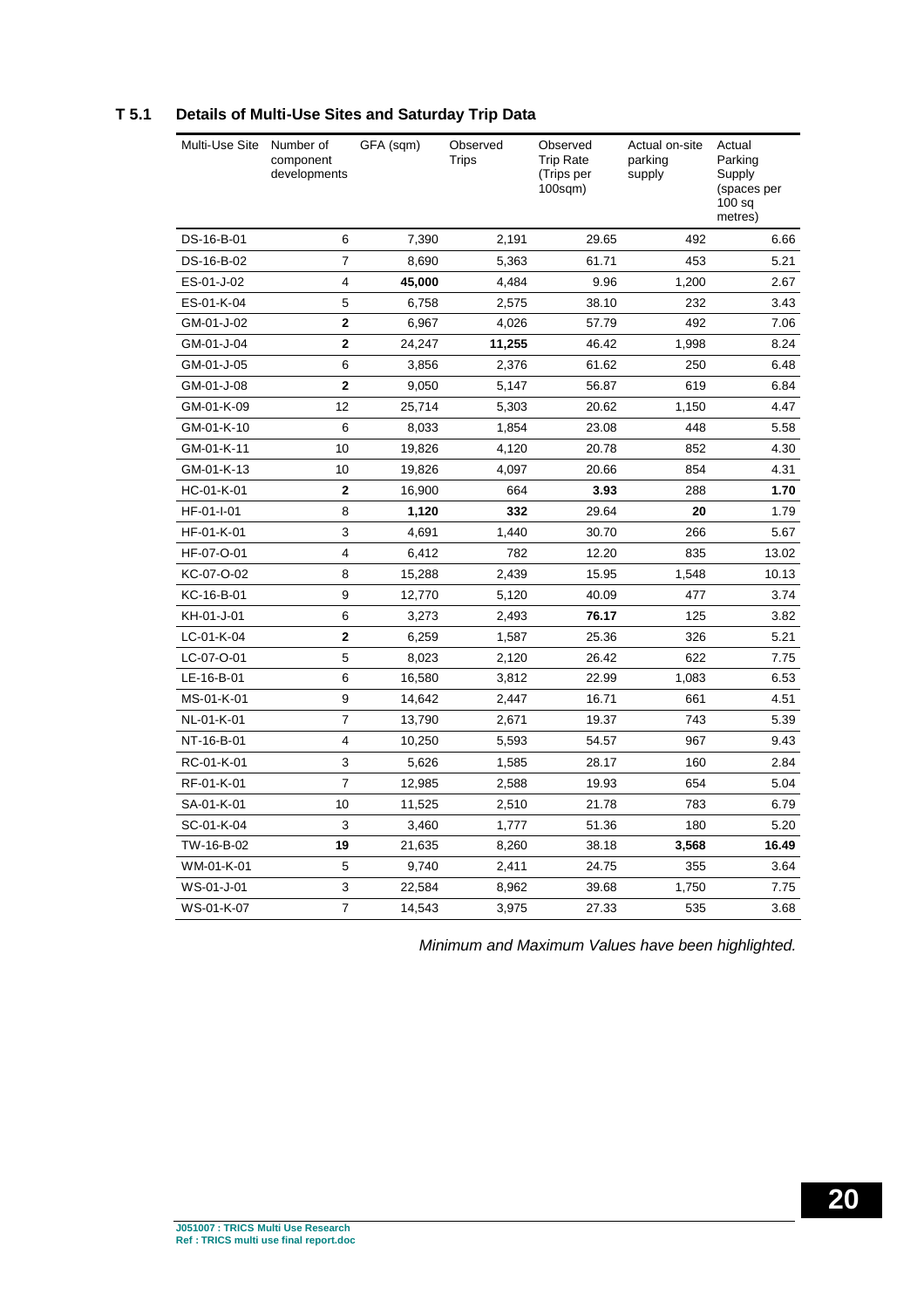| Multi-Use Site | Observed<br>Trips | Estimated<br>Trips | Observed -<br>Estimate<br><b>Trips</b> | Cross<br>Visitation<br>Factor | Actual on-<br>site<br>Parking<br>Supply | Estimated<br>Parking | Actual -<br>Estimated<br>Parking |
|----------------|-------------------|--------------------|----------------------------------------|-------------------------------|-----------------------------------------|----------------------|----------------------------------|
| DS-16-B-01     | 2.191             | 2.203              | $-12$                                  | 99%                           | 492                                     | 1.066                | $-574$                           |
| DS-16-B-02     | 5,363             | 18,691             | $-13,328$                              | 29%                           | 453                                     | 911                  | $-458$                           |
| ES-01-J-02     | 4,484             | 26,177             | $-21,693$                              | 17%                           | 1,200                                   | 1,342                | $-142$                           |
| ES-01-K-04     | 2,575             | 3,351              | $-776$                                 | 77%                           | 232                                     | 362                  | $-130$                           |
| GM-01-J-02     | 4,026             | 4,030              | $-4$                                   | 100%                          | 492                                     | 198                  | 294                              |
| GM-01-J-04     | 11,255            | 7,166              | 4,089                                  | 157%                          | 1,998                                   | 736                  | 1,262                            |
| GM-01-J-05     | 2,376             | 2,566              | $-190$                                 | 93%                           | 250                                     | 352                  | $-102$                           |
| GM-01-J-08     | 5,147             | 4,750              | 397                                    | 108%                          | 619                                     | 543                  | 76                               |
| GM-01-K-09     | 5,303             | 6,086              | $-783$                                 | 87%                           | 1,150                                   | 1,731                | -581                             |
| GM-01-K-10     | 1.854             | 2,534              | $-680$                                 | 73%                           | 448                                     | 579                  | -131                             |
| GM-01-K-11     | 4,120             | 6,181              | $-2,061$                               | 67%                           | 852                                     | 1,133                | -281                             |
| GM-01-K-13     | 4,097             | 6,090              | $-1,993$                               | 67%                           | 854                                     | 1,137                | $-283$                           |
| HC-01-K-01     | 664               | 5,103              | $-4,439$                               | 13%                           | 288                                     | 302                  | $-14$                            |
| HF-01-I-01     | 332               | 288                | 44                                     | 115%                          | 20                                      | 720                  | -700                             |
| HF-01-K-01     | 1,440             | 716                | 724                                    | 201%                          | 266                                     | 180                  | 86                               |
| HF-07-O-01     | 782               | 1,382              | $-600$                                 | 57%                           | 835                                     | 815                  | 20                               |
| KC-07-O-02     | 2.439             | 9,029              | $-6,590$                               | 27%                           | 1,548                                   | 1,776                | $-228$                           |
| KC-16-B-01     | 5.120             | 3,606              | 1,514                                  | 142%                          | 477                                     | 1,161                | $-684$                           |
| KH-01-J-01     | 2,493             | 1,823              | 670                                    | 137%                          | 125                                     | 221                  | -96                              |
| LC-01-K-04     | 1,587             | 1,951              | $-364$                                 | 81%                           | 326                                     | 113                  | 213                              |
| LC-07-O-01     | 2,120             | 2,829              | $-709$                                 | 75%                           | 622                                     | 1,007                | $-385$                           |
| LE-16-B-01     | 3,812             | 6,735              | $-2,923$                               | 57%                           | 1,083                                   | 1,128                | -45                              |
| MS-01-K-01     | 2,447             | 4,505              | $-2,058$                               | 54%                           | 661                                     | 1,004                | -343                             |
| NL-01-K-01     | 2,671             | 1,815              | 856                                    | 147%                          | 743                                     | 586                  | 157                              |
| NT-16-B-01     | 5,593             | 3,089              | 2,504                                  | 181%                          | 967                                     | 1,071                | $-104$                           |
| RC-01-K-01     | 1,585             | 951                | 634                                    | 167%                          | 160                                     | 250                  | -90                              |
| RF-01-K-01     | 2,588             | 3,784              | $-1,196$                               | 68%                           | 654                                     | 514                  | 140                              |
| SA-01-K-01     | 2,510             | 3,485              | $-975$                                 | 72%                           | 783                                     | 1,166                | -383                             |
| SC-01-K-04     | 1,777             | 1,273              | 504                                    | 140%                          | 180                                     | 167                  | 13                               |
| TW-16-B-02     | 8,260             | 7,892              | 368                                    | 105%                          | 3,568                                   | 2,275                | 1,293                            |
| WM-01-K-01     | 2,411             | 3,055              | $-644$                                 | 79%                           | 355                                     | 608                  | $-253$                           |
| WS-01-J-01     | 8,962             | 7,816              | 1,146                                  | 115%                          | 1,750                                   | 1,169                | 581                              |
| WS-01-K-07     | 3,975             | 4,205              | 230                                    | 95%                           | 535                                     | 904                  | $-369$                           |

#### **T 5.2 Results of Additive Model for Saturday**

*Minimum and maximum values for Cross-Visitation and Parking Factors highlighted.*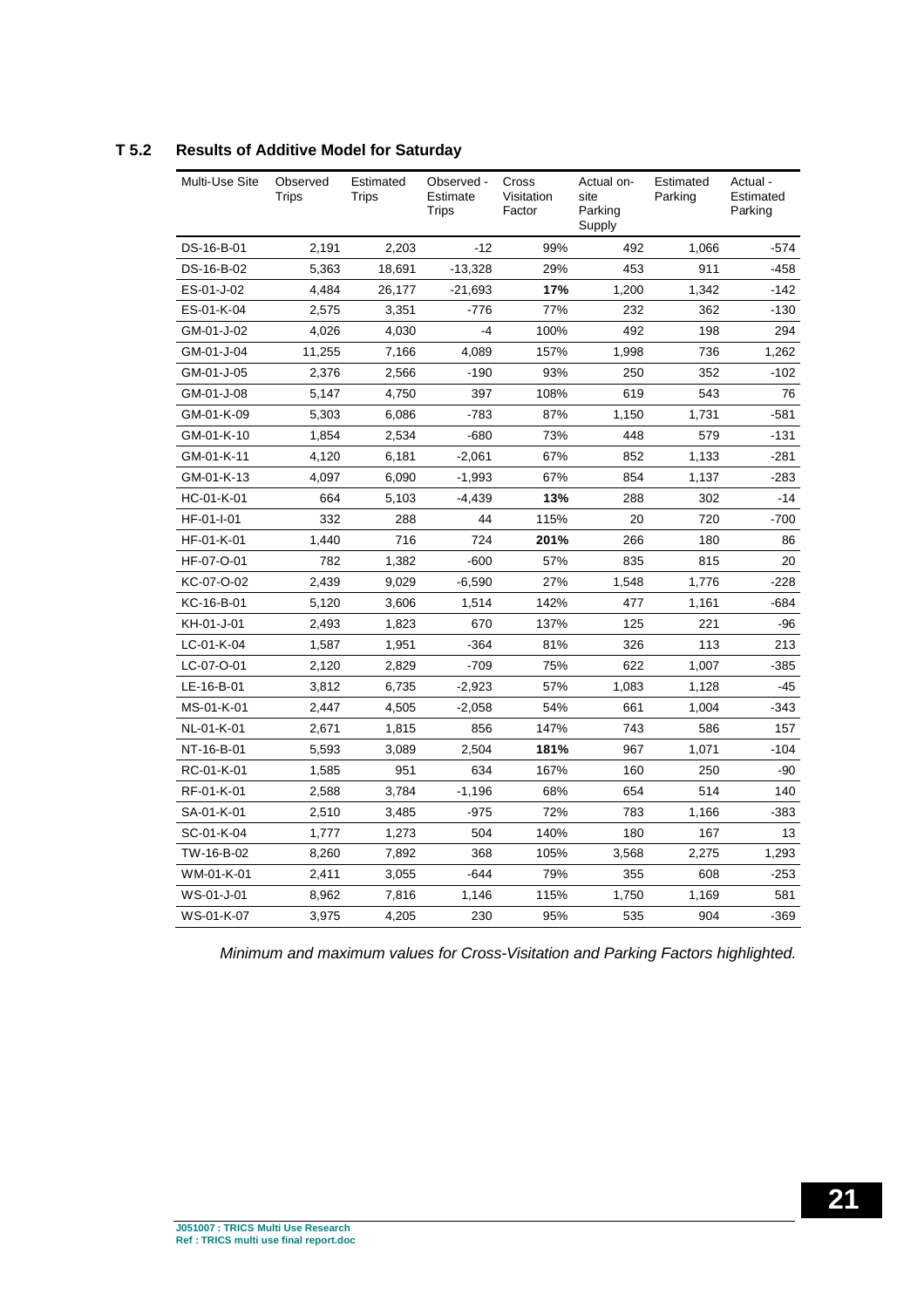## Preliminary Patterns Analysis

- 5.7 Further to the tabulation of data set out above, this section will set out the preliminary patterns analysis undertaken.
- 5.8 A number of scatter plot graphs have been produced in order to investigate any direct relationship between the variables, the key graphs of note are:
	- F.5.2 Observed Trips v GFA
	- F.5.3 Actual Parking Supply vs. Total GFA
	- F.5.4 Observed Trips v Parking Supply
- 5.9 Each of the graphs noted above have been formatted to exclude observations lying far outside the main range of observations. These "outliers" may otherwise create undue bias in interpreting the main patterns in the data.
- 5.10 Figure 5.1 is provided without any formatting, showing the data from all observations for observed Trips v GFA.

#### Observed Trips v GFA

- 5.11 A key assumption made in many TRICS trips calculations that there is a direct relationship between the GFA of a site and the trips attracted to it. The nature of the relationship varies with land-use. Therefore, when considering multi-use sites, where there is some variation in land-uses on the site, the relationship can be potentially more complex than a simple relationship with the total GFA.
- 5.12 The observed trips (for Saturdays) for the multi-use site were plotted against total GFA, to examine the relationship between the two (ref F.5.1). Taking into account the 3 multi-use sites with much larger observed trips (>8,000) it could be possible to interpret an overall linear relationship between the observation of trips and GFA. This could justify a broad application of a general trip-rate for multi-use sites.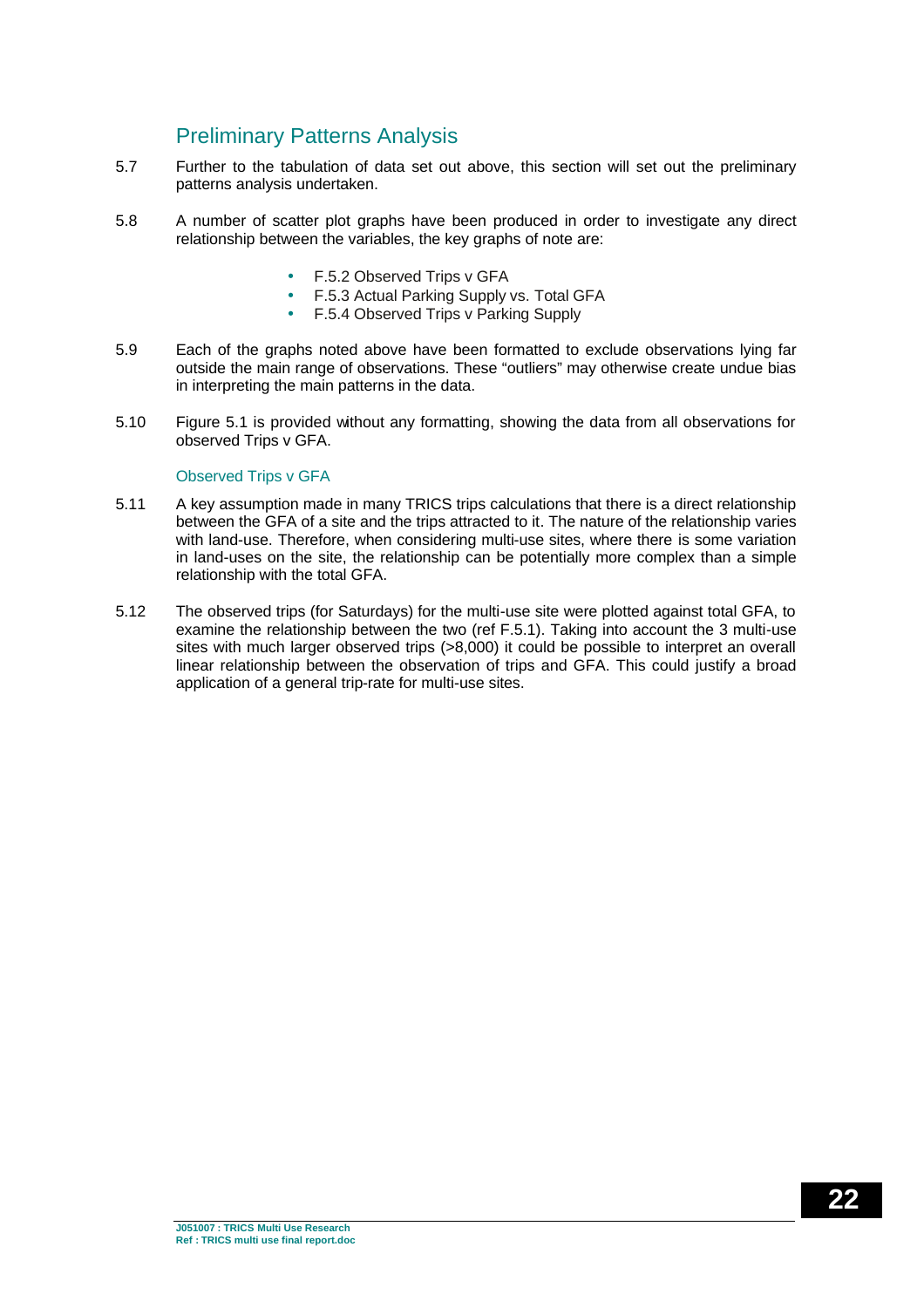#### **F.5.1 Observed Trips v GFA – all observations**



**Observed Trips v Total GFA**

- 5.13 Examining the main set of observations, with trips less than 6,000 and GFA less than 30,000 (ref F.5.2) there remains an identifiable relationship between the number of trips and GFA. However, there does appear to be some ambiguity over where gradient line should be. There is sufficient variation to question the application of a simple linear relationship between trips from multi-use sites and total GFA.
- 5.14 This analysis has demonstrated that total GFA is an important determinant of trip generation amongst the multi-use sites. However, there is evidence of other factors at play that effect the trips generated. This provides motivation to examine the trip generation of individual component units.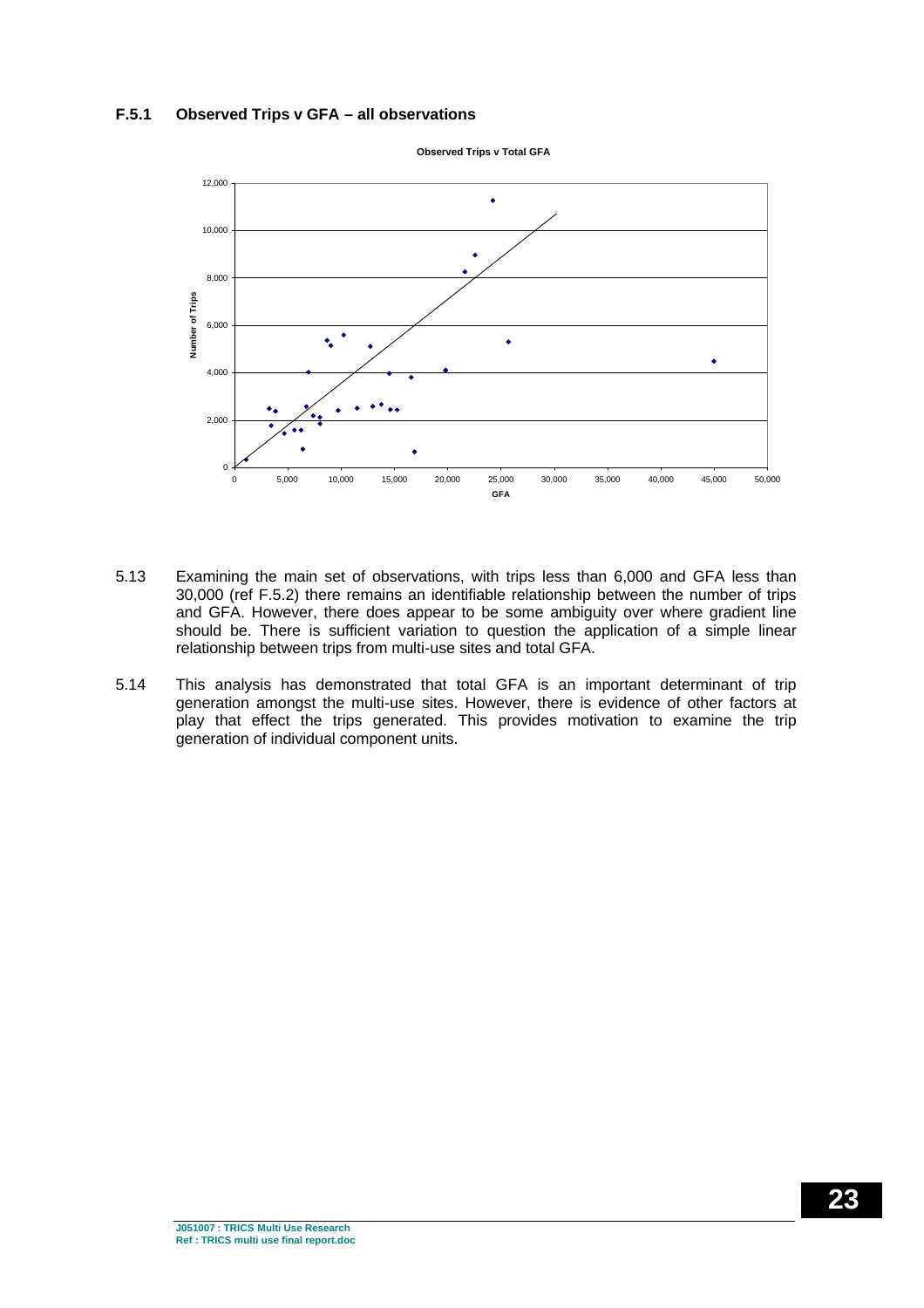#### **F.5.2 Observed Trips v GFA –observations with trips < 6,000 and GFA <30,000**



#### Parking Supply vs. Total GFA

5.15 Parking supply is usually determined by the product of standards and GFA, it should be expected that supply relates to GFA for a given land use. Plotting observed parking supply against total GFA (ref F.5.3) reveals that there is indeed a strong relationship. However, there remains sufficient variation to observe that the multi-use sites a range of differing overall parking standards have been applied to each site. The variation is most likely attributable to the variation in the land-uses of component units. This gives some motivation to examine the parking standards for individual component units.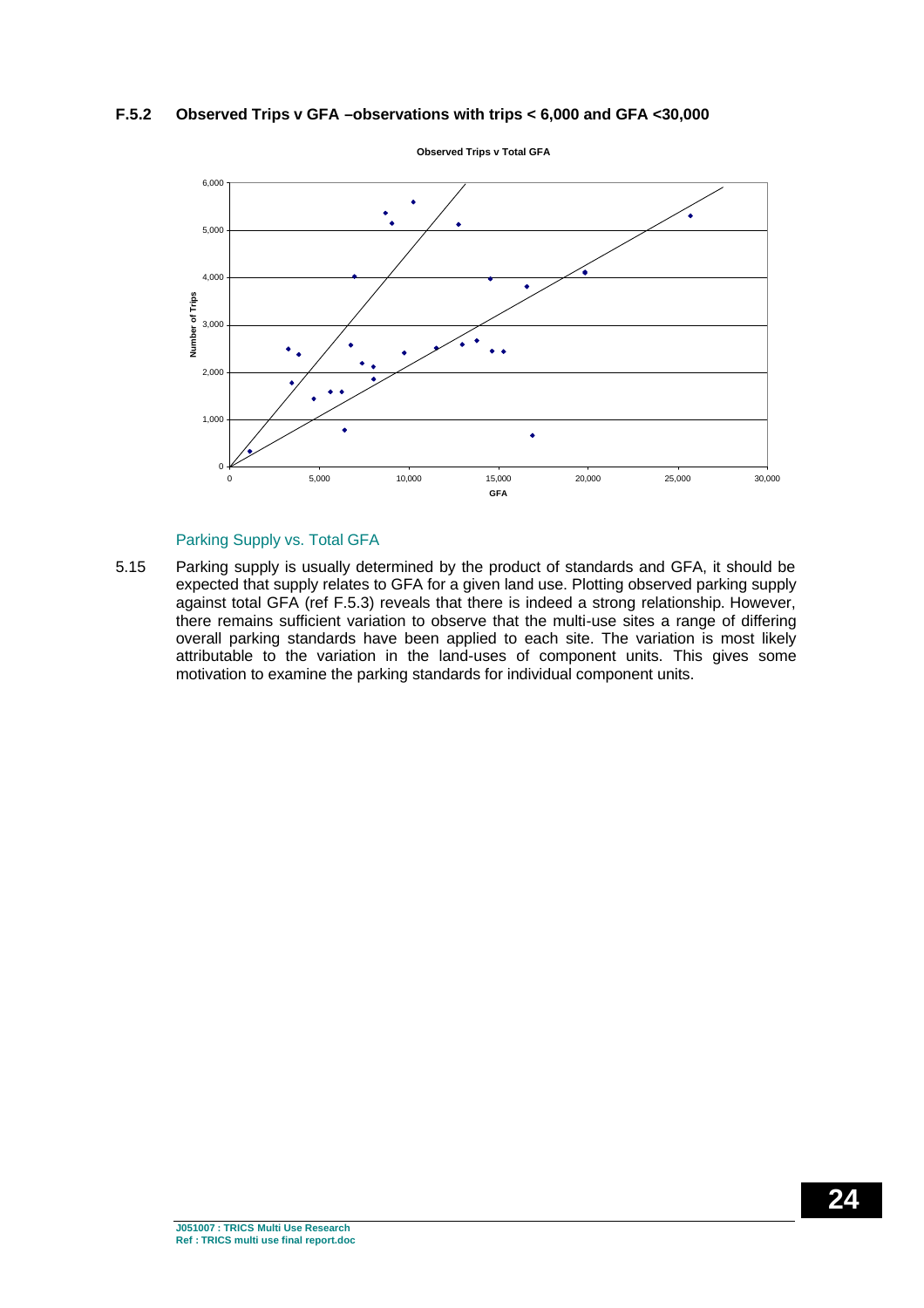#### **F.5.3 Parking Supply vs Total GFA –observations with GFA < 30,000**



**Observed Parking Supply vs Total GFA**

#### Observed Trips v Parking Supply

- 5.16 A factor that links closely to GFA is Parking Supply. Parking Supply is generally a result of applying a parking standard to the GFA of a site. Historically standards have been applied that relate to providing for estimated demand in car trips, and in many cases the estimated 85% percentile level of car trips.
- 5.17 Some practitioners believe that car parking supply can actually have an influence upon actual demand. For this reason, the observed trips have been plotted directly against parking supply (ref F.5.4) for observations of trips less than 6,000 (to avoid outlying results noted in F.5.1).
- 5.18 However, there is also some logic in believing that parking supply will relate more strongly to trips than total GFA, independently of a belief that supply drives demand. This is because, if the parking supply was determined by an assessment of the needs for the individual component land-uses, then the supply reflects trip information of component units that the total GFA would not.
- 5.19 Examining the plot between observed trips and parking supply reveals an identifiable relationship between trips and parking supply. The relationship does appear arguably stronger than that observed between observed trips and total GFA. This provides further motivation to take into account the individual trip characteristics and parking supply for component units on a multi-use site.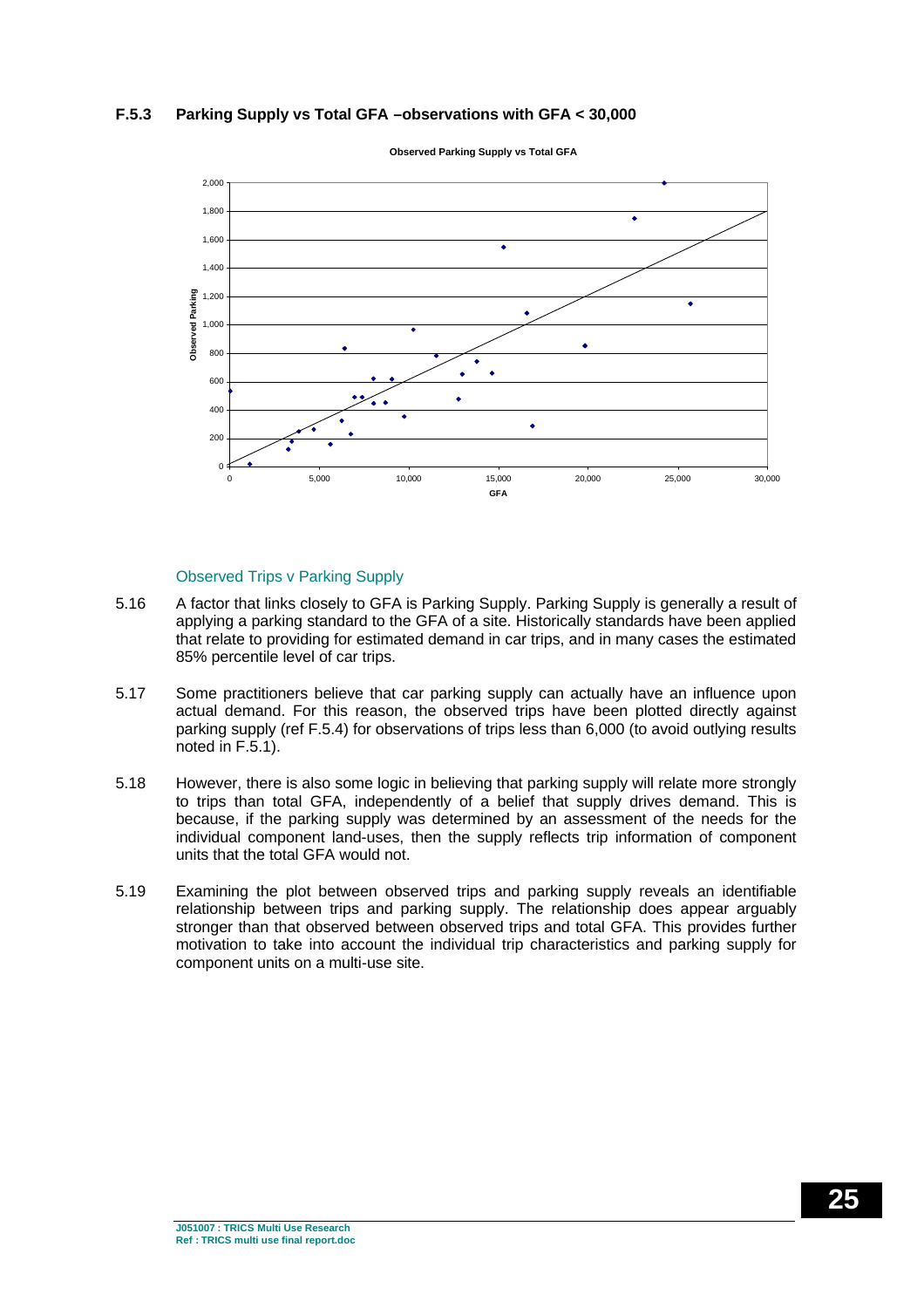#### **F.5.4 Observed Trips v Parking Supply –observations with trips < 6,000**



**Observed Trips v Observed Parking Supply**

#### **Conclusions**

- 5.20 Trips, GFA and Parking Supply clearly inter-relate with each other. However, the analysis cannot determine against whether parking supply is related to trips due to the application of a reasonable assessment or whether parking supply to a degree can drive demand. Furthermore, the analysis is not sufficient to explore the potential for cross-visitation, since it is evident that the use of total GFA is not a sufficiently accurate measure to reflect the mix of component land-uses within each development.
- 5.21 This analysis provides motivation to further explore the relationship between observed total trips from a multi-use site and the individual trip and parking characteristics of component sites.

### Main Patterns Analysis

- 5.22 Further to preliminary patterns analysis of the data above, this section will set out the main patterns analysis.
- 5.23 Graphs have been produced in order to investigate any direct relationship between the variables, these graphs are set out as follows:
	- F.5.5 Observed Trips v Parking Supply, relative to aggregated averages
	- F.5.6 Cross Visitation Factor vs. Parking Factor
	- F.5.7 Cross Visitation Factor vs. Number of Component Units per site

#### Observed Trips v Parking Supply, relative to aggregated averages

- 5.24 Figure 5.5 indicates a linkage between the relative parking supply and the potential for propensity for observed trips to be in excess of aggregate average from assessment of component sites. The chart shows an increasing trend for a positive difference in observed trips against estimated trips as the observed supply of parking against the estimated supply becomes more positive. This potentially shows that the greater (above the average) the parking supply, the greater the propensity for attracted trips.
- 5.25 However, there remains a great deal of variation amongst the observations, and there is ambiguity over identifying a clear gradient line.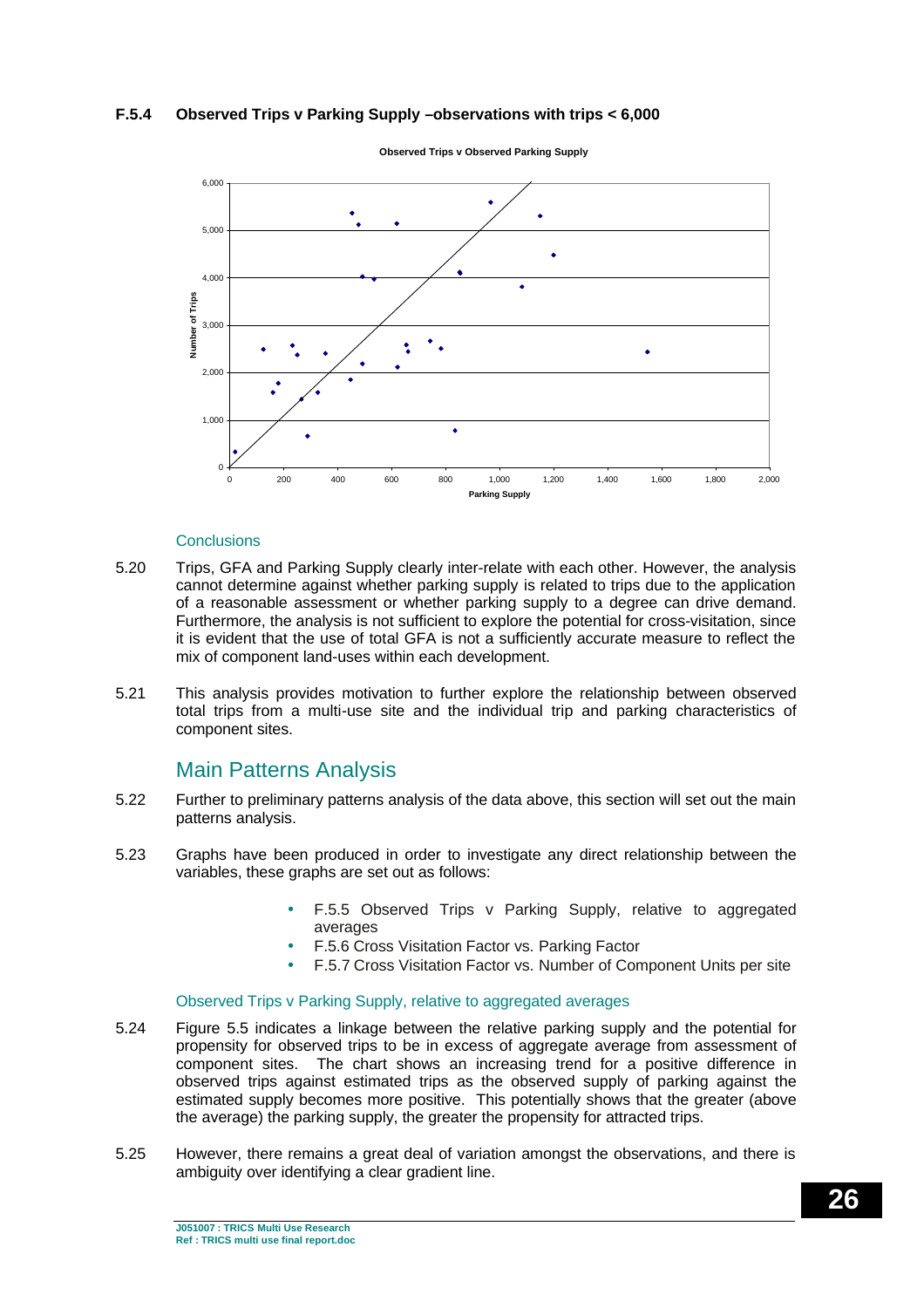#### **F.5.5 Observed Trips v Parking Supply, relative to aggregated averages**



**Observed Trips v Parking Supply, relative to aggregated averages**

#### Cross Visitation Factor v Parking Factor

- 5.26 F.5.6 indicates a linkage between the parking factor and the potential for propensity for observed trips to be greater than the expected number of trips. The chart shows an increasing trend for the cross visitation factor as the parking factor increases. This potentially shows that the greater (above the average) the parking supply, the greater the propensity for attracted trips.
- 5.27 However, there remains a great deal of variation amongst the observations, and there is ambiguity over identifying a clear gradient line.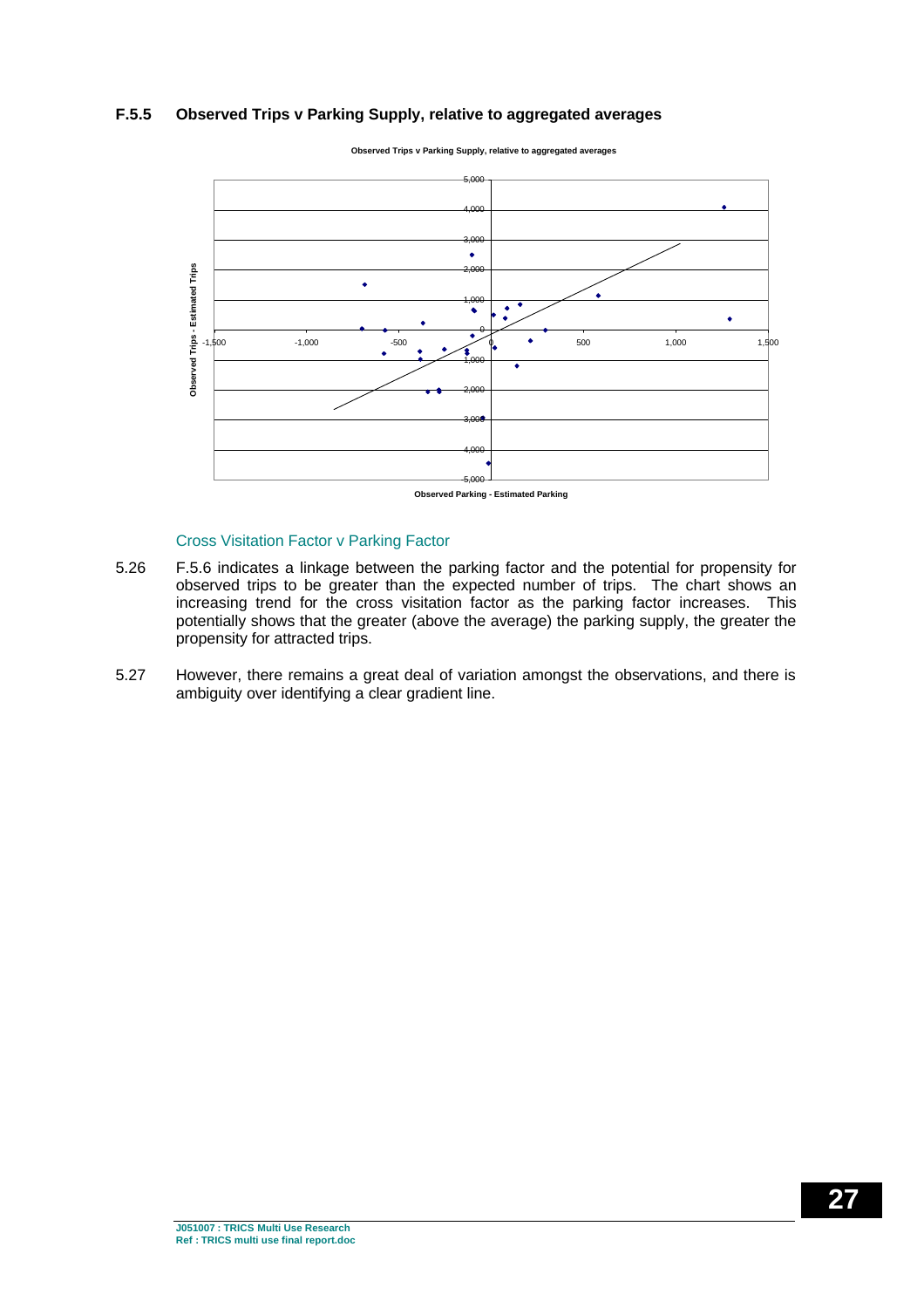#### **F.5.6 Cross Visition Factor vs Parking Factor**



**Cross Visitation v Parking Factor**

#### Cross Visitation Factor v Number of Component Units

- 5.28 F.5.7 indicates a linkage between the number of individual units on a site and the potential for cross visitation. The chart shows a downward trend for the cross visitation factor as the number of component units increases. This potentially shows that the more individual units are located on any one site, the greater the number of linked trips.
- 5.29 However, there remains a great deal of variation amongst the observations, and there is ambiguity over identifying a clear gradient line.

#### **F.5.7 Cross Visitation Factor vs Number of Component Units per site**



**Cross Visitation Factor/Number of Component Units per site**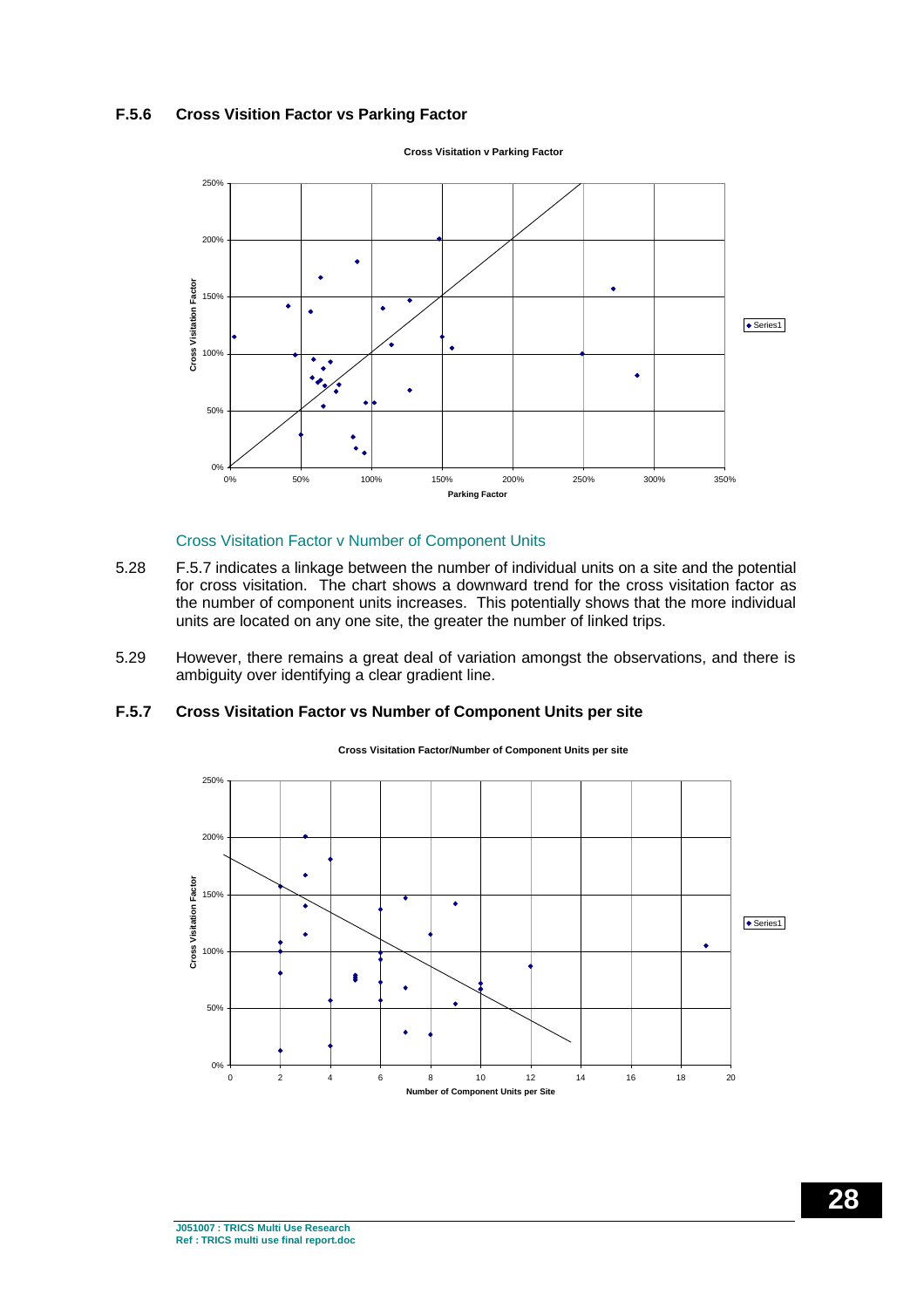#### Conclusions

- 5.30 There appears to be some evidence that the cross-visitation factor relates to both the number of component developments and the parking factor. It is possible that there is a cross-interaction between the two explanatory variables that hides any observable, clear pattern. Furthermore, due to the variability in the observations, it may be difficult to identify clear linear relationships between the variables.
- 5.31 As a result of the analysis in this chapter, it would be recommended to test the relationships by method of cross-tabulation. This will review the average behaviour for a sample set of sites falling into one category or another

#### Cross-Tabulation

#### **Results**

5.32 The cross-tabulation demonstrated that for sites with 4 or more component units, a difference between cross-visitation and parking factor could be identified. F.5.8 summarises the results graphically, while T.5.1 summarises them quantitatively.

#### **F.5.8 Cross Visitation Factor vs Cross Tabutions**



**Cross Tabulation of Cross Visitation Factors**

#### **T.5.1 Cross-tabulation of average Cross-Visitation Factor**

|                   |                                            | Site Size |                                                      |             |  |  |  |  |  |  |  |
|-------------------|--------------------------------------------|-----------|------------------------------------------------------|-------------|--|--|--|--|--|--|--|
|                   |                                            | 4 or more |                                                      | Less than 4 |  |  |  |  |  |  |  |
| Parking<br>Factor | Average Cross-<br><b>Visitation Factor</b> | Sample    | Average Cross-<br>Sample<br><b>Visitation Factor</b> |             |  |  |  |  |  |  |  |
| High              | 0.99                                       | 6         | 1.29                                                 |             |  |  |  |  |  |  |  |
| Low               | 0.80                                       |           | 1.67                                                 |             |  |  |  |  |  |  |  |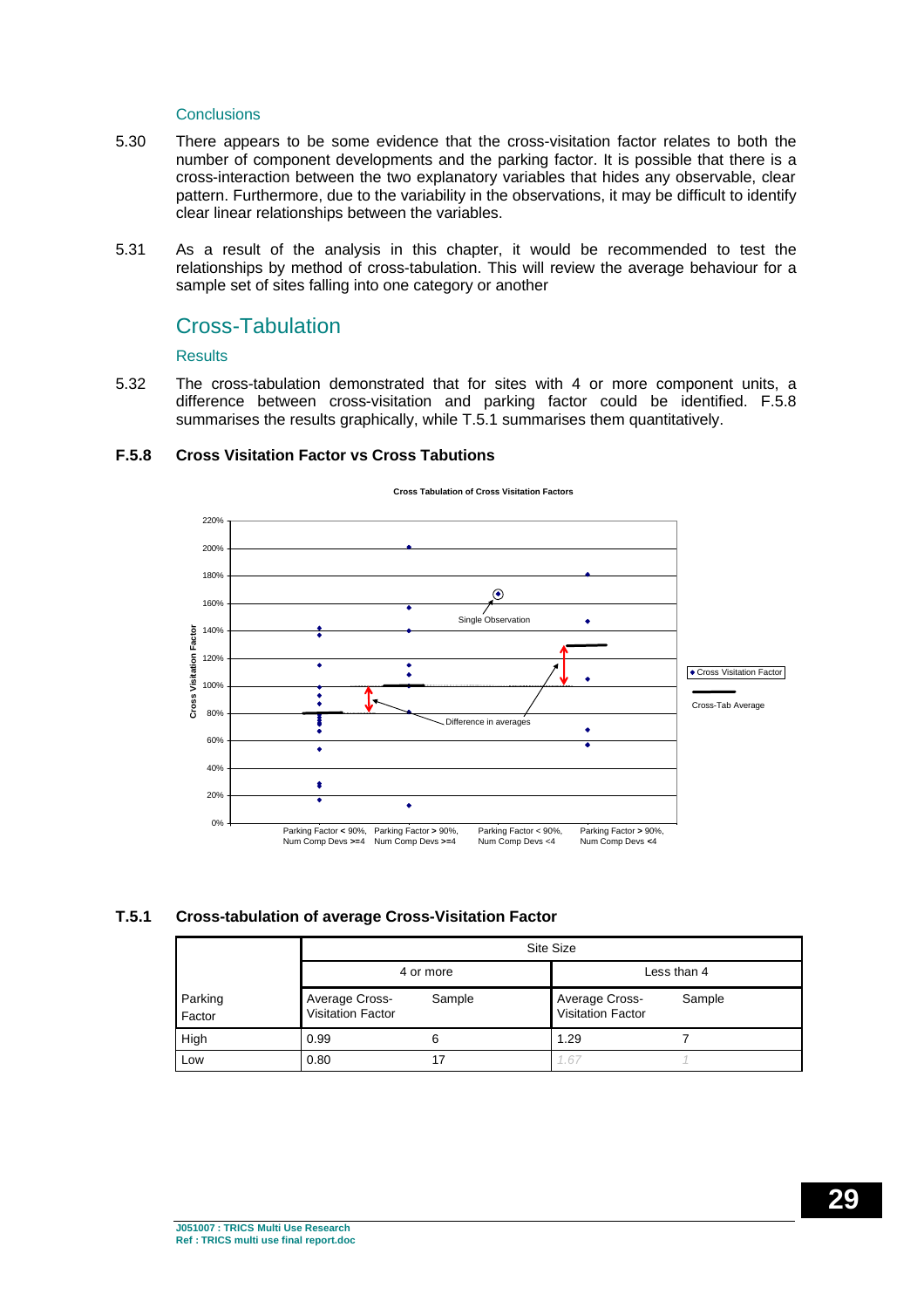- 5.33 This cross-tabulation provides the basis of the following conclusions:
	- The effect of providing more shared car parking space at multi-use developments is to exhibit a higher cross-visitation factor, relating a higher level of site attraction.
	- In cases of multi-use sites with 4 or more developments, where the levels of parking provided was higher than may be expected, cross visitation combined with site attraction factors, to result in an average cross-visitation factor of 1. In these cases, the additive model approach, without application of factors provides an appropriate estimate.
	- Generally, the analysis remains hampered by difficulties in separating the effects of cross-visitation and site attraction.
- 5.34 The results highlight issues regarding car mode trip assessment:
	- Providing more parking than required (not taking into account the benefits of shared parking space) for multi-use sites leads to a greater mode-share of car-trips.
	- Cross-visitation levels really need to be confirmed by methods of direct observation, such that the increased attractiveness of these multi-use sites, in addition to the influence of car parking, can be understood.
- 5.35 Further influential factors, such as location and land-use remain unidentified and could be better understood if methods of direct observation on cross-visitation were employed in site surveys.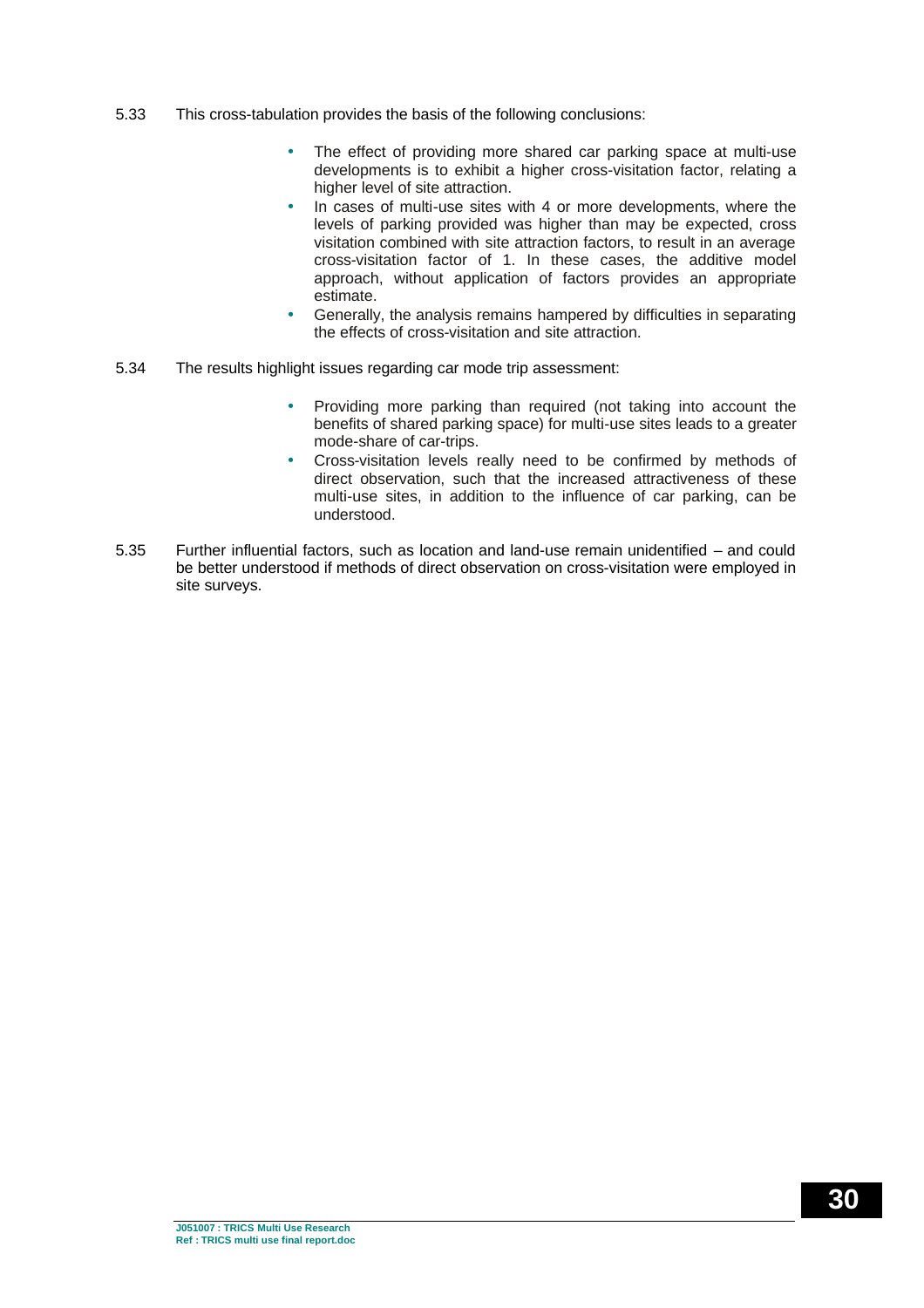## 6 Future Work

## TRICS Data Review

- 6.1 In order to understand further opportunities to make use of TRICS data to increase understanding of the transport outcomes of multi-use development, the TRICS database has undergone a review of its contents.
- 6.2 TRICS is a database of cordon based traffic and people counts. Historically TRICS was a cordon traffic count database, however in more recent times many "multi-modal" counts have been made which involve the counting of people rather than just vehicles, using a survey technique to assign each person to a specific mode of transport. In relation to policy objectives of introducing multi use, only "multi-modal" counts would provide sufficient detail on the vitality (in terms of total visitors) and walking as a primary mode.
- 6.3 Cordon counts require surveyor's at all possible entry and exit points to an area, and so generally are performed over a compact area, relating to a definition of a site rather than a zone.
- 6.4 Inside the TRICS database surveyed sites were cross-tabulated by the existence of a multi-modal survey and the type of site in relation to definitions of multi-use. This tabulation indicates the sample sizes available for relevant analysis.

|                                                                     | <b>Traffic Only</b> | Multi-Modal |
|---------------------------------------------------------------------|---------------------|-------------|
| Single Use Sites                                                    | 1453                | 169         |
| Multi-Use Sites: layered mix of uses within the same building block | 61                  |             |
| Multi-Use Sites: mix of discrete single-use development elements    | 88                  | 6           |

6.5 In terms of analysing Multi-Use Sites, there is only sufficient sample size for an assessment of trips by car. The following table provides an examination of the land-uses covered in the set of multi-use sites with a mix of discrete single-use development elements:

#### **T 6.1 Major Land Uses of TRICS Sites Included in Analysis**

| Major Land Use                                    | <b>Proportion of Sites</b> |
|---------------------------------------------------|----------------------------|
| Retail                                            | 46%                        |
| Retail, Hotel, Food and Drink                     | 29%                        |
| Retail, Leisure, Hotel, Food and Drink            | 8%                         |
| Leisure, Hotel, Food and Drink                    | 6%                         |
| Retail, Employment                                | 2%                         |
| Retail, Leisure                                   | 2%                         |
| Retail, Hotel, Food and Drink, Health             | 2%                         |
| Retail, Leisure, Employment                       | 2%                         |
| Retail, Employment, Health, Hotel, Food and Drink | 2%                         |

- 6.6 It is important to note that the sites mainly belong to the Retail and Leisure land-uses.
- 6.7 There are sufficient multi-modal surveys of single use sites to provide an insight into multi use zones – provided that there is a sufficient variety of locations and surrounding landuses within the database. In order to investigate this opportunity further, the comments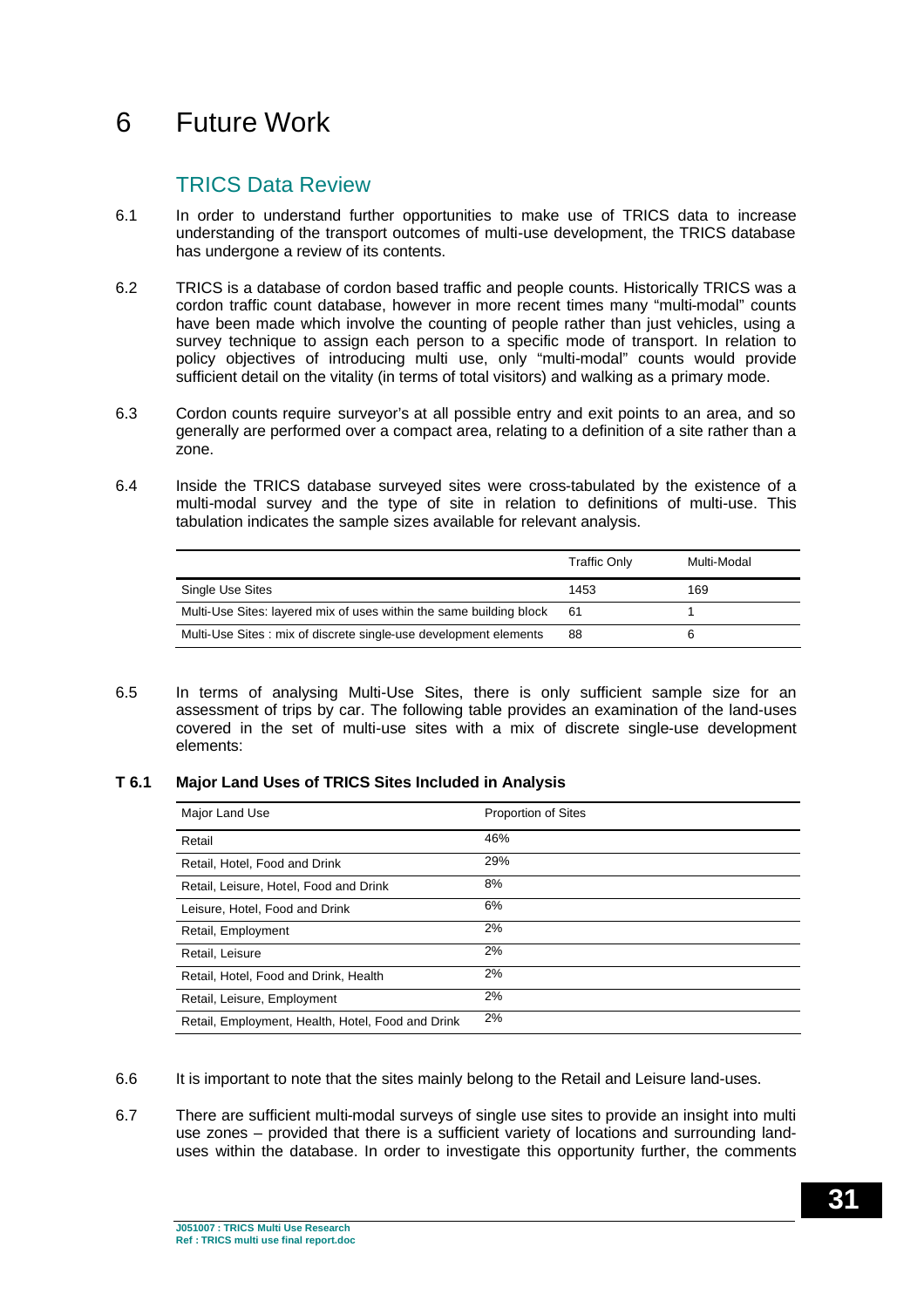fields of these sites required interrogation, gathering of surrounding land-use data for the relevant sample survey sites.

- 6.8 Examining the 31 multi-modal Retail Store Sites, 13 sites (42%) were identified as to have a significant element of surrounding land-uses, 8 of which (26%) had other surrounding retail land-uses.
- 6.9 Examining the other land-use categories, the following table summarises the number of sites found to have a significant element of surrounding land-uses.

| Site Land Use      | Mixed Use | Mixed with only<br>Residential | Remainder | Total | <b>Proportion Multi-</b><br>Use |
|--------------------|-----------|--------------------------------|-----------|-------|---------------------------------|
| <b>RESIDENTIAL</b> | 14        | 8                              | 14        | 36    | 39%                             |
| <b>EDUCATION</b>   | 6         |                                | 8         | 21    | 29%                             |
| <b>EMPLOYMENT</b>  | 18        |                                | 8         | 27    | 67%                             |
| <b>HEALTH</b>      | 8         |                                |           | 22    | 36%                             |
| <b>LEISURE</b>     | 23        | 4                              | 5         | 32    | 72%                             |
| <b>RETAIL</b>      | 13        | 0                              | 20        | 33    | 39%                             |
| <b>MIXED</b>       | 4         | 0                              |           | 5     | 80%                             |
| <b>Grand Total</b> | 86        | 27                             | 63        | 176   | 49%                             |

#### **T 6.2 Surrounding Land-uses of Sites**

6.10 A total of 86 multi-modal cordon sites (the majority of which are single-use) were identified that contained a significant level of surrounding land-use that could be interpreted as part of a multi-use site/environment (not counting those with a significant mix of residential only). This translates to a sample as significant in size as the set of multi-use sites, while covering a wider range of land uses – in particular residential and employment.

## Implications for TRICS database

6.11 It may benefit the TRICS database to transfer surrounding area characteristics information from the comments field to a more formal set of field measures. For example, details of surrounding land-uses could be stored in a similar way as component development data is stored for multi-use sites.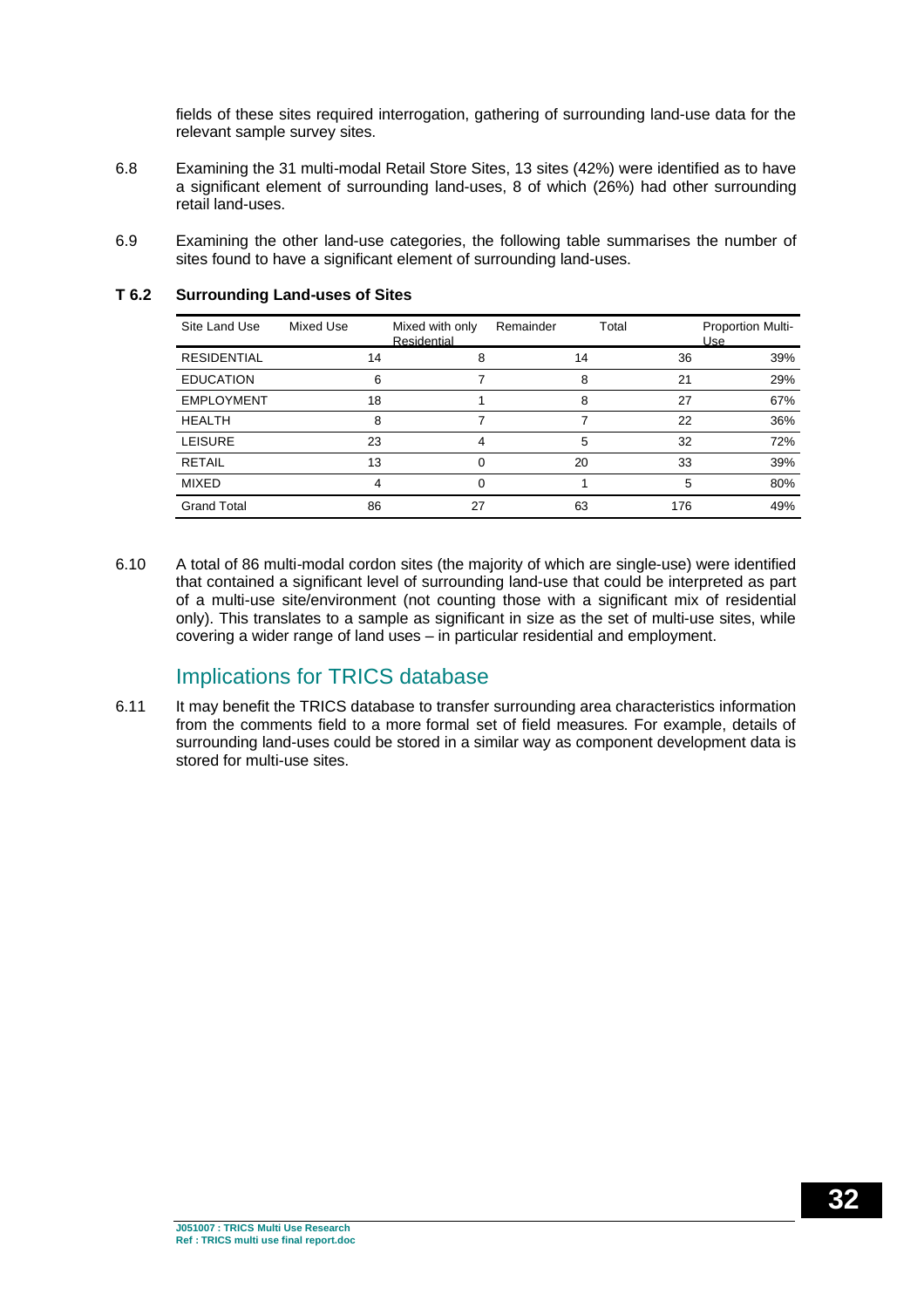## 7 Technical Conclusions

- 7.1 Conclusions of 'TRICS Research Report 97/1' indicated that a lot of linked trip making takes place on the sites of multi-store retail parks. This report has expanded on this providing evidence for the relationship between the total number of component developments and trip linking. The report also expanded upon the idea of trip linking to include taking into account the interaction of site attraction factors.
- 7.2 Relationships were found that related the cross-visitation factor with a threshold of number of component developments, and with the supply of shared parking provision for the site, relative to its requirement. Due to the variability in the data, these relationships can only be observed through cross-tabulations of statistical averages.
- 7.3 The results are based upon statistical averages, and are intended to demonstrate an indicative underlying relationship. Therefore, care should be taken in interpreting the average results as general rules of thumb for applying adjustments to individual transport assessments. An individual transport assessment should take regard of the evidence provided in this report, and use it to justify a more detailed assessment of suitable levels of parking supply for shared-use car parks.
- 7.4 Assessment of trip linking by methods of direct observation (visitor survey) from new or previous research is recommended for future work.
- 7.5 There is an opportunity for further work on TRICS data to explore the relationship between multi-modal transport outcomes of single-use sites and the mix of uses surrounding them.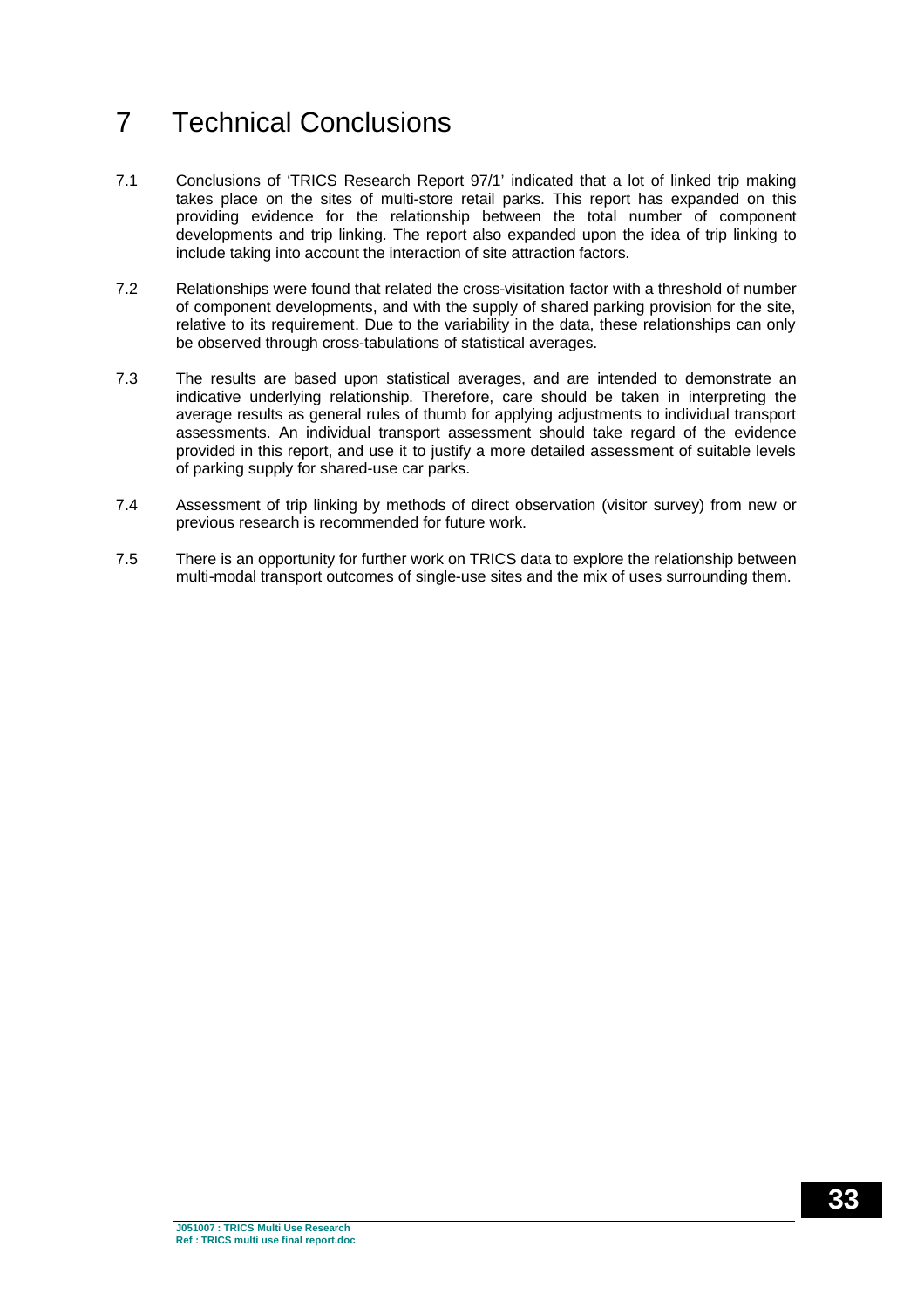Appendix A Multi-Use Site Details

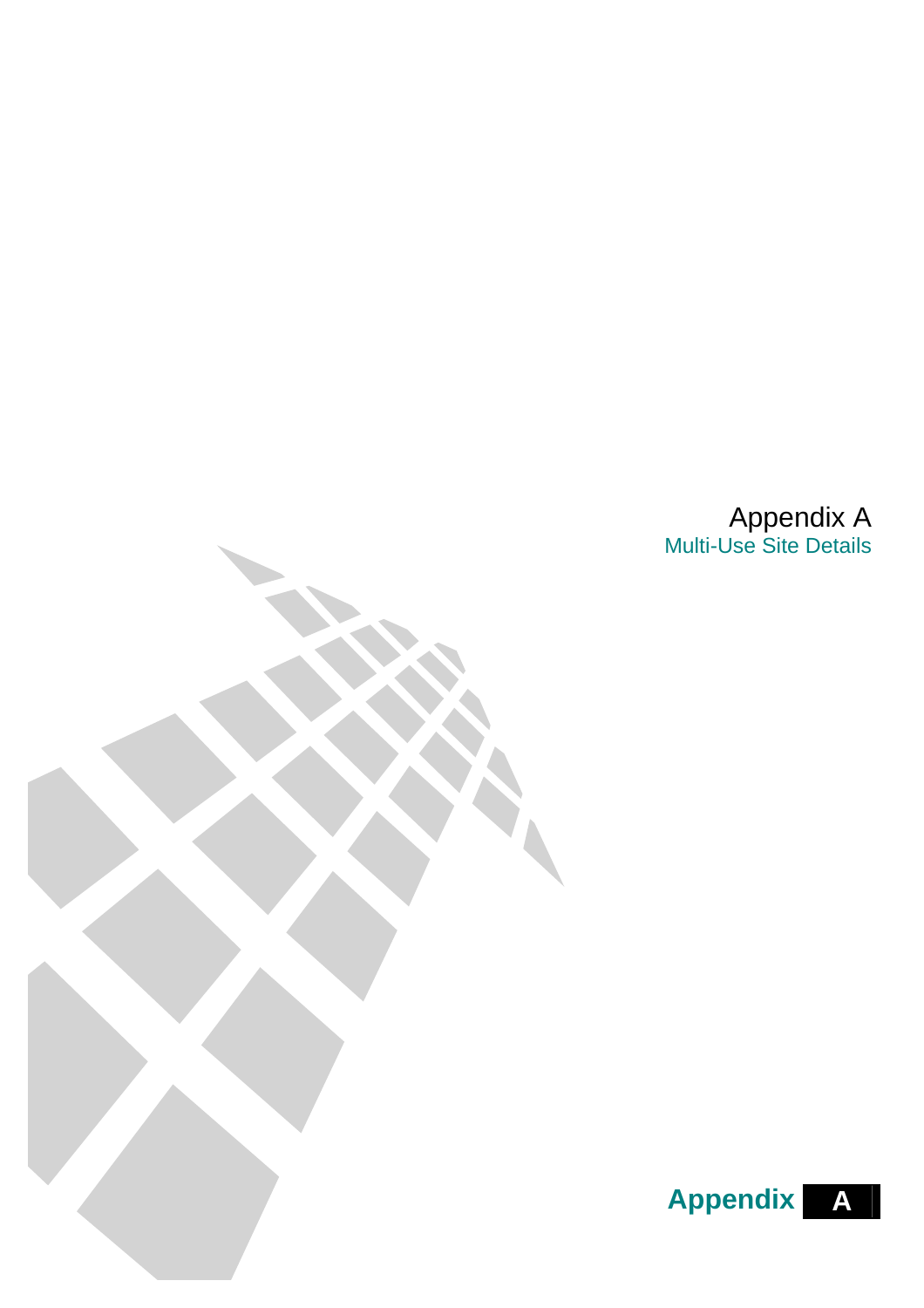## Appendix A: Multi-Use Sites

| ã          | <b>Desc</b><br>Site                           | postion                     | Jumber of Component Development | Component Developments                                                                                                                                                                                                                                                                        | <b>Aain Categories</b>                             | Superstor<br>Food | Superstore<br>à | ă<br>Superst<br>Non-Food<br>Other | Data<br><b>Friday Trip</b> | Data<br>Saturday Trip | Specially Commissioned    |
|------------|-----------------------------------------------|-----------------------------|---------------------------------|-----------------------------------------------------------------------------------------------------------------------------------------------------------------------------------------------------------------------------------------------------------------------------------------------|----------------------------------------------------|-------------------|-----------------|-----------------------------------|----------------------------|-----------------------|---------------------------|
| DC-01-J-01 | RET.PK,POOLE                                  | <b>Town Centre</b>          |                                 | 3 SAINSBURYS, FADS, APOLLO                                                                                                                                                                                                                                                                    | RFTAIL                                             |                   |                 |                                   | <b>TRUE</b>                |                       |                           |
| DS-16-B-01 | LEISURE/RETAIL, CHESTERFIELD                  | Edge of Town Centre         |                                 | CINEWORLD. FRANKIE and BENNYS NEW YORK ITALIAN DI. BLOCKBUSTER VIDEO, HOBBY<br>6 HORSE PUB/WACKY WAREHOUSE, CANNONS HEALTH and FITNESS CLUB, MCDONALDS                                                                                                                                        | Food & Drink, LEISURE.<br><b>RETAIL</b>            |                   |                 |                                   | TRUE                       | <b>TRUE</b>           | <b>TRUE</b>               |
|            |                                               |                             |                                 | SAFEWAY, FOCUS (DIY), MCDONALDS, DE BRADELEI (FACTORY OUTLET STORE)<br>DERBYSHIRE SOCIAL SERVICES, BRIT, COUNCIL OF ORG, OF DISABLED PEOPLE, GDI                                                                                                                                              |                                                    |                   |                 |                                   |                            |                       |                           |
| DS-16-B-02 | RETAIL/BUSINESS, BELPER                       | Edge of Town Centre         |                                 | ASSOCIATES (FINANCIAL ADVISORS)                                                                                                                                                                                                                                                               | EMPLOYMENT, RETAIL                                 |                   |                 |                                   | <b>TRUE</b>                | <b>TRUE</b>           | <b>TRUE</b>               |
| ES-01-J-02 | RET.PK,EASTBOURNE                             | Edge of Town                |                                 | 4 ASDA STORES, DO-IT-ALL, SHOE CITY, ALLIED MAPLES                                                                                                                                                                                                                                            | RETAIL                                             |                   |                 |                                   | <b>TRUE</b>                | <b>TRUE</b>           | $\triangle$   $\triangle$ |
| ES-01-K-04 | RETAIL PARK, NEWHAVEN                         | Industrial Zone             |                                 | 5 CARPET RIGHT, HALFORDS, B and Q, HARVEYS, MCDONALDS                                                                                                                                                                                                                                         | Food & Drink RETAIL<br><b>EMPLOYMENT, LEISURE,</b> |                   |                 |                                   |                            | TRUE                  |                           |
| FA-16-B-01 | EISURE/INDUSTRIAL                             | Neighbourhood Centre        |                                 | 4 GX SUPERBOWL. MARINER CENTRE. JOHNSON PRINTERS. RILEY. DUNN and WILSON                                                                                                                                                                                                                      | RETAIL                                             |                   |                 |                                   | <b>TRUE</b>                |                       | $\triangle$   $\triangle$ |
| GM-01-J-01 | RET.PK, WIGAN                                 | Edge of Town                |                                 | SAINSBURY, MCDONALDS, PETSMART, SAINSBURYS HOMEBASE                                                                                                                                                                                                                                           | ood & Drink, RETAIL                                |                   |                 |                                   | TRUE                       |                       | $\Delta$   S              |
| GM-01-J-02 | DO-IT-ALL/FOOD GIANT, SHARED SITE Town Centre |                             |                                 | DO-IT-ALL, FOOD GIANT                                                                                                                                                                                                                                                                         | RETAIL                                             |                   |                 |                                   |                            | <b>TRUE</b>           | AI S                      |
| 3M-01-J-04 | SAINSBURY/J.LEWIS                             | Suburban Area               |                                 | SAINSBURY, JOHN LEWIS<br>ICELAND FROZEN FOODS, KWIK SAVE, ROGERS THE FLORIST, BLOCKBUSTER VIDEO, MOTO                                                                                                                                                                                         | RETAIL                                             |                   |                 |                                   |                            | TRUE                  |                           |
| GM-01-J-05 | RET.PK,FALLOWFIELD                            | Suburban Area               |                                 | 6 WORLD, BURGER KING                                                                                                                                                                                                                                                                          | Food & Drink, RETAIL                               |                   |                 |                                   | $\Delta \mid S$            | <b>TRUF</b>           | $\Delta$   S              |
| GM-01-J-08 | CURRYS/ASDA, ROCHDALE                         | Town Centre                 |                                 | 2 CURRYS, ASDA                                                                                                                                                                                                                                                                                | <b>RETAIL</b>                                      |                   |                 |                                   | <b>TRUE</b>                | <b>TRUE</b>           | AI S                      |
| GM-01-K-06 | CENTRAL RETAIL PARK                           | Town Centre                 |                                 | 4 TEXAS, ELS, CHILDRENS WORLD, ARGOS                                                                                                                                                                                                                                                          | <b>RETAIL</b>                                      |                   |                 |                                   | <b>TRUE</b>                |                       | $\Delta \mid S$           |
| GM-01-K-09 | SNIPE COLLIERY DEVELOPMENT                    | <b>Free Standing</b>        |                                 | STAPLES (UK) LTD, CANTORS, NORWEB, HARVEYS, CARPET WORLD, HOMESTYLE,<br>12 HALFORDS, CURRYS, B and Q. ALLIED CARPETS, CARPET RIGHT, MFI                                                                                                                                                       | RFTAIL                                             |                   |                 |                                   | $\triangle$   $\triangle$  | <b>TRUE</b>           | $\Delta$   S              |
| GM-01-K-10 | RET.PK,BOLTON                                 | Town Centre                 |                                 | BURGER KING, NORWEB, TOYS R US, MILLER BROTHERS, STAPLES (UK) LIMITED, ALLIED<br><b>6 CARPETS</b>                                                                                                                                                                                             | Food & Drink, RETAIL                               |                   |                 |                                   | TRUE                       | <b>TRUE</b>           | ALS.                      |
| GM-01-K-11 | RET.PK,TRAFFORD                               | Commercial Zone             | 10                              | HOMEBASE, CURRYS, CARPET RIGHT, COMET, JJB SPORTS, COURTS, MOTHERCARE WORLD,<br>TOYS R US. MCDONALDS. SCOTTISH POWER                                                                                                                                                                          | ood & Drink, RETAIL                                |                   |                 |                                   | <b>TRUE</b>                | <b>TRUE</b>           | $\Delta \Gamma$ $\Omega$  |
| GM-01-K-13 | RETAIL PARK, TRAFFORD                         | Commercial Zone             |                                 | HOMEBASE, CURRYS, CARPET RIGHT, COMET, JJB SPOR<br>COURTS, MOTHERCARE WORLD<br>10 TOYS 'R' US. MCDONALDS, SCOTTISH POWER                                                                                                                                                                      | Food & Drink, RETAIL                               |                   |                 |                                   | <b>TRUE</b>                | <b>TRUE</b>           | ALS <sup></sup>           |
| HC-01-K-01 | RET.PK,HAVANT                                 | Edge of Town                |                                 | <b>TEXAS, HABITAT</b>                                                                                                                                                                                                                                                                         | RETAIL                                             |                   |                 |                                   |                            | <b>TRUE</b>           |                           |
| HF-01-I-01 | OCAL SHOPS, ST ALBANS                         | Neighbourhood Centre        |                                 | ABBEY DECORATORS, LAUNDERETTE, PEACHES AND CREAM, WHITECROFT FISH BAR AND<br>CHINESE. IHASAN BALTI, CAPTAIN COOK PIZZA, WHITECROFTS POST OFFICE, CROFTS WINES                                                                                                                                 | Food & Drink, RETAIL                               |                   |                 |                                   |                            | TRUE                  |                           |
| HF-01-K-01 | RET.PK,STEVENAGE                              | Edge of Town                |                                 | ALLIED, HALFORDS, CURRYS                                                                                                                                                                                                                                                                      | RETAIL                                             |                   |                 |                                   | $\Delta$ S                 | TRUE                  | $\Delta \mid S$           |
| HF-07-O-01 | LEISURE PK, WATFORD                           | Suburban Area               |                                 | WARNER BROS, CINEMA, HOLLYWOOD BOWL, FRANKY AND BENNIES AMERICAN DINER.<br>4 CHIQUITOS                                                                                                                                                                                                        | ood & Drink, LEISURE                               |                   |                 |                                   | TRUE                       | <b>TRUE</b>           | $\Delta$   S              |
| C-07-O-02  | <b>EISURE PARK, STROOD</b>                    | Edge of Town                |                                 | RESTAURANT and BAR, MCDONALDS DRIVE-THROUGH, GALA BINGO, AMADEUS NIGHT CLUB<br><b>8 ESPORTA HEALTH and FITNESS CLUB</b>                                                                                                                                                                       | ood & Drink, LEISURE                               |                   |                 |                                   | <b>TRUE</b>                | <b>TRUE</b>           | TRUE                      |
| KC-16-B-01 | RETAIL/LEISURE, GRAVESEND                     | Edge of Town Centre         |                                 | B and Q. COMET. HARVEYS FURNITURE, CARPET RIGHT, HALFORDS, PETS AT HOME. TILES R<br>9 US, LIDL, AMF BOWLING                                                                                                                                                                                   | LEISURE, RETAIL                                    |                   |                 |                                   | <b>TRUE</b>                | <b>TRUE</b>           | TRUE                      |
| KH-01-J-01 | RETAIL PARK, HULL                             | Neighbourhood Centre        |                                 | 6 A2Z, LIDL, BRUNSWICK WAREHOUSE, POUNDSTRETCHER, CHOICES, MCDONALDS                                                                                                                                                                                                                          | Food & Drink, RETAIL                               |                   |                 |                                   | $\Delta I$ $\Omega$        | TRUE                  | $\Delta \Gamma$           |
| C-01-K-04  | RET.PK,PRESTON                                | Town Centre                 |                                 | <b>4 HOMEBASE SPORTS MAX</b>                                                                                                                                                                                                                                                                  | RFTAIL                                             |                   |                 |                                   | <b>TRUE</b>                | <b>TRUE</b>           |                           |
| C-07-O-01  | LEISURE PK, PRESTON                           |                             |                                 | WARNER CINEMA. MEGA BOWL/ZAPP ZONE, BELLA PASTA CAFE and GRILL, FRANKIE and<br>5 BENNIES NEW YORK ITALIAN D. MCDONALDS DRIVE THROUGH RESTAURANT                                                                                                                                               | Tood & Drink, LEISURE                              |                   |                 |                                   | <b>TRUE</b>                | <b>TRUE</b>           | AI S                      |
|            |                                               | Development Zone            |                                 | ODEON CINEMA, NANDOS/LOCAL HERO (PUB), SAFEWAY, COUNTING HOUSE (PUB), STURGESS Food & Drink, LEISURE,                                                                                                                                                                                         |                                                    |                   |                 |                                   |                            |                       |                           |
| E-16-B-01  | RETAIL/LEISURE, LEICESTER                     | ndustrial Zone              |                                 | 6 VOLVO, MECCA BINGO<br>HALFORDS, ELECTRICITY PLUS, SAINSBURYS HOMEBASE, CURRYS, ALLIED CARPETS,                                                                                                                                                                                              | RETAIL                                             |                   |                 |                                   | TRUE                       | <b>TRUE</b>           | TRUE                      |
| MS-01-K-01 | RET.PK,SOUTHPORT                              | Edge of Town                |                                 | COMET, DO IT ALL, MFI, HARVEYS (FURNISHINGS)                                                                                                                                                                                                                                                  | RETAIL                                             |                   |                 |                                   | TRUE                       | <b>TRUE</b>           | $\Delta$   S              |
| VF-01-J-01 | THE PEEL CENTRE                               | Commercial Zone             |                                 | ALLIED CARPETS, DO-IT-ALL, M.F.I., TESCO, LITTLE CHEF, CARPETLAND<br>TEXTILE WORLD, MFI/COMET/POUNDSTRETCHER, MFI, GENERAL GEORGE, LANDMARK,                                                                                                                                                  | Food & Drink, RETAIL                               |                   |                 |                                   | TRUE                       |                       |                           |
| NL-01-K-01 | BIRKENSHAW RETAIL ESTATE                      | Edge of Town                |                                 | 7 QUEENSWAY, GREAT MILLS                                                                                                                                                                                                                                                                      | RETAIL<br>Food & Drink, LEISURE                    |                   |                 |                                   | <b>TRUE</b>                | <b>TRUE</b>           | $\Delta \Gamma$           |
| NT-16-B-01 | LEISURE/RETAIL, MANSFIELD                     | Edge of Town Centre         |                                 | 4 ODEON, WALKERS BINGO, MCDONALDS, SAFEWAY                                                                                                                                                                                                                                                    | <b>RETAIL</b>                                      |                   |                 |                                   | <b>TRUE</b>                | <b>TRUE</b>           | <b>TRUE</b>               |
| RC-01-K-01 | RET.PK.PONTYPRIDD                             | Edge of Town                |                                 | 3 CARPETLAND, DO-IT-ALL, POUNDSTRETCHER                                                                                                                                                                                                                                                       | <b>RETAIL</b>                                      |                   |                 |                                   | AI S                       | <b>TRUE</b>           |                           |
| RC-01-K-02 | RET.PK,PONTYPRIDD                             | Edge of Town                |                                 | ALLIED CARPETS, POUNDSTRETCHER<br>B and Q. COMET. MFI/GENERAL GEORGE, QUEENSWAY/HOME TEXTILES, MFI, QUEENSWAY.                                                                                                                                                                                | RETAIL                                             |                   |                 |                                   | <b>TRUE</b>                | <b>ALSI</b>           | $\triangle$   $\triangle$ |
| RF-01-K-01 | BLYTHSWOOD RETAIL PARK                        | Industrial Zone             |                                 | <b>7 TEXTILE WORLD/GENERAL GEORGE</b><br>HOMEBASE, HARVEYS, BEHAR CARPETS, HOMESTYLE, TEXSTYLE WORLD, HALFORDS.                                                                                                                                                                               | <b>RETAIL</b>                                      |                   |                 |                                   | <b>TRUE</b>                | TRUE                  |                           |
| SA-01-K-01 | RETAIL PARK, AYR                              | Edge of Town                |                                 | 10 CARPETWISE, LANDMARK, CURRYS, SCOTTISH POWER                                                                                                                                                                                                                                               | RETAIL                                             |                   |                 |                                   |                            | <b>TRUE</b>           | $\Delta$   S              |
| SC-01-K-04 | BROOKLANDS, WEYBRIDGE                         | Free Standing               |                                 | 3 MOTHERCARE WORLD, POWERHOUSE, ARGOS                                                                                                                                                                                                                                                         | <b>RETAIL</b>                                      |                   |                 |                                   | <b>TRUE</b>                | <b>TRUE</b>           | $\Delta$   S              |
| TW-16-B-02 | RETAIL/LEISURE, NEWCASTLE                     | Commercial Zone             |                                 | MCDONALDS, HALFORDS, AA SERVICE CENTRE, BOOTS, NEXT, MILLER BROTHERS, OUTFIT,<br>POUNDSTRETCHER, ARGOS, CURRYS, PC WORLD, COMET,<br>HARVEYS/ROSELEYS/STORIES/BENSONS, JJB SPORTS, NORTHERN ELECTRIC, WALTER<br>19 WALL CARPETS, FRANKIE and BENNYS NEW YORK ITALIAN DI, UCI CINEMA, PIZZA HUT | Food & Drink, LEISURE,<br><b>RETAIL</b>            |                   |                 |                                   | <b>TRUE</b>                | <b>TRUE</b>           | TRUE                      |
| WM-01-K-01 | BATTERY PARK, BIRMINGHAM                      | <b>Veighbourhood Centre</b> |                                 | 5 HOMEBASE, PC WORLD, CURRYS, COMET, HALFORDS                                                                                                                                                                                                                                                 | RETAIL                                             |                   |                 |                                   | TRUE                       | TRUE                  | $A + C$                   |
| WS-01-J-01 | HOLMBUSH CENTRE                               | Edge of Town                |                                 | 3 TEXAS, TESCO, MARKS and SPENCER                                                                                                                                                                                                                                                             | <b>RETAIL</b>                                      |                   |                 |                                   | <b>TRUE</b>                | TRUE                  |                           |
| WS-01-K-06 | HALFORDS/PAYLESS                              | Edge of Town                |                                 | 2 HALFORDS, PAYLESS                                                                                                                                                                                                                                                                           | RETAIL                                             |                   |                 |                                   | TRUE                       |                       | AI S                      |
| WS-01-K-07 | COUNTY OAK RETAIL PARK                        | Commercial Zone             |                                 | COURTS, CURRYS, HALFORDS, POWERHOUSE, ALLIED CARPETS, HARVEYS and CARPET<br><b>7 RIGHT. TEXAS HOMECARE</b>                                                                                                                                                                                    | <b>RETAIL</b>                                      |                   |                 |                                   | <b>TRUE</b>                | <b>TRUE</b>           | <b>ALS</b>                |
| WY-01-K-01 | RET.PK,LEEDS                                  | Edge of Town Centre         |                                 | FADS. CARPETRIGHT, CURRYS, POUNDSTRETCHER, CHILDRENS WORLD, SCOOP<br>CATELOGUE CENTRE, MILLER BROTHERS, NORTHERN ELECTRIC, STAPLES, FAST FOOD<br>15 RESTAURANT                                                                                                                                | Food & Drink, RETAIL                               |                   |                 |                                   | TRUE                       |                       |                           |

┓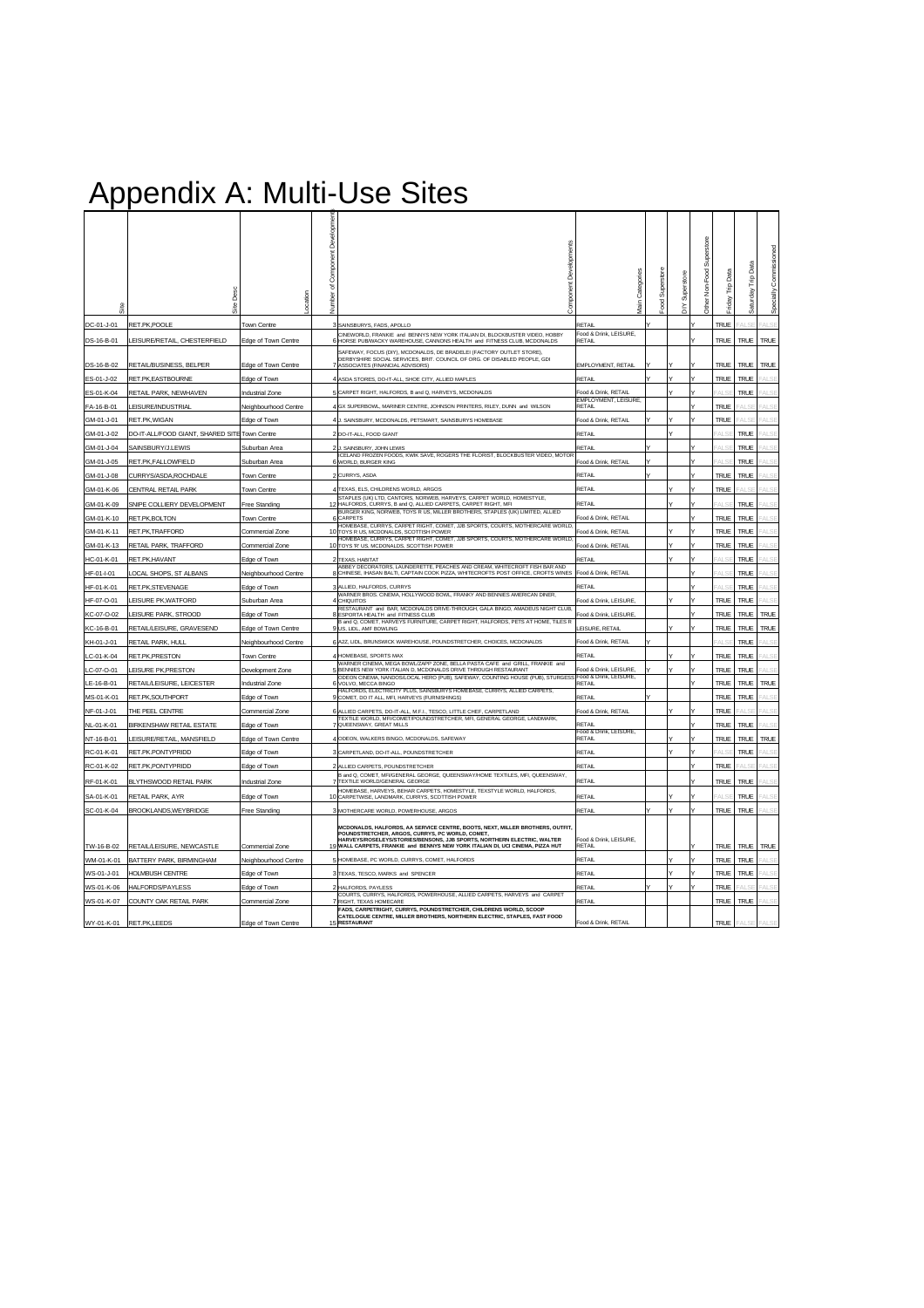Appendix B Matched TRICS Sites

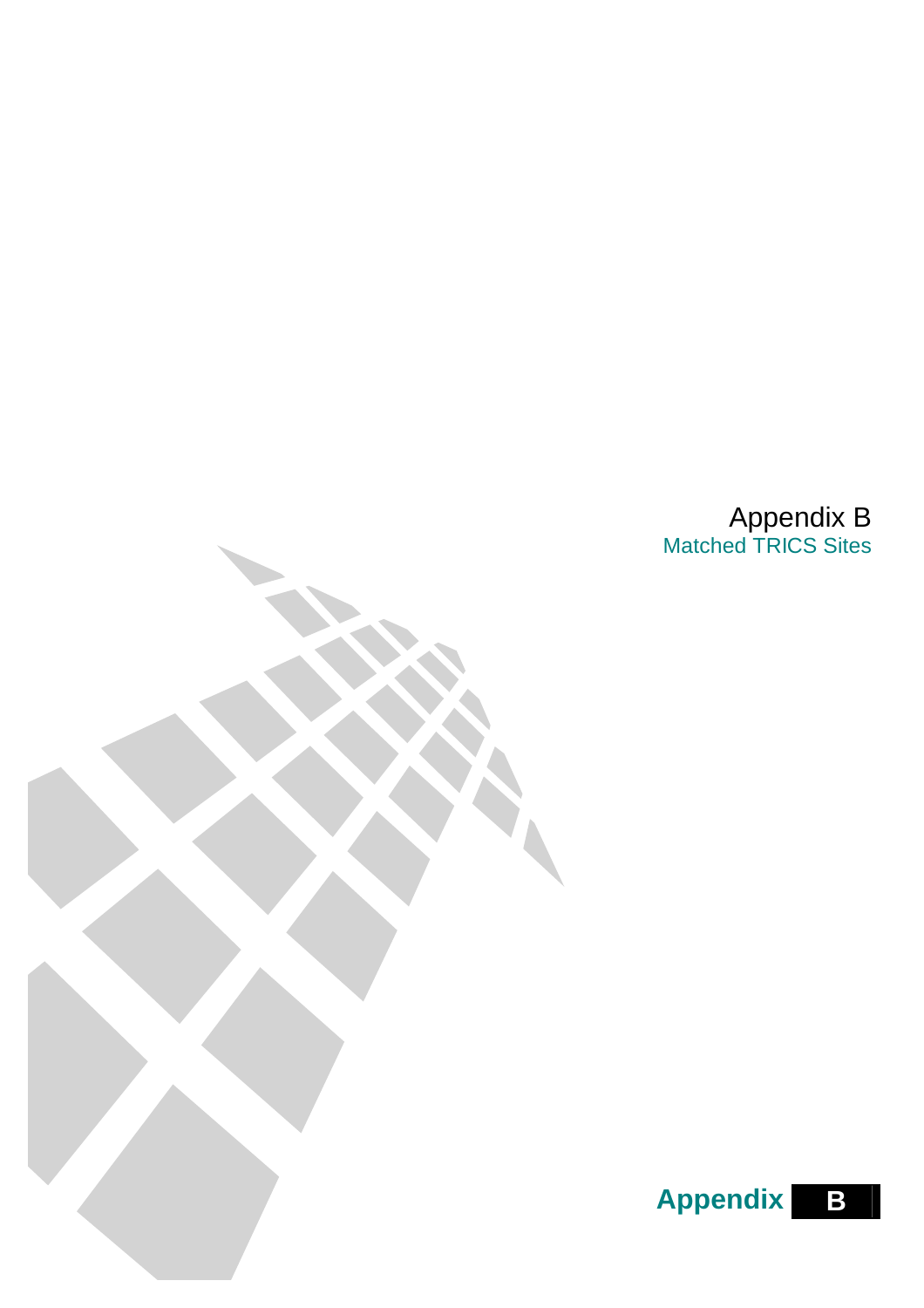| Site                     | Development | Dev TradeName                                                          | Dev Location                               | Dev TRP1 |              | Dev Survey Year Dev Count 2 | Dev TRP3     | MatchedSite                        | Msite Tradename                                               | Msite Location                         | Msite TRP1   |               |              | Msite Survey 'Msite Count 2 | MSite TRP3 LevelOfMatching       |
|--------------------------|-------------|------------------------------------------------------------------------|--------------------------------------------|----------|--------------|-----------------------------|--------------|------------------------------------|---------------------------------------------------------------|----------------------------------------|--------------|---------------|--------------|-----------------------------|----------------------------------|
| DS-16-B-01<br>DS-16-B-01 |             | 1 CINEWORLD<br>1 CINEWORLD                                             | Edge of Town Centre<br>Edge of Town Centre |          | 3400<br>3400 | 2003<br>2003                | 2191<br>2191 | 492 KC-07-A-01<br>492   C-07-A-02  | VIRGIN, STROOD<br><b>UCLPRESTON</b>                           | Edge of Town<br>Development Zone       |              | 3438<br>3251  | 1997<br>1998 | 1127<br>1701                | 590 Match(3)<br>686 Match(3)     |
| DS-16-B-01               |             | 1 CINEWORLD                                                            | Edge of Town Centre                        |          | 3400         | 2003                        | 2191         | 492 WM-07-A-01                     | UGC CINEMA, BIRMINGHAM                                        | Suburban Area                          |              | 5800          | 2001         | 1630                        | 561 Match(3)                     |
| DS-16-B-01               |             | 2 FRANKIE and BENNYS NEW YORK ITALIAN DI                               | Edge of Town Centre                        |          | 440          | 2003                        | 2191         | 492 WM-06-B-02                     | T.G.I. FRIDAY'S, BIRMINGHAM                                   | Edge of Town Centre                    |              | 1000          | 2001         | 194                         | 91 Match(2)                      |
| DS-16-B-01               |             | 3 BLOCKBUSTER VIDEO                                                    | Edge of Town Centre                        |          | 380          | 2003                        | 2191         | 492 CB-01-G-01                     | CARPHONE WAREHSE, CARLISLE                                    | Suburban Area                          |              | 300           | 2002         | 84                          | 10 Match(3)                      |
| DS-16-B-01               |             | 3 BLOCKBUSTER VIDEO                                                    | Edge of Town Centre                        |          | 380          | 2003                        | 2191         | 492 KC-01-G-03                     | TOY SUPERSTORE, CANTERBURY                                    | Commercial Zone                        |              | 1500          | 2002         | 696                         | 91 Match(3                       |
| DS-16-B-01               |             | 3 BLOCKBUSTER VIDEO                                                    | Edge of Town Centre                        |          | 380          | 2003                        | 2191         | 492 KC-01-G-01                     | PREMUS HOMEMAKER                                              | Suburban Area                          |              | 1248          | 2002         | 625                         | 101 Match(3)                     |
| DS-16-B-01               |             | 4 HOBBY HORSE PUB/WACKY WAREHOUSE                                      | Edge of Town Centre                        |          | 1120         | 2003                        | 2191         | 492 FA-06-C-01                     | PUB/RES.FALKIRK                                               | Neighbourhood Centre                   |              | 688           | 1995         | 168                         | 69 Match(3)                      |
| DS-16-B-01               |             | 4 HOBBY HORSE PUB/WACKY WAREHOUSE                                      | Edge of Town Centre                        |          | 1120         | 2003                        | 2191         | 492 NT-06-C-01                     | BEEFEATER, BURNTSTUMP                                         | Free Standing                          |              | 400           | 1999         | 112                         | 60 Match(3)                      |
| DS-16-B-01               |             | 4 HOBBY HORSE PUB/WACKY WAREHOUSE                                      | Edge of Town Centre                        |          | 1120         | 2003                        | 2191         | 492 SR-06-C-01                     | PUB/RES.STIRLING                                              | Free Standing                          |              | 1000          | 1995         | 299                         | 87 Match(3)                      |
| DS-16-B-01<br>DS-16-B-01 |             | 4 HOBBY HORSE PUB/WACKY WAREHOUSE<br>4 HOBBY HORSE PUB/WACKY WAREHOUSE | Edge of Town Centre                        |          | 1120<br>1120 | 2003<br>2003                | 2191<br>2191 | 492 WM-06-C-01<br>492 ES-06-C-01   | <b>BREWERS FAYRE, BIRMINGHAM</b><br>PUB/RESTAURANT, TELSCOMBE | Neighbourhood Centre                   |              | 500<br>369    | 2000<br>1997 | 104<br>129                  | 57 Match(3<br>69 Match(3         |
| DS-16-B-01               |             | 4 HOBBY HORSE PUB/WACKY WAREHOUSE                                      | Edge of Town Centre<br>Edge of Town Centre |          | 1120         | 2003                        | 2191         | 492 WO-06-C-01                     | THE ROBIN HOOD, DROITWICH                                     | Edge of Town<br>Free Standing          |              | 550           | 2002         | 178                         | 63 Match(3)                      |
| DS-16-B-01               |             | 5 CANNONS HEALTH and FITNESS CLUB                                      | Edge of Town Centre                        |          | $-1$         | 2003                        | 2191         | 492 DC-07-C-04                     | SPORTS C. WEYMOUTH                                            | Suburban Area                          |              | $-1$          | 1998         | 406                         | 83 Match(3)                      |
| DS-16-B-01               |             | 5 CANNONS HEALTH and FITNESS CLUE                                      | Edge of Town Centre                        |          | $-1$         | 2003                        | 2191         | 492 EB-07-C-01                     | SPORTS C.EDINBURGH                                            | Suburban Area                          |              | 1.8           | 1995         | 405                         | 137 Match(3)                     |
| DS-16-B-01               |             | 5 CANNONS HEALTH and FITNESS CLUE                                      | Edge of Town Centre                        |          | $-1$         | 2003                        | 2191         | 492 GC-07-C-01                     | LEISURE CENTRE, GLASGOW                                       | Neighbourhood Centre                   |              | 10.3          | 1999         | 655                         | 269 Match(3)                     |
| DS-16-B-01               |             | 5 CANNONS HEALTH and FITNESS CLUE                                      | Edge of Town Centre                        |          | $-1$         | 2003                        | 2191         | 492 GC-07-C-02                     | LEISURE CENTRE, GLASGOW                                       | Neighbourhood Centre                   |              | 2.4           | 1999         | 369                         | 189 Match(3)                     |
| DS-16-B-01               |             | 5 CANNONS HEALTH and FITNESS CLUE                                      | <b>Edge of Town Centre</b>                 |          | $-1$         | 2003                        | 2191         | 492 GM-07-C-01                     | SPORTS C.TRAFFORD                                             | Suburban Area                          |              | 2.5           | 1996         | 315                         | 220 Match(3                      |
| DS-16-B-01               |             | 5 CANNONS HEALTH and FITNESS CLUE                                      | Edge of Town Centre                        |          | $-1$         | 2003                        | 2191         | 492 KC-07-C-03                     | <b>I FISURE C.DEAL</b>                                        | Town Centre                            |              | 0.9           | 1996         | 372                         | 125 Match(3)                     |
| DS-16-B-01<br>DS-16-B-01 |             | 5 CANNONS HEALTH and FITNESS CLUB<br>6 MCDONALDS                       | Edge of Town Centre<br>Edge of Town Centre |          | $-1$<br>350  | 2003<br>2003                | 2191<br>2191 | 492 KC-07-C-04<br>492 KC-06-D-01   | LEISURE CENTRE, MAIDSTONE<br>MCDON STROOD                     | Edge of Town<br>Town Centre            |              | 1.3<br>800    | 2000<br>1996 | 950<br>908                  | 282 Match(3)<br>40 Match(3)      |
| DS-16-B-01               |             | 6 MCDONALDS                                                            | Edge of Town Centre                        |          | 350          | 2003                        | 2191         | 492 MO-06-D-01                     | MCDONALDS, ELGIN                                              | <b>Industrial Zone</b>                 |              | 350           | 1999         | 952                         | 36 Match(3)                      |
| DS-16-B-01               |             | 6 MCDONALDS                                                            | Edge of Town Centre                        |          | 350          | 2003                        | 2191         | 492 DC-06-D-01                     | MCDONALDS, CHRISTCHURCH                                       | Neighbourhood Centre                   |              | 498           | 2003         | 983                         | 48 Match(3)                      |
| DS-16-B-02               |             | 1 SAFEWAY                                                              | Edge of Town Centre                        |          | 2680         | 2003                        | 5363         | 453 NY-01-A-01                     | SOMERFIELD, NORTHALLERTON                                     | Edge of Town Centre                    |              | 2950          | 2003         | 996                         | 206 Match(1                      |
| DS-16-B-02               |             | 2 FOCUS (DIY)                                                          | Edge of Town Centre                        |          | 2500         | 2003                        | 5363         | 453 ES-01-E-11                     | <b>GREEN DIY, UCKFIELD</b>                                    | Edge of Town Centre                    |              | 100           | 2002         | 693                         | 38 Match(3                       |
| DS-16-B-02               |             | 3 MCDONALDS                                                            | Edge of Town Centre                        |          | 225          | 2003                        | 5363         | 453 HF-01-D-01                     | B and Q, WELWYN GARDEN CITY                                   | Industrial Zone                        |              | 4791          | 2002         | 1787                        | 169 Match(3)                     |
| DS-16-B-02               |             | 3 MCDONALDS                                                            | Edge of Town Centre                        |          | 225          | 2003                        | 5363         | 453 NA-01-D-01                     | B and Q, STEVENSTON                                           | Edge of Town                           |              | 5500          | 1999         | 1411                        | 0 Match(3)                       |
| DS-16-B-02               |             | 3 MCDONALDS                                                            | Edge of Town Centre                        |          | 225          | 2003                        | 5363         | 453 NI-01-D-01                     | B and Q.COLERAINE                                             | Edge of Town                           |              | 3148          | 1995         | 1175                        | 247 Match(3)                     |
| DS-16-B-02               |             | 3 MCDONALDS                                                            | Edge of Town Centre                        |          | 225          | 2003                        | 5363         | 453 SC-01-D-02                     | HOMEBASE, WALTON-ON-THAMES                                    | Town Centre                            |              | 5500          | 1996         | 1704                        | 160 Match(3)                     |
| DS-16-B-02               |             | 3 MCDONALDS                                                            | Edge of Town Centre                        |          | 225<br>225   | 2003                        | 5363         | 453 WM-01-D-01                     | B and Q, BIRMINGHAM                                           | Neighbourhood Centre                   |              | 3110          | 2000         | 974                         | 131 Match(3)                     |
| DS-16-B-02<br>DS-16-B-02 |             | 3 MCDONALDS<br>3 MCDONALDS                                             | Edge of Town Centre<br>Edge of Town Centre |          | 225          | 2003<br>2003                | 5363<br>5363 | 453 KC-01-D-02<br>453 GL-01-D-01   | HOMEBASE, DARTFORD<br>B and Q. LEYTON                         | Suburban Area<br>Suburban Area         |              | 5000<br>3550  | 2001<br>2002 | 1003<br>947                 | 138 Match(3)<br>89 Match(3)      |
| DS-16-B-02               |             | 3 MCDONALDS                                                            | Edge of Town Centre                        |          | 225          | 2003                        | 5363         | 453 GC-01-D-03                     | B and Q. GLASGOW                                              | Suburban Area                          |              | 1928          | 2001         | 967                         | 207 Match(3)                     |
| DS-16-B-02               |             | 3 MCDONALDS                                                            | Edge of Town Centre                        |          | 225          | 2003                        | 5363         | 453 KC-01-D-01                     | B and Q. MAIDSTONE                                            | Suburban Area                          |              | 3556          | 2000         | 1519                        | 137 Match(3)                     |
| DS-16-B-02               |             | 3 MCDONALDS                                                            | Edge of Town Centre                        |          | 225          | 2003                        | 5363         | 453 NT-01-D-01                     | B and Q, NEAR NOTTINGHAM                                      | Edge of Town                           |              | 4325          | 2002         | 2332                        | 206 Match(3)                     |
| DS-16-B-02               |             | 4 DE BRADELEI (FACTORY OUTLET STORE)                                   | Edge of Town Centre                        |          | 2625         | 2003                        | 5363         | 453 NF-01-G-01                     | TOYS R US, NORWICH                                            | Edge of Town Centre                    |              | 3835          | 2002         | 562                         | 128 Match(1)                     |
| DS-16-B-02               |             | 5 DERBYSHIRE SOCIAL SERVICES                                           | <b>Edge of Town Centre</b>                 |          | 290          | 2003                        | 5363         | 453 Unmatched                      | $HNI/\Delta$                                                  | #N/A                                   | #N/A         |               | #N/A         | #N/A                        | #N/A<br>Match(6                  |
| DS-16-B-02               |             | 6 BRIT. COUNCIL OF ORG. OF DISABLED PEOPLE                             | Edge of Town Centre                        |          | 290<br>80    | 2003                        | 5363         | 453 Unmatched                      | #N/A<br>#N/A                                                  | #N/A                                   | #N/A<br>#N/A |               | #N/A<br>#N/A | #N/A                        | #N/A<br>Match(6                  |
| DS-16-B-02<br>ES-01-J-02 |             | 7 GDI ASSOCIATES (FINANCIAL ADVISORS)<br>1 ASDA STORES                 | Edge of Town Centre                        |          | 45000        | 2003<br>1990                | 5363<br>4484 | 453 Unmatched<br>1200 ES-01-A-03   | ASDA, BRIGHTON                                                | #N/A                                   |              | 9500          | 1993         | #N/A<br>4235                | Match(6)<br>#N/A<br>780 Match(2) |
| ES-01-J-02               |             | 1 ASDA STORES                                                          | Edge of Town<br>Edge of Town               |          | 45000        | 1990                        | 4484         | 1200 GM-01-A-10                    | ASDA, TAMESIDE                                                | Edge of Town<br>Edge of Town           |              | 9244          | 1989         | 4491                        | 618 Match(2)                     |
| FS-01-J-02               |             | 1 ASDA STORES                                                          | Edge of Town                               |          | 45000        | 1990                        | 4484         | 1200 GM-01-A-17                    | ASDA.TAMESIDE                                                 | Edge of Town                           |              | 9244          | 1995         | 6459                        | 618 Match(2)                     |
| ES-01-J-02               |             | 1 ASDA STORES                                                          | Edge of Town                               |          | 45000        | 1990                        | 4484         | 1200 GM-01-A-23                    | ASDA, TAMESIDE                                                | Edge of Town                           |              | 9244          | 1998         | 6474                        | 618 Match(2)                     |
| ES-01-J-02               |             | 2 DO-IT-ALL                                                            | Edge of Town                               |          | $-1$         | 1990                        | 4484         | 1200 CB-01-E-01                    | <b>GREAT MILLS, KENDAL</b>                                    | Edge of Town                           |              | 3530          | 1992         | 931.5                       | 150 Match(1)                     |
| FS-01-J-02               |             | 2 DO-IT-ALL                                                            | Edge of Town                               |          | $-1$         | 1990                        | 4484         | 1200 FS-01-F-04                    | DO-IT-ALL BEXHILL                                             | Edge of Town                           |              | 1579          | 1992         | 548.5                       | 70 Match(1                       |
| ES-01-J-02               |             | 2 DO-IT-ALL                                                            | Edge of Town                               |          | $-1$         | 1990                        | 4484         | 1200 ES-01-E-10                    | <b>TEXAS, BRIGHTON</b>                                        | Edge of Town                           |              | 3250          | 1989         | 1031                        | 161 Match(1)                     |
| ES-01-J-02               |             | 2 DO-IT-ALL                                                            | Edge of Town                               |          | $-1$         | 1990                        | 4484         | 1200 LC-01-E-01                    | B and Q,NELSON                                                | Edge of Town                           |              | 3809          | 1996         | 1941.5                      | 225 Match(1)                     |
| ES-01-J-02<br>ES-01-J-02 |             | 2 DO-IT-ALL<br>3 SHOE CITY                                             | Edge of Town                               |          | $-1$         | 1990<br>1990                | 4484<br>4484 | 1200 NF-01-E-01<br>1200 CK-01-G-01 | DO-IT-ALL, GREAT YARMOUTH<br>STERLING, TILLICOULTRY           | Edge of Town                           |              | 3252<br>12500 | 1991<br>1997 | 905<br>1037                 | 200 Match(1)<br>550 Match(1)     |
| ES-01-J-02               |             | 3 SHOE CITY                                                            | Edge of Town<br>Edge of Town               |          | $-1$         | 1990                        | 4484         | 1200 ES-01-G-04                    | MFI,EASTBOURNE                                                | Edge of Town<br>Edge of Town           |              | 4450          | 1989         | 495                         | 174 Match(1)                     |
| ES-01-J-02               |             | 3 SHOE CITY                                                            | Edge of Town                               |          | $-1$         | 1990                        | 4484         | 1200 GM-01-G-01                    | <b>AQUATIC SUPERSTORE</b>                                     | Edge of Town                           |              | 7989          | 1991         | 527                         | 70 Match(1)                      |
| ES-01-J-02               |             | 3 SHOE CITY                                                            | Edge of Town                               |          | $-1$         | 1990                        | 4484         | 1200 RC-01-G-01                    | <b>CRS HOMEWORLD</b>                                          | Edge of Town                           |              | 9290          | 1992         | 1331                        | 450 Match(1)                     |
| FS-01-J-02               |             | 3 SHOF CITY                                                            | Edge of Town                               |          | $-1$         | 1990                        | 4484         | 1200 WS-01-G-01                    | OUFFNSWAY WORTHING                                            | Edge of Town                           |              | 2434          | 1987         | 384                         | 62 Match(1)                      |
| ES-01-J-02               |             | 4 ALLIED MAPLES                                                        | Edge of Town                               |          | $-1$         | 1990                        | 4484         | 1200 CK-01-G-01                    | STERLING, TILLICOULTRY                                        | Edge of Town                           |              | 12500         | 1997         | 1037                        | 550 Match(1)                     |
| ES-01-J-02               |             | 4 ALLIED MAPLES                                                        | Edge of Town                               |          | $-1$         | 1990                        | 4484         | 1200 ES-01-G-04                    | MFI,EASTBOURNE                                                | Edge of Town                           |              | 4450          | 1989         | 495                         | 174 Match(1)                     |
| FS-01-J-02<br>ES-01-J-02 |             | 4 ALLIED MAPLES<br>4 ALLIED MAPLES                                     | Edge of Town<br>Edge of Town               |          | $-1$<br>$-1$ | 1990<br>1990                | 4484<br>4484 | 1200 GM-01-G-01<br>1200 RC-01-G-01 | AOUATIC SUPERSTORE<br><b>CRS HOMEWORLD</b>                    | Edge of Town<br>Edge of Town           |              | 7989<br>9290  | 1991<br>1992 | 527<br>1331                 | 70 Match(1)<br>450 Match(1)      |
| FS-01-J-02               |             | 4 ALLIED MAPLES                                                        | <b>Edge of Town</b>                        |          | $-1$         | 1990                        | 4484         | 1200 WS-01-G-01                    | OUFFNSWAY WORTHING                                            | Frige of Town                          |              | 2434          | 1987         | 384                         | 62 Match(1)                      |
| ES-01-K-04               |             | 1 CARPET RIGHT                                                         | Industrial Zone                            |          | 747          | 2003                        | 2575         | 232 CB-01-G-01                     | CARPHONE WAREHSE, CARLISLE Suburban Area                      |                                        |              | 300           | 2002         | 84                          | 10 Match(3)                      |
| ES-01-K-04               |             | 2 HALFORDS                                                             | Industrial Zone                            |          | 1243         | 2003                        | 2575         | 232 GM-01-F-01                     | HAI FORDS TRAFFORD                                            | Free Standing                          |              | 1874          | 1989         | 987                         | 143 Match(5)                     |
| FS-01-K-04               |             | 2 HALFORDS                                                             | Industrial Zone                            |          | 1243         | 2003                        | 2575         | 232 WS-01-F-01                     | HAI FORDS BOGNOR                                              | Edge of Town                           |              | 3810          | 1989         | 834                         | 0 Match(5)                       |
| ES-01-K-04               |             | 2 HALFORDS                                                             | Industrial Zone                            |          | 1243         | 2003                        | 2575         | 232 WS-01-F-02                     | HALFORDS, CHICHESTER                                          | Commercial Zone                        |              | 1858          | 1992         | 660                         | 155 Match(5)                     |
| ES-01-K-04               |             | 2 HALFORDS                                                             | Industrial Zone                            |          | 1243         | 2003                        | 2575         | 232 WS-01-F-03                     | FIX IT, BRIGHTON                                              | Suburban Area                          |              | 1115          | 1987         | 524                         | 35 Match(5)                      |
| FS-01-K-04               |             | 3 B and Q                                                              | Industrial Zone                            |          | 3655         | 2003                        | 2575         | 232 LC-01-E-02                     | DO-IT-ALL,RAWTENSTALL                                         | Town Centre                            |              | 2230          | 1996         | 882                         | 120 Match(3)                     |
| ES-01-K-04<br>ES-01-K-04 |             | 3 B and Q<br>3 B and Q                                                 | Industrial Zone                            |          | 3655<br>3655 | 2003<br>2003                | 2575<br>2575 | 232 LC-01-E-03<br>232 LN-01-E-01   | <b>WICKES</b><br>WICKES, LINCOLN                              | Neighbourhood Centre<br>Edge of Town   |              | 2702<br>2400  | 1996<br>2002 | 823<br>1338                 | 131 Match(3)<br>128 Match(3)     |
| ES-01-K-04               |             | 4 HARVEYS                                                              | Industrial Zone<br>Industrial Zone         |          | 747          | 2003                        | 2575         | 232 GM-01-G-02                     | PC WORLD, TRAFFORD                                            | Suburban Area                          |              | 2787          | 1995         | 999                         | 170 Match(3)                     |
| ES-01-K-04               |             | 4 HARVEYS                                                              | Industrial Zone                            |          | 747          | 2003                        | 2575         | 232 WM-01-G-03                     | DFS, BIRMINGHAM                                               | Commercial Zone                        |              | 3600          | 2001         | 494                         | 107 Match(3)                     |
| FS-01-K-04               |             | 4 HARVEYS                                                              | Industrial Zone                            |          | 747          | 2003                        | 2575         | 232 WM-01-G-01                     | STAPLES BIRMINGHAM                                            | Commercial Zone                        |              | 1880          | 2000         | 448                         | 101 Match(3                      |
| ES-01-K-04               |             | 4 HARVEYS                                                              | Industrial Zone                            |          | 747          | 2003                        | 2575         | 232 WM-01-G-04                     | COMET, SOLIHULL                                               | Commercial Zone                        |              | 2100          | 2001         | 651                         | 147 Match(3)                     |
| ES-01-K-04               |             | 4 HARVEYS                                                              | Industrial Zone                            |          | 747          | 2003                        | 2575         | 232 WM-01-G-02                     | PC WORLD, SOLIHULL                                            | Edge of Town                           |              | 2800          | 2001         | 748                         | 107 Match(3)                     |
| FS-01-K-04               |             | 4 HARVEYS                                                              | Industrial Zone                            |          | 747          | 2003                        | 2575         | 232 CB-01-G-01                     | CARPHONE WAREHSE, CARLISLE                                    | Suburban Area                          |              | 300           | 2002         | 84                          | 10 Match(3)                      |
| ES-01-K-04               |             | 4 HARVEYS                                                              | Industrial Zone                            |          | 747          | 2003                        | 2575         | 232 KC-01-G-03                     | TOY SUPERSTORE, CANTERBURY                                    | Commercial Zone                        |              | 1500          | 2002         | 696                         | 91 Match(3)                      |
| FS-01-K-04               |             | 4 HARVEYS<br>4 HARVEYS                                                 | Industrial Zone                            |          | 747<br>747   | 2003                        | 2575         | 232 KC-01-G-01                     | PREMUS HOMEMAKER                                              | Suburban Area                          |              | 1248          | 2002<br>2002 | 625                         | 101 Match(3)                     |
| ES-01-K-04<br>ES-01-K-04 |             | 5 MCDONALDS                                                            | Industrial Zone<br><b>Industrial Zone</b>  |          | 366          | 2003<br>2003                | 2575<br>2575 | 232 NF-01-G-01<br>232 MO-06-D-01   | TOYS R US, NORWICH<br>MCDONALDS. FLGIN                        | Edge of Town Centre<br>Industrial Zone |              | 3835<br>350   | 1999         | 562<br>952                  | 128 Match(3)<br>36 Match(1)      |
| GM-01-J-02               |             | 1 DO-IT-ALL                                                            | Town Centre                                |          | 2322         | 1993                        | 4026         | 492 CH-01-E-01                     | <b>TEXAS.WARRINGTON</b>                                       | Town Centre                            |              | 2323          | 1989         | 644                         | 99 Match(1)                      |
| GM-01-J-02               |             | 1 DO-IT-ALL                                                            | Town Centre                                |          | 2322         | 1993                        | 4026         | 492 KC-01-E-02                     | B and Q,MAIDSTONE                                             | <b>Town Centre</b>                     |              | 3205          | 1987         | 1564                        | 114 Match(1)                     |
| GM-01-J-02               |             | 1 DO-IT-ALL                                                            | Town Centre                                |          | 2322         | 1993                        | 4026         | 492 KC-01-E-03                     | B and Q,MAIDSTONE                                             | <b>Town Centre</b>                     |              | 3205          | 1994         | 1053                        | 114 Match(1)                     |
| GM-01-J-02               |             | 1 DO-IT-ALL                                                            | Town Centre                                |          | 2322         | 1993                        | 4026         | 492 LC-01-E-02                     | DO-IT-ALL, RAWTENSTALL                                        | Town Centre                            |              | 2230          | 1996         | 882                         | 120 Match(1)                     |
| GM-01-J-02               |             | 1 DO-IT-ALL                                                            | Town Centre                                |          | 2322         | 1993                        | 4026         | 492 SC-01-E-01                     | TEXAS, REIGATE                                                | <b>Town Centre</b>                     |              | 3160          | 1993         | 975                         | 80 Match(1)                      |
| GM-01-J-02               |             | 2 FOOD GIANT                                                           | Town Centre                                |          | 4645         | 1993                        | 4026         | 492 GM-01-C-05                     | ALDI, BURY                                                    | <b>Town Centre</b>                     |              | 1192          | 1992         | 953                         | 98 Match(2)                      |
| GM-01-J-02<br>GM-01-J-02 |             | 2 FOOD GIANT<br>2 FOOD GIANT                                           | Town Centre<br><b>Town Centre</b>          |          | 4645<br>4645 | 1993<br>1993                | 4026<br>4026 | 492 GM-01-C-06<br>492 GM-01-C-08   | ALDI.WIGAN<br>ALDI.BURY                                       | Town Centre<br><b>Town Centre</b>      |              | 990<br>1192   | 1993<br>1996 | 776<br>690                  | 70 Match(2)<br>98 Match(2)       |
| GM-01-J-02               |             | 2 FOOD GIANT                                                           | <b>Town Centre</b>                         |          | 4645         | 1993                        | 4026         | 492 KC-01-C-01                     | ALDL MARGATE                                                  | <b>Town Centre</b>                     |              | 1650          | 1999         | 576                         | 101 Match(2)                     |
| GM-01-J-02               |             | 2 FOOD GIANT                                                           | <b>Town Centre</b>                         |          | 4645         | 1993                        | 4026         | 492 LC-01-C-02                     | ALDI.ACCRINGTON                                               | Town Centre                            |              | 1200          | 1994         | 1230                        | 105 Match(2)                     |
| GM-01-J-02               |             | 2 FOOD GIANT                                                           | Town Centre                                |          | 4645         | 1993                        | 4026         | 492 LC-01-C-03                     | KWIK SAVE, COLNE                                              | <b>Town Centre</b>                     |              | 1150          | 1995         | 636                         | 84 Match(2)                      |
|                          |             | 2 FOOD GIANT                                                           | Town Centre                                |          | 4645         | 1993                        | 4026         | 492 LC-01-C-04                     | ALDI, BURNLEY                                                 | Town Centre                            |              | 1200          | 1995         | 1024                        | 91 Match(2)                      |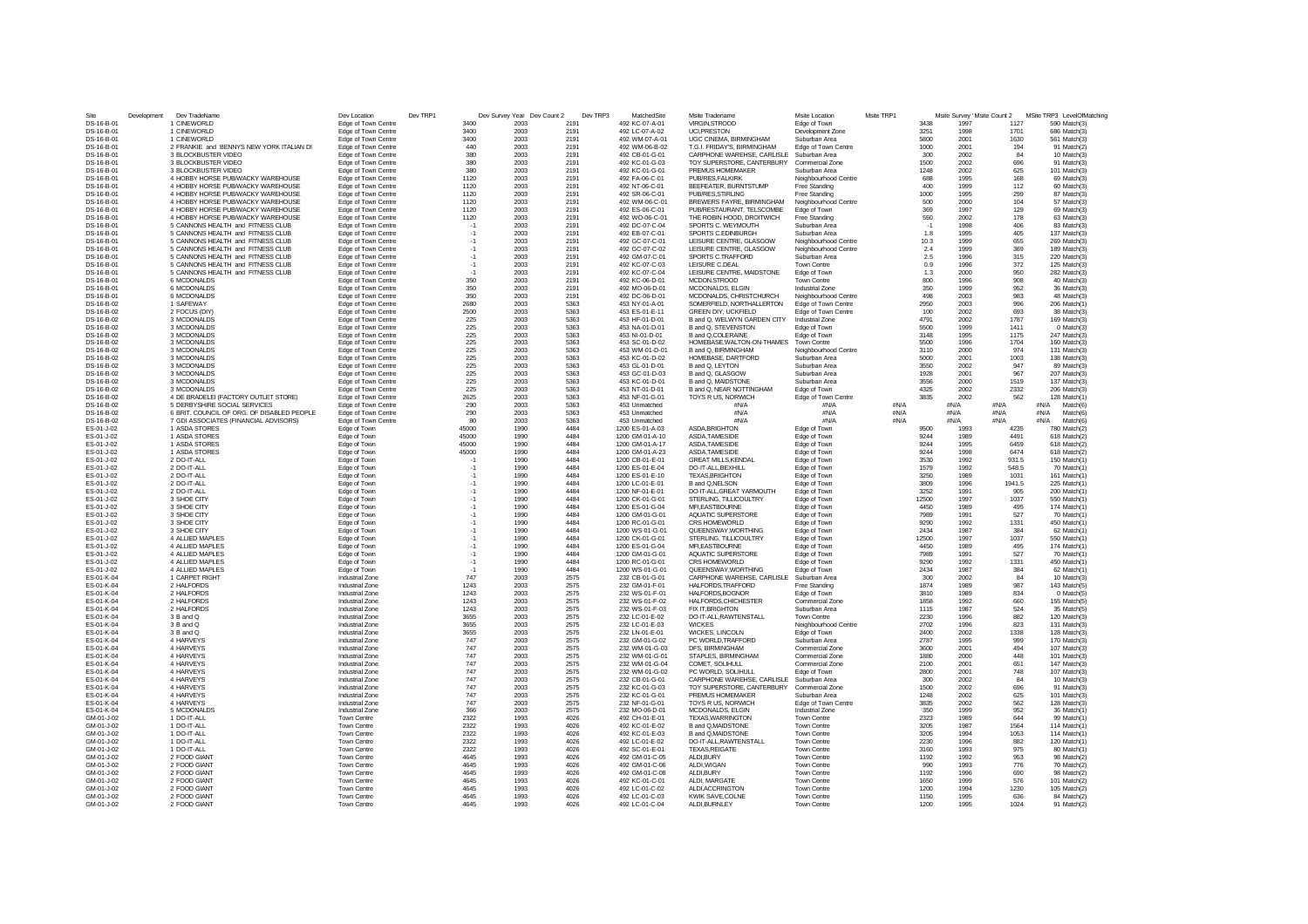| GM-01-J-04               | 1 J. SAINSBURY         | Suburban Area | 6317  | 1996         | 11255 | 1998 DC-01-A-08                  | TESCO,POOLE                              | Suburban Area       | 5574  | 1994 | 4545    | 620 Match(1) |
|--------------------------|------------------------|---------------|-------|--------------|-------|----------------------------------|------------------------------------------|---------------------|-------|------|---------|--------------|
| GM-01-J-04               | 1 J. SAINSBURY         | Suburban Area | 6317  | 1996         | 11255 | 1998 DV-01-A-06                  | PLYMCO,PLYMOUTH                          | Suburban Area       | 6980  | 1988 | 3689    | 550 Match(1) |
| GM-01-J-04               | 1 J. SAINSBURY         | Suburban Area | 6317  | 1996         | 11255 | 1998 DV-01-A-09                  | SAFEWAY, TIVERTON                        | Suburban Area       | 3550  | 1991 | 1860    | 400 Match(1) |
| GM-01-J-04               | 1 J. SAINSBURY         | Suburban Area | 6317  | 1996         | 11255 | 1998 DV-01-A-10                  | TESCO, BARNSTAPLE                        | Suburban Area       | 5198  | 1992 | 3228    | 465 Match(1) |
| GM-01-J-04               | 1 J. SAINSBURY         | Suburban Area | 6317  | 1996         | 11255 | 1998 DV-01-A-11                  | SAFEWAY.PLYMOUTH                         | Suburban Area       | 4370  | 1993 | 2855    | 470 Match(1) |
| GM-01-J-04               | 1 J. SAINSBURY         | Suburban Area | 6317  | 1996         | 11255 | 1998 DV-01-A-12                  | TESCO,EXMOUTH                            | Suburban Area       | 4900  | 1993 | 3738    | 430 Match(1) |
| GM-01-J-04               | 1 J. SAINSBURY         | Suburban Area | 6317  | 1996         | 11255 | 1998 DV-01-A-13                  | TESCO,PLYMOUTH                           | Suburban Area       | 6291  | 1993 | 4220    | 569 Match(1) |
| GM-01-J-04               | 1 J. SAINSBURY         | Suburban Area | 6317  | 1996         | 11255 | 1998 DV-01-A-14                  | PLYMCO (CO-OP)                           | Suburban Area       | 6980  | 1993 | 4874    | 550 Match(1) |
|                          |                        |               |       |              |       |                                  |                                          |                     |       |      |         |              |
| GM-01-J-04               | 1 J. SAINSBURY         | Suburban Area | 6317  | 1996         | 11255 | 1998 DV-01-A-19                  | SAFEWAY, TAVISTOCK                       | Suburban Area       | 4180  | 1995 | 3267    | 403 Match(1  |
| GM-01-J-04               | 1 J. SAINSBURY         | Suburban Area | 6317  | 1996         | 11255 | 1998 ES-01-A-10                  | TESCO,EASTBOURNE                         | Suburban Area       | 6500  | 1993 | 3327.5  | 652 Match(1) |
| GM-01-J-04               | 1 J. SAINSBURY         | Suburban Area | 6317  | 1996         | 11255 | 1998 GC-01-A-01                  | ASDA.GLASGOW                             | Suburban Area       | 7200  | 1988 | 5008    | 850 Match(1) |
| GM-01-J-04               | 1 J. SAINSBURY         | Suburban Area | 6317  | 1996         | 11255 | 1998 GL-01-A-11                  | SAFEWAY, HATCH END                       | Suburban Area       | 4631  | 1992 | 2073    | 396 Match(1) |
| GM-01-J-04               | 1 J. SAINSBURY         | Suburban Area | 6317  | 1996         | 11255 | 1998 KC-01-A-14                  | SAINSBURYS, SEVENOAKS                    | Suburban Area       | 6317  | 1994 | 4220    | 600 Match(1) |
| GM-01-J-04               | 1 J. SAINSBURY         | Suburban Area | 6317  | 1996         | 11255 | 1998 KC-01-A-16                  | TESCO,DOVER                              | Suburban Area       | 6225  | 1996 | 4429    | 640 Match(1) |
| GM-01-J-04               | 1 J. SAINSBURY         | Suburban Area | 6317  | 1996         | 11255 | 1998 LC-01-A-05                  | MORRISONS.PRESTON                        | Suburban Area       | 6875  | 1989 | 5442    | 802 Match(1  |
| GM-01-J-04               | 1 J. SAINSBURY         | Suburban Area | 6317  | 1996         | 11255 | 1998 LC-01-A-10                  | SAFFWAY THORNTON                         | Suburban Area       | 4831  | 1993 | 5145    | 562 Match(1) |
| GM-01-J-04               | 1 J. SAINSBURY         | Suburban Area | 6317  | 1996         | 11255 | 1998 LC-01-A-13                  | SAINSBURYS, PRESTON                      | Suburban Area       | 5574  | 1994 | 3635    | 575 Match(1) |
| GM-01-J-04               | 1 J. SAINSBURY         | Suburban Area | 6317  | 1996         | 11255 | 1998 HF-01-A-01                  | SAFEWAY, WELWYN GARDEN CTY Suburban Area |                     | 5300  | 2002 | 4566    | 393 Match(1) |
| GM-01-J-04               | 1 J. SAINSBURY         | Suburban Area | 6317  | 1996         | 11255 | 1998 DC-01-A-16                  | TESCO, POOLE                             | Suburban Area       | 5574  | 2000 | 6845.75 | 620 Match(1) |
| GM-01-J-04               | 1 J. SAINSBURY         | Suburban Area | 6317  | 1996         | 11255 | 1998 NR-01-A-01                  | SAFEWAY, NORTHAMPTON                     | Suburban Area       | 5900  | 2003 | 3926    | 580 Match(1) |
| GM-01-J-04               | 2 JOHN LEWIS           | Suburban Area | 17930 | 1996         | 11255 | 1998 CK-01-G-01                  | STERLING, TILLICOULTRY                   | Edge of Town        | 12500 | 1997 | 1037    | 550 Match(3) |
|                          | 2 JOHN LEWIS           | Suburban Area | 17930 | 1996         | 11255 | 1998 ES-01-G-04                  | <b>MFLEASTBOURNE</b>                     | Edge of Town        | 4450  | 1989 | 495     | 174 Match(3) |
| GM-01-J-04               |                        |               |       |              |       |                                  |                                          |                     |       |      |         |              |
| GM-01-J-04               | 2 JOHN LEWIS           | Suburban Area | 17930 | 1996         | 11255 | 1998 GM-01-G-01                  | <b>AQUATIC SUPERSTORE</b>                | Edge of Town        | 7989  | 1991 | 527     | 70 Match(3)  |
| GM-01-J-04               | 2 JOHN LEWIS           | Suburban Area | 17930 | 1996         | 11255 | 1998 GM-01-G-02                  | PC WORLD, TRAFFORD                       | Suburban Area       | 2787  | 1995 | 999     | 170 Match(3) |
| GM-01-J-04               | 2 JOHN LEWIS           | Suburban Area | 17930 | 1996         | 11255 | 1998 RC-01-G-01                  | <b>CRS HOMEWORLD</b>                     | Edge of Town        | 9290  | 1992 | 1331    | 450 Match(3) |
| GM-01-J-04               | 2 JOHN LEWIS           | Suburban Area | 17930 | 1996         | 11255 | 1998 WM-01-G-03                  | DFS, BIRMINGHAM                          | Commercial Zone     | 3600  | 2001 | 494     | 107 Match(3) |
| GM-01-J-04               | 2 JOHN LEWIS           | Suburban Area | 17930 | 1996         | 11255 | 1998 WM-01-G-01                  | STAPI FS. BIRMINGHAM                     | Commercial Zone     | 1880  | 2000 | 448     | 101 Match(3) |
| GM-01-J-04               | 2 JOHN LEWIS           | Suburban Area | 17930 | 1996         | 11255 | 1998 WM-01-G-04                  | COMET, SOLIHULL                          | Commercial Zone     | 2100  | 2001 | 651     | 147 Match(3) |
| GM-01-J-04               | 2 JOHN LEWIS           | Suburban Area | 17930 | 1996         | 11255 | 1998 WM-01-G-02                  | PC WORLD, SOLIHULL                       | Edge of Town        | 2800  | 2001 | 748     | 107 Match(3) |
| GM-01-J-04               | 2 JOHN LEWIS           | Suburban Area | 17930 | 1996         | 11255 | 1998 KC-01-G-03                  | TOY SUPERSTORE, CANTERBURY               | Commercial Zone     | 1500  | 2002 | 696     | 91 Match(3)  |
| GM-01-J-04               | 2 JOHN LEWIS           | Suburban Area | 17930 | 1996         | 11255 | 1998 KC-01-G-01                  | <b>PREMUS HOMEMAKER</b>                  | Suburban Area       | 1248  | 2002 | 625     | 101 Match(3) |
| GM-01-J-04               | 2 JOHN LEWIS           | Suburban Area | 17930 | 1996         | 11255 | 1998 BU-01-G-01                  | COURTS, MILTON KEYNES                    | Free Standing       | 7900  | 2002 | 503     | 145 Match(3) |
| GM-01-J-04               | 2 JOHN LEWIS           | Suburban Area | 17930 | 1996         | 11255 | 1998 NF-01-G-01                  | TOYS R US NORWICH                        | Edge of Town Centre | 3835  | 2002 | 562     | 128 Match(3) |
| GM-01-J-05               | 1 ICELAND FROZEN FOODS | Suburban Area | 1150  | 1995         | 2376  | 250 LC-01-A-08                   | E.H.BOOTH,LANCASTER                      | Suburban Area       | 2010  | 1991 | 1253    | 113 Match(1  |
| GM-01-J-05               | 1 ICELAND FROZEN FOODS | Suburban Area | 1150  | 1995         | 2376  | 250 NI-01-A-03                   | TESCO, NEWCASTLE                         | Suburban Area       | 1580  | 2002 | 1531    | 171 Match(1) |
| GM-01-J-05               | 2 KWIK SAVE            | Suburban Area | 1390  | 1995         | 2376  | 250 EB-01-C-01                   | SHOPRITE.EDINBURGH                       | Suburban Area       | 1300  | 1992 | 600     | 94 Match(1)  |
| GM-01-J-05               | 2 KWIK SAVE            | Suburban Area | 1390  | 1995         | 2376  | 250 GM-01-C-01                   | NETTO.BOLTON                             | Suburban Area       | 1022  | 1997 | 813     | 82 Match(1)  |
| GM-01-J-05               | 2 KWIK SAVE            | Suburban Area | 1390  | 1995         | 2376  | 250 GM-01-C-07                   | NETTO,BOLTON                             | Suburban Area       | 1022  | 1994 | 671     | 82 Match(1)  |
| GM-01-J-05               | 2 KWIK SAVE            | Suburban Area | 1390  | 1995         | 2376  | 250 LC-01-C-05                   | <b>KWIK SAVE PRESTON</b>                 | Suburban Area       | 1360  | 1996 | 622     | 81 Match(1)  |
| GM-01-J-05               | 2 KWIK SAVE            | Suburban Area | 1390  | 1995         | 2376  |                                  | ALDI. CARLISLE                           | Suburban Area       | 1216  | 2002 | 640     | 117 Match(1) |
| GM-01-J-05               | 3 ROGERS THE FLORIST   |               |       | 1995         | 2376  | 250 CB-01-C-01<br>250 CB-01-G-01 | CARPHONE WAREHSE, CARLISLE Suburban Area |                     |       | 2002 |         | 10 Match(2)  |
|                          |                        | Suburban Area | 80    |              |       |                                  |                                          |                     | 300   |      | 84      |              |
| GM-01-J-05               | 4 BLOCKBUSTER VIDEO    | Suburban Area | 492   | 1995         | 2376  | 250 CB-01-G-01                   | CARPHONE WAREHSE, CARLISLE               | Suburban Area       | 300   | 2002 | 84      | 10 Match(1)  |
| GM-01-J-05               | 5 MOTOR WORLD          | Suburban Area | 490   | 1995         | 2376  | 250 WS-01-F-03                   | FIX IT, BRIGHTON                         | Suburban Area       | 1115  | 1987 | 524     | 35 Match(2)  |
| GM-01-J-05               | 6 BURGER KING          | Suburban Area | 254   | 1995         | 2376  | 250 LC-06-D-02                   | MCDON BLACKPOOL                          | Suburban Area       | 500   | 1994 | 981     | 64 Match(1)  |
| GM-01-J-08               | 1 CURRYS               | Town Centre   | 2000  | 1998         | 5147  | 619 GM-01-G-02                   | PC WORLD, TRAFFORD                       | Suburban Area       | 2787  | 1995 | 999     | 170 Match(3) |
| GM-01-J-08               | 1 CURRYS               | Town Centre   | 2000  | 1998         | 5147  | 619 WM-01-G-01                   | STAPLES, BIRMINGHAM                      | Commercial Zone     | 1880  | 2000 | 448     | 101 Match(3) |
| GM-01-J-08               | 1 CURRYS               | Town Centre   | 2000  | 1998         | 5147  | 619 WM-01-G-04                   | COMET. SOLIHULL                          | Commercial Zone     | 2100  | 2001 | 651     | 147 Match(3) |
| GM-01-J-08               | 1 CURRYS               | Town Centre   | 2000  | 1998         | 5147  | 619 WM-01-G-02                   | PC WORLD, SOLIHULL                       | Edge of Town        | 2800  | 2001 | 748     | 107 Match(3) |
| GM-01-J-08               | 1 CURRYS               | Town Centre   | 2000  | 1998         | 5147  | 619 CB-01-G-01                   | CARPHONE WAREHSE, CARLISLE               | Suburban Area       | 300   | 2002 | 84      | 10 Match(3)  |
| GM-01-J-08               | 1 CURRYS               | Town Centre   | 2000  | 1998         | 5147  | 619 KC-01-G-03                   | TOY SUPERSTORE, CANTERBURY               | Commercial Zone     | 1500  | 2002 | 696     | 91 Match(3)  |
| GM-01-J-08               | 1 CURRYS               | Town Centre   | 2000  | 1998         | 5147  | 619 KC-01-G-01                   | PREMUS HOMEMAKER                         | Suburban Area       | 1248  | 2002 | 625     | 101 Match(3) |
| GM-01-J-08               | 2 ASDA                 | Town Centre   | 7050  | 1998         | 5147  | 619 AG-01-A-05                   | SAFFWAY, ARBROATH                        | Town Centre         | 4491  | 1999 | 2793    | 393 Match(1) |
| GM-01-J-08               | 2 ASDA                 | Town Centre   | 7050  | 1998         | 5147  | 619 CH-01-A-04                   | SAINSBURYS.WARRINGTON                    | Town Centre         | 5208  | 1990 | 3955    | 470 Match(1) |
| GM-01-J-08               | 2 ASDA                 | Town Centre   | 7050  | 1998         | 5147  | 619 DC-01-A-02                   | ASDA, BOURNEMOUTH                        | Town Centre         | 7432  | 1992 | 2919    | 640 Match(1) |
| GM-01-J-08               | 2 ASDA                 | Town Centre   | 7050  | 1998         | 5147  | 619 FS-01-A-09                   | TESCO.UCKFIELD                           | Town Centre         | 3819  | 1991 | 2252    | 307 Match(1) |
| GM-01-J-08               | 2 ASDA                 | Town Centre   | 7050  | 1998         | 5147  | 619 FA-01-A-01                   | <b>ASDA FALKIRK</b>                      | <b>Town Centre</b>  | 5483  | 1991 | 1732    | 325 Match(1) |
| GM-01-J-08               | 2 ASDA                 | Town Centre   | 7050  | 1998         | 5147  | 619 FA-01-A-02                   | <b>TESCO,FALKIRK</b>                     | Town Centre         | 4092  | 1993 | 1920    | 226 Match(1) |
| GM-01-J-08               | 2 ASDA                 | Town Centre   | 7050  | 1998         | 5147  | 619 GL-01-A-06                   | SAINSBURYS.ISLINGTON                     | Town Centre         | 3902  | 1991 | 1115    | 133 Match(1) |
| GM-01-J-08               | 2 ASDA                 | Town Centre   | 7050  | 1998         | 5147  | 619 GL-01-A-07                   | SAINSBURYS, CAMDEN                       | <b>Town Centre</b>  | 6046  | 1991 | 3066    | 292 Match(1  |
| GM-01-J-08               | 2 ASDA                 | Town Centre   | 7050  | 1998         | 5147  | 619 GL-01-A-10                   | SAFEWAY, ACTON                           | <b>Town Centre</b>  | 4125  | 1992 | 2868    | 306 Match(1) |
| GM-01-J-08               | 2 ASDA                 | Town Centre   | 7050  | 1998         | 5147  | 619 GM-01-A-13                   | MORRISONS ROCHDALE                       | <b>Town Centre</b>  | 4836  | 1993 | 3000    | 400 Match(1) |
| GM-01-J-08               | 2 ASDA                 | Town Centre   | 7050  | 1998         | 5147  | 619 GM-01-A-18                   | ASDA, WIGAN                              | <b>Town Centre</b>  | 6500  | 1995 | 5438    | 700 Match(1) |
| GM-01-J-08               | 2 ASDA                 | Town Centre   | 7050  | 1998         | 5147  | 619 GM-01-A-20                   | MORRISONS, BOLTON                        | <b>Town Centre</b>  | 6503  | 1998 | 3286    | 540 Match(1) |
|                          | 2 ASDA                 |               |       | 1998         | 5147  |                                  | SAINSBURYS OI DHAM                       |                     | 4645  | 100R | 3321    |              |
| GM-01-J-08               |                        | Town Centre   | 7050  |              |       | 619 GM-01-A-22                   |                                          | <b>Town Centre</b>  |       |      |         | 250 Match(1) |
| GM-01-J-08               | 2 ASDA                 | Town Centre   | 7050  | 1998         | 5147  | 619 LC-01-A-03                   | ASDA, RAWTENSTALL                        | <b>Town Centre</b>  | 5202  | 1996 | 4147    | 355 Match(1  |
| GM-01-J-08               | 2 ASDA                 | Town Centre   | 7050  | 1998         | 5147  | 619   C-01-A-06                  | SAINSBURYS LANCASTER                     | Town Centre         | 4699  | 1990 | 2389    | 289 Match(1) |
| GM-01-J-08               | 2 ASDA                 | Town Centre   | 7050  | 1998         | 5147  | 619 LC-01-A-14                   | MORRISONS.CHORLEY                        | Town Centre         | 6594  | 1996 | 4238    | 604 Match(1) |
| GM-01-J-08               | 2 ASDA                 | Town Centre   | 7050  | 1998         | 5147  | 619 LC-01-A-15                   | ASDA, ACCRINGTON                         | Town Centre         | 7757  | 1996 | 4609    | 626 Match(1) |
| GM-01-J-08               | 2 ASDA                 | Town Centre   | 7050  | 1998         | 5147  | 619   N-01-A-01                  | SAFFWAY GRANTHAM                         | Town Centre         | 4371  | 1993 | 2928    | 483 Match(1) |
| GM-01-J-08               | 2 ASDA                 | Town Centre   | 7050  | 1998         | 5147  | 619 MS-01-A-01                   | SAFEWAY, SOUTHPORT                       | Town Centre         | 5338  | 1994 | 3531    | 480 Match(1) |
| GM-01-J-08               | 2 ASDA                 | Town Centre   | 7050  | 1998         | 5147  | 619 MS-01-A-02                   | SAFEWAY, ST.HELENS                       | Town Centre         | 5687  | 1994 | 3267    | 580 Match(1  |
| GM-01-J-08               | 2 ASDA                 | Town Centre   | 7050  | 1998         | 5147  | 619 SC-01-A-04                   | SAFFWAY REIGATE                          | Town Centre         | 4782  | 1994 | 3504    | 420 Match(1) |
| GM-01-J-08               | 2 ASDA                 | Town Centre   | 7050  | 1998         | 5147  | 619 LC-01-A-17                   | MORRISONS, BLACKBURN                     | Town Centre         | 9223  | 2000 | 2918    | 770 Match(1) |
| GM-01-J-08               | 2 ASDA                 | Town Centre   | 7050  | 1998         | 5147  | 619 DH-01-A-01                   | MORRISONS, BISHOP AUCKLAND               | Town Centre         | 6721  | 2000 | 4487    | 517 Match(1) |
| GM-01-K-09               | 1 STAPLES (UK) LTD     | Free Standing | 2323  | 1995         | 5303  | 1150 BU-01-G-01                  | COURTS, MILTON KEYNES                    | Free Standing       | 7900  | 2002 | 503     | 145 Match(2) |
| GM-01-K-09               | 2 CANTORS              | Free Standing | 929   | 1995         | 5303  | 1150 CH-01-G-01                  | <b>IKEA, WARRINGTON</b>                  | Development Zone    | 16600 | 1990 | 4583    | 720 Match(3) |
| GM-01-K-09               | 2 CANTORS              | Free Standing | 929   | 1995         | 5303  | 1150 CK-01-G-01                  | STERLING, TILLICOULTRY                   | Edge of Town        | 12500 | 1997 | 1037    | 550 Match(3) |
| GM-01-K-09               | 2 CANTORS              | Free Standing | 929   | 1995         | 5303  | 1150 ES-01-G-01                  | OUFFNSWAY FASTBOURNE                     | Commercial Zone     | 2787  | 1987 | 364     | 53 Match(3)  |
| GM-01-K-09               | 2 CANTORS              | Free Standing | 929   | 1995         | 5303  | 1150 ES-01-G-02                  | MFI,ST.LEONARDS-ON-SEA                   | Suburban Area       | 4552  | 1987 | 742     | 150 Match(3) |
| GM-01-K-09               | 2 CANTORS              | Free Standing | 929   | 1995         | 5303  | 1150 FS-01-G-04                  | MFI.EASTBOURNE                           | <b>Edge of Town</b> | 4450  | 1989 | 495     | 174 Match(3) |
| GM-01-K-09               | 2 CANTORS              | Free Standing | 929   | 1995         | 5303  | 1150 GM-01-G-01                  | <b>AQUATIC SUPERSTORE</b>                | Edge of Town        | 7989  | 1991 | 527     | 70 Match(3)  |
| GM-01-K-09               | 2 CANTORS              | Free Standing | 929   | 1995         | 5303  | 1150 GM-01-G-02                  | PC WORLD, TRAFFORD                       | Suburban Area       | 2787  | 1995 | 999     | 170 Match(3) |
| GM-01-K-09               | 2 CANTORS              | Free Standing | 929   | 1995         | 5303  | 1150 RC-01-G-01                  | CRS HOMEWORLD                            | <b>Edge of Town</b> | 9290  | 1992 | 1331    | 450 Match(3) |
|                          |                        |               |       |              |       |                                  |                                          |                     |       | 1987 | 384     | 62 Match(3)  |
| GM-01-K-09<br>GM-01-K-09 | 2 CANTORS              | Free Standing | 929   | 1995         | 5303  | 1150 WS-01-G-01                  | QUEENSWAY, WORTHING<br>COURTS SHORFHAM   | Edge of Town        | 2434  | 1987 |         | 55 Match(3)  |
|                          | 2 CANTORS              | Free Standing | 929   | 1995<br>1995 | 5303  | 1150 WS-01-G-02                  | DES BIRMINGHAM                           | Industrial Zone     | 2750  |      | 311     |              |
| GM-01-K-09               | 2 CANTORS              | Free Standing | 929   |              | 5303  | 1150 WM-01-G-03                  |                                          | Commercial Zone     | 3600  | 2001 | 494     | 107 Match(3) |
| GM-01-K-09               | 2 CANTORS              | Free Standing | 929   | 1995         | 5303  | 1150 WM-01-G-01                  | STAPLES, BIRMINGHAM                      | Commercial Zone     | 1880  | 2000 | 448     | 101 Match(3) |
| GM-01-K-09               | 2 CANTORS              | Free Standing | 929   | 1995         | 5303  | 1150 WM-01-G-04                  | COMET. SOLIHULL                          | Commercial Zone     | 2100  | 2001 | 651     | 147 Match(3) |
| GM-01-K-09               | 2 CANTORS              | Free Standing | 929   | 1995         | 5303  | 1150 WM-01-G-02                  | PC WORLD, SOLIHULL                       | Edge of Town        | 2800  | 2001 | 748     | 107 Match(3) |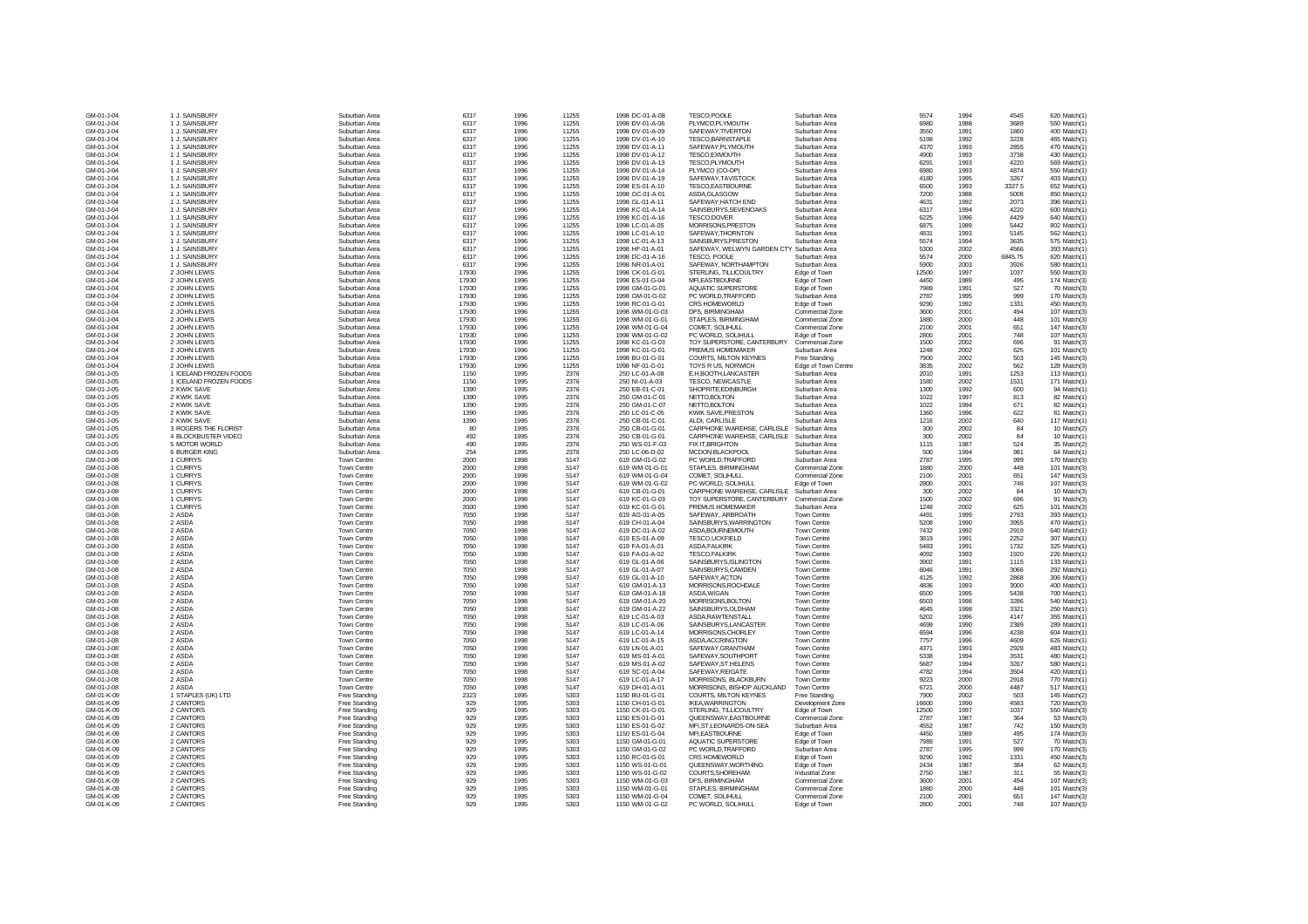| GM-01-K-09 | 2 CANTORS         | Free Standing | 929   | 1995 | 5303 | 1150 KC-01-G-03 | TOY SUPERSTORE, CANTERBURY                 | Commercial Zone     | 1500  | 2002 | 696  | 91 Match(3)   |
|------------|-------------------|---------------|-------|------|------|-----------------|--------------------------------------------|---------------------|-------|------|------|---------------|
| GM-01-K-09 | 2 CANTORS         | Free Standing | 929   | 1995 | 5303 | 1150 KC-01-G-01 | PREMUS HOMEMAKER                           | Suburban Area       | 1248  | 2002 | 625  | 101 Match(3)  |
| GM-01-K-09 | 2 CANTORS         | Free Standing | 929   | 1995 | 5303 | 1150 BU-01-G-01 | <b>COURTS, MILTON KEYNES</b>               | Free Standing       | 7900  | 2002 | 503  | 145 Match(3)  |
| GM-01-K-09 | 2 CANTORS         | Free Standing | 929   | 1995 | 5303 | 1150 NF-01-G-01 | TOYS R US, NORWICH                         | Edge of Town Centre | 3835  | 2002 | 562  | 128 Match(3)  |
|            |                   |               |       |      |      |                 |                                            |                     |       |      |      |               |
| GM-01-K-09 | 3 NORWEB          | Free Standing | 1162  | 1995 | 5303 | 1150 CH-01-G-01 | <b>IKEA, WARRINGTON</b>                    | Development Zone    | 16600 | 1990 | 4583 | 720 Match(3)  |
| GM-01-K-09 | 3 NORWEB          | Free Standing | 1162  | 1995 | 5303 | 1150 CK-01-G-01 | STERLING. TILLICOULTRY                     | Edge of Town        | 12500 | 1997 | 1037 | 550 Match(3)  |
| GM-01-K-09 | 3 NORWEB          | Free Standing | 1162  | 1995 | 5303 | 1150 ES-01-G-02 | MFI,ST.LEONARDS-ON-SEA                     | Suburban Area       | 4552  | 1987 | 742  | 150 Match(3)  |
| GM-01-K-09 | 3 NORWEB          | Free Standing | 1162  | 1995 | 5303 | 1150 ES-01-G-04 | MFI.EASTBOURNE                             | Edge of Town        | 4450  | 1989 | 495  | 174 Match(3)  |
|            | 3 NORWEB          |               |       |      |      |                 |                                            |                     |       | 1992 |      | 1300 Match(3) |
| GM-01-K-09 |                   | Free Standing | 1162  | 1995 | 5303 | 1150 GL-01-G-01 | <b>IKEA, NEASDEN</b>                       | Free Standing       | 23226 |      | 4415 |               |
| GM-01-K-09 | 3 NORWEB          | Free Standing | 1162  | 1995 | 5303 | 1150 GM-01-G-01 | AQUATIC SUPERSTORE                         | Edge of Town        | 7989  | 1991 | 527  | 70 Match(3)   |
| GM-01-K-09 | 3 NORWEB          | Free Standing | 1162  | 1995 | 5303 | 1150 RC-01-G-01 | CRS HOMEWORLD                              | Edge of Town        | 9290  | 1992 | 1331 | 450 Match(3)  |
| GM-01-K-09 | 3 NORWEB          | Free Standing | 1162  | 1995 | 5303 | 1150 WM-01-G-03 | DFS, BIRMINGHAM                            | Commercial Zone     | 3600  | 2001 | 494  | 107 Match(3)  |
| GM-01-K-09 | 3 NORWEB          | Free Standing | 1162  | 1995 | 5303 | 1150 RC-01-G-02 | DEPARTMENT ST., LLANTRISANT                | Industrial Zone     | 22300 | 2002 | 1282 | 242 Match(3)  |
|            |                   |               |       |      |      |                 |                                            |                     |       |      |      |               |
| GM-01-K-09 | 3 NORWEB          | Free Standing | 1162  | 1995 | 5303 | 1150 RF-01-G-01 | <b>IKEA, GLASGOW</b>                       | Edge of Town        | 26500 | 2002 | 3973 | 1360 Match(3) |
| GM-01-K-09 | 3 NORWEB          | Free Standing | 1162  | 1995 | 5303 | 1150 BU-01-G-01 | COURTS, MILTON KEYNES                      | Free Standing       | 7900  | 2002 | 503  | 145 Match(3)  |
| GM-01-K-09 | 3 NORWEB          | Free Standing | 1162  | 1995 | 5303 | 1150 NF-01-G-01 | TOYS R US, NORWICH                         | Edge of Town Centre | 3835  | 2002 | 562  | 128 Match(3)  |
| GM-01-K-09 | 4 HARVEYS         | Free Standing | 800   | 1995 | 5303 | 1150 CB-01-G-01 | CARPHONE WAREHSE, CARLISLE                 | Suburban Area       | 300   | 2002 | 84   | 10 Match(3)   |
|            |                   |               |       |      |      |                 |                                            |                     |       |      |      |               |
| GM-01-K-09 | 5 CARPET WORLD    | Free Standing | 1162  | 1995 | 5303 | 1150 WM-01-G-01 | STAPLES, BIRMINGHAM                        | Commercial Zone     | 1880  | 2000 | 448  | 101 Match(3)  |
| GM-01-K-09 | 5 CARPET WORLD    | Free Standing | 1162  | 1995 | 5303 | 1150 CB-01-G-01 | CARPHONE WAREHSE, CARLISLE Suburban Area   |                     | 300   | 2002 | 84   | 10 Match(3)   |
| GM-01-K-09 | 5 CARPET WORLD    | Free Standing | 1162  | 1995 | 5303 | 1150 KC-01-G-03 | TOY SUPERSTORE, CANTERBURY                 | Commercial Zone     | 1500  | 2002 | 696  | 91 Match(3)   |
| GM-01-K-09 | 5 CARPET WORLD    | Free Standing | 1162  | 1995 | 5303 | 1150 KC-01-G-01 | PREMUS HOMEMAKER                           | Suburban Area       | 1248  | 2002 | 625  | 101 Match(3)  |
|            | 6 HOMESTYLE       | Free Standing |       |      |      | 1150 ES-01-G-01 |                                            |                     |       |      |      |               |
| GM-01-K-09 |                   |               | 743   | 1995 | 5303 |                 | QUEENSWAY, EASTBOURNE                      | Commercial Zone     | 2787  | 1987 | 364  | 53 Match(3)   |
| GM-01-K-09 | 6 HOMESTYLE       | Free Standing | 743   | 1995 | 5303 | 1150 ES-01-G-02 | MFI,ST.LEONARDS-ON-SEA                     | Suburban Area       | 4552  | 1987 | 742  | 150 Match(3)  |
| GM-01-K-09 | 6 HOMESTYLE       | Free Standing | 743   | 1995 | 5303 | 1150 ES-01-G-04 | MFI,EASTBOURNE                             | Edge of Town        | 4450  | 1989 | 495  | 174 Match(3)  |
| GM-01-K-09 | 6 HOMESTYLE       | Free Standing | 743   | 1995 | 5303 | 1150 GM-01-G-01 | AQUATIC SUPERSTORE                         | Edge of Town        | 7989  | 1991 | 527  | 70 Match(3)   |
|            |                   |               |       |      |      |                 |                                            |                     |       |      |      |               |
| GM-01-K-09 | 6 HOMESTYLE       | Free Standing | 743   | 1995 | 5303 | 1150 GM-01-G-02 | PC WORLD, TRAFFORD                         | Suburban Area       | 2787  | 1995 | 999  | 170 Match(3)  |
| GM-01-K-09 | 6 HOMESTYLE       | Free Standing | 743   | 1995 | 5303 | 1150 WS-01-G-01 | QUEENSWAY, WORTHING                        | Edge of Town        | 2434  | 1987 | 384  | 62 Match(3)   |
| GM-01-K-09 | 6 HOMESTYLE       | Free Standing | 743   | 1995 | 5303 | 1150 WS-01-G-02 | COURTS.SHOREHAM                            | Industrial Zone     | 2750  | 1987 | 311  | 55 Match(3)   |
| GM-01-K-09 | 6 HOMESTYLE       | Free Standing | 743   | 1995 | 5303 | 1150 WM-01-G-03 | DFS, BIRMINGHAM                            | Commercial Zone     | 3600  | 2001 | 494  | 107 Match(3)  |
|            |                   |               |       |      |      |                 |                                            |                     |       |      |      |               |
| GM-01-K-09 | 6 HOMESTYLE       | Free Standing | 743   | 1995 | 5303 | 1150 WM-01-G-01 | STAPLES, BIRMINGHAM                        | Commercial Zone     | 1880  | 2000 | 448  | 101 Match(3)  |
| GM-01-K-09 | 6 HOMESTYLE       | Free Standing | 743   | 1995 | 5303 | 1150 WM-01-G-04 | COMET, SOLIHULL                            | Commercial Zone     | 2100  | 2001 | 651  | 147 Match(3)  |
| GM-01-K-09 | 6 HOMESTYLE       | Free Standing | 743   | 1995 | 5303 | 1150 WM-01-G-02 | PC WORLD, SOLIHULL                         | Edge of Town        | 2800  | 2001 | 748  | 107 Match(3)  |
| GM-01-K-09 | 6 HOMESTYLE       | Free Standing | 743   | 1995 | 5303 | 1150 KC-01-G-03 | TOY SUPERSTORE, CANTERBURY                 | Commercial Zone     | 1500  | 2002 | 696  | 91 Match(3)   |
|            |                   |               |       |      |      |                 |                                            |                     |       |      |      |               |
| GM-01-K-09 | 6 HOMESTYLE       | Free Standing | 743   | 1995 | 5303 | 1150 KC-01-G-01 | PREMUS HOMEMAKER                           | Suburban Area       | 1248  | 2002 | 625  | 101 Match(3)  |
| GM-01-K-09 | 6 HOMESTYLE       | Free Standing | 743   | 1995 | 5303 | 1150 BU-01-G-01 | COURTS, MILTON KEYNES                      | Free Standing       | 7900  | 2002 | 503  | 145 Match(3)  |
| GM-01-K-09 | 6 HOMESTYLE       | Free Standing | 743   | 1995 | 5303 | 1150 NF-01-G-01 | TOYS R US, NORWICH                         | Edge of Town Centre | 3835  | 2002 | 562  | 128 Match(3)  |
| GM-01-K-09 | 7 HALFORDS        | Free Standing | 804   | 1995 | 5303 | 1150 GM-01-F-01 | HALFORDS, TRAFFORD                         | Free Standing       | 1874  | 1989 | 987  | 143 Match(2)  |
|            |                   |               | 1394  |      |      |                 |                                            |                     |       | 1987 | 364  | 53 Match(3)   |
| GM-01-K-09 | 8 CURRYS          | Free Standing |       | 1995 | 5303 | 1150 ES-01-G-01 | QUEENSWAY, EASTBOURNE                      | Commercial Zone     | 2787  |      |      |               |
| GM-01-K-09 | 8 CURRYS          | Free Standing | 1394  | 1995 | 5303 | 1150 ES-01-G-02 | MFI.ST.LEONARDS-ON-SEA                     | Suburban Area       | 4552  | 1987 | 742  | 150 Match(3)  |
| GM-01-K-09 | 8 CURRYS          | Free Standing | 1394  | 1995 | 5303 | 1150 ES-01-G-04 | MFI,EASTBOURNE                             | Edge of Town        | 4450  | 1989 | 495  | 174 Match(3)  |
| GM-01-K-09 | 8 CURRYS          | Free Standing | 1394  | 1995 | 5303 | 1150 GM-01-G-01 | <b>AQUATIC SUPERSTORE</b>                  | Edge of Town        | 7989  | 1991 | 527  | 70 Match(3)   |
| GM-01-K-09 | 8 CURRYS          | Free Standing | 1394  | 1995 | 5303 | 1150 GM-01-G-02 | PC WORLD TRAFFORD                          | Suburban Area       | 2787  | 1995 | 999  | 170 Match(3)  |
|            |                   |               |       |      |      |                 |                                            |                     |       |      |      |               |
| GM-01-K-09 | 8 CURRYS          | Free Standing | 1394  | 1995 | 5303 | 1150 RC-01-G-01 | <b>CRS HOMEWORLD</b>                       | Edge of Town        | 9290  | 1992 | 1331 | 450 Match(3)  |
| GM-01-K-09 | 8 CURRYS          | Free Standing | 1394  | 1995 | 5303 | 1150 WS-01-G-01 | QUEENSWAY, WORTHING                        | Edge of Town        | 2434  | 1987 | 384  | 62 Match(3)   |
| GM-01-K-09 | 8 CURRYS          | Free Standing | 1394  | 1995 | 5303 | 1150 WS-01-G-02 | COURTS, SHOREHAM                           | Industrial Zone     | 2750  | 1987 | 311  | 55 Match(3)   |
| GM-01-K-09 | 8 CURRYS          | Free Standing | 1394  | 1995 | 5303 | 1150 WM-01-G-03 | DFS. BIRMINGHAM                            | Commercial Zone     | 3600  | 2001 | 494  | 107 Match(3)  |
|            |                   |               |       |      |      |                 |                                            |                     |       |      |      |               |
| GM-01-K-09 | 8 CURRYS          | Free Standing | 1394  | 1995 | 5303 | 1150 WM-01-G-01 | STAPLES, BIRMINGHAM                        | Commercial Zone     | 1880  | 2000 | 448  | 101 Match(3)  |
| GM-01-K-09 | 8 CURRYS          | Free Standing | 1394  | 1995 | 5303 | 1150 WM-01-G-04 | COMET, SOLIHULL                            | Commercial Zone     | 2100  | 2001 | 651  | 147 Match(3)  |
| GM-01-K-09 | 8 CURRYS          | Free Standing | 1394  | 1995 | 5303 | 1150 WM-01-G-02 | PC WORLD, SOLIHULL                         | Edge of Town        | 2800  | 2001 | 748  | 107 Match(3)  |
| GM-01-K-09 | 8 CURRYS          | Free Standing | 1394  | 1995 | 5303 | 1150 KC-01-G-03 | TOY SUPERSTORE, CANTERBURY Commercial Zone |                     | 1500  | 2002 | 696  | 91 Match(3)   |
|            |                   |               |       |      |      |                 |                                            |                     |       |      |      |               |
| GM-01-K-09 | 8 CURRYS          | Free Standing | 1394  | 1995 | 5303 | 1150 KC-01-G-01 | PREMUS HOMEMAKER                           | Suburban Area       | 1248  | 2002 | 625  | 101 Match(3)  |
| GM-01-K-09 | 8 CURRYS          | Free Standing | 1394  | 1995 | 5303 | 1150 BU-01-G-01 | <b>COURTS. MILTON KEYNES</b>               | Free Standing       | 7900  | 2002 | 503  | 145 Match(3)  |
| GM-01-K-09 | 8 CURRYS          | Free Standing | 1394  | 1995 | 5303 | 1150 NF-01-G-01 | TOYS R US, NORWICH                         | Edge of Town Centre | 3835  | 2002 | 562  | 128 Match(3)  |
| GM-01-K-09 | 9 B and Q         | Free Standing | 11148 | 1995 | 5303 | 1150 DC-01-E-02 | B and Q.BOURNEMOUTH                        | Free Standing       | 2660  | 1992 | 830  | 137 Match(2)  |
| GM-01-K-09 | 10 ALLIED CARPETS | Free Standing | 1579  | 1995 | 5303 | 1150 ES-01-G-01 | QUEENSWAY, EASTBOURNE                      |                     | 2787  | 1987 | 364  | 53 Match(3)   |
|            |                   |               |       |      |      |                 |                                            | Commercial Zone     |       |      |      |               |
| GM-01-K-09 | 10 ALLIED CARPETS | Free Standing | 1579  | 1995 | 5303 | 1150 GM-01-G-02 | PC WORLD.TRAFFORD                          | Suburban Area       | 2787  | 1995 | 999  | 170 Match(3)  |
| GM-01-K-09 | 10 ALLIED CARPETS | Free Standing | 1579  | 1995 | 5303 | 1150 WS-01-G-01 | QUEENSWAY, WORTHING                        | Edge of Town        | 2434  | 1987 | 384  | 62 Match(3)   |
| GM-01-K-09 | 10 ALLIED CARPETS | Free Standing | 1579  | 1995 | 5303 | 1150 WS-01-G-02 | COURTS, SHOREHAM                           | Industrial Zone     | 2750  | 1987 | 311  | 55 Match(3)   |
| GM-01-K-09 | 10 ALLIED CARPETS | Free Standing | 1579  | 1995 | 5303 | 1150 WM-01-G-03 | DFS, BIRMINGHAM                            | Commercial Zone     | 3600  | 2001 | 494  | 107 Match(3)  |
|            |                   |               |       |      |      |                 |                                            |                     |       |      |      |               |
| GM-01-K-09 | 10 ALLIED CARPETS | Free Standing | 1579  | 1995 | 5303 | 1150 WM-01-G-01 | STAPLES, BIRMINGHAM                        | Commercial Zone     | 1880  | 2000 | 448  | 101 Match(3)  |
| GM-01-K-09 | 10 ALLIED CARPETS | Free Standing | 1579  | 1995 | 5303 | 1150 WM-01-G-04 | COMET. SOLIHULL                            | Commercial Zone     | 2100  | 2001 | 651  | 147 Match(3)  |
| GM-01-K-09 | 10 ALLIED CARPETS | Free Standing | 1579  | 1995 | 5303 | 1150 WM-01-G-02 | PC WORLD, SOLIHULL                         | Edge of Town        | 2800  | 2001 | 748  | 107 Match(3)  |
| GM-01-K-09 | 10 ALLIED CARPETS | Free Standing | 1579  | 1995 | 5303 | 1150 CB-01-G-01 | CARPHONE WAREHSE, CARLISLE Suburban Area   |                     | 300   | 2002 | 84   | 10 Match(3)   |
| GM-01-K-09 | 10 ALLIED CARPETS | Free Standing | 1579  | 1995 | 5303 | 1150 KC-01-G-03 | TOY SUPERSTORE, CANTERBURY                 | Commercial Zone     | 1500  | 2002 | 696  | 91 Match(3)   |
|            |                   |               |       |      |      |                 |                                            |                     |       |      |      |               |
| GM-01-K-09 | 10 ALLIED CARPETS | Free Standing | 1579  | 1995 | 5303 | 1150 KC-01-G-01 | PREMUS HOMEMAKER                           | Suburban Area       | 1248  | 2002 | 625  | 101 Match(3)  |
| GM-01-K-09 | 11 CARPET RIGHT   | Free Standing | 697   | 1995 | 5303 | 1150 ES-01-G-01 | QUEENSWAY, EASTBOURNE                      | Commercial Zone     | 2787  | 1987 | 364  | 53 Match(3)   |
| GM-01-K-09 | 11 CARPET RIGHT   | Free Standing | 697   | 1995 | 5303 | 1150 ES-01-G-02 | MFI.ST.LEONARDS-ON-SEA                     | Suburban Area       | 4552  | 1987 | 742  | 150 Match(3)  |
| GM-01-K-09 | 11 CARPET RIGHT   | Free Standing | 697   | 1995 | 5303 | 1150 ES-01-G-04 | MFI,EASTBOURNE                             | Edge of Town        | 4450  | 1989 | 495  | 174 Match(3)  |
| GM-01-K-09 | 11 CARPET RIGHT   | Free Standing | 697   | 1995 | 5303 | 1150 GM-01-G-02 | PC WORLD, TRAFFORD                         | Suburban Area       | 2787  | 1995 | 999  | 170 Match(3)  |
|            |                   |               |       |      |      |                 |                                            |                     |       |      |      |               |
| GM-01-K-09 | 11 CARPET RIGHT   | Free Standing | 697   | 1995 | 5303 | 1150 WS-01-G-01 | QUEENSWAY, WORTHING                        | Edge of Town        | 2434  | 1987 | 384  | 62 Match(3)   |
| GM-01-K-09 | 11 CARPET RIGHT   | Free Standing | 697   | 1995 | 5303 | 1150 WS-01-G-02 | COURTS.SHOREHAM                            | Industrial Zone     | 2750  | 1987 | 311  | 55 Match(3)   |
| GM-01-K-09 | 11 CARPET RIGHT   | Free Standing | 697   | 1995 | 5303 | 1150 WM-01-G-03 | DFS, BIRMINGHAM                            | Commercial Zone     | 3600  | 2001 | 494  | 107 Match(3)  |
| GM-01-K-09 | 11 CARPET RIGHT   | Free Standing | 697   | 1995 | 5303 | 1150 WM-01-G-01 | STAPLES, BIRMINGHAM                        | Commercial Zone     | 1880  | 2000 | 448  | 101 Match(3)  |
|            |                   |               |       |      |      |                 |                                            |                     |       |      |      |               |
| GM-01-K-09 | 11 CARPET RIGHT   | Free Standing | 697   | 1995 | 5303 | 1150 WM-01-G-04 | COMET, SOLIHULL                            | Commercial Zone     | 2100  | 2001 | 651  | 147 Match(3)  |
| GM-01-K-09 | 11 CARPET RIGHT   | Free Standing | 697   | 1995 | 5303 | 1150 WM-01-G-02 | PC WORLD, SOLIHULL                         | Edge of Town        | 2800  | 2001 | 748  | 107 Match(3)  |
| GM-01-K-09 | 11 CARPET RIGHT   | Free Standing | 697   | 1995 | 5303 | 1150 CB-01-G-01 | CARPHONE WAREHSE, CARLISLE                 | Suburban Area       | 300   | 2002 | 84   | 10 Match(3)   |
| GM-01-K-09 | 11 CARPET RIGHT   | Free Standing | 697   | 1995 | 5303 | 1150 KC-01-G-03 | TOY SUPERSTORE, CANTERBURY                 | Commercial Zone     | 1500  | 2002 | 696  | 91 Match(3)   |
| GM-01-K-09 | 11 CARPET RIGHT   |               | 697   | 1995 | 5303 | 1150 KC-01-G-01 | PREMUS HOMEMAKER                           |                     | 1248  | 2002 | 625  |               |
|            |                   | Free Standing |       |      |      |                 |                                            | Suburban Area       |       |      |      | 101 Match(3)  |
| GM-01-K-09 | 11 CARPET RIGHT   | Free Standing | 697   | 1995 | 5303 | 1150 NF-01-G-01 | TOYS R US, NORWICH                         | Edge of Town Centre | 3835  | 2002 | 562  | 128 Match(3)  |
| GM-01-K-09 | 12 MFI            | Free Standing | 2973  | 1995 | 5303 | 1150 BU-01-G-01 | COURTS, MILTON KEYNES                      | Free Standing       | 7900  | 2002 | 503  | 145 Match(2)  |
| GM-01-K-10 | 1 BURGER KING     | Town Centre   | 310   | 1996 | 1854 | 448 KC-06-D-01  | MCDON STROOD                               | Town Centre         | 800   | 1996 | 908  | 40 Match(2)   |
|            |                   |               | 929   |      |      |                 |                                            |                     |       |      |      | 170 Match(3)  |
|            |                   |               |       | 1996 | 1854 | 448 GM-01-G-02  | PC WORLD, TRAFFORD                         | Suburban Area       | 2787  | 1995 | 999  |               |
| GM-01-K-10 | 2 NORWEB          | Town Centre   |       |      |      |                 |                                            |                     |       |      |      |               |
| GM-01-K-10 | 2 NORWEB          | Town Centre   | 929   | 1996 | 1854 | 448 WM-01-G-01  | STAPLES, BIRMINGHAM                        | Commercial Zone     | 1880  | 2000 | 448  | 101 Match(3)  |
|            |                   |               |       |      |      |                 |                                            |                     |       | 2001 | 651  |               |
| GM-01-K-10 | 2 NORWEB          | Town Centre   | 929   | 1996 | 1854 | 448 WM-01-G-04  | COMET, SOLIHULL                            | Commercial Zone     | 2100  |      |      | 147 Match(3)  |
| GM-01-K-10 | 2 NORWEB          | Town Centre   | 929   | 1996 | 1854 | 448 WM-01-G-02  | PC WORLD, SOLIHULL                         | Edge of Town        | 2800  | 2001 | 748  | 107 Match(3)  |
| GM-01-K-10 | 2 NORWER          | Town Centre   | 929   | 1996 | 1854 | 448 CB-01-G-01  | CARPHONE WAREHSE, CARLISLE                 | Suburban Area       | 300   | 2002 | 84   | 10 Match(3)   |
| GM-01-K-10 | 2 NORWEB          | Town Centre   | 929   | 1996 | 1854 | 448 KC-01-G-03  | TOY SUPERSTORE, CANTERBURY                 | Commercial Zone     | 1500  | 2002 | 696  | 91 Match(3)   |
| GM-01-K-10 | 2 NORWEB          | Town Centre   | 929   | 1996 | 1854 | 448 KC-01-G-01  | PREMUS HOMEMAKER                           | Suburban Area       | 1248  | 2002 | 625  | 101 Match(3)  |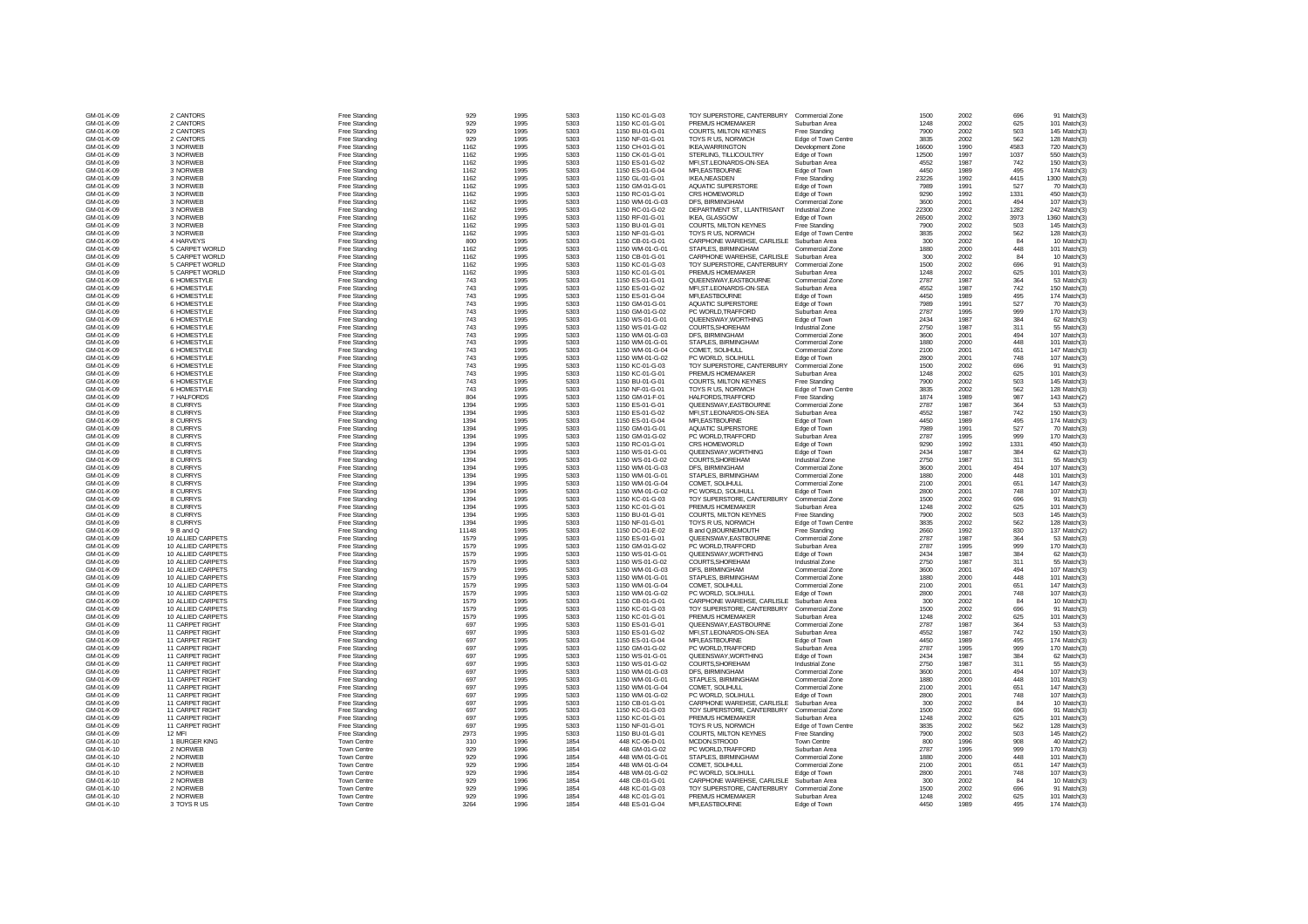| GM-01-K-10 | 3 TOYS R US              | Town Centre        | 3264 | 1996 | 1854 | 448 GM-01-G-02 | PC WORLD, TRAFFORD                         | Suburban Area        | 2787 | 1995 | 999  | 170 Match(3) |
|------------|--------------------------|--------------------|------|------|------|----------------|--------------------------------------------|----------------------|------|------|------|--------------|
| GM-01-K-10 | 3 TOYS R US              | Town Centre        | 3264 | 1996 | 1854 | 448 WM-01-G-03 | DFS. BIRMINGHAM                            | Commercial Zone      | 3600 | 2001 | 494  | 107 Match(3) |
| GM-01-K-10 | 3 TOYS R US              | Town Centre        | 3264 | 1996 | 1854 | 448 WM-01-G-01 | STAPI FS. BIRMINGHAM                       | Commercial Zone      | 1880 | 2000 | 448  | 101 Match(3) |
| GM-01-K-10 | 3 TOYS R US              | Town Centre        | 3264 | 1996 | 1854 | 448 WM-01-G-04 | COMET, SOLIHULL                            | Commercial Zone      | 2100 | 2001 | 651  | 147 Match(3) |
| GM-01-K-10 | 3 TOYS R US              | Town Centre        | 3264 | 1996 | 1854 | 448 WM-01-G-02 | PC WORLD, SOLIHULL                         | Edge of Town         | 2800 | 2001 | 748  | 107 Match(3) |
| GM-01-K-10 | 3 TOYS R US              | Town Centre        | 3264 | 1996 | 1854 | 448 CB-01-G-01 | CARPHONE WAREHSE, CARLISLE                 | Suburban Area        | 300  | 2002 | 84   | 10 Match(3)  |
| GM-01-K-10 | 3 TOYS R US              | Town Centre        | 3264 | 1996 | 1854 | 448 KC-01-G-03 | TOY SUPERSTORE, CANTERBURY Commercial Zone |                      | 1500 | 2002 | 696  | 91 Match(3)  |
| GM-01-K-10 | 3 TOYS R US              | <b>Town Centre</b> | 3264 | 1996 | 1854 | 448 KC-01-G-01 | PREMUS HOMEMAKER                           | Suburban Area        | 1248 | 2002 | 625  | 101 Match(3) |
| GM-01-K-10 | 3 TOYS R US              | Town Centre        | 3264 | 1996 | 1854 | 448 NF-01-G-01 | TOYS R US, NORWICH                         | Edge of Town Centre  | 3835 | 2002 | 562  | 128 Match(3) |
| GM-01-K-10 | <b>4 MILLER BROTHERS</b> | Town Centre        | 929  | 1996 | 1854 | 448 GM-01-G-02 | PC WORLD.TRAFFORD                          | Suburban Area        | 2787 | 1995 | 999  | 170 Match(3) |
| GM-01-K-10 | 4 MILLER BROTHERS        | <b>Town Centre</b> | 929  | 1996 | 1854 | 448 WM-01-G-01 | STAPLES, BIRMINGHAM                        | Commercial Zone      | 1880 | 2000 | 448  | 101 Match(3) |
| GM-01-K-10 | 4 MILLER BROTHERS        | Town Centre        | 929  | 1996 | 1854 | 448 WM-01-G-04 | COMET, SOLIHULL                            | Commercial Zone      | 2100 | 2001 | 651  | 147 Match(3) |
| GM-01-K-10 | <b>4 MILLER BROTHERS</b> | Town Centre        | 929  | 1996 | 1854 | 448 WM-01-G-02 | PC WORLD, SOLIHULL                         | Edge of Town         | 2800 | 2001 | 748  | 107 Match(3) |
| GM-01-K-10 | <b>4 MILLER BROTHERS</b> | Town Centre        | 929  | 1996 | 1854 | 448 CB-01-G-01 | CARPHONE WAREHSE, CARLISLE                 | Suburban Area        | 300  | 2002 | 84   | 10 Match(3)  |
| GM-01-K-10 | 4 MILLER BROTHERS        | Town Centre        | 929  | 1996 | 1854 | 448 KC-01-G-03 | TOY SUPERSTORE, CANTERBURY                 | Commercial Zone      | 1500 | 2002 | 696  | 91 Match(3)  |
| GM-01-K-10 | 4 MILLER BROTHERS        | Town Centre        | 929  | 1996 | 1854 | 448 KC-01-G-01 | PREMUS HOMEMAKER                           | Suburban Area        | 1248 | 2002 | 625  | 101 Match(3) |
| GM-01-K-10 | 5 STAPLES (UK) LIMITED   | Town Centre        | 1672 | 1996 | 1854 | 448 GM-01-G-02 | PC WORLD.TRAFFORD                          | Suburban Area        | 2787 | 1995 | 999  | 170 Match(3) |
| GM-01-K-10 | 5 STAPLES (UK) LIMITED   | Town Centre        | 1672 | 1996 | 1854 | 448 WM-01-G-01 | STAPLES, BIRMINGHAM                        | Commercial Zone      | 1880 | 2000 | 448  | 101 Match(3) |
| GM-01-K-10 | 5 STAPLES (UK) LIMITED   | Town Centre        | 1672 | 1996 | 1854 | 448 WM-01-G-04 | COMET. SOLIHULL                            | Commercial Zone      | 2100 | 2001 | 651  | 147 Match(3) |
| GM-01-K-10 | 5 STAPLES (UK) LIMITED   | Town Centre        | 1672 | 1996 | 1854 | 448 WM-01-G-02 | PC WORLD, SOLIHULL                         | Edge of Town         | 2800 | 2001 | 748  | 107 Match(3) |
| GM-01-K-10 | 5 STAPLES (UK) LIMITED   | Town Centre        | 1672 | 1996 | 1854 | 448 CB-01-G-01 | CARPHONE WAREHSE, CARLISLE                 | Suburban Area        | 300  | 2002 | 84   | 10 Match(3)  |
| GM-01-K-10 | 5 STAPLES (UK) LIMITED   | Town Centre        | 1672 | 1996 | 1854 | 448 KC-01-G-03 | TOY SUPERSTORE, CANTERBURY Commercial Zone |                      | 1500 | 2002 | 696  | 91 Match(3)  |
| GM-01-K-10 | 5 STAPLES (UK) LIMITED   | Town Centre        | 1672 | 1996 | 1854 | 448 KC-01-G-01 | PREMUS HOMEMAKER                           | Suburban Area        | 1248 | 2002 | 625  | 101 Match(3) |
| GM-01-K-10 | 6 ALLIED CARPETS         | Town Centre        | 929  | 1996 | 1854 | 448 ES-01-G-04 | MFI FASTBOURNE                             | Edge of Town         | 4450 | 1989 | 495  | 174 Match(3) |
| GM-01-K-10 | 6 ALLIED CARPETS         | Town Centre        | 929  | 1996 | 1854 | 448 GM-01-G-02 | PC WORLD, TRAFFORD                         | Suburban Area        | 2787 | 1995 | 999  | 170 Match(3) |
| GM-01-K-10 | 6 ALLIED CARPETS         | Town Centre        | 929  | 1996 | 1854 | 448 WM-01-G-03 | DFS, BIRMINGHAM                            | Commercial Zone      | 3600 | 2001 | 494  | 107 Match(3) |
| GM-01-K-10 | 6 ALLIED CARPETS         | Town Centre        | 929  | 1996 | 1854 | 448 WM-01-G-01 | STAPLES, BIRMINGHAM                        | Commercial Zone      | 1880 | 2000 | 448  | 101 Match(3) |
| GM-01-K-10 | 6 ALLIED CARPETS         | Town Centre        | 929  | 1996 | 1854 | 448 WM-01-G-04 | COMET. SOLIHULL                            | Commercial Zone      | 2100 | 2001 | 651  | 147 Match(3) |
| GM-01-K-10 | 6 ALLIED CARPETS         | Town Centre        | 929  | 1996 | 1854 | 448 WM-01-G-02 | PC WORLD, SOLIHULL                         | Edge of Town         | 2800 | 2001 | 748  | 107 Match(3) |
| GM-01-K-10 | 6 ALLIED CARPETS         | Town Centre        | 929  | 1996 | 1854 | 448 CB-01-G-01 | CARPHONE WAREHSE, CARLISLE Suburban Area   |                      | 300  | 2002 | 84   | 10 Match(3)  |
| GM-01-K-10 | 6 ALLIED CARPETS         | Town Centre        | 929  | 1996 | 1854 | 448 KC-01-G-03 | TOY SUPERSTORE, CANTERBURY                 | Commercial Zone      | 1500 | 2002 | 696  | 91 Match(3)  |
| GM-01-K-10 | 6 ALLIED CARPETS         | Town Centre        | 929  | 1996 | 1854 | 448 KC-01-G-01 | PREMUS HOMEMAKER                           | Suburban Area        | 1248 | 2002 | 625  | 101 Match(3) |
| GM-01-K-10 | 6 ALLIED CARPETS         | Town Centre        | 929  | 1996 | 1854 | 448 NF-01-G-01 | TOYS R US, NORWICH                         | Edge of Town Centre  | 3835 | 2002 | 562  | 128 Match(3) |
| GM-01-K-11 | 1 HOMEBASE               | Commercial Zone    | 4601 | 1998 | 4120 | 852 ES-01-E-07 | DO-IT-ALL, WORTHING                        | Commercial Zone      | 3605 | 1992 | 1169 | 180 Match(1) |
| GM-01-K-11 | 2 CURRYS                 | Commercial Zone    | 1425 | 1998 | 4120 | 852 WM-01-G-01 | STAPLES, BIRMINGHAM                        | Commercial Zone      | 1880 | 2000 | 448  | 101 Match(1) |
| GM-01-K-11 | 2 CURRYS                 | Commercial Zone    | 1425 | 1998 | 4120 | 852 WM-01-G-04 | COMET. SOLIHULL                            | Commercial Zone      | 2100 | 2001 | 651  | 147 Match(1) |
| GM-01-K-11 | 2 CURRYS                 | Commercial Zone    | 1425 | 1998 | 4120 | 852 KC-01-G-03 | TOY SUPERSTORE, CANTERBURY Commercial Zone |                      | 1500 | 2002 | 696  | 91 Match(1)  |
| GM-01-K-11 | 3 CARPET RIGHT           | Commercial Zone    | 715  | 1998 | 4120 | 852 WM-01-G-01 | STAPLES, BIRMINGHAM                        | Commercial Zone      | 1880 | 2000 | 448  | 101 Match(2) |
| GM-01-K-11 | 3 CARPET RIGHT           | Commercial Zone    | 715  | 1998 | 4120 | 852 WM-01-G-04 | COMET, SOLIHULL                            | Commercial Zone      | 2100 | 2001 | 651  | 147 Match(2) |
| GM-01-K-11 | 3 CARPET RIGHT           | Commercial Zone    | 715  | 1998 | 4120 | 852 KC-01-G-03 | TOY SUPERSTORE, CANTERBURY Commercial Zone |                      | 1500 | 2002 | 696  | 91 Match(2)  |
| GM-01-K-11 | 4 COMET                  | Commercial Zone    | 715  | 1998 | 4120 | 852 WM-01-G-01 | STAPLES, BIRMINGHAM                        | Commercial Zone      | 1880 | 2000 | 448  | 101 Match(2) |
| GM-01-K-11 | 4 COMET                  | Commercial Zone    | 715  | 1998 | 4120 | 852 WM-01-G-04 | COMET. SOLIHULL                            | Commercial Zone      | 2100 | 2001 | 651  | 147 Match(2) |
| GM-01-K-11 | 4 COMET                  | Commercial Zone    | 715  | 1998 | 4120 | 852 KC-01-G-03 | TOY SUPERSTORE, CANTERBURY                 | Commercial Zone      | 1500 | 2002 | 696  | 91 Match(2)  |
| GM-01-K-11 | 5 JJB SPORTS             | Commercial Zone    | 1520 | 1998 | 4120 | 852 WM-01-G-01 | STAPLES, BIRMINGHAM                        | Commercial Zone      | 1880 | 2000 | 448  | 101 Match(1) |
| GM-01-K-11 | 5 JJB SPORTS             | Commercial Zone    | 1520 | 1998 | 4120 | 852 WM-01-G-04 | COMET, SOLIHULL                            | Commercial Zone      | 2100 | 2001 | 651  | 147 Match(1) |
| GM-01-K-11 | 5 JJB SPORTS             | Commercial Zone    | 1520 | 1998 | 4120 | 852 KC-01-G-03 | TOY SUPERSTORE, CANTERBURY                 | Commercial Zone      | 1500 | 2002 | 696  | 91 Match(1   |
| GM-01-K-11 | 6 COURTS                 | Commercial Zone    | 5220 | 1998 | 4120 | 852 WM-01-G-03 | DFS, BIRMINGHAM                            | Commercial Zone      | 3600 | 2001 | 494  | 107 Match(1  |
| GM-01-K-11 | 7 MOTHERCARE WORLD       | Commercial Zone    | 1140 | 1998 | 4120 | 852 WM-01-G-01 | STAPLES, BIRMINGHAM                        | Commercial Zone      | 1880 | 2000 | 448  | 101 Match(1) |
| GM-01-K-11 | 7 MOTHERCARE WORLD       | Commercial Zone    | 1140 | 1998 | 4120 | 852 WM-01-G-04 | COMET. SOLIHULL                            | Commercial Zone      | 2100 | 2001 | 651  | 147 Match(1) |
| GM-01-K-11 | 7 MOTHERCARE WORLD       | Commercial Zone    | 1140 | 1998 | 4120 | 852 KC-01-G-03 | TOY SUPERSTORE, CANTERBURY Commercial Zone |                      | 1500 | 2002 | 696  | 91 Match(1)  |
| GM-01-K-11 | 8 TOYS R US              | Commercial Zone    | 2534 | 1998 | 4120 | 852 WM-01-G-03 | DFS, BIRMINGHAM                            | Commercial Zone      | 3600 | 2001 | 494  | 107 Match(1) |
| GM-01-K-11 | 8 TOYS R US              | Commercial Zone    | 2534 | 1998 | 4120 | 852 WM-01-G-01 | STAPLES, BIRMINGHAM                        | Commercial Zone      | 1880 | 2000 | 448  | 101 Match(1  |
| GM-01-K-11 | 8 TOYS R US              | Commercial Zone    | 2534 | 1998 | 4120 | 852 WM-01-G-04 | COMET. SOLIHULL                            | Commercial Zone      | 2100 | 2001 | 651  | 147 Match(1) |
| GM-01-K-11 | 8 TOYS R US              | Commercial Zone    | 2534 | 1998 | 4120 | 852 KC-01-G-03 | TOY SUPERSTORE, CANTERBURY Commercial Zone |                      | 1500 | 2002 | 696  | 91 Match(1)  |
| GM-01-K-11 | 9 MCDONALDS              | Commercial Zone    | 436  | 1998 | 4120 | 852 AG-06-D-01 | MCDONALDS, FORFAR                          | Edge of Town         | 182  | 1998 | 802  | 40 Match(4)  |
| GM-01-K-11 | 9 MCDONALDS              | Commercial Zone    | 436  | 1998 | 4120 | 852 GM-06-D-02 | MCDON.SALFORD                              | Neighbourhood Centre | 596  | 1991 | 1287 | 44 Match(4)  |
| GM-01-K-11 | 9 MCDONALDS              | Commercial Zone    | 436  | 1998 | 4120 | 852 GM-06-D-03 | MCDON.MANCHESTER                           | Neighbourhood Centre | 418  | 1994 | 1103 | 151 Match(4) |
| GM-01-K-11 | 9 MCDONALDS              | Commercial Zone    | 436  | 1998 | 4120 | 852 KC-06-D-01 | MCDON.STROOD                               | <b>Town Centre</b>   | 800  | 1996 | 908  | 40 Match(4)  |
| GM-01-K-11 | 9 MCDONALDS              | Commercial Zone    | 436  | 1998 | 4120 | 852 LC-06-D-01 | MCDON.PRESTON                              | Development Zone     | 600  | 1991 | 1513 | 76 Match(4)  |
| GM-01-K-11 | 9 MCDONALDS              | Commercial Zone    | 436  | 1998 | 4120 | 852 LC-06-D-02 | MCDON.BLACKPOOL                            | Suburban Area        | 500  | 1994 | 981  | 64 Match(4)  |
| GM-01-K-11 | 9 MCDONALDS              | Commercial Zone    | 436  | 1998 | 4120 | 852 MO-06-D-01 | MCDONALDS, ELGIN                           | Industrial Zone      | 350  | 1999 | 952  | 36 Match(4)  |
| GM-01-K-11 | 9 MCDONALDS              | Commercial Zone    | 436  | 1998 | 4120 | 852 DC-06-D-01 | MCDONALDS, CHRISTCHURCH                    | Neighbourhood Centre | 498  | 2003 | 983  | 48 Match(4)  |
| GM-01-K-11 | 9 MCDONALDS              | Commercial Zone    | 436  | 1998 | 4120 | 852 HF-06-D-01 | MCDONALDS, HERTFORD                        | Edge of Town         | 326  | 2003 | 1071 | 28 Match(4)  |
| GM-01-K-11 | 9 MCDONALDS              | Commercial Zone    | 436  | 1998 | 4120 | 852 HC-06-D-01 | MCDONALDS, NEAR ROMSEY                     | Free Standing        | 279  | 2003 | 1141 | 42 Match(4)  |
| GM-01-K-11 | 10 SCOTTISH POWER        | Commercial Zone    | 1520 | 1998 | 4120 | 852 WM-01-G-01 | STAPLES, BIRMINGHAM                        | Commercial Zone      | 1880 | 2000 | 448  | 101 Match(1) |
| GM-01-K-11 | 10 SCOTTISH POWER        | Commercial Zone    | 1520 | 1998 | 4120 | 852 WM-01-G-04 | COMET, SOLIHULL                            | Commercial Zone      | 2100 | 2001 | 651  | 147 Match(1) |
| GM-01-K-11 | 10 SCOTTISH POWER        | Commercial Zone    | 1520 | 1998 | 4120 | 852 KC-01-G-03 | TOY SUPERSTORE, CANTERBURY Commercial Zone |                      | 1500 | 2002 | 696  | 91 Match(1)  |
| GM-01-K-13 | 1 HOMEBASE               | Commercial Zone    | 4601 | 1999 | 4097 | 854 ES-01-E-07 | DO-IT-ALL, WORTHING                        | Commercial Zone      | 3605 | 1992 | 1169 | 180 Match(1) |
| GM-01-K-13 | 2 CURRYS                 | Commercial Zone    | 1425 | 1999 | 4097 | 854 WM-01-G-01 | STAPLES, BIRMINGHAM                        | Commercial Zone      | 1880 | 2000 | 448  | 101 Match(1) |
| GM-01-K-13 | 2 CURRYS                 | Commercial Zone    | 1425 | 1999 | 4097 | 854 WM-01-G-04 | COMET, SOLIHULL                            | Commercial Zone      | 2100 | 2001 | 651  | 147 Match(1) |
| GM-01-K-13 | 2 CURRYS                 | Commercial Zone    | 1425 | 1999 | 4097 | 854 KC-01-G-03 | TOY SUPERSTORE, CANTERBURY                 | Commercial Zone      | 1500 | 2002 | 696  | 91 Match(1   |
| GM-01-K-13 | 3 CARPET RIGHT           | Commercial Zone    | 715  | 1999 | 4097 | 854 WM-01-G-01 | STAPLES, BIRMINGHAM                        | Commercial Zone      | 1880 | 2000 | 448  | 101 Match(2) |
| GM-01-K-13 | 3 CARPET RIGHT           | Commercial Zone    | 715  | 1999 | 4097 | 854 WM-01-G-04 | COMET, SOLIHULL                            | Commercial Zone      | 2100 | 2001 | 651  | 147 Match(2) |
| GM-01-K-13 | 3 CARPET RIGHT           | Commercial Zone    | 715  | 1999 | 4097 | 854 KC-01-G-03 | TOY SUPERSTORE, CANTERBURY                 | Commercial Zone      | 1500 | 2002 | 696  | 91 Match(2)  |
| GM-01-K-13 | 4 COMET                  | Commercial Zone    | 715  | 1999 | 4097 | 854 WM-01-G-01 | STAPLES, BIRMINGHAM                        | Commercial Zone      | 1880 | 2000 | 448  | 101 Match(2) |
| GM-01-K-13 | 4 COMET                  | Commercial Zone    | 715  | 1999 | 4097 | 854 WM-01-G-04 | COMET, SOLIHULL                            | Commercial Zone      | 2100 | 2001 | 651  | 147 Match(2) |
| GM-01-K-13 | 4 COMET                  | Commercial Zone    | 715  | 1999 | 4097 | 854 KC-01-G-03 | TOY SUPERSTORE, CANTERBURY                 | Commercial Zone      | 1500 | 2002 | 696  | 91 Match(2)  |
| GM-01-K-13 | 5 JJB SPORTS             | Commercial Zone    | 1520 | 1999 | 4097 | 854 WM-01-G-01 | STAPLES, BIRMINGHAM                        | Commercial Zone      | 1880 | 2000 | 448  | 101 Match(1) |
| GM-01-K-13 | 5 JJB SPORTS             | Commercial Zone    | 1520 | 1999 | 4097 | 854 WM-01-G-04 | COMET. SOLIHULL                            | Commercial Zone      | 2100 | 2001 | 651  | 147 Match(1) |
| GM-01-K-13 | 5 JJB SPORTS             | Commercial Zone    | 1520 | 1999 | 4097 | 854 KC-01-G-03 | TOY SUPERSTORE, CANTERBURY                 | Commercial Zone      | 1500 | 2002 | 696  | 91 Match(1)  |
| GM-01-K-13 | 6 COURTS                 | Commercial Zone    | 5220 | 1999 | 4097 | 854 WM-01-G-03 | DFS, BIRMINGHAM                            | Commercial Zone      | 3600 | 2001 | 494  | 107 Match(1) |
| GM-01-K-13 | 7 MOTHERCARE WORLD       | Commercial Zone    | 1140 | 1999 | 4097 | 854 WM-01-G-01 | STAPLES, BIRMINGHAM                        | Commercial Zone      | 1880 | 2000 | 448  | 101 Match(1) |
| GM-01-K-13 | 7 MOTHERCARE WORLD       | Commercial Zone    | 1140 | 1999 | 4097 | 854 WM-01-G-04 | COMET. SOLIHULL                            | Commercial Zone      | 2100 | 2001 | 651  | 147 Match(1) |
| GM-01-K-13 | 7 MOTHERCARE WORLD       | Commercial Zone    | 1140 | 1999 | 4097 | 854 KC-01-G-03 | TOY SUPERSTORE, CANTERBURY                 | Commercial Zone      | 1500 | 2002 | 696  | 91 Match(1)  |
| GM-01-K-13 | 8 TOYS 'R' US            | Commercial Zone    | 2534 | 1999 | 4097 | 854 WM-01-G-03 | DFS. BIRMINGHAM                            | Commercial Zone      | 3600 | 2001 | 494  | 107 Match(1) |
| GM-01-K-13 | 8 TOYS 'R' US            | Commercial Zone    | 2534 | 1999 | 4097 | 854 WM-01-G-01 | STAPLES BIRMINGHAM                         | Commercial Zone      | 1880 | 2000 | 448  | 101 Match(1) |
| GM-01-K-13 | 8 TOYS 'R' US            | Commercial Zone    | 2534 | 1999 | 4097 | 854 WM-01-G-04 | COMET, SOLIHULL                            | Commercial Zone      | 2100 | 2001 | 651  | 147 Match(1) |
| GM-01-K-13 | 8 TOYS 'R' US            | Commercial Zone    | 2534 | 1999 | 4097 | 854 KC-01-G-03 | TOY SUPERSTORE, CANTERBURY Commercial Zone |                      | 1500 | 2002 | 696  | 91 Match(1)  |
| GM-01-K-13 | 9 MCDONALDS              | Commercial Zone    | 436  | 1999 | 4097 | 854 GM-06-D-02 | MCDON.SALFORD                              | Neighbourhood Centre | 596  | 1991 | 1287 | 44 Match(3)  |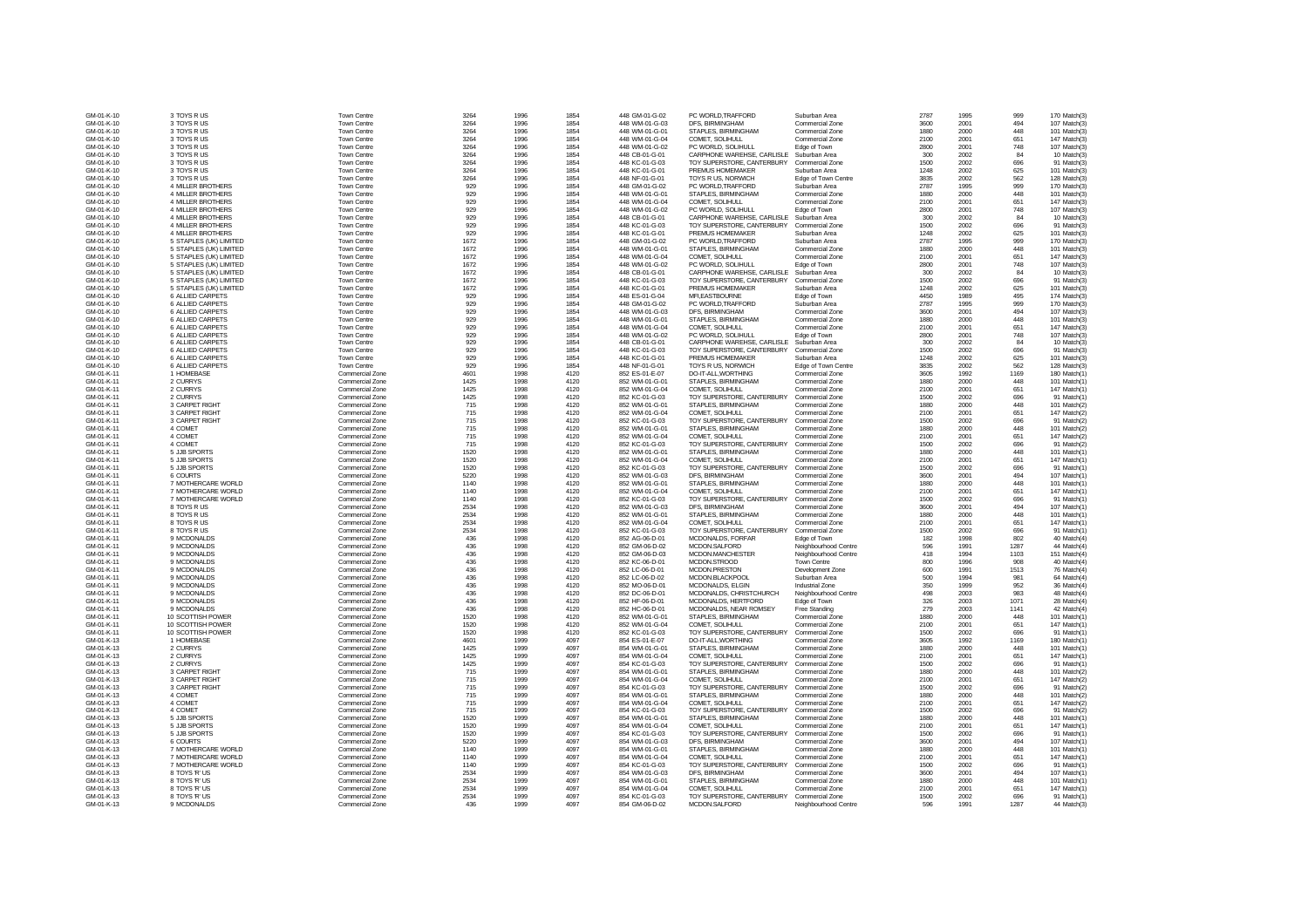| GM-01-K-13               | 9 MCDONALDS                         | Commercial Zone                              | 436          | 1999 | 4097        | 854 GM-06-D-03                   | MCDON.MANCHESTER                                         | Neighbourhood Centre                 | 418          | 1994         | 1103   | 151 Match(3)               |
|--------------------------|-------------------------------------|----------------------------------------------|--------------|------|-------------|----------------------------------|----------------------------------------------------------|--------------------------------------|--------------|--------------|--------|----------------------------|
| GM-01-K-13               | 9 MCDONALDS                         | Commercial Zone                              | 436          | 1999 | 4097        | 854 KC-06-D-01                   | MCDON.STROOD                                             | Town Centre                          | 800          | 1996         | 908    | 40 Match(3)                |
| GM-01-K-13               | 9 MCDONALDS                         | Commercial Zone                              | 436          | 1999 | 4097        | 854 LC-06-D-01                   | MCDON.PRESTON                                            | Development Zone                     | 600          | 1991         | 1513   | 76 Match(3)                |
| GM-01-K-13               | 9 MCDONALDS                         | Commercial Zone                              | 436          | 1999 | 4097        | 854 LC-06-D-02                   | MCDON.BLACKPOOL                                          | Suburban Area                        | 500          | 1994         | 981    | 64 Match(3)                |
| GM-01-K-13               | 9 MCDONALDS                         | Commercial Zone                              | 436          | 1999 | 4097        | 854 MO-06-D-01                   | MCDONALDS, ELGIN                                         | Industrial Zone                      | 350          | 1999         | 952    | 36 Match(3)                |
| GM-01-K-13               | 9 MCDONALDS                         | Commercial Zone                              | 436          | 1999 | 4097        | 854 DC-06-D-01                   | MCDONALDS, CHRISTCHURCH                                  |                                      | 498          | 2003         | 983    | 48 Match(3)                |
| GM-01-K-13               | 9 MCDONALDS                         | Commercial Zone                              | 436          | 1999 | 4097        | 854 HF-06-D-01                   | MCDONALDS, HERTFORD                                      | Neighbourhood Centre<br>Edge of Town | 326          | 2003         | 1071   | 28 Match(3)                |
| GM-01-K-13               | 10 SCOTTISH POWER                   | Commercial Zone                              | 1520         | 1999 | 4097        | 854 WM-01-G-01                   | STAPLES, BIRMINGHAM                                      | Commercial Zone                      | 1880         | 2000         | 448    | 101 Match(1                |
|                          |                                     |                                              |              | 1999 |             |                                  |                                                          |                                      |              |              | 651    |                            |
| GM-01-K-13<br>GM-01-K-13 | 10 SCOTTISH POWER                   | Commercial Zone                              | 1520<br>1520 | 1999 | 4097        | 854 WM-01-G-04                   | COMET, SOLIHULL                                          | Commercial Zone                      | 2100         | 2001         | 696    | 147 Match(1<br>91 Match(1) |
| HC-01-K-01               | 10 SCOTTISH POWER<br>1 TEXAS        | Commercial Zone                              | 13400        | 1989 | 4097<br>664 | 854 KC-01-G-03<br>288 CB-01-E-01 | TOY SUPERSTORE, CANTERBURY<br><b>GREAT MILLS, KENDAL</b> | Commercial Zone                      | 1500<br>3530 | 2002<br>1992 | 931.5  | 150 Match(2)               |
|                          |                                     | Edge of Town                                 |              |      |             |                                  |                                                          | Edge of Town                         |              |              |        |                            |
| HC-01-K-01               | 1 TEXAS                             | Edge of Town                                 | 13400        | 1989 | 664         | 288 ES-01-E-10                   | <b>TEXAS, BRIGHTON</b>                                   | Edge of Town                         | 3250         | 1989         | 1031   | 161 Match(2)               |
| HC-01-K-01               | 1 TEXAS                             | Edge of Town                                 | 13400        | 1989 | 664         | 288 LC-01-E-01                   | B and Q,NELSON                                           | Edge of Town                         | 3809         | 1996         | 1941.5 | 225 Match(2)               |
| HC-01-K-01               | 1 TEXAS                             | Edge of Town                                 | 13400        | 1989 | 664         | 288 NF-01-E-01                   | DO-IT-ALL, GREAT YARMOUTH                                | Edge of Town                         | 3252         | 1991         | 905    | 200 Match(2)               |
| HC-01-K-01               | 2 HABITAT                           | Edge of Town                                 | 3500         | 1989 | 664         | 288 ES-01-G-04                   | MFI.EASTBOURNE                                           | Edge of Town                         | 4450         | 1989         | 495    | 174 Match(1                |
| HC-01-K-01               | 2 HABITAT                           | Edge of Town                                 | 3500         | 1989 | 664         | 288 WS-01-G-01                   | QUEENSWAY, WORTHING                                      | Edge of Town                         | 2434         | 1987         | 384    | 62 Match(1)                |
| HF-01-I-01               | 1 ABBEY DECORATORS                  | Neighbourhood Centre                         | 460          | 2002 | 332         | 20 GM-01-G-02                    | PC WORLD, TRAFFORD                                       | Suburban Area                        | 2787         | 1995         | 999    | 170 Match(3)               |
| HF-01-I-01               | 1 ABBEY DECORATORS                  | Neighbourhood Centre                         | 460          | 2002 | 332         | 20 WM-01-G-01                    | STAPLES, BIRMINGHAM                                      | Commercial Zone                      | 1880         | 2000         | 448    | 101 Match(3)               |
| HF-01-I-01               | 1 ABBEY DECORATORS                  | Neighbourhood Centre                         | 460          | 2002 | 332         | 20 WM-01-G-04                    | COMET. SOLIHULL                                          | Commercial Zone                      | 2100         | 2001         | 651    | 147 Match(3)               |
| HF-01-I-01               | 1 ABBEY DECORATORS                  | Neighbourhood Centre                         | 460          | 2002 | 332         | 20 CB-01-G-01                    | CARPHONE WAREHSE, CARLISLE                               | Suburban Area                        | 300          | 2002         | 84     | 10 Match(3)                |
| HF-01-I-01               | 1 ABBEY DECORATORS                  | Neighbourhood Centre                         | 460          | 2002 | 332         | 20 KC-01-G-03                    | TOY SUPERSTORE, CANTERBURY                               | Commercial Zone                      | 1500         | 2002         | 696    | 91 Match(3)                |
| HF-01-I-01               | 1 ABBEY DECORATORS                  | Neighbourhood Centre                         | 460          | 2002 | 332         | 20 KC-01-G-01                    | PREMUS HOMEMAKER                                         | Suburban Area                        | 1248         | 2002         | 625    | 101 Match(3)               |
| HF-01-I-01               | 2 LAUNDERETTE                       | Neighbourhood Centre                         | 80           | 2002 | 332         | 20 GM-01-G-02                    | PC WORLD.TRAFFORD                                        | Suburban Area                        | 2787         | 1995         | 999    | 170 Match(3)               |
| HF-01-I-01               | 2 LAUNDERETTE                       | Neighbourhood Centre                         | 80           | 2002 | 332         | 20 WM-01-G-03                    | DFS. BIRMINGHAM                                          | Commercial Zone                      | 3600         | 2001         | 494    | 107 Match(3)               |
| HF-01-I-01               | 2 LAUNDERETTE                       | Neighbourhood Centre                         | 80           | 2002 | 332         | 20 WM-01-G-01                    | STAPLES, BIRMINGHAM                                      | Commercial Zone                      | 1880         | 2000         | 448    | 101 Match(3)               |
| HF-01-I-01               | 2 LAUNDERETTE                       | Neighbourhood Centre                         | 80           | 2002 | 332         | 20 WM-01-G-04                    | COMET, SOLIHULL                                          | Commercial Zone                      | 2100         | 2001         | 651    | 147 Match(3)               |
| HF-01-I-01               | 2 LAUNDERETTE                       | Neighbourhood Centre                         | 80           | 2002 | 332         | 20 WM-01-G-02                    | PC WORLD, SOLIHULL                                       | Edge of Town                         | 2800         | 2001         | 748    | 107 Match(3)               |
| HF-01-I-01               | 2 LAUNDERETTE                       | Neighbourhood Centre                         | 80           | 2002 | 332         | 20 KC-01-G-03                    | TOY SUPERSTORE, CANTERBURY                               | Commercial Zone                      | 1500         | 2002         | 696    | 91 Match(3)                |
| HF-01-I-01               | 2 LAUNDERETTE                       | Neighbourhood Centre                         | 80           | 2002 | 332         | 20 KC-01-G-01                    | PREMUS HOMEMAKER                                         | Suburban Area                        | 1248         | 2002         | 625    | 101 Match(3)               |
| HF-01-I-01               | 2 LAUNDERETTE                       | Neighbourhood Centre                         | 80           | 2002 | 332         | 20 BU-01-G-01                    | COURTS, MILTON KEYNES                                    | Free Standing                        | 7900         | 2002         | 503    | 145 Match(3)               |
| HF-01-I-01               | 2 LAUNDERETTE                       |                                              | 80           | 2002 | 332         | 20 NF-01-G-01                    | TOYS R US, NORWICH                                       | Edge of Town Centre                  | 3835         | 2002         | 562    | 128 Match(3)               |
| HF-01-I-01               | 3 PEACHES AND CREAM                 | Neighbourhood Centre                         | 100          | 2002 | 332         | 20 CB-01-G-01                    | CARPHONE WAREHSE, CARLISLE Suburban Area                 |                                      | 300          | 2002         | 84     | 10 Match(3)                |
| HF-01-I-01               | 4 WHITECROFT FISH BAR AND CHINESE   | Neighbourhood Centre                         | 100          | 2002 | 332         | 20 KC-06-G-01                    | FISH BAR, MAIDSTONE                                      | Edge of Town                         | $-1$         | 1985         | 46     | 0 Match(6)                 |
|                          |                                     | Neighbourhood Centre                         |              |      |             |                                  |                                                          |                                      |              |              |        |                            |
| HF-01-I-01               | 4 WHITECROFT FISH BAR AND CHINESE   | Neighbourhood Centre                         | 100          | 2002 | 332         | 20 KC-06-G-02                    | <b>FISH BAR MAIDSTONE</b>                                | Edge of Town                         | $-1$         | 1985         | 13     | 0 Match(6)                 |
| HF-01-I-01               | 4 WHITECROFT FISH BAR AND CHINESE   | Neighbourhood Centre                         | 100          | 2002 | 332         | 20 KC-06-G-03                    | CHIP SHOP, MAIDSTONE                                     | Neighbourhood Centre                 | $-1$         | 1985         | #N/A   | 0 Match(6)                 |
| HF-01-I-01               | 5 IHASAN BAI TI                     | Neighbourhood Centre                         | 80           | 2002 | 332         | 20 KC-06-G-01                    | <b>FISH BAR MAIDSTONE</b>                                | Edge of Town                         | $-1$         | 1985         | 46     | 0 Match(6)                 |
| HF-01-I-01               | 5 IHASAN BALTI                      | Neighbourhood Centre                         | 80           | 2002 | 332         | 20 KC-06-G-02                    | FISH BAR, MAIDSTONE                                      | Edge of Town                         | $-1$         | 1985         | 13     | 0 Match(6)                 |
| HF-01-I-01               | 5 IHASAN BALTI                      | Neighbourhood Centre                         | 80           | 2002 | 332         | 20 KC-06-G-03                    | CHIP SHOP, MAIDSTONE                                     | Neighbourhood Centre                 | $\cdot$ 1    | 1985         | #N/A   | 0 Match(6)                 |
| HF-01-I-01               | 6 CAPTAIN COOK PIZZA                | Neighbourhood Centre                         | 100          | 2002 | 332         | 20 KC-06-B-02                    | RESTAURANT, MAIDSTONE                                    | Edge of Town                         | 334          | 1999         | -6     | 28 Match(3)                |
| HF-01-I-01               | 6 CAPTAIN COOK PIZZA                | Neighbourhood Centre                         | 100          | 2002 | 332         | 20 WM-06-B-02                    | T.G.I. FRIDAY'S. BIRMINGHAM                              | Edge of Town Centre                  | 1000         | 2001         | 194    | 91 Match(3)                |
| HF-01-I-01               | 6 CAPTAIN COOK PIZZA                | Neighbourhood Centre                         | 100          | 2002 | 332         | 20 WM-06-B-03                    | DALLAS EXCHANGE, SOLIHULL                                | Edge of Town                         | 680          | 2001         | 212    | 126 Match(3)               |
| HF-01-I-01               | 6 CAPTAIN COOK PIZZA                | Neighbourhood Centre                         | 100          | 2002 | 332         | 20 WM-06-B-01                    | JEFFERSONS RES., SOLIHULL                                | Edge of Town                         | 1200         | 2001         | 317    | 140 Match(3)               |
| HF-01-I-01               | 6 CAPTAIN COOK PIZZA                | Neighbourhood Centre                         | 100          | 2002 | 332         | 20 GM-06-B-01                    | HARRY RAMSDENS, MANCHESTER                               | Commercial Zone                      | 900          | 1999         | 233    | 67 Match(3)                |
| HF-01-I-01               | 6 CAPTAIN COOK PIZZA                | Neighbourhood Centre                         | 100          | 2002 | 332         | 20 WO-06-B-01                    | RESTAURANT, WORCESTER                                    | Edge of Town                         | 360          | 2000         | 84     | 37 Match(3)                |
| HF-01-I-01               | 7 WHITECROFTS POST OFFICE           | Neighbourhood Centre                         | 100          | 2002 | 332         | 20 GM-01-G-02                    | PC WORLD.TRAFFORD                                        | Suburban Area                        | 2787         | 1995         | 999    | 170 Match(3)               |
| HF-01-I-01               | 7 WHITECROFTS POST OFFICE           | Neighbourhood Centre                         | 100          | 2002 | 332         | 20 WM-01-G-03                    | DFS. BIRMINGHAM                                          | Commercial Zone                      | 3600         | 2001         | 494    | 107 Match(3)               |
| HF-01-I-01               | 7 WHITECROFTS POST OFFICE           | Neighbourhood Centre                         | 100          | 2002 | 332         | 20 WM-01-G-01                    | STAPLES, BIRMINGHAM                                      | Commercial Zone                      | 1880         | 2000         | 448    | 101 Match(3)               |
| HF-01-I-01               | 7 WHITECROFTS POST OFFICE           | Neighbourhood Centre                         | 100          | 2002 | 332         | 20 WM-01-G-04                    | COMET. SOLIHULL                                          | Commercial Zone                      | 2100         | 2001         | 651    | 147 Match(3)               |
| HF-01-I-01               | 7 WHITECROFTS POST OFFICE           | Neighbourhood Centre                         | 100          | 2002 | 332         | 20 WM-01-G-02                    | PC WORLD, SOLIHULL                                       | Edge of Town                         | 2800         | 2001         | 748    | 107 Match(3)               |
| HF-01-I-01               | 7 WHITECROFTS POST OFFICE           | Neighbourhood Centre                         | 100          | 2002 | 332         | 20 KC-01-G-03                    | TOY SUPERSTORE, CANTERBURY Commercial Zone               |                                      | 1500         | 2002         | 696    | 91 Match(3)                |
| HF-01-I-01               | 7 WHITECROFTS POST OFFICE           | Neighbourhood Centre                         | 100          | 2002 | 332         | 20 KC-01-G-01                    | <b>PREMUS HOMEMAKER</b>                                  | Suburban Area                        | 1248         | 2002         | 625    | 101 Match(3)               |
| HF-01-I-01               | 7 WHITECROFTS POST OFFICE           | Neighbourhood Centre                         | 100          | 2002 | 332         | 20 NF-01-G-01                    | TOYS R US, NORWICH                                       | Edge of Town Centre                  | 3835         | 2002         | 562    | 128 Match(3)               |
| HF-01-I-01               | 8 CROFTS WINES                      | Neighbourhood Centre                         | 100          | 2002 | 332         | 20 GM-01-G-02                    | PC WORLD.TRAFFORD                                        | Suburban Area                        | 2787         | 1995         | 999    | 170 Match(3)               |
| HF-01-I-01               | 8 CROFTS WINES                      | Neighbourhood Centre                         | 100          | 2002 | 332         | 20 WM-01-G-03                    | DFS, BIRMINGHAM                                          | Commercial Zone                      | 3600         | 2001         | 494    | 107 Match(3)               |
| HF-01-I-01               | 8 CROFTS WINES                      | Neighbourhood Centre                         | 100          | 2002 | 332         | 20 WM-01-G-01                    | STAPLES, BIRMINGHAM                                      | Commercial Zone                      | 1880         | 2000         | 448    | 101 Match(3)               |
| HF-01-I-01               | 8 CROFTS WINES                      |                                              | 100          | 2002 | 332         | 20 WM-01-G-04                    | COMET, SOLIHULL                                          | Commercial Zone                      | 2100         | 2001         | 651    | 147 Match(3)               |
| HF-01-I-01               | 8 CROFTS WINES                      | Neighbourhood Centre                         | 100          | 2002 | 332         | 20 WM-01-G-02                    | PC WORLD, SOLIHULL                                       | Edge of Town                         | 2800         | 2001         | 748    | 107 Match(3)               |
| HF-01-I-01               | 8 CROFTS WINES                      | Neighbourhood Centre<br>Neighbourhood Centre | 100          | 2002 | 332         | 20 CB-01-G-01                    | CARPHONE WAREHSE, CARLISLE                               | Suburban Area                        | 300          | 2002         | 84     | 10 Match(3)                |
|                          | 8 CROFTS WINES                      |                                              |              |      |             |                                  |                                                          |                                      |              |              |        |                            |
| HF-01-I-01               |                                     | Neighbourhood Centre                         | 100          | 2002 | 332         | 20 KC-01-G-03                    | TOY SUPERSTORE, CANTERBURY Commercial Zone               |                                      | 1500         | 2002         | 696    | 91 Match(3)                |
| HF-01-I-01               | 8 CROFTS WINES                      | Neighbourhood Centre                         | 100          | 2002 | 332         | 20 KC-01-G-01                    | PREMUS HOMEMAKER                                         | Suburban Area                        | 1248         | 2002         | 625    | 101 Match(3)               |
| HF-01-K-01               | 1 ALLIED                            | Edge of Town                                 | 2787         | 1988 | 1440        | 266 FS-01-G-04                   | MFI FASTBOURNE                                           | Frige of Town                        | 4450         | 1989         | 495    | 174 Match(1)               |
| HF-01-K-01               | 1 ALLIED                            | Edge of Town                                 | 2787         | 1988 | 1440        | 266 WS-01-G-01                   | QUEENSWAY.WORTHING                                       | Edge of Town                         | 2434         | 1987         | 384    | 62 Match(1                 |
| HF-01-K-01               | 2 HALFORDS                          | Edge of Town                                 | 975          | 1988 | 1440        | 266 WS-01-F-01                   | HALFORDS.BOGNOR                                          | Edge of Town                         | 381C         | 1989         | 834    | 0 Match(2)                 |
| HF-01-K-01               | 3 CURRYS                            | Edge of Town                                 | 929          | 1988 | 1440        | 266 WS-01-G-01                   | <b>OUFFNSWAY WORTHING</b>                                | Edge of Town                         | 2434         | 1987         | 384    | 62 Match(2)                |
| HF-07-O-01               | 1 WARNER BROS. CINEMA               | Suburban Area                                | 3019         | 1996 | 782         | 835 WM-07-A-01                   | <b>UGC CINEMA, BIRMINGHAM</b>                            | Suburban Area                        | 5800         | 2001         | 1630   | 561 Match(1                |
| HF-07-O-01               | 2 HOLLYWOOD BOWL                    | Suburban Area                                | 2533         | 1996 | 782         | 835 SY-07-B-01                   | BOWLING ALLEY, BARSNLEY                                  | Suburban Area                        | 1500         | 2003         | 166    | 88 Match(1)                |
| HF-07-Q-01               | 3 FRANKY AND BENNIES AMERICAN DINER | Suburban Area                                | 333          | 1996 | 782         | 835 GC-06-B-01                   | RES GLASGOW                                              | Not Known                            | 929          | 1991         | 567    | 144 Match(3)               |
| HF-07-O-01               | 3 FRANKY AND BENNIES AMERICAN DINER | Suburban Area                                | 333          | 1996 | 782         | 835 KC-06-B-01                   | RESTAURANT, SEVENOAKS                                    | Free Standing                        | 150          | 1998         | 21     | 32 Match(3)                |
| HF-07-O-01               | 3 FRANKY AND BENNIES AMERICAN DINER | Suburban Area                                | 333          | 1996 | 782         | 835 KC-06-B-02                   | RESTAURANT, MAIDSTONE                                    | Edge of Town                         | 334          | 1999         | -6     | 28 Match(3)                |
| HF-07-Q-01               | 3 FRANKY AND BENNIES AMERICAN DINER | Suburban Area                                | 333          | 1996 | 782         | 835 WM-06-B-02                   | T.G.I. FRIDAY'S. BIRMINGHAM                              | Edge of Town Centre                  | 1000         | 2001         | 194    | 91 Match(3)                |
| HF-07-O-01               | 3 FRANKY AND BENNIES AMERICAN DINER | Suburban Area                                | 333          | 1996 | 782         | 835 WM-06-B-03                   | DALLAS EXCHANGE, SOLIHULL                                | Edge of Town                         | 680          | 2001         | 212    | 126 Match(3)               |
| HF-07-O-01               | 3 FRANKY AND BENNIES AMERICAN DINER | Suburban Area                                | 333          | 1996 | 782         | 835 WM-06-B-01                   | JEFFERSONS RES., SOLIHULL                                | Edge of Town                         | 1200         | 2001         | 317    | 140 Match(3)               |
| HF-07-Q-01               | 3 FRANKY AND BENNIES AMERICAN DINER | Suburban Area                                | 333          | 1996 | 782         | 835 GM-06-B-01                   | HARRY RAMSDENS, MANCHESTER                               | Commercial Zone                      | 900          | 1999         | 233    | 67 Match(3)                |
| HF-07-O-01               | 3 FRANKY AND BENNIES AMERICAN DINER | Suburban Area                                | 333          | 1996 | 782         | 835 WO-06-B-01                   | RESTAURANT, WORCESTER                                    | Edge of Town                         | 360          | 2000         | 84     | 37 Match(3)                |
| HF-07-O-01               | 4 CHIQUITOS                         | Suburban Area                                | 527          | 1996 | 782         | 835 GC-06-B-01                   | RES GLASGOW                                              | Not Known                            | 929          | 1991         | 567    | 144 Match(3)               |
| HF-07-O-01               | 4 CHIQUITOS                         | Suburban Area                                | 527          | 1996 | 782         | 835 KC-06-B-01                   | <b>RESTAURANT, SEVENOAKS</b>                             | Free Standing                        | 150          | 1998         | 21     | 32 Match(3)                |
| HF-07-O-01               | 4 CHIOLITOS                         | Suburban Area                                | 527          | 1996 | 782         | 835 KC-06-B-02                   | RESTAURANT, MAIDSTONE                                    | Edge of Town                         | 334          | 1999         | -6     | 28 Match(3)                |
| HF-07-O-01               | 4 CHIQUITOS                         | Suburban Area                                | 527          | 1996 | 782         | 835 WM-06-B-02                   | T.G.I. FRIDAY'S, BIRMINGHAM                              | Edge of Town Centre                  | 1000         | 2001         | 194    | 91 Match(3)                |
| HF-07-O-01               | 4 CHIQUITOS                         | Suburban Area                                | 527          | 1996 | 782         | 835 WM-06-B-03                   | DALLAS EXCHANGE, SOLIHULL                                | Edge of Town                         | 680          | 2001         | 212    | 126 Match(3)               |
| HF-07-O-01               | 4 CHIQUITOS                         | Suburban Area                                | 527          | 1996 | 782         | 835 WM-06-B-01                   | JEFFERSONS RES., SOLIHULL                                | Edge of Town                         | 1200         | 2001         | 317    | 140 Match(3)               |
| HF-07-O-01               | 4 CHIQUITOS                         | Suburban Area                                | 527          | 1996 | 782         | 835 GM-06-B-01                   | HARRY RAMSDENS MANCHESTER                                | Commercial Zone                      | 900          | 1999         | 233    | 67 Match(3)                |
| HF-07-O-01               | 4 CHIQUITOS                         | Suburban Area                                | 527          | 1996 | 782         | 835 WO-06-B-01                   | RESTAURANT, WORCESTER                                    | Edge of Town                         | 360          | 2000         | 84     | 37 Match(3)                |
| KC-07-O-02               | 1 UGC CINEMA                        | Edge of Town                                 | 3438         | 2003 | 2439        | 1548 KC-07-A-01                  | VIRGIN, STROOD                                           | Edge of Town                         | 3438         | 1997         | 1127   | 590 Match(1)               |
|                          | 2 FRANKIE and BENNYS RESTAURANT     |                                              | 400          |      |             |                                  |                                                          |                                      | 334          | 1999         | -6     |                            |
| KC-07-O-02               |                                     | Edge of Town                                 |              | 2003 | 2439        | 1548 KC-06-B-02                  | RESTAURANT, MAIDSTONE                                    | Edge of Town                         |              |              |        | 28 Match(1)                |
| KC-07-O-02               | 2 FRANKIE and BENNYS RESTAURANT     | Edge of Town                                 | 400          | 2003 | 2439        | 1548 WM-06-B-03                  | DALLAS EXCHANGE, SOLIHULL                                | Edge of Town                         | 680          | 2001         | 212    | 126 Match(1                |
| KC-07-O-02               | 2 FRANKIE and BENNYS RESTAURANT     | Edge of Town                                 | 400          | 2003 | 2439        | 1548 WO-06-B-01                  | RESTAURANT, WORCESTER                                    | <b>Edge of Town</b>                  | 360          | 2000         | 84     | 37 Match(1                 |
| KC-07-O-02               | 3 FXCHANGE BAR and GRILL            | Edge of Town                                 | 700          | 2003 | 2439        | 1548 WM-06-B-03                  | DALLAS EXCHANGE. SOLIHULL                                | Edge of Town                         | 680          | 2001         | 212    | 126 Match(1)               |
| KC-07-O-02               | 3 EXCHANGE BAR and GRILL            | Edge of Town                                 | 700          | 2003 | 2439        | 1548 WM-06-B-01                  | JEFFERSONS RES. SOLIHULL                                 | Edge of Town                         | 1200         | 2001         | 317    | 140 Match(1)               |
| KC-07-O-02               | 3 EXCHANGE BAR and GRILL            | Edge of Town                                 | 700          | 2003 | 2439        | 1548 WO-06-B-01                  | RESTAURANT, WORCESTER                                    | <b>Edge of Town</b>                  | 360          | 2000         | 84     | 37 Match(1)                |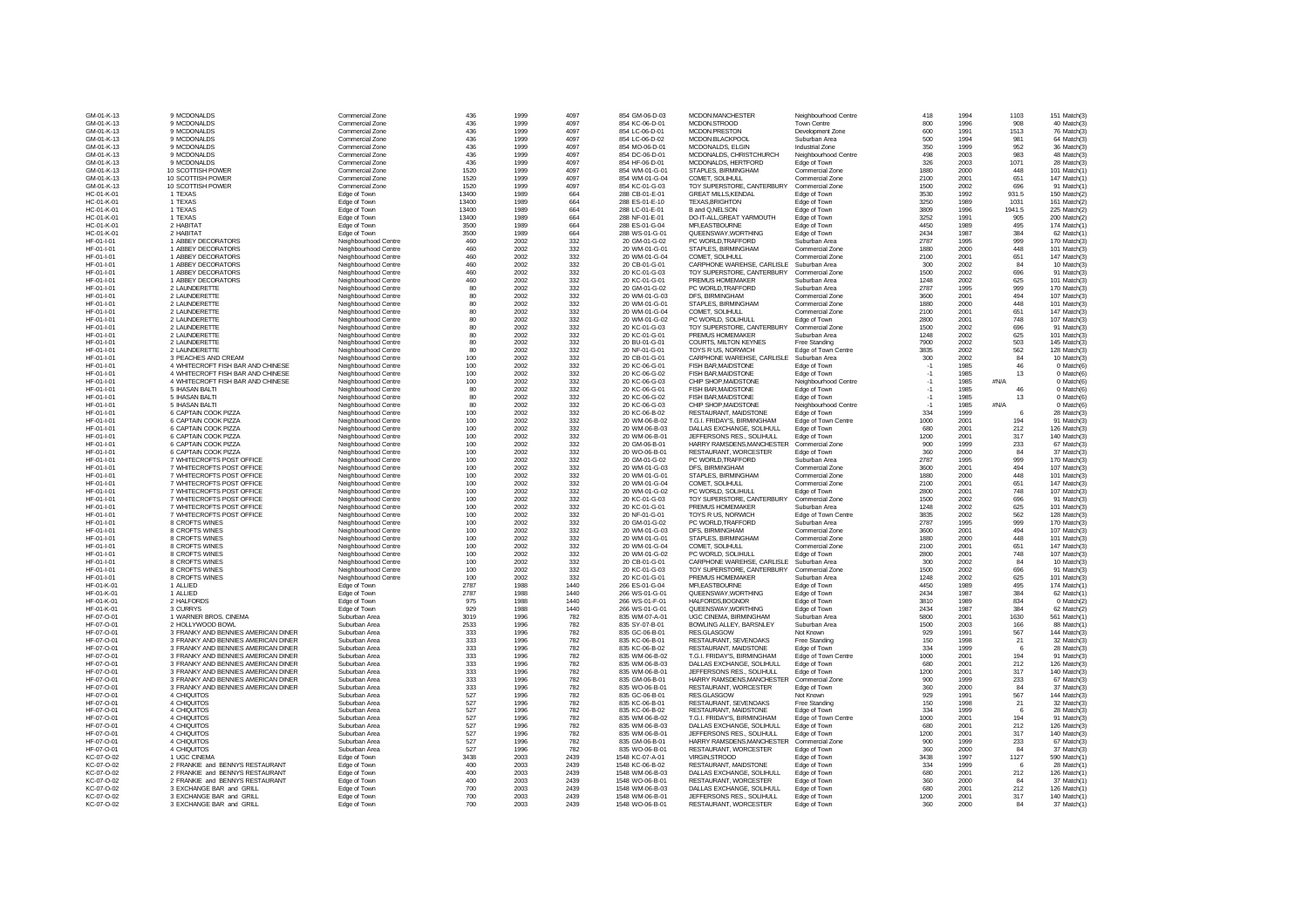| KC-07-O-02               | 4 CHIQUITO RESTAURANT and BAR            | Edge of Town                               | 400        | 2003         | 2439         | 1548 KC-06-B-02                  | RESTAURANT, MAIDSTONE                                     | Edge of Town                         | 334        | 1999         | 6           | 28 Match(1                  |
|--------------------------|------------------------------------------|--------------------------------------------|------------|--------------|--------------|----------------------------------|-----------------------------------------------------------|--------------------------------------|------------|--------------|-------------|-----------------------------|
| KC-07-O-02               | 4 CHIQUITO RESTAURANT and BAR            | Edge of Town                               | 400        | 2003         | 2439         | 1548 WM-06-B-03                  | DALLAS EXCHANGE, SOLIHULL                                 | Edge of Town                         | 680        | 2001         | 212         | 126 Match(1)                |
| KC-07-O-02               | 4 CHIQUITO RESTAURANT and BAR            | Edge of Town                               | 400        | 2003         | 2439         | 1548 WO-06-B-01                  | RESTAURANT, WORCESTER                                     | Edge of Town                         | 360        | 2000         | 84          | 37 Match(1)                 |
| KC-07-O-02               | 5 MCDONALDS DRIVE-THROUGH                | Edge of Town                               | 350        | 2003         | 2439         | 1548 AG-06-D-01                  | MCDONALDS, FORFAR                                         | Edge of Town                         | 182        | 1998         | 802         | 40 Match(1)                 |
| KC-07-O-02               | 5 MCDONALDS DRIVE-THROUGH                | Edge of Town                               | 350        | 2003         | 2439         | 1548 HF-06-D-01                  | MCDONALDS. HERTFORD                                       | Edge of Town                         | 326        | 2003         | 1071        | 28 Match(1)                 |
| KC-07-O-02               | 6 GALA BINGO                             | Edge of Town                               | $-1$       | 2003         | 2439         | 1548 KC-07-H-01                  | <b>GALA CLUB, STROOD</b>                                  | Edge of Town                         | 1500       | 1997         | 416         | 603 Match(1)                |
| KC-07-O-02               | 7 AMADEUS NIGHT CLUB                     | Edge of Town                               | 2900       | 2003         | 2439         | 1548 AG-06-D-01                  | MCDONALDS, FORFAR                                         | Edge of Town                         | 182        | 1998         | 802         | 40 Match(3)                 |
| KC-07-O-02               | 7 AMADEUS NIGHT CLUB                     | Edge of Town                               | 2900       | 2003         | 2439         | 1548 KC-06-D-01                  | MCDON.STROOD                                              | Town Centre                          | 800        | 1996         | 908         | 40 Match(3)                 |
| KC-07-O-02               | 7 AMADEUS NIGHT CLUB                     | Edge of Town                               | 2900       | 2003         | 2439         | 1548 MO-06-D-01                  | MCDONALDS, ELGIN                                          | <b>Industrial Zone</b>               | 350        | 1999         | 952         | 36 Match(3)                 |
| KC-07-O-02               | 7 AMADEUS NIGHT CLUB                     | Edge of Town                               | 2900       | 2003         | 2439         | 1548 DC-06-D-01                  | MCDONALDS, CHRISTCHURCH                                   | Neighbourhood Centre                 | 498        | 2003         | 983         | 48 Match(3)                 |
| KC-07-O-02               | 7 AMADEUS NIGHT CLUB                     | Edge of Town                               | 2900       | 2003         | 2439         | 1548 HF-06-D-01                  | MCDONALDS. HERTFORD                                       | Edge of Town                         | 326        | 2003         | 1071        | 28 Match(3)                 |
| KC-07-O-02               | 7 AMADEUS NIGHT CLUB                     | Edge of Town                               | 2900       | 2003         | 2439         | 1548 HC-06-D-01                  | MCDONALDS, NEAR ROMSEY                                    | Free Standing                        | 279        | 2003         | 1141        | 42 Match(3)                 |
| KC-07-O-02               | 8 ESPORTA HEALTH and FITNESS CLUB        | Edge of Town                               | $-1$       | 2003         | 2439         | 1548 KC-07-C-04                  | LEISURE CENTRE, MAIDSTONE                                 | Edge of Town                         | 1.3        | 2000         | 950         | 282 Match(1)                |
| KC-16-B-01               | 1 B and Q                                | Edge of Town Centre                        | 3500       | 2003         | 5120         | 477 LC-01-E-02                   | DO-IT-ALL, RAWTENSTALL                                    | Town Centre                          | 2230       | 1996         | 882         | 120 Match(3)                |
| KC-16-B-01               | 1 B and Q                                | Edge of Town Centre                        | 3500       | 2003         | 5120         | 477 LC-01-E-03                   | <b>WICKES</b>                                             | Neighbourhood Centre                 | 2702       | 1996         | 823         | 131 Match(3)                |
| KC-16-B-01               | 1 B and O                                | Edge of Town Centre                        | 3500       | 2003         | 5120         | 477 LN-01-E-01                   | WICKES, LINCOLN                                           | Edge of Town                         | 2400       | 2002         | 1338        | 128 Match(3)                |
| KC-16-B-01               | 2 COMET                                  | Edge of Town Centre                        | 770        | 2003         | 5120         | 477 GM-01-G-02                   | PC WORLD, TRAFFORD                                        | Suburban Area                        | 2787       | 1995         | 999         | 170 Match(3)                |
| KC-16-B-01               | 2 COMET                                  | Edge of Town Centre                        | 770        | 2003         | 5120         | 477 WM-01-G-01                   | STAPLES, BIRMINGHAM                                       | Commercial Zone                      | 1880       | 2000         | 448         | 101 Match(3)                |
| KC-16-B-01               | 2 COMET                                  | Edge of Town Centre                        | 770        | 2003         | 5120         | 477 WM-01-G-04                   | COMET. SOLIHULL                                           | Commercial Zone                      | 2100       | 2001         | 651         | 147 Match(3)                |
| KC-16-B-01               | 2 COMET                                  | Edge of Town Centre                        | 770        | 2003         | 5120         | 477 WM-01-G-02                   | PC WORLD, SOLIHULL                                        | Edge of Town                         | 2800       | 2001         | 748         | 107 Match(3)                |
| KC-16-B-01               | 2 COMET                                  | Edge of Town Centre                        | 770        | 2003         | 5120         | 477 CB-01-G-01                   | CARPHONE WAREHSE, CARLISLE                                | Suburban Area                        | 300        | 2002         | 84          | 10 Match(3)                 |
| KC-16-B-01               | 2 COMET                                  | Edge of Town Centre                        | 770        | 2003         | 5120         | 477 KC-01-G-03                   | TOY SUPERSTORE, CANTERBURY Commercial Zone                |                                      | 1500       | 2002         | 696         | 91 Match(3)                 |
| KC-16-B-01               | 2 COMET                                  | Edge of Town Centre                        | 770        | 2003         | 5120         | 477 KC-01-G-01                   | PREMUS HOMEMAKER                                          | Suburban Area                        | 1248       | 2002         | 625         | 101 Match(3)                |
| KC-16-B-01               | 3 HARVEYS FURNITURE                      | Edge of Town Centre                        | 1500       | 2003         | 5120         | 477 NF-01-G-01                   | TOYS R US, NORWICH                                        | Edge of Town Centre                  | 3835       | 2002         | 562         | 128 Match(2)                |
| KC-16-B-01               | 4 CARPET RIGHT                           | Edge of Town Centre                        | 1000       | 2003         | 5120         | 477 NF-01-G-01                   | TOYS R US, NORWICH                                        | Edge of Town Centre                  | 3835       | 2002         | 562         | 128 Match(2)                |
| KC-16-B-01               | 5 HALFORDS                               | Edge of Town Centre                        | 500        | 2003         | 5120         | 477 WS-01-F-03                   | FIX IT.BRIGHTON                                           | Suburban Area                        | 1115       | 1987         | 524         | 35 Match(5)                 |
| KC-16-B-01               | 6 PFTS AT HOME                           | Edge of Town Centre                        | 650        | 2003         | 5120         | 477 CK-01-G-01                   | STERLING. TILLICOULTRY                                    | Edge of Town                         | 12500      | 1997         | 1037        | 550 Match(3)                |
| KC-16-B-01               | 6 PETS AT HOME                           | Edge of Town Centre                        | 650        | 2003         | 5120         | 477 GM-01-G-02                   | PC WORLD, TRAFFORD                                        | Suburban Area                        | 2787       | 1995         | 999         | 170 Match(3)                |
| KC-16-B-01               | 6 PETS AT HOME                           | Edge of Town Centre                        | 650        | 2003         | 5120         | 477 WM-01-G-03                   | DFS, BIRMINGHAM                                           | Commercial Zone                      | 3600       | 2001         | 494         | 107 Match(3)                |
| KC-16-B-01               | 6 PFTS AT HOME                           | Edge of Town Centre                        | 650        | 2003         | 5120         | 477 WM-01-G-02                   | PC WORLD, SOLIHULL                                        | Edge of Town                         | 2800       | 2001         | 748         | 107 Match(3)                |
| KC-16-B-01               | 6 PETS AT HOME                           | Edge of Town Centre                        | 650        | 2003         | 5120         | 477 RC-01-G-02                   | DEPARTMENT ST., LLANTRISANT                               | Industrial Zone                      | 22300      | 2002         | 1282        | 242 Match(3)                |
| KC-16-B-01               | 6 PETS AT HOME                           | Edge of Town Centre                        | 650        | 2003         | 5120         | 477 RF-01-G-01                   | <b>IKEA, GLASGOW</b>                                      | Edge of Town                         | 26500      | 2002         | 3973        | 1360 Match(3)               |
| KC-16-B-01               | 6 PFTS AT HOME                           | Edge of Town Centre                        | 650        | 2003         | 5120         | 477 BU-01-G-01                   | COURTS, MILTON KEYNES                                     | Free Standing                        | 7900       | 2002         | 503         | 145 Match(3)                |
| KC-16-B-01               | 6 PETS AT HOME                           |                                            | 650        | 2003         | 5120         | 477 NF-01-G-01                   | TOYS R US, NORWICH                                        | Edge of Town Centre                  | 3835       | 2002         | 562         | 128 Match(3)                |
| KC-16-B-01               | 7 TILES R US                             | Edge of Town Centre<br>Edge of Town Centre | 650        | 2003         | 5120         | 477 CB-01-G-01                   | CARPHONE WAREHSE, CARLISLE Suburban Area                  |                                      | 300        | 2002         | 84          | 10 Match(3)                 |
|                          | 7 TILES R US                             |                                            |            | 2003         | 5120         | 477 KC-01-G-03                   | TOY SUPERSTORE, CANTERBURY                                | Commercial Zone                      | 1500       | 2002         | 696         | 91 Match(3)                 |
| KC-16-B-01<br>KC-16-B-01 | 7 TILES R US                             | Edge of Town Centre                        | 650<br>650 | 2003         | 5120         | 477 KC-01-G-01                   | PREMUS HOMEMAKER                                          | Suburban Area                        | 1248       | 2002         | 625         | 101 Match(3)                |
| KC-16-B-01               | 8 LIDL                                   | Edge of Town Centre                        | 1200       | 2003         | 5120         | 477 ES-01-C-01                   | ALDI, BEXHILL                                             | Edge of Town Centre                  | 1222       | 2001         | 717         | 90 Match(1)                 |
|                          |                                          | Edge of Town Centre                        | 3000       | 2003         |              |                                  |                                                           |                                      | 3000       | 2001         |             | 131 Match(1)                |
| KC-16-B-01<br>KH-01-J-01 | 9 AMF BOWLING<br>1 A2Z                   | Edge of Town Centre                        | 392        | 2001         | 5120<br>2493 | 477 KC-07-B-02<br>125 CB-01-G-01 | AMF BOWLING, GRAVESEND<br>CARPHONE WAREHSE, CARLISLE      | Edge of Town Centre<br>Suburban Area | 300        | 2002         | 212.5<br>84 | 10 Match(3)                 |
| KH-01-J-01               | $2$ I IDI                                | Neighbourhood Centre                       | 1115       | 2001         | 2493         | 125 DC-01-C-01                   | <b>I IDI WEYMOUTH</b>                                     |                                      | 990        | 1999         | 676         | 86 Match(1)                 |
|                          | 2 LIDL                                   | Neighbourhood Centre                       | 1115       |              | 2493         |                                  |                                                           | Neighbourhood Centre                 |            |              | 543         | 77 Match(1)                 |
| KH-01-J-01               |                                          | Neighbourhood Centre                       |            | 2001         |              | 125 BR-01-C-01                   | LIDL, BRISTOL                                             | Neighbourhood Centre                 | 1007       | 2003         |             |                             |
| KH-01-J-01               | 2 LIDL<br>3 BRUNSWICK WAREHOUSE          | Neighbourhood Centre                       | 1115       | 2001<br>2001 | 2493<br>2493 | 125 SW-01-C-01                   | LIDL, SWANSEA<br>CARPHONE WAREHSE, CARLISLE Suburban Area | Neighbourhood Centre                 | 969        | 2002         | 540         | 82 Match(1)                 |
| KH-01-J-01               |                                          | Neighbourhood Centre                       | 186        |              |              | 125 CB-01-G-01                   |                                                           |                                      | 300        | 2002         | 84          | 10 Match(3)                 |
| KH-01-J-01               | 4 POUNDSTRETCHER                         | Neighbourhood Centre                       | 929        | 2001         | 2493         | 125 CB-01-G-01                   | CARPHONE WAREHSE, CARLISLE                                | Suburban Area                        | 300        | 2002         | 84<br>84    | 10 Match(3)                 |
| KH-01-J-01               | 5 CHOICES<br>6 MCDONALDS                 | Neighbourhood Centre                       | 372<br>279 | 2001<br>2001 | 2493<br>2493 | 125 CB-01-G-01                   | CARPHONE WAREHSE, CARLISLE<br>MCDON MANCHESTER            | Suburban Area                        | 300<br>418 | 2002<br>1994 |             | 10 Match(3)<br>151 Match(1) |
| KH-01-J-01               |                                          | Neighbourhood Centre                       |            |              |              | 125 GM-06-D-03                   |                                                           | Neighbourhood Centre                 |            |              | 1103        |                             |
| KH-01-J-01               | 6 MCDONALDS                              | Neighbourhood Centre                       | 279        | 2001         | 2493         | 125 DC-06-D-01                   | MCDONALDS, CHRISTCHURCH                                   | Neighbourhood Centre                 | 498        | 2003         | 983         | 48 Match(1)                 |
| LC-01-K-04               | 1 HOMEBASE                               | Town Centre                                | 4355       | 1997         | 1587         | 326 CH-01-E-01                   | <b>TEXAS, WARRINGTON</b>                                  | Town Centre                          | 2323       | 1989         | 644         | 99 Match(1)                 |
| LC-01-K-04               | 1 HOMEBASE                               | Town Centre                                | 4355       | 1997         | 1587         | 326 KC-01-E-03                   | B and Q.MAIDSTONE                                         | Town Centre                          | 3205       | 1994         | 1053        | 114 Match(1)                |
| LC-01-K-04               | 1 HOMEBASE                               | Town Centre                                | 4355       | 1997         | 1587         | 326 LC-01-E-02                   | DO-IT-ALL, RAWTENSTALL                                    | Town Centre                          | 2230       | 1996         | 882         | 120 Match(1)                |
| $IC-01-K-04$             | 1 HOMEBASE                               | Town Centre                                | 4355       | 1997         | 1587         | 326 SC-01-F-01                   | <b>TFXAS REIGATE</b>                                      | Town Centre                          | 3160       | 1993         | 975         | 80 Match(1                  |
| LC-01-K-04               | 2 SPORTS MAX                             | Town Centre                                | 1904       | 1997         | 1587         | 326 CB-01-G-01                   | CARPHONE WAREHSE, CARLISLE Suburban Area                  |                                      | 300        | 2002         | 84          | 10 Match(3)                 |
| LC-07-O-01               | 1 WARNER CINEMA                          | Development Zone                           | 2728       | 1997         | 2120         | 622 LC-07-A-01                   | UCI, PRESTON                                              | Development Zone                     | 3251       | 1991         | 1704        | 686 Match(1)                |
| $C-07-C-01$              | 1 WARNER CINEMA                          | Development Zone                           | 2728       | 1997         | 2120         | 622   C-07-A-02                  | <b>UCLPRESTON</b>                                         | Development Zone                     | 3251       | 1998         | 1701        | 686 Match(1)                |
| LC-07-O-01               | 2 MEGA BOWL/ZAPP ZONE                    | Development Zone                           | 4041       | 1997         | 2120         | 622 GM-07-B-02                   | GX SUPERBOWL, SALFORD                                     | Free Standing                        | 3255       | 1998         | 185         | 150 Match(4)                |
| LC-07-O-01               | 2 MEGA BOWL/ZAPP ZONE                    | Development Zone                           | 4041       | 1997         | 2120         | 622 HC-07-B-01                   | SUPERBOWL, SOUTHAMPTON                                    | Free Standing                        | 5040       | 1993         | 149         | 181 Match(4)                |
| $C-07-C-01$              | 2 MFGA BOWL/ZAPP ZONE                    | Development Zone                           | 4041       | 1997         | 2120         | 622 KC-07-B-01                   | BOWLING, GRAVESEND                                        | Edge of Town Centre                  | 2323       | 1993         | 264         | 131 Match(4)                |
| LC-07-O-01               | 2 MEGA BOWL/ZAPP ZONE                    | Development Zone                           | 4041       | 1997         | 2120         | 622 LC-07-B-01                   | BOWLING, PRESTON                                          | Neighbourhood Centre                 | 2475       | 1991         | 170         | 72 Match(4)                 |
| LC-07-O-01               | 2 MEGA BOWL/ZAPP ZONE                    | Development Zone                           | 4041       | 1997         | 2120         | 622 WM-07-B-01                   | STIRCHLEY BOWL, BIRMINGHAM                                | Neighbourhood Centre                 | 3500       | 2001         | 129         | 201 Match(4)                |
| LC-07-O-01               | 2 MFGA BOWL/ZAPP ZONE                    | Development Zone                           | 4041       | 1997         | 2120         | 622 CF-07-B-01                   | MFGABOWL CARDIFF                                          | <b>Industrial Zone</b>               | 5060       | 2002         | 190         | 102 Match(4)                |
| LC-07-O-01               | 2 MEGA BOWL/ZAPP ZONE                    | Development Zone                           | 4041       | 1997         | 2120         | 622 WK-07-B-01                   | MEGABOWL, LEAMINGTON SPA                                  | Edge of Town                         | 2180       | 2000         | 407         | 41 Match(4)                 |
| LC-07-O-01               | 2 MEGA BOWL/ZAPP ZONE                    | Development Zone                           | 4041       | 1997         | 2120         | 622 KC-07-B-02                   | AMF BOWLING, GRAVESEND                                    | Edge of Town Centre                  | 3000       | 2001         | 212.5       | 131 Match(4)                |
| LC-07-O-01               | 2 MEGA BOWL/ZAPP ZONE                    | Development Zone                           | 4041       | 1997         | 2120         | 622 SY-07-B-01                   | BOWLING ALLEY, BARSNLEY                                   | Suburban Area                        | 1500       | 2003         | 166         | 88 Match(4)                 |
| LC-07-O-01               | 3 BELLA PASTA CAFE and GRILL             | Development Zone                           | 368        | 1997         | 2120         | 622 KC-06-B-01                   | RESTAURANT, SEVENOAKS                                     | Free Standing                        | 150        | 1998         | 21          | 32 Match(3)                 |
| LC-07-O-01               | 3 BELLA PASTA CAFE and GRILL             | Development Zone                           | 368        | 1997         | 2120         | 622 KC-06-B-02                   | RESTAURANT, MAIDSTONE                                     | Edge of Town                         | 334        | 1999         | - 6         | 28 Match(3)                 |
| LC-07-O-01               | 3 BELLA PASTA CAFE and GRILL             | Development Zone                           | 368        | 1997         | 2120         | 622 WO-06-B-01                   | <b>RESTAURANT, WORCESTER</b>                              | Edge of Town                         | 360        | 2000         | 84          | 37 Match(3)                 |
| LC-07-O-01               | 4 FRANKIE and BENNIES NEW YORK ITALIAN D | Development Zone                           | 517        | 1997         | 2120         | 622 GC-06-B-01                   | RES.GLASGOW                                               | Not Known                            | 929        | 1991         | 567         | 144 Match(3)                |
| LC-07-O-01               | 4 FRANKIE and BENNIES NEW YORK ITALIAN D | Development Zone                           | 517        | 1997         | 2120         | 622 KC-06-B-02                   | <b>RESTAURANT, MAIDSTONE</b>                              | Edge of Town                         | 334        | 1999         | - 6         | 28 Match(3)                 |
| LC-07-O-01               | 4 FRANKIE and BENNIES NEW YORK ITALIAN D | Development Zone                           | 517        | 1997         | 2120         | 622 WM-06-B-02                   | T.G.I. FRIDAY'S, BIRMINGHAM                               | Edge of Town Centre                  | 1000       | 2001         | 194         | 91 Match(3)                 |
| LC-07-O-01               | 4 FRANKIE and BENNIES NEW YORK ITALIAN D | Development Zone                           | 517        | 1997         | 2120         | 622 WM-06-B-03                   | DALLAS EXCHANGE, SOLIHULL                                 | Edge of Town                         | 680        | 2001         | 212         | 126 Match(3)                |
| LC-07-O-01               | 4 FRANKIE and BENNIES NEW YORK ITALIAN D | Development Zone                           | 517        | 1997         | 2120         | 622 WM-06-B-01                   | JEFFERSONS RES. SOLIHULL                                  | Edge of Town                         | 1200       | 2001         | 317         | 140 Match(3)                |
| LC-07-O-01               | 4 FRANKIE and BENNIES NEW YORK ITALIAN D | Development Zone                           | 517        | 1997         | 2120         | 622 GM-06-B-01                   | HARRY RAMSDENS, MANCHESTER                                | Commercial Zone                      | 900        | 1999         | 233         | 67 Match(3)                 |
| LC-07-O-01               | 4 FRANKIE and BENNIES NEW YORK ITALIAN D | Development Zone                           | 517        | 1997         | 2120         | 622 WO-06-B-01                   | RESTAURANT, WORCESTER                                     | Edge of Town                         | 360        | 2000         | 84          | 37 Match(3)                 |
| LC-07-O-01               | 5 MCDONALDS DRIVE THROUGH RESTAURANT     | Development Zone                           | 369        | 1997         | 2120         | 622 LC-06-D-01                   | MCDON PRESTON                                             | Development Zone                     | 600        | 1991         | 1513        | 76 Match(1)                 |
| LE-16-B-01               | 1 ODEON CINEMA                           | Industrial Zone                            | 4300       | 2003         | 3812         | 1083 KC-07-A-01                  | VIRGIN, STROOD                                            | Edge of Town                         | 3438       | 1997         | 1127        | 590 Match(3)                |
| LE-16-B-01               | 1 ODEON CINEMA                           | Industrial Zone                            | 4300       | 2003         | 3812         | 1083 LC-07-A-02                  | <b>UCLPRESTON</b>                                         | Development Zone                     | 3251       | 1998         | 1701        | 686 Match(3)                |
| LE-16-B-01               | 2 NANDOS/LOCAL HERO (PUB)                | Industrial Zone                            | 1400       | 2003         | 3812         | 1083 FA-06-C-01                  | PUB/RES. FAI KIRK                                         | Neighbourhood Centre                 | 688        | 1995         | 168         | 69 Match(3)                 |
| LE-16-B-01               | 2 NANDOS/LOCAL HERO (PUB)                | Industrial Zone                            | 1400       | 2003         | 3812         | 1083 NT-06-C-01                  | BEEFEATER, BURNTSTUMP                                     | Free Standing                        | 400        | 1999         | 112         | 60 Match(3)                 |
| I F-16-B-01              | 2 NANDOS/LOCAL HERO (PUB)                | Industrial Zone                            | 1400       | 2003         | 3812         | 1083 SR-06-C-01                  | PUB/RES STIRLING                                          | Free Standing                        | 1000       | 1995         | 299         | 87 Match(3)                 |
| LE-16-B-01               | 2 NANDOS/LOCAL HERO (PUB)                | Industrial Zone                            | 1400       | 2003         | 3812         | 1083 WM-06-C-01                  | BREWERS FAYRE, BIRMINGHAM                                 | Neighbourhood Centre                 | 500        | 2000         | 104         | 57 Match(3)                 |
| LE-16-B-01               | 2 NANDOS/LOCAL HERO (PUB)                | Industrial Zone                            | 1400       | 2003         | 3812         | 1083 ES-06-C-01                  | PUB/RESTAURANT, TELSCOMBE                                 | Edge of Town                         | 369        | 1997         | 129         | 69 Match(3)                 |
| I F-16-B-01              | 2 NANDOS/LOCAL HERO (PUB)                | Industrial Zone                            | 1400       | 2003         | 3812         | 1083 WO-06-C-01                  | THE ROBIN HOOD, DROITWICH                                 | Free Standing                        | 550        | 2002         | 178         | 63 Match(3)                 |
| LE-16-B-01               | 3 SAFEWAY                                | Industrial Zone                            | 6180       | 2003         | 3812         | 1083 GM-01-A-16                  | NETTO, SALFORD                                            | Neighbourhood Centre                 | 1115       | 1995         | 525         | 40 Match(3)                 |
| LE-16-B-01               | 3 SAFEWAY                                | Industrial Zone                            | 6180       | 2003         | 3812         | 1083 NI-01-A-03                  | TESCO, NEWCASTLE                                          | Suburban Area                        | 1580       | 2002         | 1531        | 171 Match(3)                |
| I F-16-B-01              | 4 COUNTING HOUSE (PUB)                   | Industrial Zone                            | 500        | 2003         | 3812         | 1083 FA-06-C-01                  | PUR/RES EALKIRK                                           | Neighbourhood Centre                 | 688        | 1995         | 168         | 69 Match(3)                 |
| LE-16-B-01               | 4 COUNTING HOUSE (PUB)                   | Industrial Zone                            | 500        | 2003         | 3812         | 1083 SR-06-C-01                  | PUB/RES, STIRLING                                         | Free Standing                        | 1000       | 1995         | 299         | 87 Match(3)                 |
| I F-16-B-01              | 5 STURGESS VOLVO                         | Industrial Zone                            | $-1$       | 2003         | 3812         | 1083 WS-14-A-02                  | CITROEN SHOWROOM, CRAWLEY Industrial Zone                 |                                      | 0.2        | 1998         | 79          | 16 Match(1)                 |
| LE-16-B-01               | 5 STURGESS VOLVO                         | Industrial Zone                            | $-1$       | 2003         | 3812         | 1083 WY-14-A-01                  | MAZDA GARAGE, HUDDERSFIELD Industrial Zone                |                                      | 0.3        | 2003         | 68          | 31 Match(1)                 |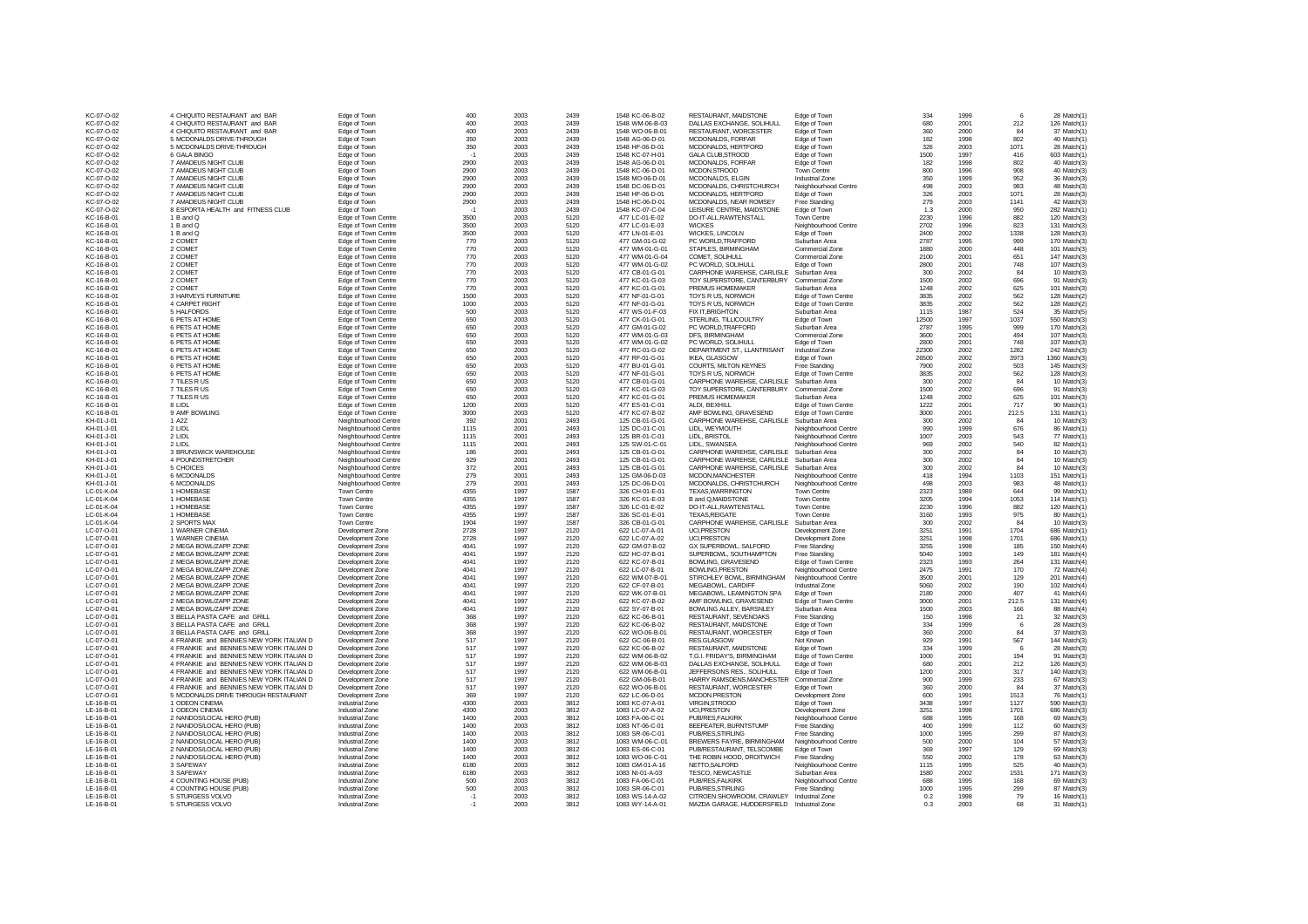| $IF-16-B-01$ | 5 STURGESS VOLVO               | Industrial Zone     | $-1$ | 2003 | 3812 | 1083 WS-14-A-01 | LOCKYEAR MOTORS, HORSHAM                   | Industrial Zone        | 0.3  | 1998 | 118    | 29 Match(1)  |
|--------------|--------------------------------|---------------------|------|------|------|-----------------|--------------------------------------------|------------------------|------|------|--------|--------------|
| LE-16-B-01   | 6 MECCA BINGO                  | Industrial Zone     | $-1$ | 2003 | 3812 | 1083 GC-07-H-01 | BINGO CLUB, GLASGOW                        | Neighbourhood Centre   | 2070 | 1999 | 356    | 140 Match(3  |
| LE-16-B-01   | 6 MECCA BINGO                  | Industrial Zone     | $-1$ | 2003 | 3812 | 1083 GM-07-H-01 | BINGO/SNOOKER CLUBS                        | Town Centre            | 1900 | 1995 | 217    | 250 Match(3) |
|              |                                |                     |      |      |      |                 |                                            |                        |      |      |        |              |
| I F-16-B-01  | 6 MECCA BINGO                  | Industrial Zone     | $-1$ | 2003 | 3812 | 1083 GM-07-H-02 | RIVA BINGO, MANCHESTER                     | <b>Town Centre</b>     | 1500 | 1996 | 231    | 290 Match(3) |
| LE-16-B-01   | 6 MECCA BINGO                  | Industrial Zone     | $-1$ | 2003 | 3812 | 1083 KC-07-H-01 | GALA CLUB STROOD                           | Edge of Town           | 1500 | 1997 | 416    | 603 Match(3  |
| $IF-16-B-01$ | 6 MECCA BINGO                  | Industrial Zone     | $-1$ | 2003 | 3812 | 1083 CH-07-H-01 | MECCA BINGO, CHESTER                       | Town Centre            | 1400 | 2003 | 231    | 0 Match(3    |
|              |                                |                     |      |      |      |                 |                                            |                        |      |      |        |              |
| LE-16-B-01   | 6 MECCA BINGO                  | Industrial Zone     | $-1$ | 2003 | 3812 | 1083 HF-07-H-01 | MECCA BINGO, STEVENAGE                     | Town Centre            | 1400 | 2003 | 255    | 0 Match(3)   |
| MS-01-K-01   | 1 HALFORDS                     | Edge of Town        | 1394 | 1997 | 2447 | 661 WS-01-F-01  | HALFORDS, BOGNOR                           | Edge of Town           | 3810 | 1989 | 834    | 0 Match(2)   |
| MS-01-K-01   | 2 FLECTRICITY PLUS             | Edge of Town        | 894  | 1997 | 2447 | 661 WM-01-G-02  | PC WORLD, SOLIHULL                         | Edge of Town           | 2800 | 2001 | 748    | 107 Match(2) |
| MS-01-K-01   | 3 SAINSBURYS HOMEBASE          |                     | 4413 | 1997 | 2447 | 661 CB-01-E-01  | <b>GREAT MILLS, KENDAL</b>                 |                        | 3530 | 1992 | 931.5  | 150 Match(1  |
|              |                                | Edge of Town        |      |      |      |                 |                                            | Edge of Town           |      |      |        |              |
| MS-01-K-01   | 3 SAINSBURYS HOMEBASE          | Edge of Town        | 4413 | 1997 | 2447 | 661 ES-01-E-10  | <b>TFXAS BRIGHTON</b>                      | Edge of Town           | 3250 | 1989 | 1031   | 161 Match(1  |
| MS-01-K-01   | 3 SAINSBURYS HOMEBASE          | Edge of Town        | 4413 | 1997 | 2447 | 661 LC-01-E-01  | B and Q,NELSON                             | Edge of Town           | 3809 | 1996 | 1941.5 | 225 Match(1  |
| MS-01-K-01   | 3 SAINSBURYS HOMEBASE          | Edge of Town        | 4413 | 1997 | 2447 | 661 NF-01-E-01  | DO-IT-ALL, GREAT YARMOUTH                  | Edge of Town           | 3252 | 1991 | 905    | 200 Match(1  |
| MS-01-K-01   | 3 SAINSBURYS HOMEBASE          | Edge of Town        | 4413 | 1997 | 2447 | 661 LN-01-E-01  | WICKES. LINCOLN                            | Edge of Town           | 2400 | 2002 | 1338   | 128 Match(1  |
|              |                                |                     |      |      |      |                 |                                            |                        |      |      |        |              |
| MS-01-K-01   | 4 CURRYS                       | Edge of Town        | 929  | 1997 | 2447 | 661 WM-01-G-02  | PC WORLD, SOLIHULL                         | Edge of Town           | 2800 | 2001 | 748    | 107 Match(2  |
| MS-01-K-01   | 5 ALLIED CARPETS               | Edge of Town        | 980  | 1997 | 2447 | 661 WM-01-G-02  | PC WORLD, SOLIHULL                         | Edge of Town           | 2800 | 2001 | 748    | 107 Match(2) |
| MS-01-K-01   | 6 COMET                        | Edge of Town        | 922  | 1997 | 2447 | 661 WM-01-G-02  | PC WORLD. SOLIHULL                         | Edge of Town           | 2800 | 2001 | 748    | 107 Match(2  |
|              |                                |                     |      |      |      |                 |                                            |                        |      |      |        |              |
| MS-01-K-01   | 7 DO IT ALL                    | Edge of Town        | 2787 | 1997 | 2447 | 661 CB-01-E-01  | <b>GREAT MILLS, KENDAL</b>                 | Edge of Town           | 3530 | 1992 | 931.5  | 150 Match(1  |
| MS-01-K-01   | 7 DO IT ALL                    | Edge of Town        | 2787 | 1997 | 2447 | 661 ES-01-E-04  | DO-IT-ALL BEXHILL                          | Edge of Town           | 1579 | 1992 | 548.5  | 70 Match(1   |
| MS-01-K-01   | 7 DO IT ALL                    | Edge of Town        | 2787 | 1997 | 2447 | 661 FS-01-F-10  | <b>TFXAS BRIGHTON</b>                      | Edge of Town           | 3250 | 1989 | 1031   | 161 Match(1  |
| MS-01-K-01   | 7 DO IT ALL                    |                     | 2787 | 1997 | 2447 | 661 LC-01-E-01  | B and Q,NELSON                             | Edge of Town           | 3809 | 1996 | 1941.5 | 225 Match(1  |
|              |                                | Edge of Town        |      |      |      |                 |                                            |                        |      |      |        |              |
| MS-01-K-01   | 7 DO IT ALL                    | Edge of Town        | 2787 | 1997 | 2447 | 661 NF-01-E-01  | DO-IT-ALL, GREAT YARMOUTH                  | Edge of Town           | 3252 | 1991 | 905    | 200 Match(1) |
| MS-01-K-01   | 7 DO IT ALL                    | Edge of Town        | 2787 | 1997 | 2447 | 661 LN-01-E-01  | WICKES. LINCOLN                            | Edge of Town           | 2400 | 2002 | 1338   | 128 Match(1  |
| MS-01-K-01   | 8 MFI                          | Edge of Town        | 1394 | 1997 | 2447 | 661 ES-01-G-04  | MFI,EASTBOURNE                             | Edge of Town           | 4450 | 1989 | 495    | 174 Match(2  |
| MS-01-K-01   | 8 MFI                          |                     | 1394 | 1997 | 2447 | 661 WM-01-G-02  | PC WORLD, SOLIHULL                         |                        | 2800 | 2001 | 748    | 107 Match(2  |
|              |                                | Edge of Town        |      |      |      |                 |                                            | Edge of Town           |      |      |        |              |
| MS-01-K-01   | 9 HARVEYS (FURNISHINGS)        | Edge of Town        | 929  | 1997 | 2447 | 661 WM-01-G-02  | PC WORLD, SOLIHULL                         | Edge of Town           | 2800 | 2001 | 748    | 107 Match(2  |
| NL-01-K-01   | 1 TEXTILE WORLD                | Edge of Town        | 1200 | 1988 | 2671 | 743 ES-01-G-04  | MFLEASTBOURNE                              | Edge of Town           | 4450 | 1989 | 495    | 174 Match(2) |
| NI -01-K-01  | 1 TEXTILE WORLD                | Edge of Town        | 1200 | 1988 | 2671 | 743 WS-01-G-01  | <b>OUFFNSWAY WORTHING</b>                  | Edge of Town           | 2434 | 1987 | 384    | 62 Match(2   |
|              |                                |                     |      |      |      |                 |                                            |                        |      |      |        |              |
| NL-01-K-01   | 2 MFI/COMET/POUNDSTRETCHER     | Edge of Town        | 4030 | 1988 | 2671 | 743 ES-01-G-04  | MFI.EASTBOURNE                             | Edge of Town           | 4450 | 1989 | 495    | 174 Match(1  |
| NL-01-K-01   | 2 MFI/COMET/POUNDSTRETCHER     | Edge of Town        | 4030 | 1988 | 2671 | 743 GM-01-G-01  | AQUATIC SUPERSTORE                         | Edge of Town           | 7989 | 1991 | 527    | 70 Match(1)  |
| NL-01-K-01   | 2 MFI/COMET/POUNDSTRETCHER     | Edge of Town        | 4030 | 1988 | 2671 | 743 WS-01-G-01  | <b>OUFFNSWAY WORTHING</b>                  | Edge of Town           | 2434 | 1987 | 384    | 62 Match(1   |
|              | 3 MFI                          |                     |      |      |      |                 |                                            |                        |      |      |        |              |
| NL-01-K-01   |                                | Edge of Town        | 930  | 1988 | 2671 | 743 WS-01-G-01  | QUEENSWAY, WORTHING                        | Edge of Town           | 2434 | 1987 | 384    | 62 Match(2)  |
| NL-01-K-01   | 4 GENERAL GEORGE               | Edge of Town        | 930  | 1988 | 2671 | 743 WS-01-G-01  | QUEENSWAY, WORTHING                        | Edge of Town           | 2434 | 1987 | 384    | 62 Match(2)  |
| NL-01-K-01   | 5   ANDMARK                    | Edge of Town        | 2200 | 1988 | 2671 | 743 WS-01-G-01  | QUEENSWAY.WORTHING                         | Edge of Town           | 2434 | 1987 | 384    | 62 Match(1   |
| NL-01-K-01   | 6 QUEENSWAY                    | Edge of Town        | 2200 | 1988 | 2671 | 743 WS-01-G-01  | QUEENSWAY, WORTHING                        | Edge of Town           | 2434 | 1987 | 384    | 62 Match(1   |
|              |                                |                     |      |      |      |                 |                                            |                        |      |      |        |              |
| NI -01-K-01  | 7 GREAT MILLS                  | Edge of Town        | 2300 | 1988 | 2671 | 743 FS-01-G-04  | MFI FASTBOURNE                             | Edge of Town           | 4450 | 1989 | 495    | 174 Match(1  |
| NL-01-K-01   | 7 GREAT MILLS                  | Edge of Town        | 2300 | 1988 | 2671 | 743 WS-01-G-01  | QUEENSWAY.WORTHING                         | Edge of Town           | 2434 | 1987 | 384    | 62 Match(1   |
| NT-16-B-01   | 1 ODEON                        | Edge of Town Centre | 3000 | 2003 | 5593 | 967 KC-07-A-01  | VIRGIN, STROOD                             | Edge of Town           | 3438 | 1997 | 1127   | 590 Match(4) |
| NT-16-B-01   | 1 ODEON                        | Edge of Town Centre | 3000 | 2003 | 5593 | 967   C-07-A-02 | <b>UCLPRESTON</b>                          | Development Zone       | 3251 | 1998 | 1701   | 686 Match(4  |
|              |                                |                     |      |      |      |                 |                                            |                        |      |      |        |              |
| NT-16-B-01   | 1 ODEON                        | Edge of Town Centre | 3000 | 2003 | 5593 | 967 WM-07-A-01  | UGC CINEMA, BIRMINGHAM                     | Suburban Area          | 5800 | 2001 | 1630   | 561 Match(4  |
| NT-16-B-01   | 2 WALKERS BINGO                | Edge of Town Centre | $-1$ | 2003 | 5593 | 967 GC-07-H-01  | BINGO CLUB, GLASGOW                        | Neighbourhood Centre   | 2070 | 1999 | 356    | 140 Match(3) |
| NT-16-B-01   | 2 WAI KERS BINGO               | Edge of Town Centre | $-1$ | 2003 | 5593 | 967 GM-07-H-01  | <b>BINGO/SNOOKER CLUBS</b>                 | <b>Town Centre</b>     | 1900 | 1995 | 217    | 250 Match(3  |
|              |                                |                     |      |      |      |                 |                                            |                        |      |      |        |              |
| NT-16-B-01   | 2 WALKERS BINGO                | Edge of Town Centre | $-1$ | 2003 | 5593 | 967 GM-07-H-02  | RIVA BINGO, MANCHESTER                     | <b>Town Centre</b>     | 1500 | 1996 | 231    | 290 Match(3  |
| NT-16-B-01   | 2 WALKERS BINGO                | Edge of Town Centre | $-1$ | 2003 | 5593 | 967 KC-07-H-01  | <b>GALA CLUB, STROOD</b>                   | Edge of Town           | 1500 | 1997 | 416    | 603 Match(3) |
| NT-16-B-01   | 2 WALKERS BINGC                | Edge of Town Centre | $-1$ | 2003 | 5593 | 967 CH-07-H-01  | MECCA BINGO, CHESTER                       | <b>Town Centre</b>     | 1400 | 2003 | 231    | 0 Match(3    |
| NT-16-B-01   | 2 WALKERS BINGO                | Edge of Town Centre | $-1$ | 2003 | 5593 | 967 HF-07-H-01  | MECCA BINGO, STEVENAGE                     | <b>Town Centre</b>     | 1400 | 2003 | 255    | 0 Match(3    |
|              |                                |                     |      |      |      |                 |                                            |                        |      |      |        |              |
| NT-16-B-01   | 3 MCDONALDS                    | Edge of Town Centre | 200  | 2003 | 5593 | 967 KC-06-D-01  | MCDON.STROOD                               | Town Centre            | 800  | 1996 | 908    | 40 Match(3)  |
| NT-16-B-01   | 3 MCDONALDS                    | Edge of Town Centre | 200  | 2003 | 5593 | 967 MO-06-D-01  | MCDONALDS, ELGIN                           | Industrial Zone        | 350  | 1999 | 952    | 36 Match(3   |
| NT-16-B-01   | 3 MCDONALDS                    | Edge of Town Centre | 200  | 2003 | 5593 | 967 DC-06-D-01  | MCDONALDS, CHRISTCHURCH                    | Neighbourhood Centre   | 498  | 2003 | 983    | 48 Match(3   |
| NT-16-B-01   | 3 MCDONALDS                    |                     | 200  | 2003 | 5593 | 967 HF-06-D-01  | MCDONALDS, HERTFORD                        |                        | 326  | 2003 | 1071   | 28 Match(3   |
|              |                                | Edge of Town Centre |      |      |      |                 |                                            | Edge of Town           |      |      |        |              |
| NT-16-B-01   | 3 MCDONALDS                    | Edge of Town Centre | 200  | 2003 | 5593 | 967 HC-06-D-01  | MCDONALDS, NEAR ROMSEY                     | Free Standing          | 279  | 2003 | 1141   | 42 Match(3   |
| NT-16-B-01   | 4 SAFEWAY                      | Edge of Town Centre | 4650 | 2003 | 5593 | 967 NY-01-A-01  | SOMERFIELD, NORTHALLERTON                  | Edge of Town Centre    | 2950 | 2003 | 996    | 206 Match(1  |
| RC-01-K-01   | 1 CARPETLAND                   | Edge of Town        | 3750 | 1991 | 1585 | 160 ES-01-G-04  | <b>MFLEASTBOURNE</b>                       | Edge of Town           | 4450 | 1989 | 495    | 174 Match(1  |
|              |                                |                     |      |      |      |                 |                                            |                        |      |      |        |              |
| RC-01-K-01   | 1 CARPETLAND                   | Edge of Town        | 3750 | 1991 | 1585 | 160 WS-01-G-01  | QUEENSWAY, WORTHING                        | Edge of Town           | 2434 | 1987 | 384    | 62 Match(1)  |
| RC-01-K-01   | 2 DO-IT-ALL                    | Edge of Town        | 930  | 1991 | 1585 | 160 ES-01-E-04  | DO-IT-ALL, BEXHILL                         | Edge of Town           | 1579 | 1992 | 548.5  | 70 Match(1)  |
| RC-01-K-01   | 3 POUNDSTRETCHER               | Edge of Town        | 946  | 1991 | 1585 | 160 WS-01-G-01  | QUEENSWAY, WORTHING                        | Edge of Town           | 2434 | 1987 | 384    | 62 Match(2   |
| RF-01-K-01   | 1 B and Q                      | Industrial Zone     | 3214 | 1988 | 2588 | 654 WS-01-E-01  | PAYLESS.BOGNOR                             | <b>Industrial Zone</b> | 2000 | 1987 | 1646   | 128 Match(1  |
|              |                                |                     |      |      |      |                 |                                            |                        |      |      |        |              |
| RF-01-K-01   | 2 COMET                        | Industrial Zone     | 1960 | 1988 | 2588 | 654 WS-01-G-02  | COURTS, SHOREHAM                           | <b>Industrial Zone</b> | 2750 | 1987 | 311    | 55 Match(1   |
| RF-01-K-01   | 3 MFI/GENERAL GEORGE           | Industrial Zone     | 1895 | 1988 | 2588 | 654 WS-01-G-02  | COURTS.SHOREHAM                            | Industrial Zone        | 2750 | 1987 | 311    | 55 Match(1   |
| RF-01-K-01   | 4 QUEENSWAY/HOME TEXTILES      | Industrial Zone     | 2583 | 1988 | 2588 | 654 WS-01-G-02  | COURTS, SHOREHAM                           | Industrial Zone        | 2750 | 1987 | 311    | 55 Match(1   |
| RF-01-K-01   | 5 MFI                          |                     | 1514 | 1988 | 2588 | 654 WS-01-G-02  | COURTS SHORFHAM                            | Industrial Zone        | 2750 | 1987 |        | 55 Match(1)  |
|              |                                | Industrial Zone     |      |      |      |                 |                                            |                        |      |      | 311    |              |
| RF-01-K-01   | 6 QUEENSWAY                    | Industrial Zone     | 632  | 1988 | 2588 | 654 ES-01-G-01  | QUEENSWAY, EASTBOURNE                      | Commercial Zone        | 2787 | 1987 | 364    | 53 Match(4)  |
| RF-01-K-01   | 6 QUEENSWAY                    | Industrial Zone     | 632  | 1988 | 2588 | 654 ES-01-G-02  | MFI,ST.LEONARDS-ON-SEA                     | Suburban Area          | 4552 | 1987 | 742    | 150 Match(4  |
| RF-01-K-01   | 6 OUFFNSWAY                    | Industrial Zone     | 632  | 1988 | 2588 | 654 ES-01-G-04  | <b>MFLEASTBOURNE</b>                       | Edge of Town           | 4450 | 1989 | 495    | 174 Match(4) |
|              |                                |                     | 632  | 1988 | 2588 |                 |                                            |                        |      | 1995 |        |              |
| RF-01-K-01   | 6 QUEENSWAY                    | Industrial Zone     |      |      |      | 654 GM-01-G-02  | PC WORLD, TRAFFORD                         | Suburban Area          | 2787 |      | 999    | 170 Match(4) |
| RF-01-K-01   | 6 QUEENSWAY                    | Industrial Zone     | 632  | 1988 | 2588 | 654 WS-01-G-01  | QUEENSWAY, WORTHING                        | Edge of Town           | 2434 | 1987 | 384    | 62 Match(4)  |
| RF-01-K-01   | 6 OUFFNSWAY                    | Industrial Zone     | 632  | 1988 | 2588 | 654 WS-01-G-02  | COURTS, SHOREHAM                           | Industrial Zone        | 2750 | 1987 | 311    | 55 Match(4)  |
| RF-01-K-01   | 7 TEXTILE WORLD/GENERAL GEORGE | Industrial Zone     | 1187 | 1988 | 2588 | 654 WS-01-G-02  | COURTS.SHOREHAM                            | <b>Industrial Zone</b> | 2750 | 1987 | 311    | 55 Match(2)  |
|              |                                |                     |      |      |      |                 |                                            |                        |      |      |        |              |
| SA-01-K-01   | 1 HOMEBASE                     | Edge of Town        | 2601 | 1998 | 2510 | 783 CB-01-E-01  | <b>GREAT MILLS, KENDAL</b>                 | Edge of Town           | 3530 | 1992 | 931.5  | 150 Match(1) |
| SA-01-K-01   | 1 HOMEBASE                     | Edge of Town        | 2601 | 1998 | 2510 | 783 ES-01-E-04  | DO-IT-ALL.BEXHILL                          | Edge of Town           | 1579 | 1992 | 548.5  | 70 Match(1)  |
| SA-01-K-01   | 1 HOMEBASE                     | Edge of Town        | 2601 | 1998 | 2510 | 783 LC-01-E-01  | B and Q.NELSON                             | Edge of Town           | 3809 | 1996 | 1941.5 | 225 Match(   |
| SA-01-K-01   | 1 HOMEBASE                     | Edge of Town        | 2601 | 1998 | 2510 | 783 NF-01-E-01  | DO-IT-ALL, GREAT YARMOUTH                  | Edge of Town           | 3252 | 1991 | 905    | 200 Match(1) |
|              |                                |                     |      |      |      |                 |                                            |                        |      |      |        |              |
| SA-01-K-01   | 1 HOMEBASE                     | Edge of Town        | 2601 | 1998 | 2510 | 783 LN-01-E-01  | WICKES, LINCOLN                            | Edge of Town           | 2400 | 2002 | 1338   | 128 Match(1  |
| SA-01-K-01   | 2 HARVEYS                      | Edge of Town        | 930  | 1998 | 2510 | 783 WM-01-G-02  | PC WORLD, SOLIHULL                         | Edge of Town           | 2800 | 2001 | 748    | 107 Match(2  |
| SA-01-K-01   | 3 BEHAR CARPETS                | Edge of Town        | 1440 | 1998 | 2510 | 783 WM-01-G-02  | PC WORLD, SOLIHULL                         | Edge of Town           | 2800 | 2001 | 748    | 107 Match(1  |
|              |                                |                     |      |      |      |                 |                                            |                        |      |      | 748    |              |
| SA-01-K-01   | 4 HOMESTYLE                    | Edge of Town        | 720  | 1998 | 2510 | 783 WM-01-G-02  | PC WORLD, SOLIHULL                         | Edge of Town           | 2800 | 2001 |        | 107 Match(2  |
| SA-01-K-01   | 5 TEXSTYLE WORLD               | Edge of Town        | 1090 | 1998 | 2510 | 783 WM-01-G-02  | PC WORLD, SOLIHULL                         | Edge of Town           | 2800 | 2001 | 748    | 107 Match(2) |
| SA-01-K-01   | 6 HALFORDS                     | Edge of Town        | 1024 | 1998 | 2510 | 783 WS-01-F-02  | HALFORDS.CHICHESTER                        | Commercial Zone        | 1858 | 1992 | 660    | 155 Match(3  |
| SA-01-K-01   | 7 CARPETWISE                   | Edge of Town        | 960  | 1998 | 2510 | 783 WM-01-G-02  | PC WORLD, SOLIHULL                         | Edge of Town           | 2800 | 2001 | 748    | 107 Match(2) |
|              |                                |                     |      |      |      |                 |                                            |                        |      |      |        |              |
| SA-01-K-01   | 8 LANDMARK                     | Edge of Town        | 920  | 1998 | 2510 | 783 WM-01-G-02  | PC WORLD, SOLIHULL                         | Edge of Town           | 2800 | 2001 | 748    | 107 Match(2) |
| SA-01-K-01   | 9 CURRYS                       | Edge of Town        | 920  | 1998 | 2510 | 783 WM-01-G-02  | PC WORLD, SOLIHULL                         | Edge of Town           | 2800 | 2001 | 748    | 107 Match(2  |
| SA-01-K-01   | 10 SCOTTISH POWER              | Edge of Town        | 920  | 1998 | 2510 | 783 WM-01-G-02  | PC WORLD, SOLIHULL                         | Edge of Town           | 2800 | 2001 | 748    | 107 Match(2) |
| SC-01-K-04   | 1 MOTHERCARE WORLD             | Free Standing       | 1400 | 1997 | 1777 | 180 WM-01-G-01  | STAPLES, BIRMINGHAM                        | Commercial Zone        | 1880 | 2000 | 448    | 101 Match(3) |
|              |                                |                     |      |      |      |                 |                                            |                        |      |      |        |              |
| SC-01-K-04   | 1 MOTHERCARE WORLD             | Free Standing       | 1400 | 1997 | 1777 | 180 WM-01-G-04  | COMET, SOLIHULL                            | Commercial Zone        | 2100 | 2001 | 651    | 147 Match(3  |
| SC-01-K-04   | 1 MOTHERCARE WORLD             | Free Standing       | 1400 | 1997 | 1777 | 180 CB-01-G-01  | CARPHONE WAREHSE, CARLISLE Suburban Area   |                        | 300  | 2002 | 84     | 10 Match(3)  |
| $SC-01-K-04$ | 1 MOTHERCARE WORLD             | Free Standing       | 1400 | 1997 | 1777 | 180 KC-01-G-03  | TOY SUPERSTORE, CANTERBURY                 | Commercial Zone        | 1500 | 2002 | 696    | 91 Match(3   |
| SC-01-K-04   | 1 MOTHERCARE WORLD             | Free Standing       | 1400 | 1997 | 1777 | 180 KC-01-G-01  | PREMUS HOMEMAKER                           | Suburban Area          | 1248 | 2002 | 625    | 101 Match(3) |
|              |                                |                     |      |      |      |                 |                                            |                        |      |      |        |              |
| SC-01-K-04   | 2 POWERHOUSE                   | Free Standing       | 1090 | 1997 | 1777 | 180 CB-01-G-01  | CARPHONE WAREHSE, CARLISLE Suburban Area   |                        | 300  | 2002 | 84     | 10 Match(3)  |
| SC-01-K-04   | 2 POWERHOUSE                   | Free Standing       | 1090 | 1997 | 1777 | 180 KC-01-G-03  | TOY SUPERSTORE, CANTERBURY Commercial Zone |                        | 1500 | 2002 | 696    | 91 Match(3)  |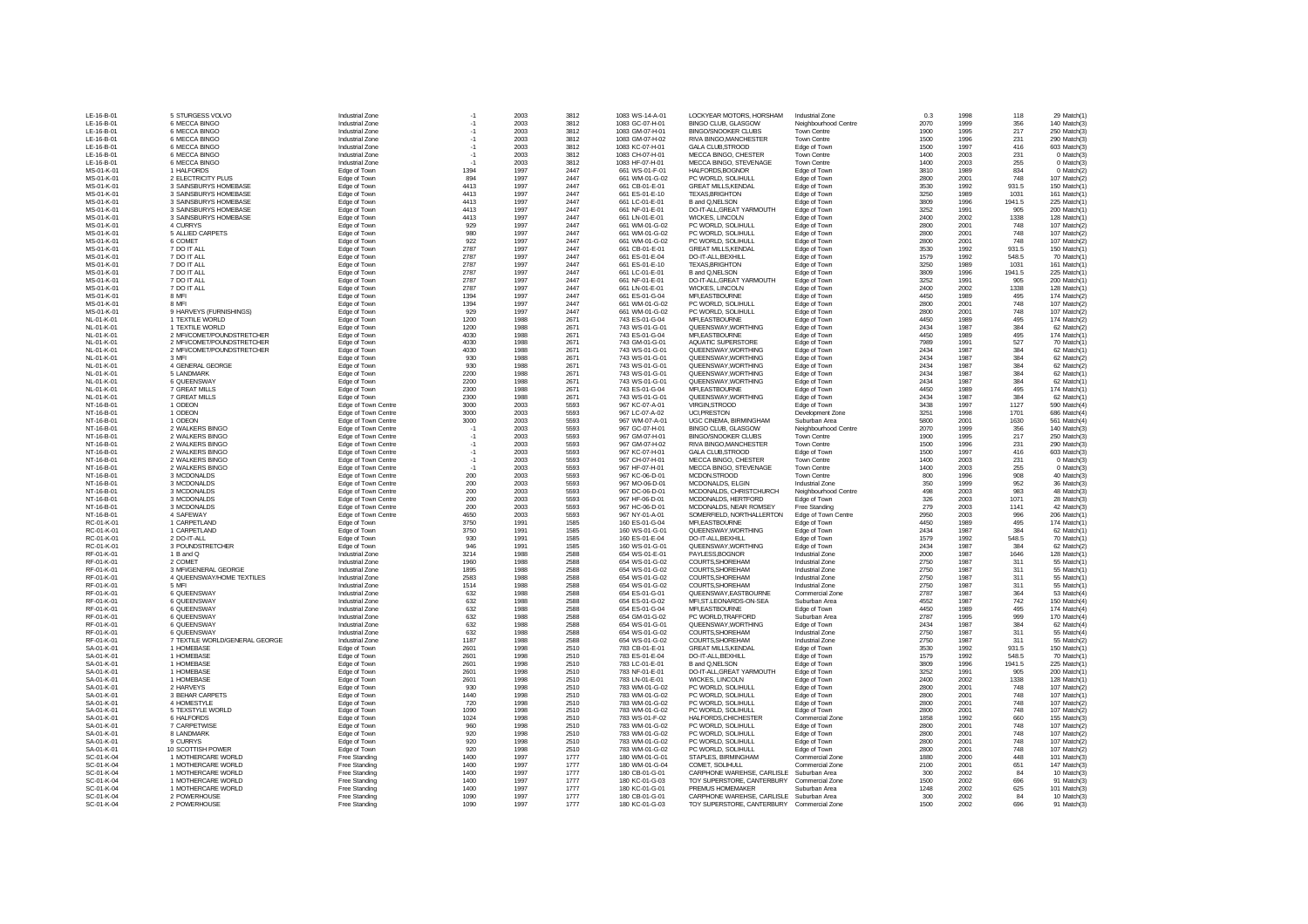| SC-01-K-04               | 2 POWERHOUSE                              | Free Standing        | 1090         | 1997         | 1777         | 180 KC-01-G-01                     | PREMUS HOMEMAKER                                  | Suburban Area          | 1248         | 2002         | 625        | 101 Match(3)              |
|--------------------------|-------------------------------------------|----------------------|--------------|--------------|--------------|------------------------------------|---------------------------------------------------|------------------------|--------------|--------------|------------|---------------------------|
| SC-01-K-04               | 3 ARGOS                                   | Free Standing        | 970          | 1997         | 1777         | 180 CB-01-G-01                     | CARPHONE WAREHSE, CARLISLE Suburban Area          |                        | 300          | 2002         | 84         | 10 Match(3)               |
| TW-16-B-02               | 1 MCDONALDS                               | Commercial Zone      | 500          | 2003         | 8260         | 3568 KC-06-D-01                    | MCDON.STROOD                                      | Town Centre            | 800          | 1996         | 908        | 40 Match(3)               |
| TW-16-B-02               | 1 MCDONALDS                               | Commercial Zone      | 500          | 2003         | 8260         | 3568 MO-06-D-01                    | MCDONALDS, ELGIN                                  | Industrial Zone        | 350          | 1999         | 952        | 36 Match(3)               |
| TW-16-B-02               | 1 MCDONALDS                               | Commercial Zone      | 500          | 2003         | 8260         | 3568 DC-06-D-01                    | MCDONALDS, CHRISTCHURCH                           | Neighbourhood Centre   | 498          | 2003         | 983        | 48 Match(3)               |
| TW-16-B-02               | 1 MCDONALDS                               | Commercial Zone      | 500          | 2003         | 8260         | 3568 HF-06-D-01                    | MCDONALDS. HERTFORD                               | Edge of Town           | 326          | 2003         | 1071       | 28 Match(3)               |
| TW-16-B-02               | 1 MCDONALDS                               | Commercial Zone      | 500          | 2003         | 8260         | 3568 HC-06-D-01                    | MCDONALDS, NEAR ROMSEY                            | Free Standing          | 279          | 2003         | 1141       | 42 Match(3)               |
| TW-16-B-02               | 2 HALFORDS                                | Commercial Zone      | 925          | 2003         | 8260         | 3568 GM-01-F-01                    | HALFORDS, TRAFFORD                                | Free Standing          | 1874         | 1989         | 987        | 143 Match(5)              |
| TW-16-B-02               | 2 HALFORDS                                | Commercial Zone      | 925          | 2003         | 8260         | 3568 WS-01-F-01                    | HALFORDS, BOGNOR                                  | Edge of Town           | 3810         | 1989         | 834        | 0 Match(5)                |
| TW-16-B-02               | 2 HALFORDS                                | Commercial Zone      | 925          | 2003         | 8260         | 3568 WS-01-F-02                    | HALFORDS.CHICHESTER                               | Commercial Zone        | 1858         | 1992         | 660        | 155 Match(5)              |
| TW-16-B-02               | 2 HALFORDS                                | Commercial Zone      | 925          | 2003         | 8260         | 3568 WS-01-F-03                    | FIX IT, BRIGHTON                                  | Suburban Area          | 1115         | 1987         | 524        | 35 Match(5)               |
| TW-16-B-02               | 3 AA SERVICE CENTRE                       | Commercial Zone      | $-1$         | 2003         | 8260         | 3568 WM-15-A-02                    | WHEEL WORKS, BIRMINGHAM                           | Neighbourhood Centre   | 0.5          | 2001         | 52         | 6 Match(3)                |
| TW-16-B-02               | 4 BOOTS                                   | Commercial Zone      | 945          | 2003         | 8260         | 3568 WM-01-G-01                    | STAPI FS. BIRMINGHAM                              | Commercial Zone        | 1880         | 2000         | 448        | 101 Match(1)              |
| TW-16-B-02               | 4 BOOTS                                   | Commercial Zone      | 945          | 2003         | 8260         | 3568 KC-01-G-03                    | TOY SUPERSTORE, CANTERBURY                        | Commercial Zone        | 1500         | 2002         | 696        | 91 Match(1)               |
| TW-16-B-02               | 5 NEXT                                    | Commercial Zone      | 1750         | 2003         | 8260         | 3568 WM-01-G-01                    | STAPLES, BIRMINGHAM                               | Commercial Zone        | 1880         | 2000         | 448        | 101 Match(1)              |
| TW-16-B-02               | 5 NEXT                                    | Commercial Zone      | 1750         | 2003         | 8260         | 3568 WM-01-G-04                    | COMET. SOLIHULL                                   | Commercial Zone        | 2100         | 2001         | 651        | 147 Match(1               |
| TW-16-B-02               | 5 NEXT                                    | Commercial Zone      | 1750         | 2003         | 8260         | 3568 KC-01-G-03                    | TOY SUPERSTORE, CANTERBURY                        | Commercial Zone        | 1500         | 2002         | 696        | 91 Match(1)               |
| TW-16-B-02               | 6 MILLER BROTHERS                         | Commercial Zone      | 950          | 2003         | 8260         | 3568 WM-01-G-01                    | STAPI FS BIRMINGHAM                               | Commercial Zone        | 1880         | 2000         | 448        | 101 Match(1)              |
| TW-16-B-02               | 6 MILLER BROTHERS                         | Commercial Zone      | 950          | 2003         | 8260         | 3568 KC-01-G-03                    | TOY SUPERSTORE, CANTERBURY                        | Commercial Zone        | 1500         | 2002         | 696        | 91 Match(1                |
| TW-16-B-02               | 7 OUTFIT                                  | Commercial Zone      | 1125         | 2003         | 8260         | 3568 WM-01-G-01                    | STAPLES, BIRMINGHAM                               | Commercial Zone        | 1880         | 2000         | 448        | 101 Match(1               |
| TW-16-B-02               | 7 OUTFIT                                  | Commercial Zone      | 1125         | 2003         | 8260         | 3568 WM-01-G-04                    | COMET. SOLIHULL                                   | Commercial Zone        | 2100         | 2001         | 651        | 147 Match(1               |
| TW-16-B-02               | 7 OUTFIT                                  | Commercial Zone      | 1125         | 2003         | 8260         | 3568 KC-01-G-03                    | TOY SUPERSTORE, CANTERBURY                        | Commercial Zone        | 1500         | 2002         | 696        | 91 Match(1                |
| TW-16-B-02               | 8 POUNDSTRETCHER                          | Commercial Zone      | 1200         | 2003         | 8260         | 3568 WM-01-G-01                    | STAPLES, BIRMINGHAM                               | Commercial Zone        | 1880         | 2000         | 448        | 101 Match(1)              |
| TW-16-B-02               | 8 POUNDSTRETCHER                          | Commercial Zone      | 1200         | 2003         | 8260         | 3568 WM-01-G-04                    | COMET. SOLIHULL                                   | Commercial Zone        | 2100         | 2001         | 651        | 147 Match(1)              |
| TW-16-B-02               | 8 POUNDSTRETCHER                          | Commercial Zone      | 1200         | 2003         | 8260         | 3568 KC-01-G-03                    | TOY SUPERSTORE, CANTERBURY                        | Commercial Zone        | 1500         | 2002         | 696        | 91 Match(1)               |
| TW-16-B-02               | 9 ARGOS                                   | Commercial Zone      | 1200         | 2003         | 8260         | 3568 WM-01-G-01                    | STAPLES, BIRMINGHAM                               | Commercial Zone        | 1880         | 2000         | 448        | 101 Match(1)              |
| TW-16-B-02               | 9 ARGOS                                   | Commercial Zone      | 1200         | 2003         | 8260         | 3568 WM-01-G-04                    | COMET. SOLIHULL                                   | Commercial Zone        | 2100         | 2001         | 651        | 147 Match(1)              |
| TW-16-B-02               | 9 ARGOS                                   | Commercial Zone      | 1200         | 2003         | 8260         | 3568 KC-01-G-03                    | TOY SUPERSTORE, CANTERBURY                        | <b>Commercial Zone</b> | 1500         | 2002         | 696        | 91 Match(1                |
| TW-16-B-02               | 10 CURRYS                                 | Commercial Zone      | 1400         | 2003         | 8260         | 3568 WM-01-G-01                    | STAPLES, BIRMINGHAM                               | Commercial Zone        | 1880         | 2000         | 448        | 101 Match(1)              |
| TW-16-B-02               | 10 CURRYS                                 | Commercial Zone      | 1400         | 2003         | 8260         | 3568 WM-01-G-04                    | COMET. SOLIHULL                                   | Commercial Zone        | 2100         | 2001         | 651        | 147 Match(1)              |
| TW-16-B-02               | 10 CURRYS                                 | Commercial Zone      | 1400         | 2003         | 8260         | 3568 KC-01-G-03                    | TOY SUPERSTORE, CANTERBURY                        | Commercial Zone        | 1500         | 2002         | 696        | 91 Match(1)               |
| TW-16-B-02               | 11 PC WORLD                               | Commercial Zone      | 1400         | 2003         | 8260         | 3568 WM-01-G-01                    | STAPLES, BIRMINGHAM                               | Commercial Zone        | 1880         | 2000         | 448        | 101 Match(1)              |
|                          |                                           | Commercial Zone      |              |              | 8260         |                                    |                                                   |                        |              | 2001         | 651        | 147 Match(1)              |
| TW-16-B-02               | 11 PC WORLD                               |                      | 1400         | 2003         |              | 3568 WM-01-G-04                    | COMET. SOLIHULL                                   | Commercial Zone        | 2100         |              |            |                           |
| TW-16-B-02<br>TW-16-B-02 | 11 PC WORLD<br>12 COMET                   | Commercial Zone      | 1400<br>1500 | 2003<br>2003 | 8260<br>8260 | 3568 KC-01-G-03<br>3568 WM-01-G-01 | TOY SUPERSTORE, CANTERBURY<br>STAPLES, BIRMINGHAM | Commercial Zone        | 1500<br>1880 | 2002<br>2000 | 696<br>448 | 91 Match(1<br>101 Match(1 |
|                          |                                           | Commercial Zone      |              |              |              |                                    |                                                   | Commercial Zone        |              |              |            |                           |
| TW-16-B-02               | 12 COMET                                  | Commercial Zone      | 1500         | 2003         | 8260         | 3568 WM-01-G-04                    | COMET, SOLIHULL                                   | Commercial Zone        | 2100         | 2001         | 651        | 147 Match(1)              |
| TW-16-B-02               | 12 COMET                                  | Commercial Zone      | 1500         | 2003         | 8260         | 3568 KC-01-G-03                    | TOY SUPERSTORE, CANTERBURY                        | Commercial Zone        | 1500         | 2002         | 696        | 91 Match(1)               |
| TW-16-B-02               | 13 HARVEYS/ROSELEYS/STORIES/BENSONS       | Commercial Zone      | 1500         | 2003         | 8260         | 3568 WM-01-G-01                    | STAPLES, BIRMINGHAM                               | Commercial Zone        | 1880         | 2000         | 448        | 101 Match(1)              |
| TW-16-B-02               | 13 HARVEYS/ROSELEYS/STORIES/BENSONS       | Commercial Zone      | 1500         | 2003         | 8260         | 3568 WM-01-G-04                    | COMET, SOLIHULL                                   | Commercial Zone        | 2100         | 2001         | 651        | 147 Match(1)              |
| TW-16-B-02               | 13 HARVEYS/ROSELEYS/STORIES/BENSONS       | Commercial Zone      | 1500         | 2003         | 8260         | 3568 KC-01-G-03                    | TOY SUPERSTORE, CANTERBURY                        | Commercial Zone        | 1500         | 2002         | 696        | 91 Match(1                |
| TW-16-B-02               | 14 JUB SPORTS                             | Commercial Zone      | 950          | 2003         | 8260         | 3568 WM-01-G-01                    | STAPI FS BIRMINGHAM                               | Commercial Zone        | 1880         | 2000         | 448        | 101 Match(1)              |
| TW-16-B-02               | 14 JJB SPORTS                             | Commercial Zone      | 950          | 2003         | 8260         | 3568 KC-01-G-03                    | TOY SUPERSTORE, CANTERBURY                        | Commercial Zone        | 1500         | 2002         | 696        | 91 Match(1)               |
| TW-16-B-02               | 15 NORTHERN ELECTRIC                      | Commercial Zone      | 950          | 2003         | 8260         | 3568 WM-01-G-01                    | STAPLES, BIRMINGHAM                               | Commercial Zone        | 1880         | 2000         | 448        | 101 Match(1)              |
| TW-16-B-02               | 15 NORTHERN ELECTRIC                      | Commercial Zone      | 950          | 2003         | 8260         | 3568 KC-01-G-03                    | TOY SUPERSTORE, CANTERBURY                        | Commercial Zone        | 1500         | 2002         | 696        | 91 Match(1)               |
| TW-16-B-02               | 16 WALTER WALL CARPETS                    | Commercial Zone      | 720          | 2003         | 8260         | 3568 WM-01-G-01                    | STAPLES, BIRMINGHAM                               | Commercial Zone        | 1880         | 2000         | 448        | 101 Match(2)              |
| TW-16-B-02               | 16 WALTER WALL CARPETS                    | Commercial Zone      | 720          | 2003         | 8260         | 3568 WM-01-G-04                    | COMET, SOLIHULL                                   | Commercial Zone        | 2100         | 2001         | 651        | 147 Match(2)              |
| TW-16-B-02               | 16 WALTER WALL CARPETS                    | Commercial Zone      | 720          | 2003         | 8260         | 3568 KC-01-G-03                    | TOY SUPERSTORE, CANTERBURY Commercial Zone        |                        | 1500         | 2002         | 696        | 91 Match(2)               |
| TW-16-B-02               | 17 FRANKIE and BENNYS NEW YORK ITALIAN DI | Commercial Zone      | 430          | 2003         | 8260         | 3568 GM-06-B-01                    | HARRY RAMSDENS, MANCHESTER Commercial Zone        |                        | 900          | 1999         | 233        | 67 Match(2)               |
| TW-16-B-02               | 18 UCI CINEMA                             | Commercial Zone      | 3320         | 2003         | 8260         | 3568 KC-07-A-01                    | <b>VIRGIN, STROOD</b>                             | Edge of Town           | 3438         | 1997         | 1127       | 590 Match(3)              |
| TW-16-B-02               | 18 UCI CINEMA                             | Commercial Zone      | 3320         | 2003         | 8260         | 3568 LC-07-A-02                    | UCI, PRESTON                                      | Development Zone       | 3251         | 1998         | 1701       | 686 Match(3)              |
| TW-16-B-02               | 18 UCI CINEMA                             | Commercial Zone      | 3320         | 2003         | 8260         | 3568 WM-07-A-01                    | UGC CINEMA, BIRMINGHAM                            | Suburban Area          | 5800         | 2001         | 1630       | 561 Match(3)              |
| TW-16-B-02               | 19 PIZZA HUT                              | Commercial Zone      | 420          | 2003         | 8260         | 3568 GM-06-B-01                    | HARRY RAMSDENS, MANCHESTER                        | Commercial Zone        | 900          | 1999         | 233        | 67 Match(2)               |
| WM-01-K-01               | 1 HOMEBASE                                | Neighbourhood Centre | 3400         | 2000         | 2411         | 355 LC-01-E-03                     | <b>WICKES</b>                                     | Neighbourhood Centre   | 2702         | 1996         | 823        | 131 Match(1)              |
| WM-01-K-01               | 2 PC WORLD                                | Neighbourhood Centre | 1370         | 2000         | 2411         | 355 CB-01-G-01                     | CARPHONE WAREHSE, CARLISLE Suburban Area          |                        | 300          | 2002         | 84         | 10 Match(3)               |
| WM-01-K-01               | 2 PC WORLD                                | Neighbourhood Centre | 1370         | 2000         | 2411         | 355 KC-01-G-01                     | PREMUS HOMEMAKER                                  | Suburban Area          | 1248         | 2002         | 625        | 101 Match(3)              |
| WM-01-K-01               | 3 CURRYS                                  | Neighbourhood Centre | 1370         | 2000         | 2411         | 355 WM-01-G-01                     | STAPLES, BIRMINGHAM                               | Commercial Zone        | 1880         | 2000         | 448        | 101 Match(3)              |
| WM-01-K-01               | 3 CURRYS                                  | Neighbourhood Centre | 1370         | 2000         | 2411         | 355 CB-01-G-01                     | CARPHONE WAREHSE, CARLISLE Suburban Area          |                        | 300          | 2002         | 84         | 10 Match(3)               |
| WM-01-K-01               | 3 CURRYS                                  | Neighbourhood Centre | 1370         | 2000         | 2411         | 355 KC-01-G-03                     | TOY SUPERSTORE, CANTERBURY                        | Commercial Zone        | 1500         | 2002         | 696        | 91 Match(3)               |
| WM-01-K-01               | 3 CURRYS                                  | Neighbourhood Centre | 1370         | 2000         | 2411         | 355 KC-01-G-01                     | PREMUS HOMEMAKER                                  | Suburban Area          | 1248         | 2002         | 625        | 101 Match(3)              |
| WM-01-K-01               | 4 COMET                                   | Neighbourhood Centre | 2100         | 2000         | 2411         | 355 CK-01-G-01                     | STERLING, TILLICOULTRY                            | Edge of Town           | 12500        | 1997         | 1037       | 550 Match(3)              |
| WM-01-K-0                | 4 COMET                                   | Neighbourhood Centre | 2100         | 2000         | 2411         | 355 GM-01-G-02                     | PC WORLD.TRAFFORD                                 | Suburban Area          | 2787         | 1995         | 999        | 170 Match(3)              |
| WM-01-K-01               | 4 COMET                                   | Neighbourhood Centre | 2100         | 2000         | 2411         | 355 RC-01-G-01                     | CRS HOMEWORLD                                     | Edge of Town           | 9290         | 1992         | 1331       | 450 Match(3)              |
| WM-01-K-01               | 4 COMET                                   | Neighbourhood Centre | 2100         | 2000         | 2411         | 355 WM-01-G-03                     | DFS, BIRMINGHAM                                   | Commercial Zone        | 3600         | 2001         | 494        | 107 Match(3)              |
| WM-01-K-0                | 4 COMET                                   | Neighbourhood Centre | 2100         | 2000         | 2411         | 355 WM-01-G-01                     | STAPLES, BIRMINGHAM                               | Commercial Zone        | 1880         | 2000         | 448        | 101 Match(3)              |
| WM-01-K-0                | 4 COMET                                   | Neighbourhood Centre | 2100         | 2000         | 2411         | 355 WM-01-G-04                     | COMET. SOLIHULL                                   | Commercial Zone        | 2100         | 2001         | 651        | 147 Match(3)              |
| WM-01-K-01               | 4 COMET                                   | Neighbourhood Centre | 2100         | 2000         | 2411         | 355 WM-01-G-02                     | PC WORLD, SOLIHULL                                | Edge of Town           | 2800         | 2001         | 748        | 107 Match(3)              |
| WM-01-K-0                | 4 COMET                                   | Neighbourhood Centre | 2100         | 2000         | 2411         | 355 KC-01-G-03                     | TOY SUPERSTORE, CANTERBURY                        | Commercial Zone        | 1500         | 2002         | 696        | 91 Match(3)               |
| WM-01-K-01               | 4 COMET                                   | Neighbourhood Centre | 2100         | 2000         | 2411         | 355 KC-01-G-01                     | PREMUS HOMEMAKER                                  | Suburban Area          | 1248         | 2002         | 625        | 101 Match(3)              |
| WM-01-K-01               | 4 COMET                                   | Neighbourhood Centre | 2100         | 2000         | 2411         | 355 BU-01-G-01                     | COURTS. MILTON KEYNES                             | Free Standing          | 7900         | 2002         | 503        | 145 Match(3)              |
| WM-01-K-01               | 4 COMET                                   | Neighbourhood Centre | 2100         | 2000         | 2411         | 355 NF-01-G-01                     | TOYS R US, NORWICH                                | Edge of Town Centre    | 3835         | 2002         | 562        | 128 Match(3)              |
| WM-01-K-01               | 5 HALFORDS                                | Neighbourhood Centre | 1500         | 2000         | 2411         | 355 WS-01-F-02                     | HALFORDS, CHICHESTER                              | Commercial Zone        | 1858         | 1992         | 660        | 155 Match(3)              |
| WS-01-J-01               | 1 TFXAS                                   | Edge of Town         | 5112         | 1993         | 8962         | 1750 CB-01-E-01                    | <b>GREAT MILLS KENDAL</b>                         | <b>Edge of Town</b>    | 3530         | 1992         | 931.5      | 150 Match(1)              |
| WS-01-J-01               | 1 TEXAS                                   | Edge of Town         | 5112         | 1993         | 8962         | 1750 ES-01-E-10                    | <b>TEXAS, BRIGHTON</b>                            | Edge of Town           | 3250         | 1989         | 1031       | 161 Match(1)              |
| WS-01-J-01               | 1 TEXAS                                   | Edge of Town         | 5112         | 1993         | 8962         | 1750 LC-01-E-01                    | B and Q,NELSON                                    | Edge of Town           | 3809         | 1996         | 1941.5     | 225 Match(1)              |
| WS-01-J-01               | 1 TEXAS                                   | Edge of Town         | 5112         | 1993         | 8962         | 1750 NF-01-E-01                    | DO-IT-ALL, GREAT YARMOUTH                         | Edge of Town           | 3252         | 1991         | 905        | 200 Match(1)              |
| WS-01-J-01               | 2 TESCO                                   | Edge of Town         | 7435         | 1993         | 8962         | 1750 CB-01-A-01                    | ASDA, KENDAL                                      | Edge of Town           | 5667         | 1992         | 3070.5     | 567 Match(1               |
| WS-01-J-01               | 2 TESCO                                   | Edge of Town         | 7435         | 1993         | 8962         | 1750 CB-01-A-02                    | MORRISONS.KENDAL                                  | Edge of Town           | 6875         | 1992         | 2320       | 684 Match(1               |
| WS-01-J-01               | 2 TESCO                                   | Edge of Town         | 7435         | 1993         | 8962         | 1750 CH-01-A-03                    | ASDA, WIDNES                                      | Edge of Town           | 6814         | 1989         | 2869       | 600 Match(1               |
| WS-01-J-01               | 2 TESCO                                   | Edge of Town         | 7435         | 1993         | 8962         | 1750 DC-01-A-06                    | SAINSBURYS, CHRISTCHURCH                          | Edge of Town           | 5720         | 1990         | 4320       | 555 Match(1)              |
| WS-01-J-01               | 2 TESCO                                   | Edge of Town         | 7435         | 1993         | 8962         | 1750 DV-01-A-01                    | TESCO NEWTON ABBOT                                | <b>Edge of Town</b>    | 5333         | 1992         | 5497       | 700 Match(1               |
| WS-01-J-01               | 2 TESCO                                   | Edge of Town         | 7435         | 1993         | 8962         | 1750 DV-01-A-15                    | SAINSBURYS.EXETER                                 | Edge of Town           | 6081         | 1995         | 3821       | 624 Match(1               |
| WS-01-J-01               | 2 TESCO                                   | Edge of Town         | 7435         | 1993         | 8962         | 1750 DV-01-A-18                    | TESCO, EXETER                                     | Edge of Town           | 6224         | 1995         | 4325       | 670 Match(1)              |
| WS-01-J-01               | 2 TESCO                                   | Edge of Town         | 7435         | 1993         | 8962         | 1750 FS-01-A-02                    | <b>ASDA BRIGHTON</b>                              | <b>Edge of Town</b>    | 8260         | 1991         | 2923.75    | 727 Match(1               |
| WS-01-J-01               | 2 TESCO                                   | Edge of Town         | 7435         | 1993         | 8962         | 1750 ES-01-A-03                    | ASDA, BRIGHTON                                    | Edge of Town           | 9500         | 1993         | 4235       | 780 Match(1               |
| WS-01-J-01               | 2 TESCO                                   | Edge of Town         | 7435         | 1993         | 8962         | 1750 GM-01-A-10                    | ASDA,TAMESIDE                                     | Edge of Town           | 9244         | 1989         | 4491       | 618 Match(1)              |
| WS-01-J-01               | 2 TESCO                                   | Edge of Town         | 7435         | 1993         | 8962         | 1750 GM-01-A-14                    | ASDA BOLTON                                       | Edge of Town           | 6224         | 1991         | 3593       | 580 Match(1)              |
| WS-01-J-01               | 2 TESCO                                   | Edge of Town         | 7435         | 1993         | 8962         | 1750 GM-01-A-17                    | ASDA,TAMESIDE                                     | Edge of Town           | 9244         | 1995         | 6459       | 618 Match(1)              |
| WS-01-J-01               | 2 TESCO                                   | Edge of Town         | 7435         | 1993         | 8962         | 1750 GM-01-A-23                    | ASDA.TAMESIDE                                     | Edge of Town           | 9244         | 1998         | 6474       | 618 Match(1)              |
|                          |                                           |                      |              |              | 8962         | 1750 GM-01-A-24                    | <b>TESCO, MANCHESTER</b>                          | Edge of Town           | 6990         | 1 QQR        |            | 800 Match(1)              |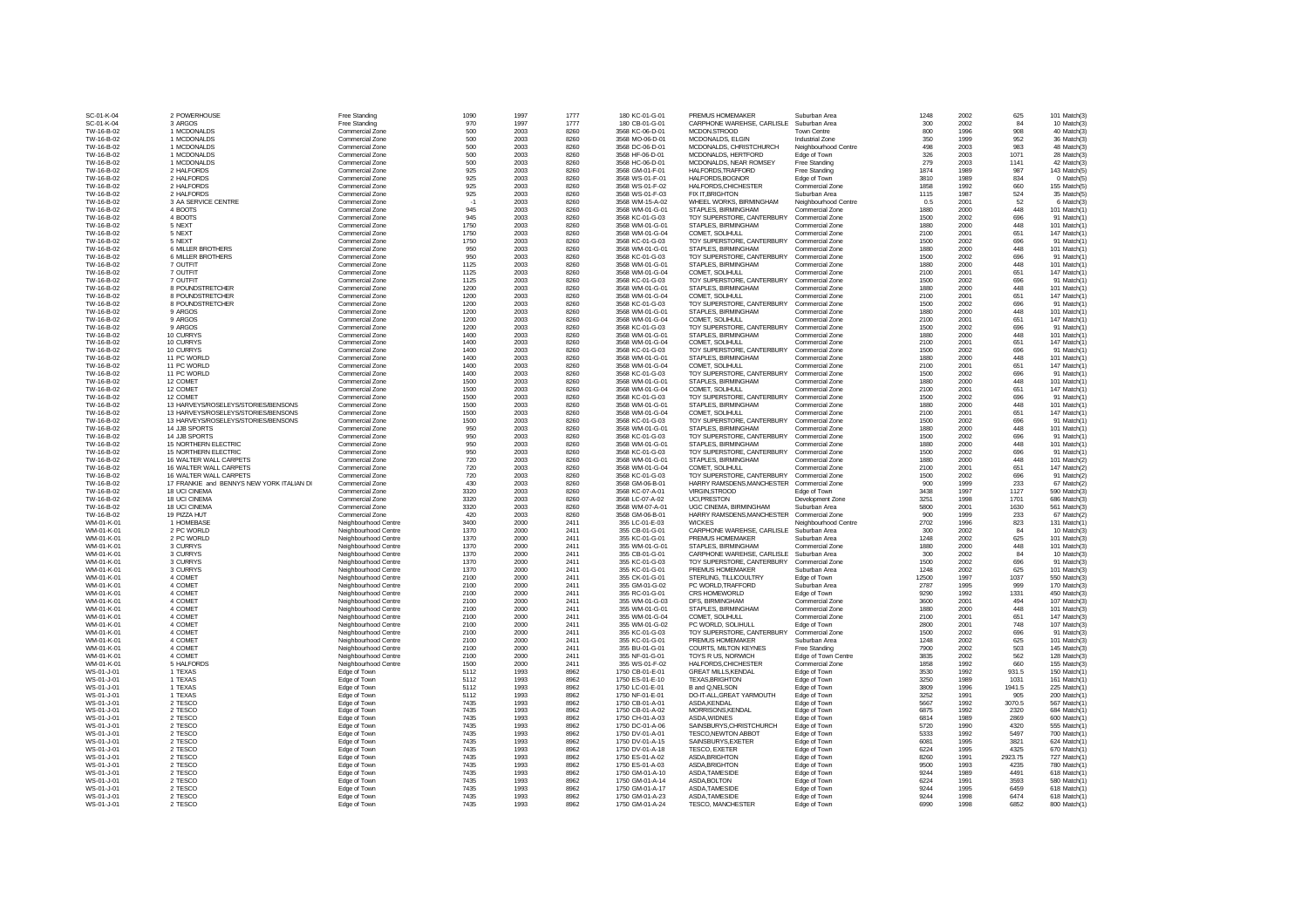| WS-01-J-01 | 2 TESCO                    | Edge of Town    | 7435  | 1993 | 8962 | 1750 HC-01-A-01 | SAINSBURYS.FAREHAM         | Edge of Town     | 5030  | 1993 | 2804   | 585 Match(1) |
|------------|----------------------------|-----------------|-------|------|------|-----------------|----------------------------|------------------|-------|------|--------|--------------|
| WS-01-J-01 | 2 TESCO                    | Edge of Town    | 7435  | 1993 | 8962 | 1750 HC-01-A-02 | SAINSBURYS, FAREHAM        | Edge of Town     | 6210  | 1999 | 4475   | 563 Match(1) |
| WS-01-J-01 | 2 TESCO                    | Edge of Town    | 7435  | 1993 | 8962 | 1750 KC-01-A-12 | TESCO.WHITSTABLE           | Edge of Town     | 6038  | 1994 | 4047   | 710 Match(1) |
| WS-01-J-01 | 2 TESCO                    | Edge of Town    | 7435  | 1993 | 8962 | 1750 LC-01-A-01 | ASDA.LANCASTER             | Edge of Town     | 6689  | 1989 | 4116   | 506 Match(1) |
| WS-01-J-01 | 2 TESCO                    | Edge of Town    | 7435  | 1993 | 8962 | 1750 LC-01-A-09 | SAINSBURYS.PRESTON         | Edge of Town     | 5704  | 1993 | 4826   | 500 Match(1) |
| WS-01-J-01 | 2 TESCO                    | Edge of Town    | 7435  | 1993 | 8962 | 1750 LN-01-A-04 | MORRISONS.STAMFORD         | Edge of Town     | 7017  | 1993 | 4678   | 595 Match(1) |
| WS-01-J-01 | 2 TESCO                    | Edge of Town    | 7435  | 1993 | 8962 | 1750 NA-01-A-01 | SAFEWAY, STEVENSTON        | Edge of Town     | 5028  | 1999 | 3665   | 407 Match(1) |
| WS-01-J-01 | 2 TESCO                    | Edge of Town    | 7435  | 1993 | 8962 | 1750 SC-01-A-01 | SAINSBURYS.BURPHAM         | Edge of Town     | 6456  | 1989 | 4891   | 610 Match(1) |
| WS-01-J-01 | 2 TESCO                    | Edge of Town    | 7435  | 1993 | 8962 | 1750 SC-01-A-02 | <b>TESCO.REIGATE</b>       | Edge of Town     | 7350  | 1992 | 5640   | 700 Match(1) |
| WS-01-J-01 | 2 TESCO                    | Edge of Town    | 7435  | 1993 | 8962 | 1750 SC-01-A-03 | SAINSBURYS.GUILDFORD       | Edge of Town     | 7012  | 1992 | 5501.5 | 593 Match(1) |
| WS-01-J-01 | 2 TESCO                    | Edge of Town    | 7435  | 1993 | 8962 | 1750 SH-01-A-01 | SAINSBURYS.MACDONALDS DRIV | /E1 Edge of Town | 5850  | 1993 | 5221   | 700 Match(1) |
| WS-01-J-01 | 2 TESCO                    | Edge of Town    | 7435  | 1993 | 8962 | 1750 WS-01-A-02 | TESCO.HORSHAM              | Edge of Town     | 6503  | 1987 | 5417   | 647 Match(1) |
| WS-01-J-01 | 2 TESCO                    | Edge of Town    | 7435  | 1993 | 8962 | 1750 WS-01-A-05 | SAINSBURYS.CHICHESTER      | Edge of Town     | 5769  | 1991 | 4110   | 639 Match(1) |
| WS-01-J-01 | 2 TESCO                    | Edge of Town    | 7435  | 1993 | 8962 | 1750 DC-01-A-07 | SAINSBURYS.CHRISTCHURCH    | Edge of Town     | 5720  | 1997 | 5221   | 589 Match(1) |
| WS-01-J-01 | 2 TESCO                    | Edge of Town    | 7435  | 1993 | 8962 | 1750 NT-01-A-02 | ASDA, MANSFIELD            | Edge of Town     | 8081  | 2000 | 6326   | 601 Match(1) |
| WS-01-J-01 | 2 TESCO                    | Edge of Town    | 7435  | 1993 | 8962 | 1750 NT-01-A-03 | SAFEWAY                    | Edge of Town     | 5016  | 2000 | 4644   | 761 Match(1) |
| WS-01-J-01 | 3 MARKS and SPENCER        | Edge of Town    | 10037 | 1993 | 8962 | 1750 CK-01-G-01 | STERLING, TILLICOULTRY     | Edge of Town     | 12500 | 1997 | 1037   | 550 Match(1) |
| WS-01-J-01 | 3 MARKS and SPENCER        | Edge of Town    | 10037 | 1993 | 8962 | 1750 GM-01-G-01 | <b>AQUATIC SUPERSTORE</b>  | Edge of Town     | 7989  | 1991 | 527    | 70 Match(1)  |
| WS-01-J-01 | 3 MARKS and SPENCER        | Edge of Town    | 10037 | 1993 | 8962 | 1750 RC-01-G-01 | CRS HOMEWORLD              | Edge of Town     | 9290  | 1992 | 1331   | 450 Match(1) |
| WS-01-K-07 | 1 COURTS                   | Commercial Zone | 3716  | 1996 | 3975 | 535 WM-01-G-03  | DFS. BIRMINGHAM            | Commercial Zone  | 3600  | 2001 | 494    | 107 Match(1) |
| WS-01-K-07 | 1 COURTS                   | Commercial Zone | 3716  | 1996 | 3975 | 535 WM-01-G-01  | STAPLES, BIRMINGHAM        | Commercial Zone  | 1880  | 2000 | 448    | 101 Match(1) |
| WS-01-K-07 | 1 COURTS                   | Commercial Zone | 3716  | 1996 | 3975 | 535 WM-01-G-04  | COMET. SOLIHULL            | Commercial Zone  | 2100  | 2001 | 651    | 147 Match(1) |
| WS-01-K-07 | 2 CURRYS                   | Commercial Zone | 1194  | 1996 | 3975 | 535 WM-01-G-01  | STAPLES, BIRMINGHAM        | Commercial Zone  | 1880  | 2000 | 448    | 101 Match(1) |
| WS-01-K-07 | 2 CURRYS                   | Commercial Zone | 1194  | 1996 | 3975 | 535 WM-01-G-04  | COMET. SOLIHULL            | Commercial Zone  | 2100  | 2001 | 651    | 147 Match(1) |
| WS-01-K-07 | 2 CURRYS                   | Commercial Zone | 1194  | 1996 | 3975 | 535 KC-01-G-03  | TOY SUPERSTORE, CANTERBURY | Commercial Zone  | 1500  | 2002 | 696    | 91 Match(1)  |
| WS-01-K-07 | 3 HALFORDS                 | Commercial Zone | 1234  | 1996 | 3975 | 535 WS-01-F-02  | HALFORDS.CHICHESTER        | Commercial Zone  | 1858  | 1992 | 660    | 155 Match(1) |
| WS-01-K-07 | 4 POWERHOUSE               | Commercial Zone | 1205  | 1996 | 3975 | 535 WM-01-G-01  | STAPLES, BIRMINGHAM        | Commercial Zone  | 1880  | 2000 | 448    | 101 Match(1) |
| WS-01-K-07 | 4 POWERHOUSE               | Commercial Zone | 1205  | 1996 | 3975 | 535 WM-01-G-04  | COMET. SOLIHULL            | Commercial Zone  | 2100  | 2001 | 651    | 147 Match(1) |
| WS-01-K-07 | 4 POWERHOUSE               | Commercial Zone | 1205  | 1996 | 3975 | 535 KC-01-G-03  | TOY SUPERSTORE, CANTERBURY | Commercial Zone  | 1500  | 2002 | 696    | 91 Match(1)  |
| WS-01-K-07 | 5 ALLIED CARPETS           | Commercial Zone | 1904  | 1996 | 3975 | 535 WM-01-G-03  | DFS. BIRMINGHAM            | Commercial Zone  | 3600  | 2001 | 494    | 107 Match(1) |
| WS-01-K-07 | 5 ALLIED CARPETS           | Commercial Zone | 1904  | 1996 | 3975 | 535 WM-01-G-01  | STAPLES, BIRMINGHAM        | Commercial Zone  | 1880  | 2000 | 448    | 101 Match(1) |
| WS-01-K-07 | 5 ALLIED CARPETS           | Commercial Zone | 1904  | 1996 | 3975 | 535 WM-01-G-04  | COMET. SOLIHULL            | Commercial Zone  | 2100  | 2001 | 651    | 147 Match(1) |
| WS-01-K-07 | 5 ALLIED CARPETS           | Commercial Zone | 1904  | 1996 | 3975 | 535 KC-01-G-03  | TOY SUPERSTORE, CANTERBURY | Commercial Zone  | 1500  | 2002 | 696    | 91 Match(1)  |
| WS-01-K-07 | 6 HARVEYS and CARPET RIGHT | Commercial Zone | 1498  | 1996 | 3975 | 535 WM-01-G-01  | STAPLES, BIRMINGHAM        | Commercial Zone  | 1880  | 2000 | 448    | 101 Match(1) |
| WS-01-K-07 | 6 HARVEYS and CARPET RIGHT | Commercial Zone | 1498  | 1996 | 3975 | 535 WM-01-G-04  | COMET. SOLIHULL            | Commercial Zone  | 2100  | 2001 | 651    | 147 Match(1) |
| WS-01-K-07 | 6 HARVEYS and CARPET RIGHT | Commercial Zone | 1498  | 1996 | 3975 | 535 KC-01-G-03  | TOY SUPERSTORE, CANTERBURY | Commercial Zone  | 1500  | 2002 | 696    | 91 Match(1)  |
| WS-01-K-07 | 7 TEXAS HOMECARE           | Commercial Zone | 3792  | 1996 | 3975 | 535 ES-01-E-07  | DO-IT-ALL.WORTHING         | Commercial Zone  | 3605  | 1992 | 1169   | 180 Match(1) |